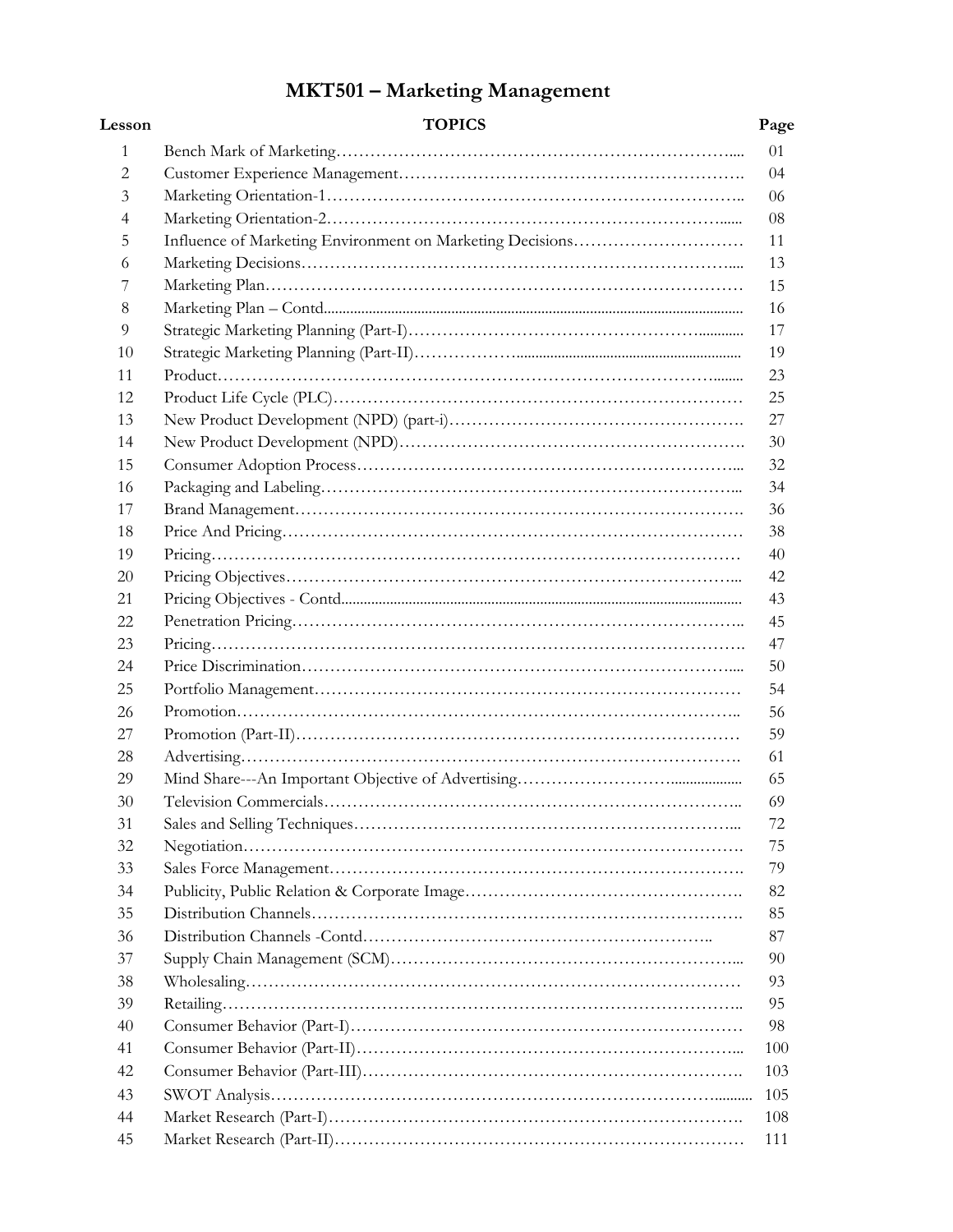# **BENCH MARK OF MARKETING**

Marketing, as a discipline, has traveled a long distance in the last four decades. It is a craft of linking the producers of goods and services with the existing and potential customers. The changes in the consumer behavior, market place, channels of distribution, the merchandizing, display and almost anything have been tremendous in the past few decades. The speed of change is stupendous. Major shopping malls, the range of choices, the buying pattern from personal to internet buying, credit cards etc has taken long strides towards difference and has totally changed business outlook. The demand for more sophisticated products has emerged almost in every field. Products have today very close similarities. The research has created nearly the same kind of services and customer aids. Marketers are today faced with tough decisions. One wrong decision or delayed decision can completely put business back and give competitors edge over the market place, which in itself is a tough situation to face.

Today, we call it **"marketing for the millennium"** which is self-explanatory and challenging. Students must learn to deal with advances in technology and its impact on marketing. Website today is perhaps as important as packing.

One marketing specialist said it all **"The future isn't ahead of us. It has already happened".** 

Marketing is typically seen as the task of creating, promoting and delivering goods and services from producers to consumers.

It has been so since long and perhaps marketing sounds easy if we closely look at the situation. But only when we analyze, we learn how many changes have taken place in each sector of this creating, promoting and delivering. The markets have expanded from cities to international; the mode of transport has changed. Internet and satellite communication has made the globe shrink to almost a few seconds now. In fact all things have changed. Marketing itself has incorporated many facets. Marketing today is difficult because of awareness and exchange of information.

The Marketing task is not only to deliver the product. In fact, it entails much more than just promotion and delivery. Marketing now is:

#### **"Right product for the Right people at the Right time at the Right place at a Right price with Right services".**

The marketing challenges are to find what is Right?. Marketing task is to stimulate demand for company's product. Marketing task is to manage demand, just as production and logistics professional are responsible for supply management. For demand management., Marketing involves comprehensive understanding of product ( goods and services), experiences, events, the consumers, the places, information, Ideas, properties and even its own organization to be able to answer what is right, for whom, where, when and how?

Marketers are said to be Managers of Demand. They have to know much more than just their own product as it used to be.

To be able to answer questions more correctly, marketers must understand first the true import of some of these terms: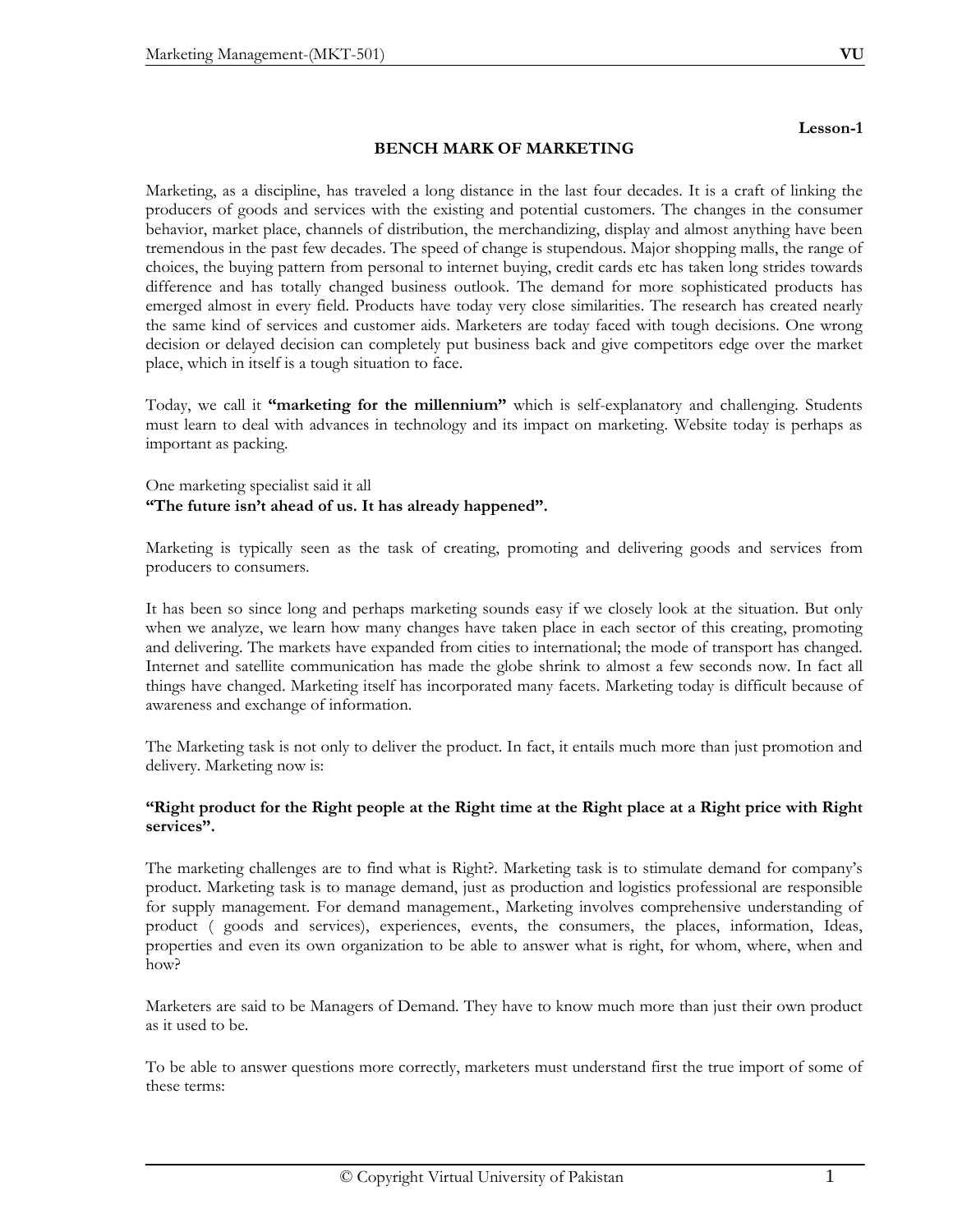#### **CONSUMER**

This is a term, which has many facets. But in business field we use this term to mean that individual who derives direct utility of the product. Consumer has his or her budget, and he or she tends to derive maximum utility within that budget. That is why we are keen to study his or her preferences, choices, sensitivity and interests with a view to maximizing his utility. We need to study Consumer Behavior and to harness and educate consumer to make our product successful.

#### **CUSTOMER**

This term connotes that individual who actually makes a decision in selecting a certain product. He or she may and may not directly consume the product. But he or she takes a buying decision. A housewife for example buys cooking oil for her household- she is a customer. The entire family is a consumer. Two kinds of customers: Internal and External.

\*Internal are those, who work in the organization.

\*External are those who are individuals, business people and groups outside.

#### **CONSUMER MARKETS**

Selling of mass consumer goods and services such as soft drinks, tooth pastes, TV sets etc. Great time is spent in establishing superior brand image to be successful in consumer product marketing. It requires clear understanding of target consumers, the product, which meets their needs, communicating brand positioning more forcefully and creatively etc. All this will help them establish number one or two positions.

#### **BUSINESS MARKETS**

Selling goods and services to consumers who are skilled in evaluating competitive offerings. An effective sales force, prices and companies or brands reliability and quality is required to deal with such markets/products.

#### **GLOBAL MARKETS**

This is when we talk beyond frontiers; marketers are faced with tougher decisions for global markets. Export of product is in itself a major undertaking. Which country to enter? How to enter? How to Price? How to communicate? are just a few important and underlying decisions. Legal system, styles of negotiation; currency situation, political situation etc a few others to be considered by the marketer.

#### **NON-PROFIT AND GOVERNMENTAL MARKETS**

Selling to Non-Profit Organizations, such as charitable organizations, missions, universities, etc is yet another challenge to marketers. Governments call for bids, tenders etc for its purchase. It is yet another way to sell goods and services. Price, timely delivery and marketing their schedules are some of the important challenges in this sector. Participation in tender bids, in-time offering, meeting time schedules etc are some of the logistics in handling such a market.

#### **MARKETING VIEWPOINT**

Marketing continues to be a social process by which individuals or groups obtain what they need or want through creating, offering and freely exchanging goods and services of value. Traditionally, that remains marketing function; but it is noteworthy that although the functions remain the sane, stupendous challenges have come about. Due to changes in offering and delivering newer methods and ways through progressive technology have complicated the situation and have posed challenges of enormous difficulty for marketers today. Above all, there is hardly a room for complacency, wrong and delayed decisions. Previously, one mistake used to cause loss of one customer or market or a situation. Today, one mistake can cause a total disaster for the business. Marketers have to be very vigilant and careful therefore in making strategic decisions. Competition is replete.

There are two kinds of environment now which surround us

- 1) The task environment
- 2) The broad environment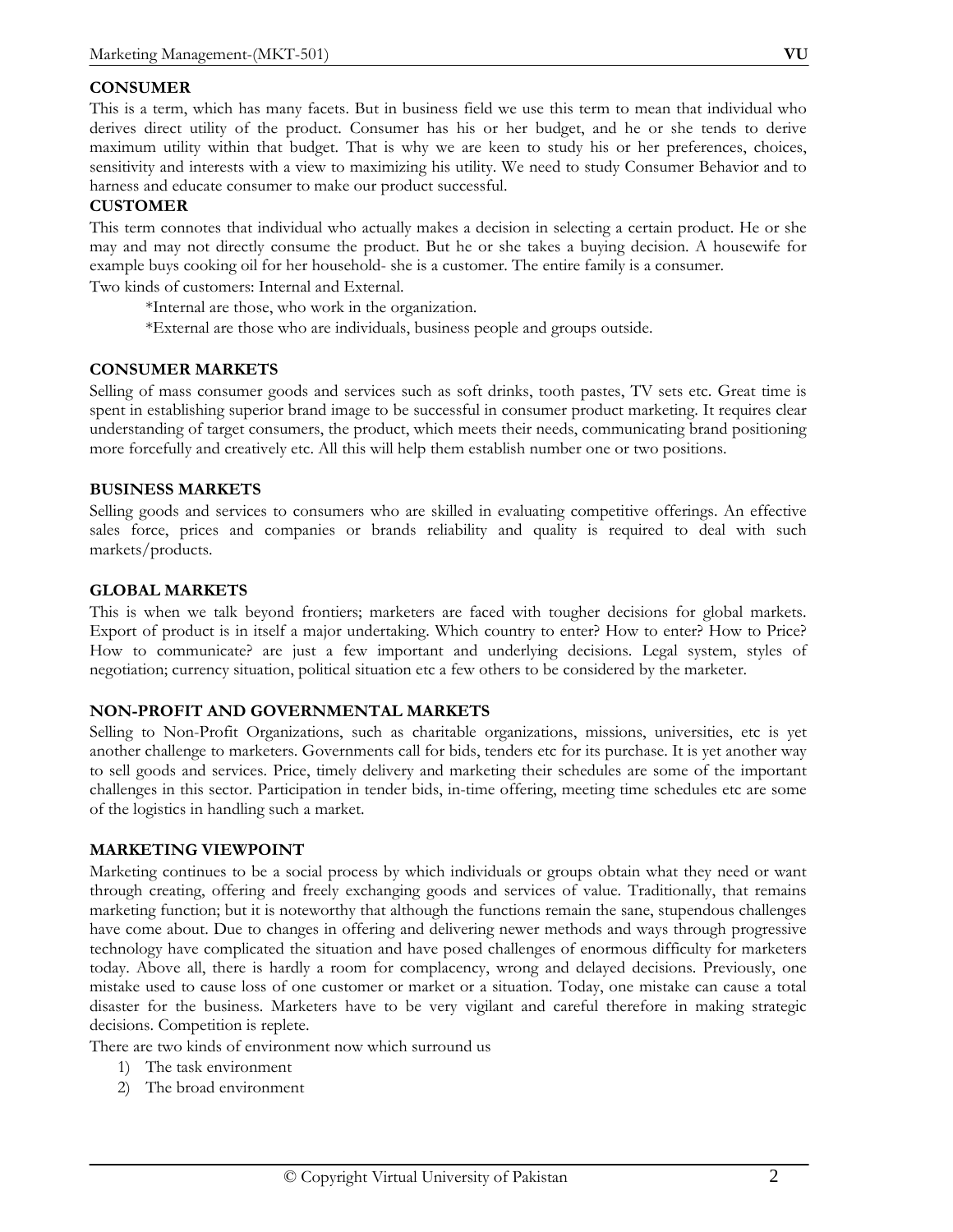Task environment involves immediate actors, such as suppliers, distributors, dealers and consumers etc, involved in production, distribution and promotion.

Broad environment consists of; demographic, natural, economic, technological, political-legal and sociocultural environment.

Marketers have to decide on what is called Marketing Mix and create an ideal situation.

As said earlier the Right Product has to be determined

# **Right Product**

The decisions regarding each of the following items give below:

- a. Product Variety and range
- b. Quality
- c. Designs
- d. Features
- e. Brands
- f. Packaging
- g. Sizes
- h. Models
- i. Services
- j. Warranties
- k. Returns

#### **Right Price**

- a. List Price
- b. Discounts and conditions of discounts
- c. Allowances
- d. Payment Period

# **Right Place**

- a. Channel
- b. Coverage / Reach
- c. Location
- d. Inventory
- e. Transport
- f. Assortments

# **Right Promotion**

- a. Advertising
- b. Announcements
- c. Public Relation
- d. Direct Marketing

Of course in addition to that Marketers have to take decisions on WHEN?? This is vital for product growth and offering.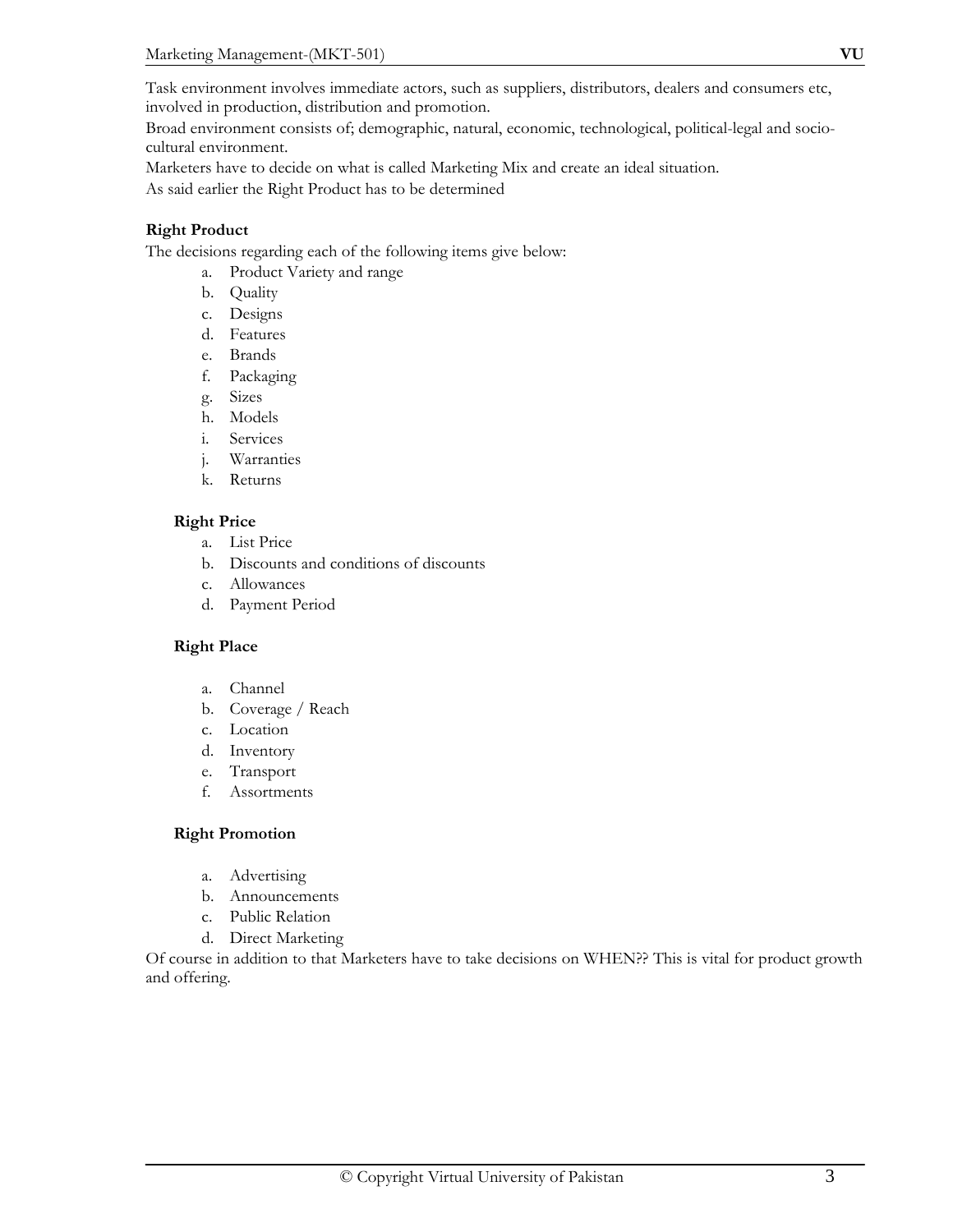#### **CUSTOMER EXPERIENCE MANAGEMENT**

In previous lectures, we have discussed Internal and External Customers. In this lecture, we will discuss **CUSTOMER NEEDS AND EXPECTATIONS** and identify as to how we in Marketing attempt to satisfy them.

# **NEED**

Needs can be described as human requirements. Need is there and its natural. We need food to satisfy our hunger, water to quench out thirst. Of course need can be more than just food, water and shelter. We need recreation, education, entertainment and lots of other things to sustain our living.

#### **WANT**

Need becomes Want, when they are directed towards a specific object. When hungry we need food; but we want say a burger. Want can vary from place to place and from people to people. A man in USA can want a burger to eat when hungry whereas a man in Pakistan needs a 'Nan". Want can be different at different income levels and in various times.

# **DEMAND**

Want becomes a demand when backed up by an individual's ability to pay for it. A hungry person can want a burger, but does he have money to demand a burger. Or is there a burger available to him?

**MARKETING JOB** is not to create Need. Need is there. Marketing function is to offer a specific product at a certain price and at a certain place (where need is) and at the time when Need is. If marketing function is performed properly, the product is sold. Or else it would not sell, no matter what?

# **CUSTOMER LIFETIME VALUE (CLV)**

Marketers' job is to build long-term association with Customer and his need. Since need is re-occurring, Marketers long-term principle is to look at the value of the customer to the Company over the whole time of his being a customer. This relationship **IS BUILT WITH A CUSTOMER** over a long period of time and for a long time. Whenever the need arises, the customer relate to that product to satisfy need. Whenever he feels hungry and wants to eat fast, he reverts to burgers and he decides in favor of a specific brand. Even if he tries other brands of burgers, he would revert back to that brand more strongly and shows his loyalty.

# **CUSTOMER EXPERIECENE MANAGEMENT (CEM)**

This term is related to managing strategically customer's entire experience with the product and company.

Market Research has shown that 70% to 80% of all products are perceived as commodities. Commodities, more or less, have the same features as competing products. For example burger is a burger. It has many common features in almost brands and types that is why it is called a burger. But marketers difficult job is drive some competitive edge. Such edges can be achieved through branding, product differentiation, segmentation or what we call Relationship Marketing. Relationship Marketing focuses on establish and building long term relationship between the company and customer. We also call it **loyalty marketing**.

CEM perceives that customers are the most valuable asset. Besides customer usage of he product his utility relationship, the customer also evaluate other things as well. Such as price, promptness and service, hygiene cordiality etc.

# **CEM TECHNIQUES AND STEPS**

Marketers' job is to apply Customer Experience Management very systematically-

#### STEP No 1

Analyze the experiential world of customers

• Get to know customer needs, wants and lifestyles

**Lesson-2**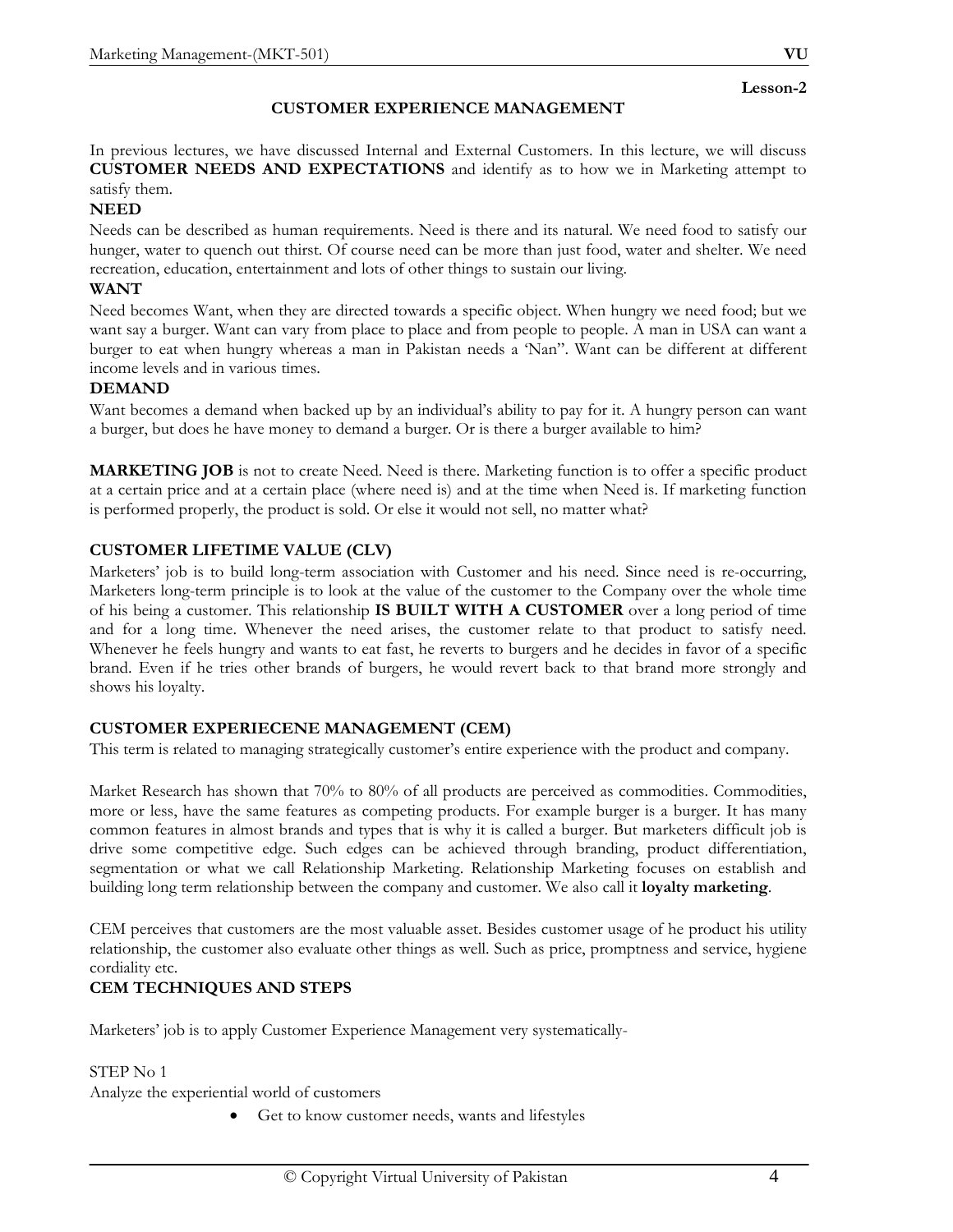# STEP No 2

Build the experiential platform

- Connecting strategy and implementation
- Connecting customers expectations

STEP No 3 Design brand

STEP NO 4 Structure customer interface

• All intangibles such as ordering, delivery, attitude behavior

#### STEP NO 5

Continue experiential innovation

• Anything that can improve customer's own viewpoint on your products and services.

CEM accepted purpose is to enable organization to better service through Introduction of reliable processes and procedures for interacting with customers

#### **GENERAL RULES OF CEM**

Apply the following rules of CEM for better marketing approach and results

- Provide product information to the customers
- Help to identify potential problem before it occurs
- Provide user friendly customer complaint registration
- Have prompt complaint handling system
- Provide fast back up service
- Provide quick correcting service
- Provide close mechanism on customer point of interaction
- Keep environment clean neat and fair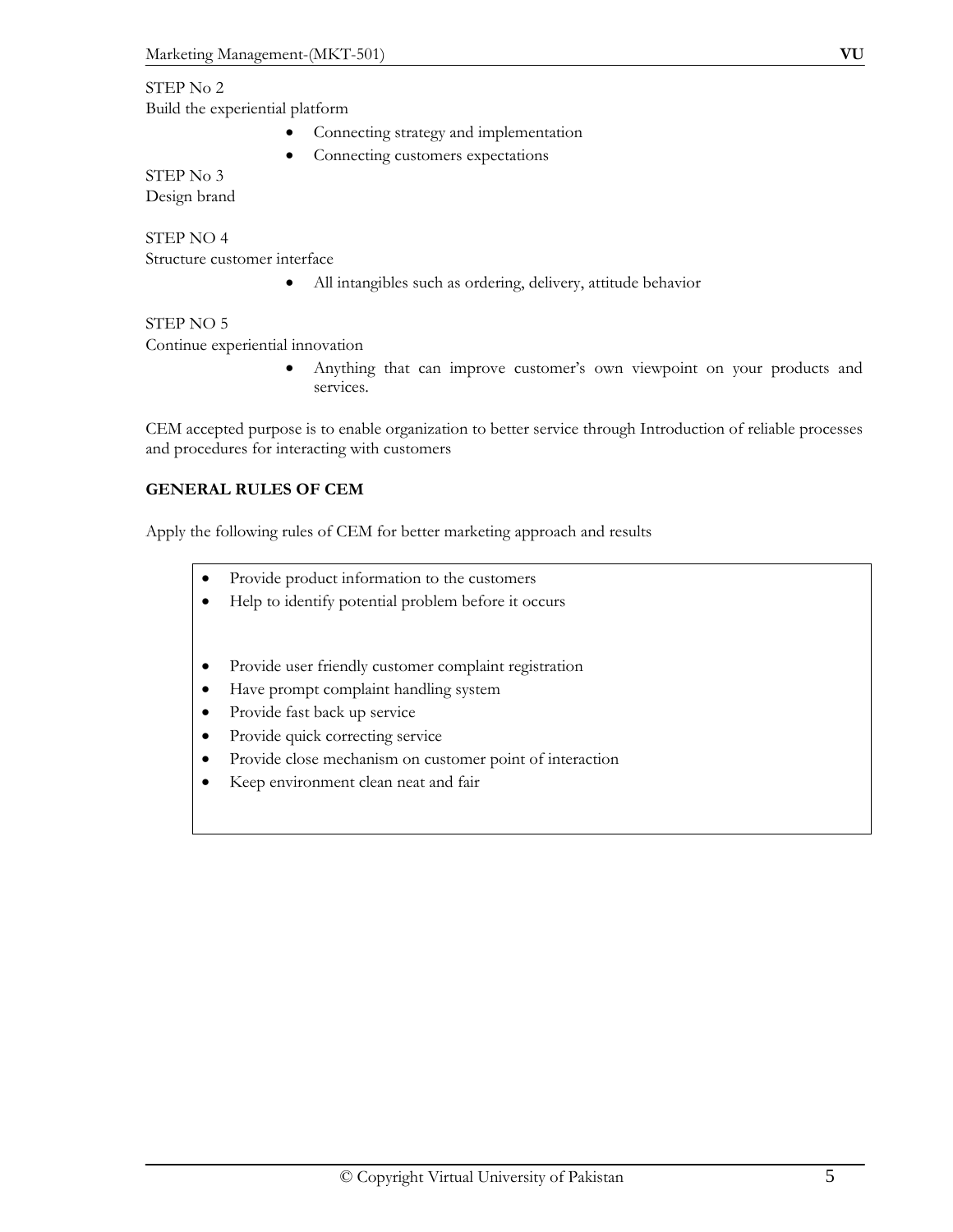#### **MARKETING ORIENTATION-1**

#### **MARKETING ORIENTATION**

A **marketing oriented** firm (also called the **marketing concept**, or **consumer focus**) is one that allows the wants and needs of customers and potential customers to drive all the firm's strategic decisions. The firm's corporate culture is systematically committed to creating customer value. In order to determine customer wants, the company usually needs to conduct marketing research. The marketer expects that this process, if done correctly, will provide the company with a sustainable competitive advantage.

The concept of marketing orientation was developed in the late 1960s and early 1970s at Harvard University and at a handful of forward thinking companies. It replaced the previous sales orientation that was prevalent between the mid 1950s and the early 1970s, and the production orientation that predominated prior to the mid 1950s. Since the concept was first introduced in the late 1960s, it as been modified, repackaged, and renamed as "customer focus", "the marketing philosophy", "market driven", "customer intimacy", and "the marketing concept".

#### **APPLICATION OF THE CONCEPT**

This consumer focus can be seen as a process that involves three steps.

- ¾ FIRST customer wants are researched,
- $\triangleright$  SECOND the information is disseminated throughout the firm and products are developed,
- $\triangleright$  And THIRDLY customer satisfaction is monitored and adjustments made if necessary.

Techniques that firms use to understand the customer include:

- Quantitative marketing research such as; surveys and questionnaires
- Qualitative marketing research such as; focus groups and advisory panels
- Market research and industry research such as; Porter 5 forces analysis
- Face-to-face meetings with customers
- Face-to-face meetings with frontline staff sales reps, clerks, and receptionists
- Customer complaints department
- Customer hotlines Web and telephone
- Visits to customers' facilities
- Frequent user programs and databases
- User groups Beta testing
- Conferences

A marketing oriented firm will typically show the following characteristics:

- Extensive use of various marketing research techniques
- Broad product lines
- Emphasis on a product's benefits to customers rather than on product attributes
- Use of product innovation techniques, such as; brainstorming, concept testing, and force-field analysis.
- The offering of ancillary services like credit availability, delivery, installation, and warranty
- Customer satisfaction and complaint monitoring procedures, including; exit interviews, customer complaints database, and Web and telephone information hotlines.
- Organizational structure in which the marketing manager reports directly to the CEO.

# **SUSTAINABLE COMPETITIVE ADVANTAGE**

In marketing and strategic management, **sustainable competitive advantage** is an advantage that one firm has relative to competing firms. It usually originates in a core competency. To be really effective, the advantage must be:

- 1. difficult to mimic
- 2. unique
- 3. sustainable
- 4. superior to the competition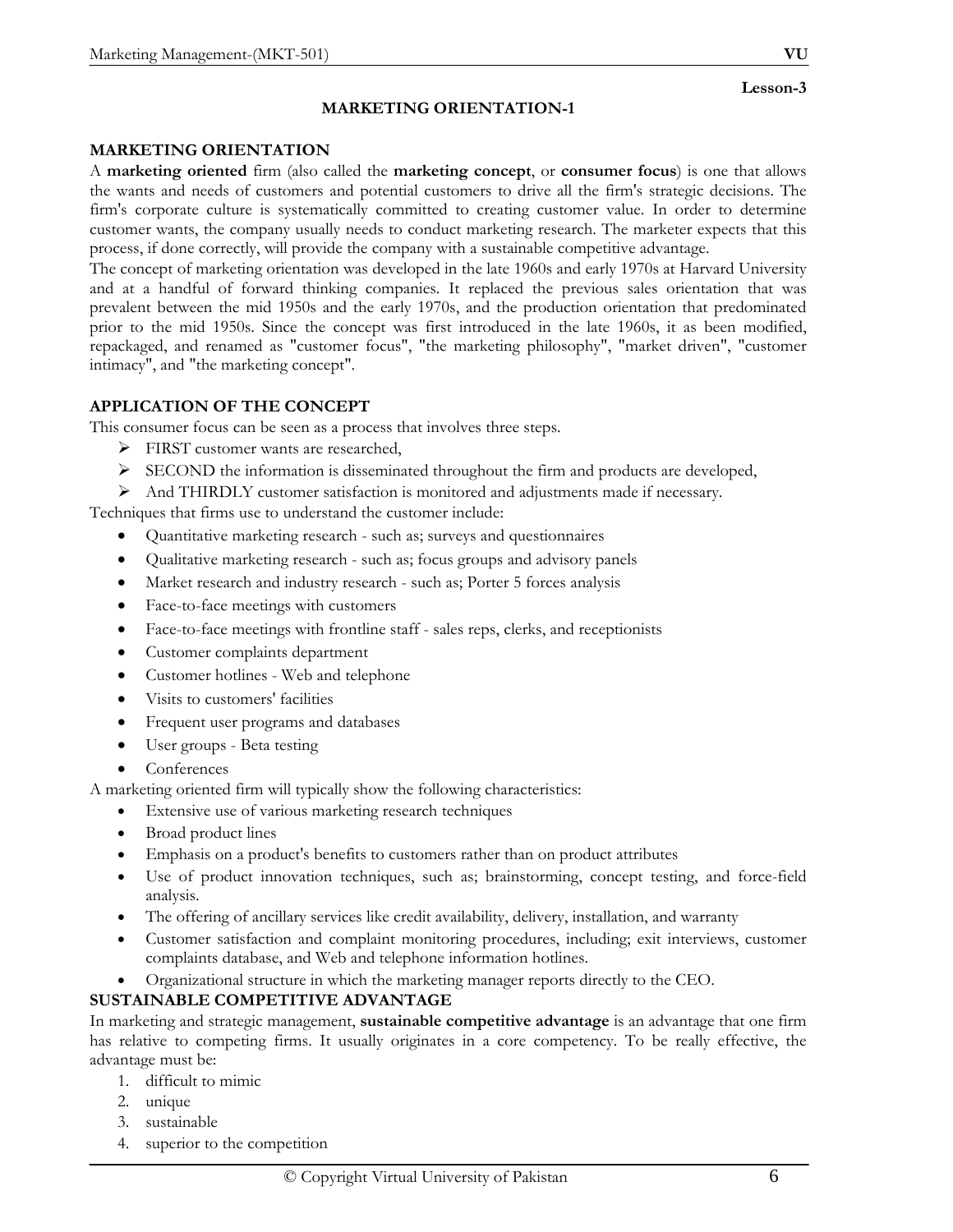5. applicable to multiple situations

Examples of company characteristics that could constitute a sustainable competitive advantage include:

- customer focus, customer lifetime value
- superior product quality
- extensive distribution contracts
- accumulated brand equity and positive company reputation
- low cost production techniques
- patents and copyrights
- government protected monopoly
- superior employees and management team

The list of potential sustainable competitive advantage characteristics is very long. However there are some commentators that claim that in a fast changing competitive world, none of these advantages can be sustained in the long run. They claim that the only truly sustainable competitive advantage is to build an organization that is so alert and so agile that it will always be able to find an advantage, no matter what changes occur.

#### **CORE COMPETENCY**

A company's core competency is the one thing that it can do better than its competitors. A core competency can be anything from product development to employee dedication. If a core competency yields a long-term advantage to the company, it is said to be a sustainable competitive advantage.

Core competence has three characteristics:

- 1. It provides potential access to a wide variety of markets,
- 2. It increases perceived customer benefits and
- 3. It is hard for competitors to imitate.

Core competency guides a firm recombining its competencies in response to demands from the environment?

So according to this definition, core competencies are harmonized, intentional constructions.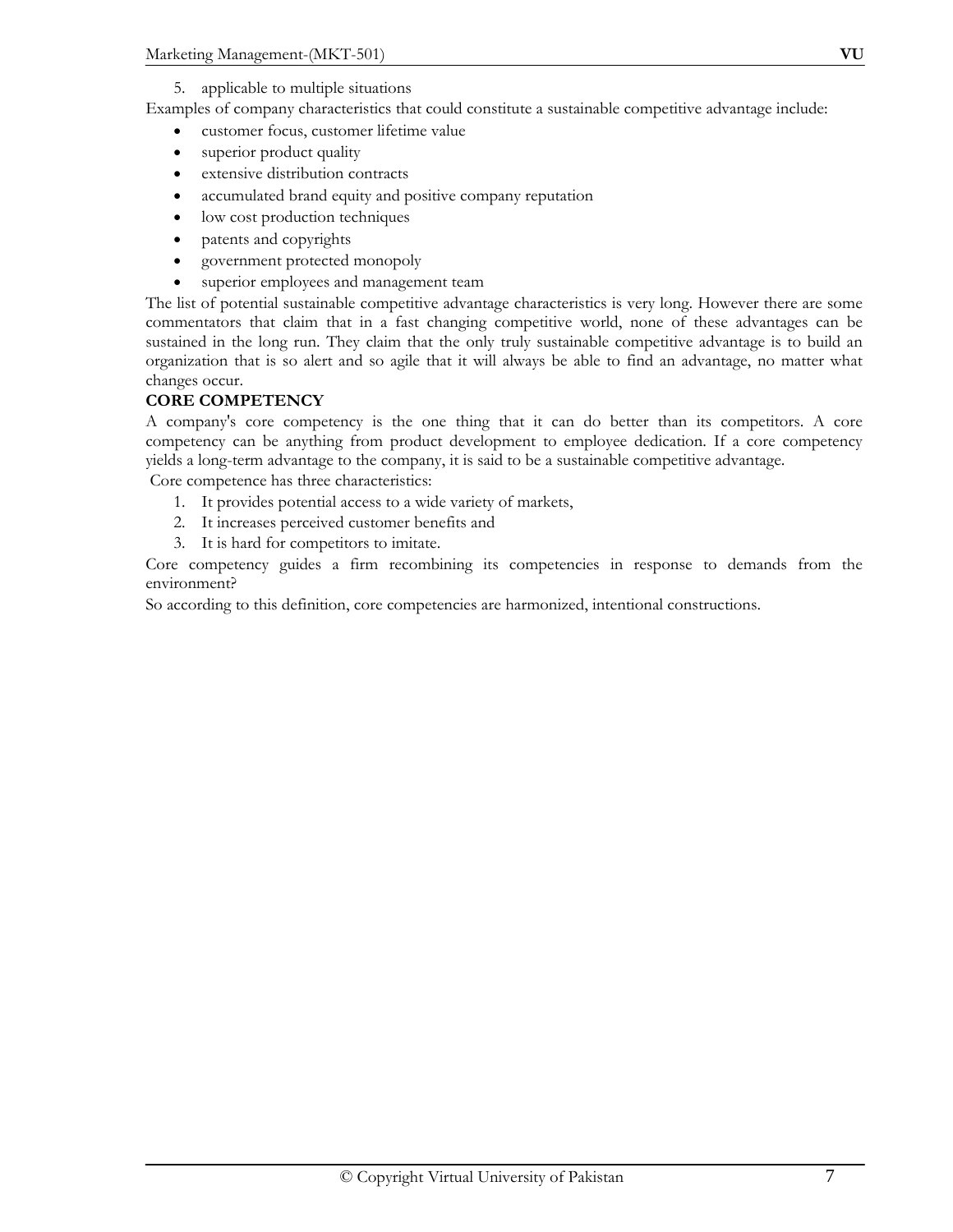#### **MARKETING ORIENTATION-2**

In the last lecture, we almost concluded marketing as a demand management and marketing as conscious efforts to achieve desired exchange outcome with target market. But what philosophy should a company follow in marketing effort.

What kind of weightage should be given to organization, customers and society? Marketing should be carried out on well-thought-out philosophy of efficient, effective and socially responsible marketing.

There are five competing concepts of philosophies to conduct marketing activities.

- a) The Production Concept
- b) The Product Concept
- c) The selling Concept
- d) The Marketing Concept
- e) The Societical Concept

We will discuss each one of them

#### **a) THE PRODUCTION CONCEPT**

This philosophy approach is that consumers will prefer products that are widely available and are inexpensive.

Managers of this concept concentrate on achieving high production efficiency, lower costs and mass distribution. They assume that consumers are only interested in product availability and low prices. Production concept does work for some products, but not for all kinds of products.

#### **b) THE PRODUCT CONCEPT**

This concept is that consumers will favor that product, which offers most quality performance and innovative features. The managers of this concept focus their attention towards making products more superior and keep improving it. They assume that consumers admire and prefer well-made products and appraise quality and performance. Automobile industry is one good example. There is always, however, a chance that managers get caught in their own outlook and ignore what customers need. Sometimes, they push certain features too far and overlook the customers' real needs.

#### **c) THE SELLING CONCEPT**

This concept emphasizes on aggressive selling and high promotional back up. Selling, concept is practical on what we call as *'unsought goods'* such as insurance, encyclopedia etc. At most times, the selling concept is practical by managers having uniqueness and overcapacity. Their aim is to sell what they can make rather that what the market needs. The customer still may not fully like the product and have what we calls *'bad-mouth'*. Bad mouth is when a customer talks not in favours of the product. Bad mouth travels fast.

#### **d) THE MARKETING CONCEPT**

This concept holds that the key to organizational goals consists of company being more effective than competitors in creating, delivering and communicating consumer value to the chosen target.

Marketing concept becomes clear in the following statements:

**'Find wants and fill them'. 'You are the boss (Customer)'. 'Have it in your way'.**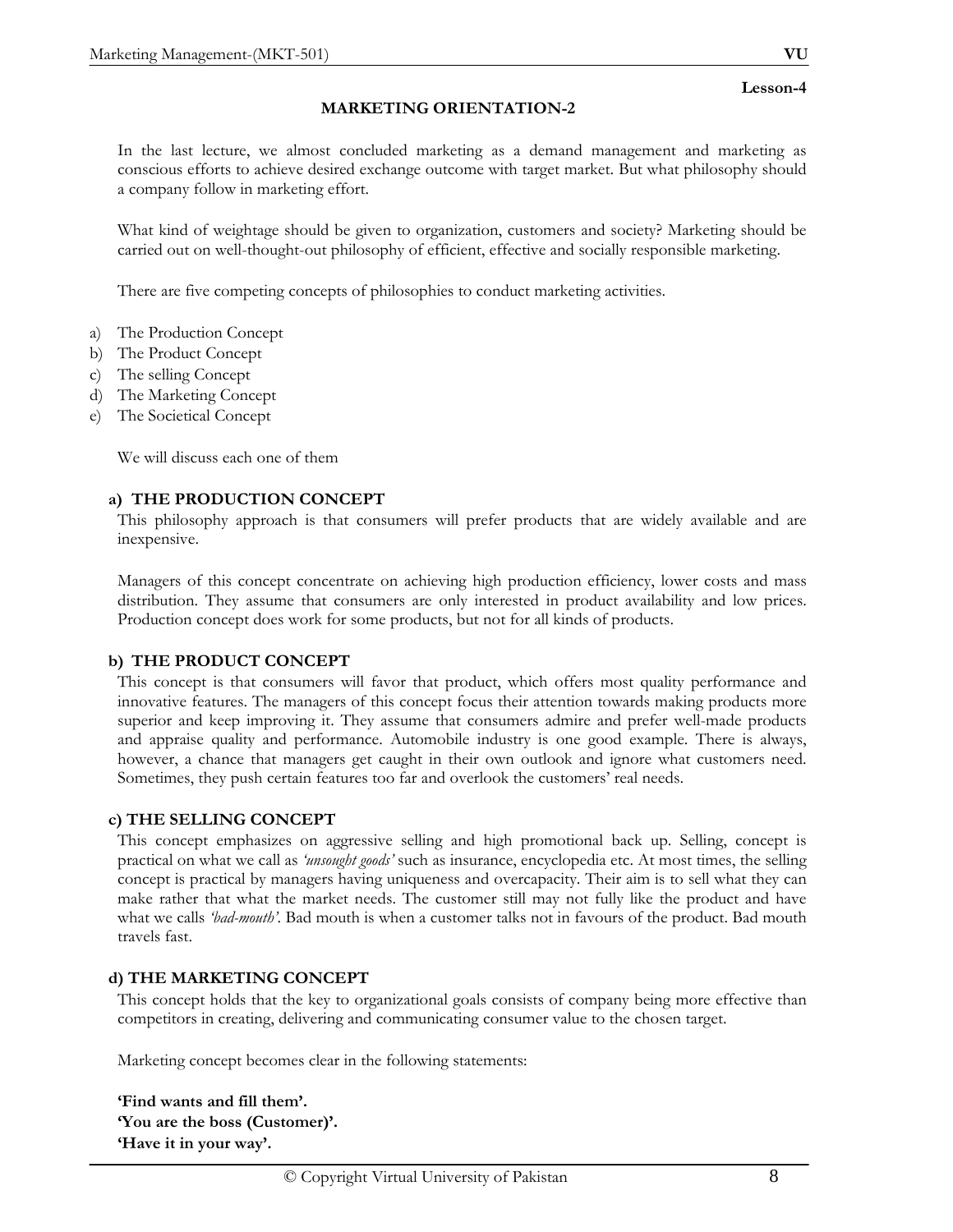

#### **Marketing concept is**

Target — Consumer — Integrated — Consumers' Satisfaction Market Needs Marketing

# **TARGET MARKET**

Companies do their best in choosing their target markets and then tailor their marketing programme.For Example for woolen clothes, select the colder areas.

# **CONSUMER NEED**

It is not always simple. It is difficult to correctly ascertain. A customer says. 'I want an inexpensive car' what is he saying? He wants a car that is not expensive. So he needs a car but not expensive compared to his income. Needs are

- a. Stated need (an inexpensive Car)
- b. Real need (wants a car which is lower in maintenance)
- c. Unstated need (he wants a strong car)
- d. Delighted need (he wants a road map of his country)
- e. Secret need (he wants image in that car)

These are the series of his Need. Marketing job is to respond to all his needs. Marketers provide solution in the shape of responsive marketing, anticipative marketing and creative marketing.

#### **INTEGRATED MARKETING**

This is done at two-levels. One, various Marketing Functions such as sales force, advertising, customer services etc are integrated in ONE quantity; Secondly, marketing must integrate production, quality control and design sections. This integration works towards customer satisfaction in Toto.

#### **PROFITABILITY**

The ultimate function of marketing is to help organizations to meet their profitability objective, Modern firms achieve this through superior customers value. The Company makes money by satisfying customer needs.

#### **e) THE SOCIETAL CONCEPT**

This concept further elaborates the marketing approach to include consumer and society well being overall.

Environmental deterioration, resource shortage, explosive population growth, poverty, hunger etc are just a few things in our society now. Marketing aims at delivering satisfaction more effectively and efficiently.

#### **HOW MARKETING IS RESPONDING?**

In view of the ensuring thing, marketing themes of the millennium are:

#### **Relationship Marketing**

Focusing on building long-term relationship with customers.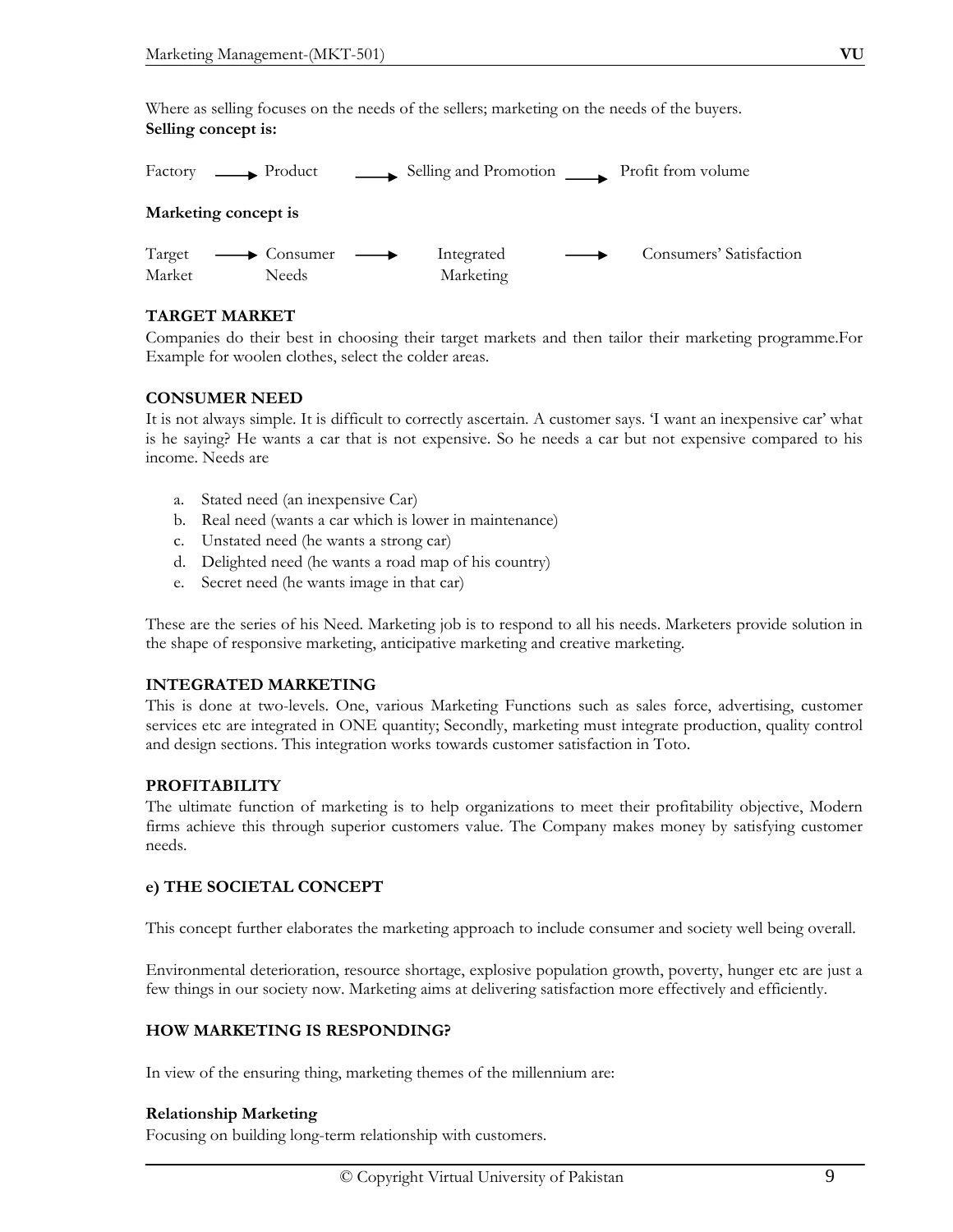#### **Customer-life-time Value**

Regular delivery of product and its value at a reasonable price.

#### **Customer Share**

Offering product and services to existing customers on regular basis.

#### **Individualizing**

Treating customer individually on their merit.

#### **Channels as partners**

Making alliances with dealers as partners instead of traditional hostility.

The crux of the modern marketing is to develop the right product for the right people, at the right price, at the right place and at the right time and with right services.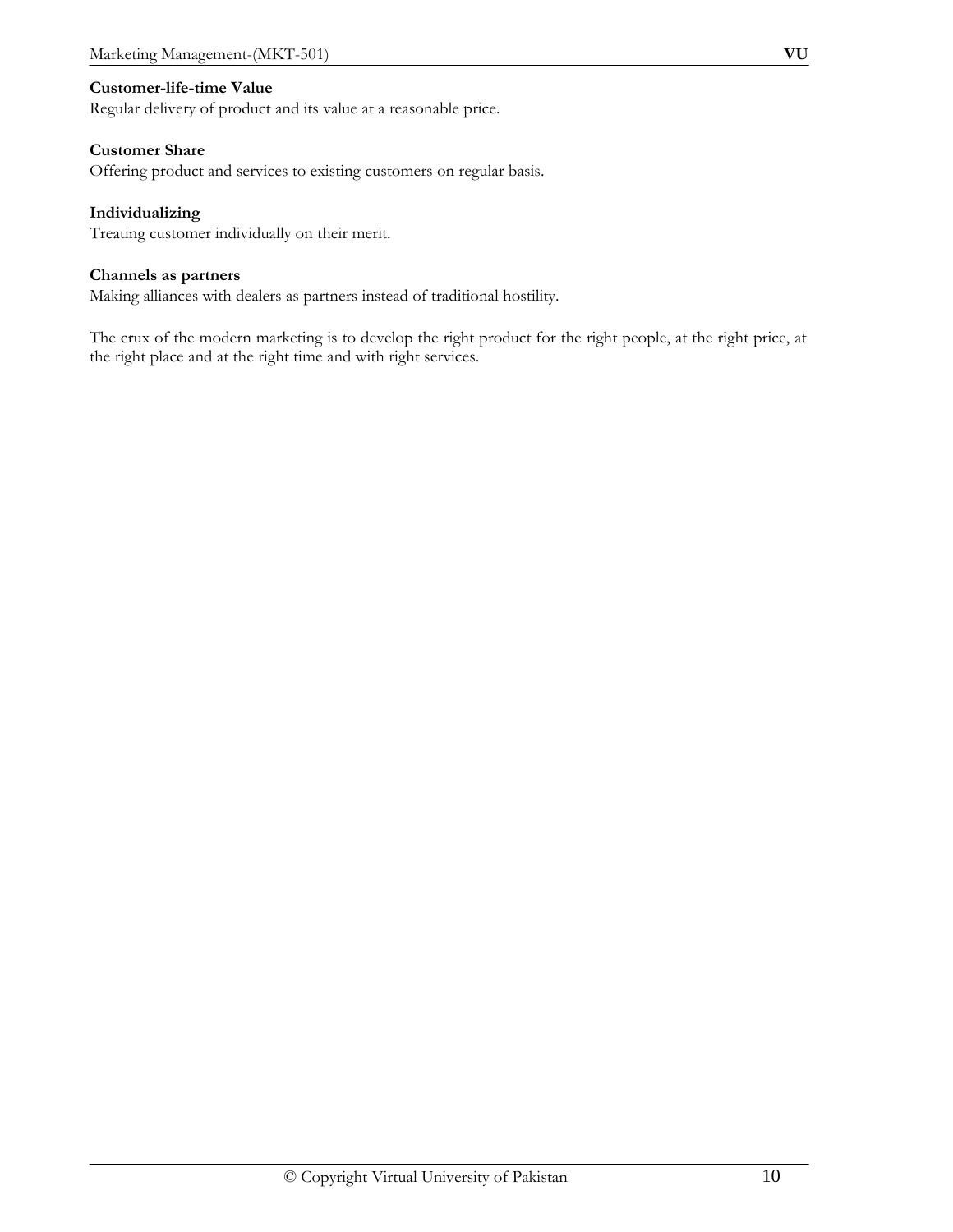#### **INFLUENCE OF MARKETING ENVIRONMENT ON MARKETING DECISIONS**

We have discussed marketers have to take several and important decisions to be able to bring right-product for the right people at the right price at the right time with right services .All this is happening in an environment. In other words, marketers' decisions can be good and profitable only if they are in consonance with the environment. Marketers must understand the environment.

#### **MARKETING ENVIRONMENT**

Environment is a broad spectrum or sets of conditioned which prevail at a given time. For environmentalists, it is air, oxygen, dust, smoke etc .in atmosphere. But in marketing, we mean two things. We have studied it previously.

- 3) The task environment
- 4) The broad environment

Task environment involves immediate actors, such as suppliers, distributors, dealers and consumers etc, involved in production, distribution and promotion.

Broad environment consists of; demographic, natural, economic, technological, political-legal and sociocultural environment.

We will go into details of task environment later in our study. At this point we will look into broad environment and establish a link between these conditions and marketing decisions.

#### **BROAD ENVIRONMENT**

The following are broad environment

- 1) Controllable factors
- 2) Uncontrollable factors
- 3) Competition
- 4) Government
- 5) Economy
- 6) Technology
- 7) Media

In the above-mentioned seven headings, we will study broad environment to see their influence on market decisions.

#### **CONTROLLABLE FACTORS**

Such are factors, which are directed by top management and marketers Although, top management takes all decisions but five are directly affecting markets.

- a) **Line of business:** This consists of goods and services category, functions geographic coverage, type of ownership and specific business of the company.
- b) **Overall objectives**: Numerical goals, etc
- c) **Role of Marketing:** Importance and integration of services
- d) **Corporate culture**: the conditions that exist inside the organization

#### **UNCONTROLLABLE FACTORS**

Theses are pertaining to External conditions. Such as

- a) Consumers: their characteristics, incomes, status, race, education etc.
- b) Competition: What are they doing and planning, their research, policies and strategies etc.
- c) Government: The legislation; laws, rules, controls, policies, framework, international laws etc.
- d) Economy: The rate of growth, sectoral factors, the trends and many other things.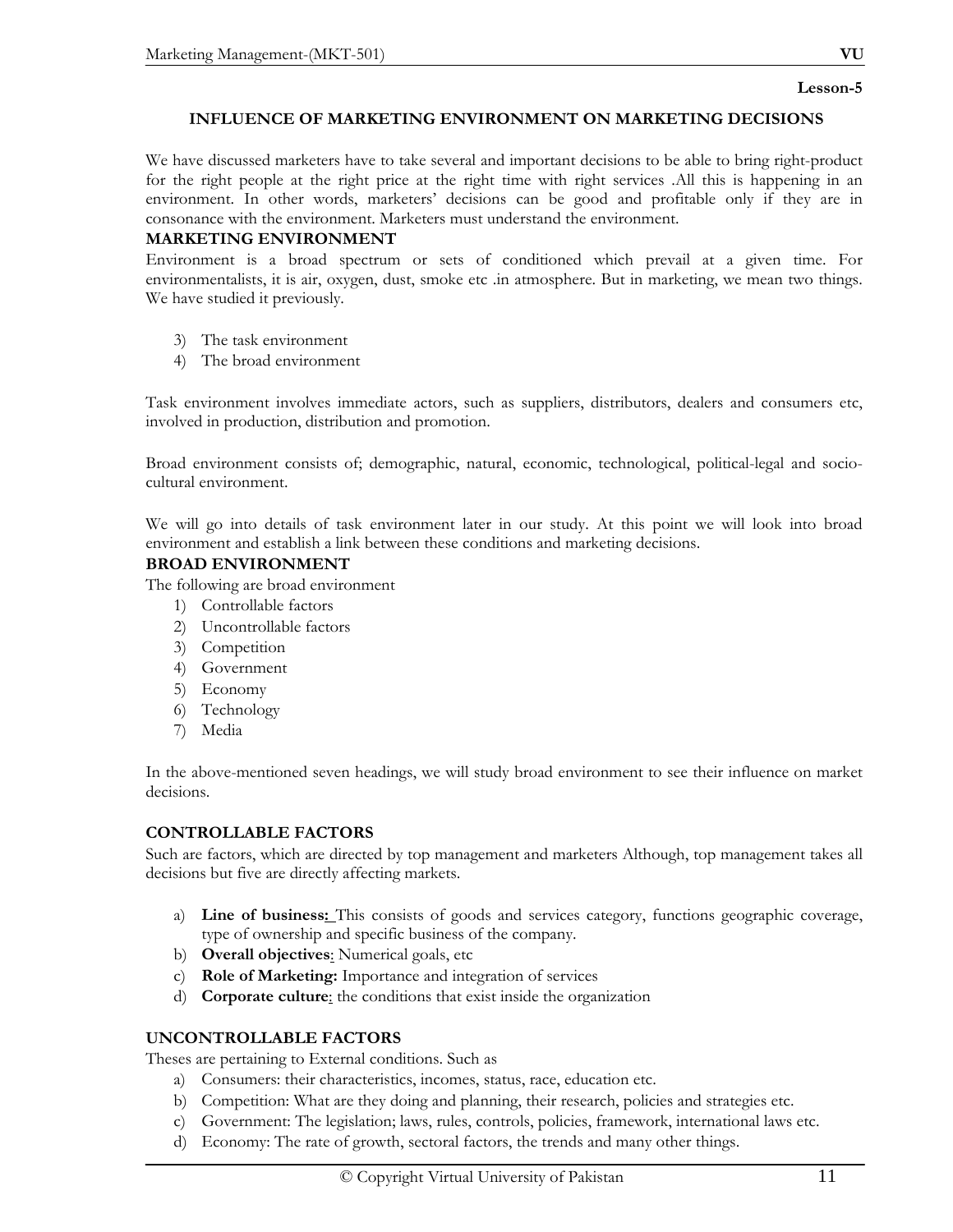f) Media: The independence of media, the public opinion, the information mode etc.

All of the above board environment factor directly and indirectly affect and influence our marketing decisions directly. Policies ad plans have to be altered with a change in either of the above.

#### **HANDLING BROAD ENVIRONMENT**

#### **MONITORING:**

The broad environment must be closely monitored and scanned to adjust our marketing decisions. An immediate response to change must be ensure to take corrective measures or to avail of the opportunity

#### **FLEXIBILITY:**

Marketing decisions must have inherent flexibility to alter/change with broad environment. Change has to be managed and implemented. Organization must have flexibility to alter its actions keeping in view the changes that have occurred in broad environment.

#### **INFORMATION AND RESEARCH:**

Close and systematic mechanism must be developed for access to information and research. Changes either take place and broadcast, such as legal system etc. but certain changes are anticipated. Trends must be watched and mechanism is built to have information well in advance.

#### **ADOPTION:**

Adoption of marketing decisions must be fully and carefully monitored. Whatever we change and alter must be done after taking into account the environment. But once a change is made, it must be fully adopted and working conditions adjusted to get maximum benefits etc.

In Marketing, we call this as '**Marketing-Environment Fit'** (MEF). Since there is nothing much we can do about the broad environment, we can however take Marketing Decisions to fit to the environment and alter and change. It is like adjusting the course according to the readings on radar. And in-time marketing decision taken in view of the broad environment leads to:

- 1. Reducing losses or erosion of business or profit
- 2. Availing opportunity arising out of it.

**'An early bird catches moth'** dictum explains it all.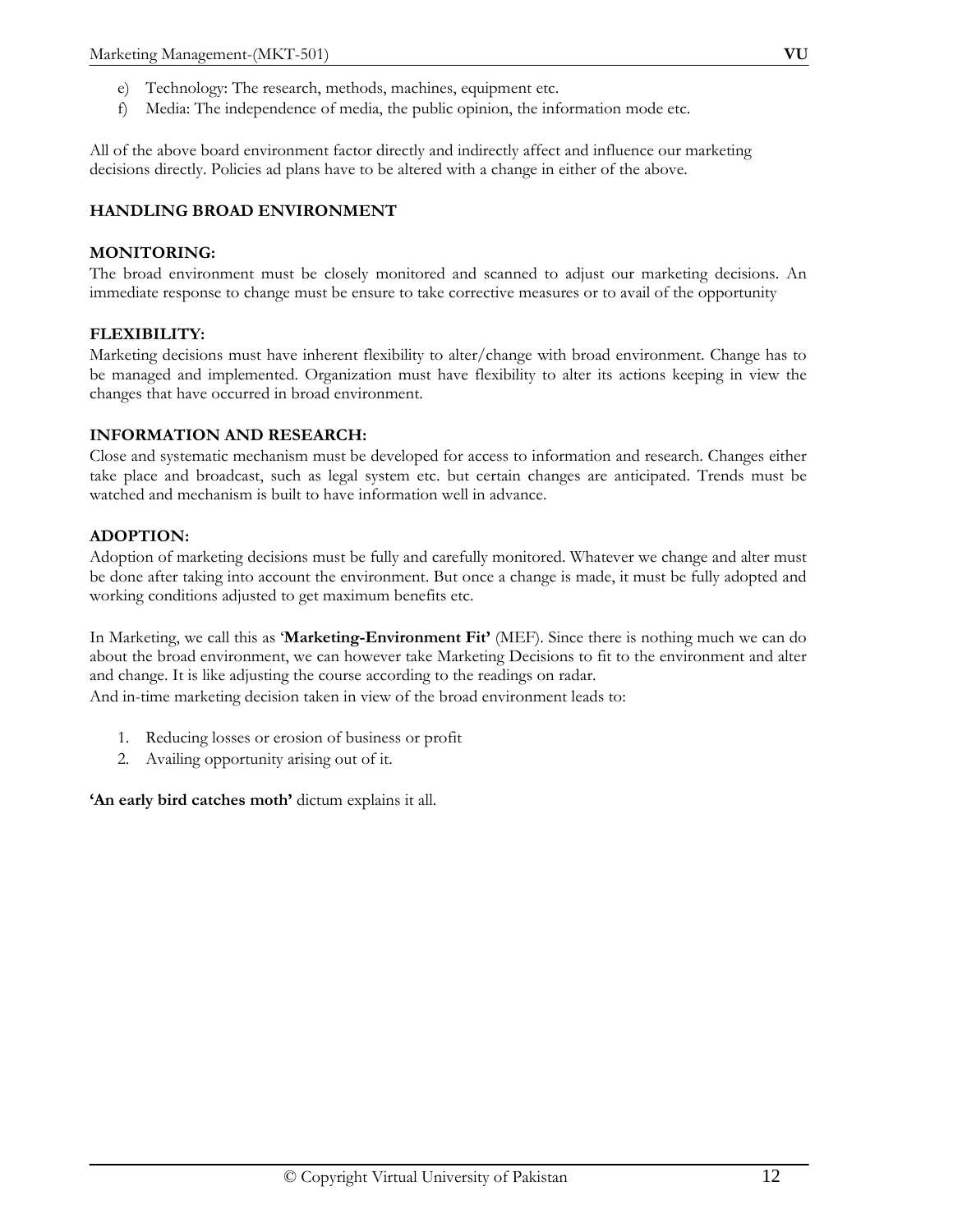#### **MARKETING DECISIONS**

We have discussed in the past that Marketing decisions have to be taken by the marketers and that they must take into account environment in totality. The decisions have not only to be right, but they must be taken at the right time. We will discuss marketing decisions in mainly four categories

- Product
- Price
- Place (distribution)
- **Promotion**

The term "marketing mix" became popularized in the 60s . The ingredients in marketing mix included product planning, pricing, branding, distribution channels, personal selling, advertising, promotions, packaging, display, servicing, physical handling, and fact finding and analysis.



#### **The Marketing Mix**

These four P's are the parameters that the marketing manager can control, subject to the internal and external constraints of the marketing environment. The goal is to make decisions that center the four P's on the customers in the target market in order to create perceived value and generate a positive response.

#### **Product Decisions**

The term "product" refers to tangible, physical products as well as services. Here are some examples of the product decisions to be made:

- Brand name
- **Functionality**
- Styling
- Quality
- Safety
- Packaging
- Repairs and Support
- Warranty
- Accessories and services

#### **Price Decisions**

Some examples of pricing decisions to be made include:

- Pricing strategy (skim, penetration, etc.)
- Suggested retail price
- Volume discounts and wholesale pricing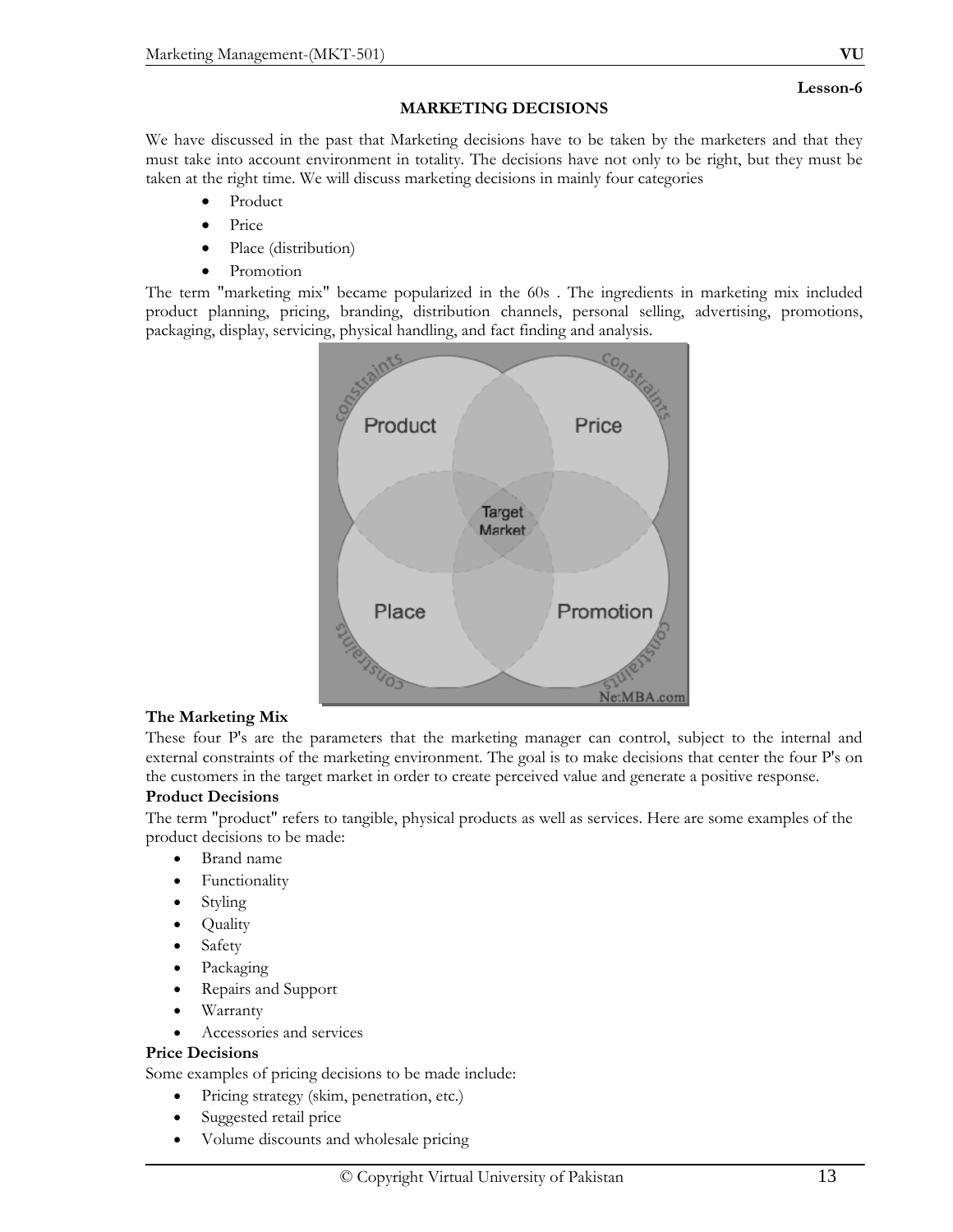- Cash and early payment discounts
- Seasonal pricing
- Bundling
- Price flexibility

# • Price discrimination

#### **Distribution (Place) Decisions**

Distribution is about getting the products to the customer. Some examples of distribution decisions include:

- Distribution channels
- Market coverage (inclusive, selective, or exclusive distribution)
- Specific channel members
- Inventory management
- Warehousing
- Distribution centers
- Order processing
- Transportation
- Reverse logistics

# **Promotion Decisions**

In the context of the marketing mix, promotion represents the various aspects of marketing communication, that is, the communication of information about the product with the goal of generating a positive customer response. Marketing communication decisions include:

- Promotional strategy (push, pull, etc.)
- Advertising
- Personal selling & sales force
- Sales promotions
- Public relations & publicity
- Marketing communications budget

# **Limitations of Marketing Mix Framework**

The marketing mix framework was particularly useful in the early days of the marketing concept when physical products represented a larger portion of the economy. Today, with marketing more integrated into organizations and with a wider variety of products and markets, some authors have attempted to extend its usefulness by proposing a fifth P, such as packaging, people, process, etc. Today however, the marketing mix most commonly remains based on the 4 P's.

Marketing starts with the product since it is what an organization has to offer its target market. As we've stressed many times in this tutorial, organizations attempt to provide solutions to a target market's problems. These solutions include tangible or intangible (or both) product offerings marketed by an organization.

Distribution decisions are relevant for nearly all types of products. While it is easy to see how distribution decisions impact physical goods, such as laundry detergent or truck parts, distribution is equally important for digital goods (e.g., television programming, downloadable music) and services (e.g., income tax services). In fact, while the Internet is playing a major role in changing product distribution and is perceived to offer more opportunities for reaching customers, online marketers still face the same distribution issues and obstacles as those faced by offline marketers.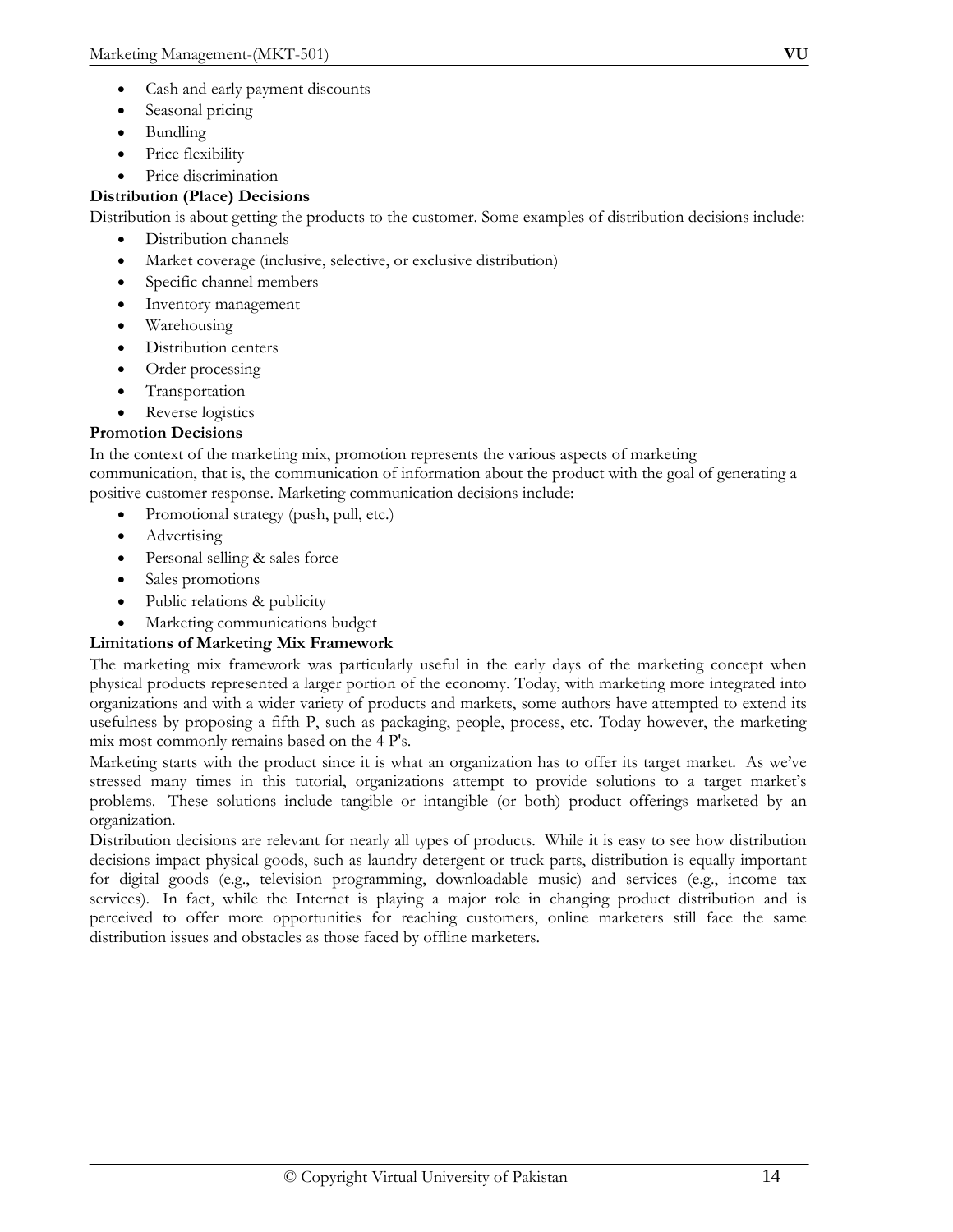# **MARKETING PLAN**

For Product or Service, a Brand, or a Product line.

It can cover ONE YEAR (referred to as an annual marketing plan), or cover up to 5 years. A marketing plan may be part of an overall Business Plan. In general terms, it must:

- Describe and Explain the Current Situation
- Specify the Expected Results (objectives)
- Identify the Resources that will be needed (including financing, time, and skills)
- Describe the Actions that will need to be taken to achieve the objective(s)
- Devise a Method of Monitoring Results and Adjusting the Plan where necessary

There are many formats for marketing plans and every company does it a little different, but the outline that follows is a very complete format. Using this format will produce a 30 to 40 page Plan. Many companies prefer an abridged format that would yield a 10 to 20-page plan.

# **MARKETING PLAN DETAILS**

# **1. Title page**

Title page is usually the details about the Plan. That is for which company, if there are more than one company in the group, and the time period etc. Information that enables us to identify the Plan.

# **2. Executive Summary**

The Plan should open with a brief summary of the plans most important Goals and Recommendations. The summary can be expressed like in a brief statement, *"increase sales by 10% this year" or "reduce expenses by 5 %" or say "will enter UK market this year" etc.* 

# **3. a) Current Situation** – **Macro-environment**

All situations regarding Economy, Government, Legal, Technology, Ecological, Socio-cultural, Supply chain and some other macro factors must be carefully studied. Relevant data from authentic sources regarding these factors must be collected and analyzed.

# **b) Current Situation - Market Analysis**

Indeed, market situation must be taken into account in all details and carefully studied. Market definition, Market size, Market Segmentation, Industry Structure and strategic groupings, Competition and market share, Competitors' Strengths and Weaknesses and Market Trends must be carefully studied and analyzed. This will give us the exact position of our product vis-à-vis market, to enable us to plan future our future course of action.

# **c) Current Situation - Consumer Analysis**

As we have seen before, consumer and customer knowledge is very essential. We must be aware of nature of the buying decision, participants, demographics, psychographics, buyer motivation and expectations, loyalty segments etc to be fully aware of consumer reactions and expectations.

# **d) Current Situation – Internal Environment**

The next step is obviously to ascertain the company's own resources in terms of financial, people, time and skills and to set objectives. Mission statement and vision statement, corporate objectives, financial objective, marketing objectives, long term objectives, etc must be clearly established. Corporate culture must be established.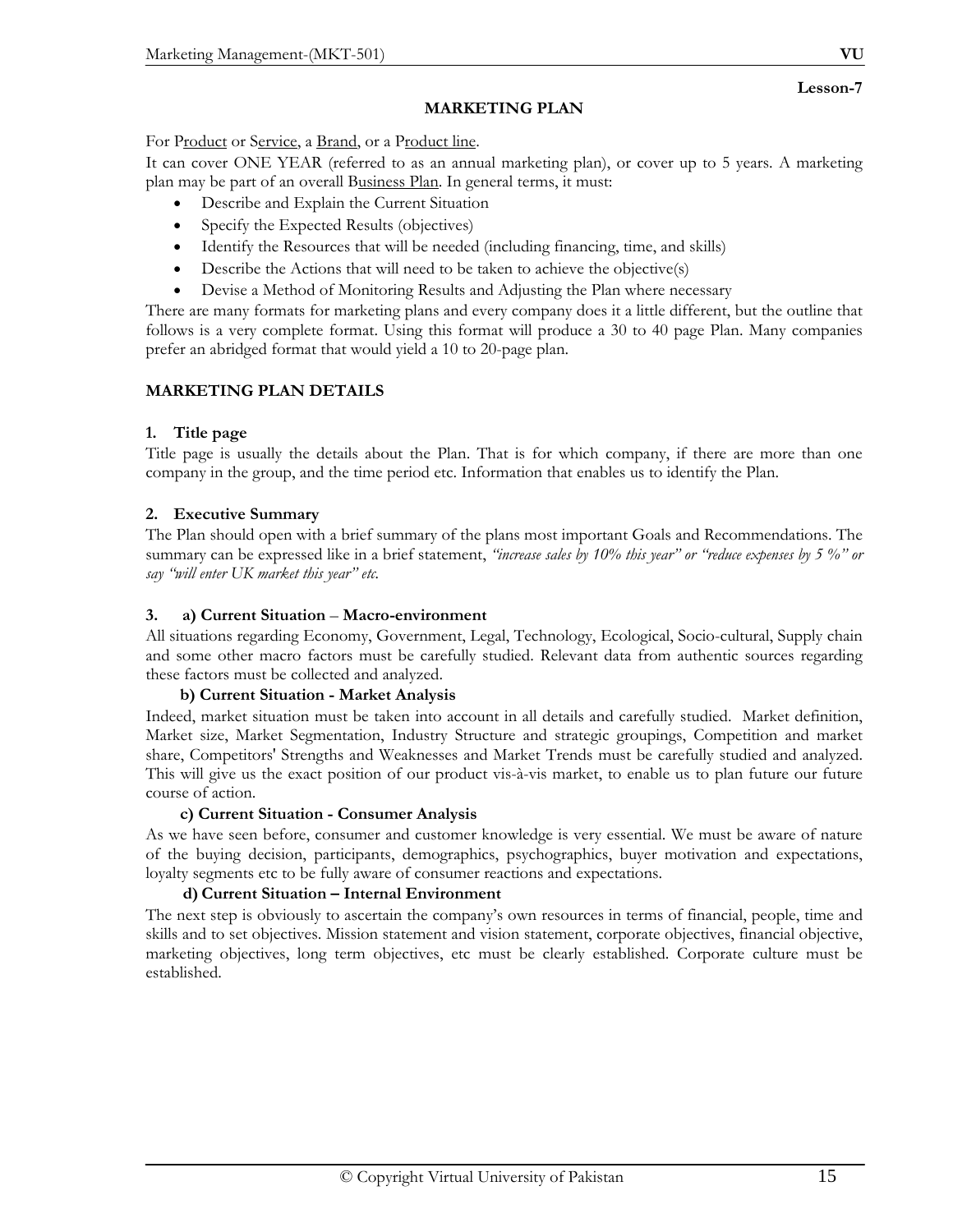# **MARKETING PLAN – Contd...**

# **4. Summary of Situation Analysis**

External threats, external opportunities, internal strengths, internal weaknesses, key success factors in the industry, our sustainable competitive advantage, marketing research etc must be carefully understood and analyzed. Information requirements, research methodology and research results must be carefully ascertained at this stage and carried out.

# **5. a) Marketing Strategy - Product**

Product mix, product strengths and weaknesses, perceptual mapping, product life cycle management and new product development, brand name, brand image, and brand equity, the augmented product, and product portfolio analysis are now easy to establish

# **b) Marketing Strategy – Pricing**

Pricing objectives, pricing method (eg.: cost plus, demand based, or competitor indexing), pricing strategy (eg.: skimming, or penetration), discounts and allowances, price elasticity and customer sensitivity, price zoning, break even analysis at various prices

# **c) Marketing Strategy Promotion**

Promotional goals, promotional mix, advertising reach, frequency, flights, theme, and media, sales force requirements, techniques, and management, sales promotion, publicity and public relations, electronic promotion (eg.: Web, or telephone)

# **d) Marketing Strategy - Distribution**

Geographical coverage, distribution channels, physical distribution and logistics, electronic distribution etc must be earmarked

# **6. Implementation**

Personnel requirements, assigning responsibilities, give incentives, training on selling methods, financial requirements, management information systems requirements, month-by-month agenda, pert or critical path analysis, monitoring results and benchmarks, adjustment mechanism, contingencies (What if's) need to be worked out

# **7. Financial Summary**

Assumptions, pro-forma monthly income statement, contribution margin analysis, breakeven analysis. This information must be very formally done at this stage

# **8. Appendix**

Pictures and specifications of the new product, results from research already completed.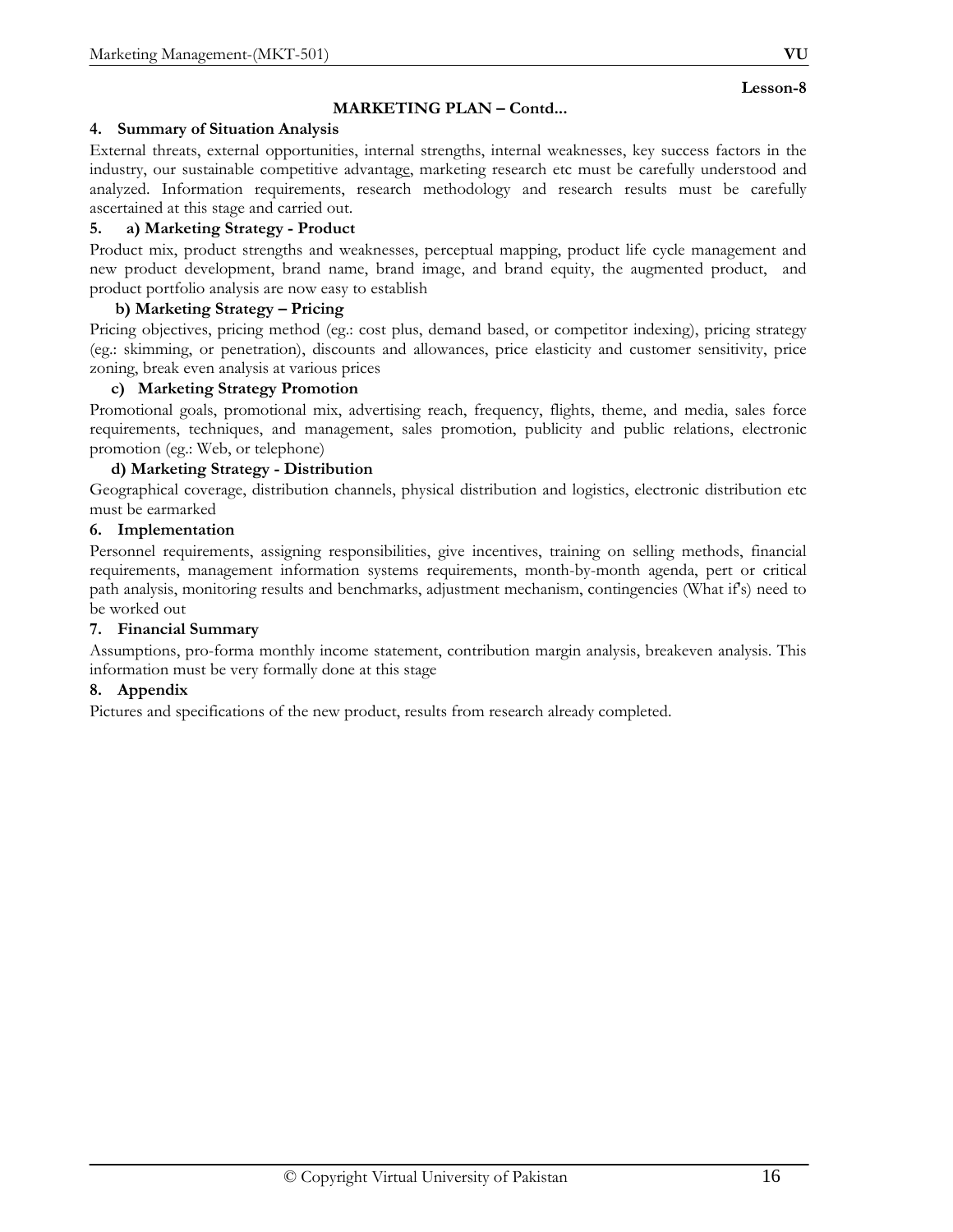# **STRATEGIC MARKETING PLANNING (PART-I)**

# **MARKETING STRATEGIES**

Strategy is the crafting of plans to reach goals. **Marketing strategies** are those plans designed to reach marketing goals. A good marketing strategy should integrate an organization's marketing goals, policies, and action sequences (tactics) into a cohesive whole. The objective of a marketing strategy is to put the organization into a position to carry out its mission effectively and efficiently.

Marketing strategies are dynamic and interactive. They are partially planned and partially unplanned.

# **TYPES OF MARKETING STRATEGIES**

Every marketing strategy is unique, but if we abstract from the individualizing details, each can be reduced into a generic marketing strategy.

- **Strategies based on market Dominance** Typically there are four types of market dominance strategies:
	- o leader
	- o challenger
	- o follower
	- o nicher
- **Innovation Strategies** This deals with the firm rate of new product development and business model innovation. It asks whether the company is on the cutting edge of technology and business innovation. There are three types:
	- o pioneers
	- o close followers
	- o late followers

#### • **Horizontal Integration**

- o vertical integration
- o diversification (or conglomeration)
- o intensification
- **Aggressiveness Strategies** This asks whether a firm should grow or not, and if so, how fast. One scheme divides strategies into:
	- o building
	- o holding
	- o harvesting

# **Horizontal Integration**

In microeconomics and strategic management, **horizontal integration** is a theory of ownership and control. It is a strategy used by a business or corporation that seeks to sell one type of product in numerous markets. To get this market coverage, several small subsidiary companies are created. Each markets the product to a different market segment or to a different geographical area. This is sometimes referred to as the horizontal integration of marketing. The horizontal integration of production is where a firm has plants in several locations producing similar products. Horizontal integration in marketing is much more common than horizontal integration in production

#### **Vertical integration**

In microeconomics and strategic management, **vertical integration** is a theory describing a style of ownership and control. Vertically integrated companies are united through a hierarchy and share a common owner. Usually each member of the hierarchy produces a different product, and the products combine to satisfy a common need.

#### **Three types of Vertical Integration**

There are three varieties of this: backward vertical integration, forward vertical integration, and balanced vertical integration.

• In **backward vertical integration**, the company sets up subsidiaries that produce some of the inputs used in the production of its products. For example, an automobile company may own a tire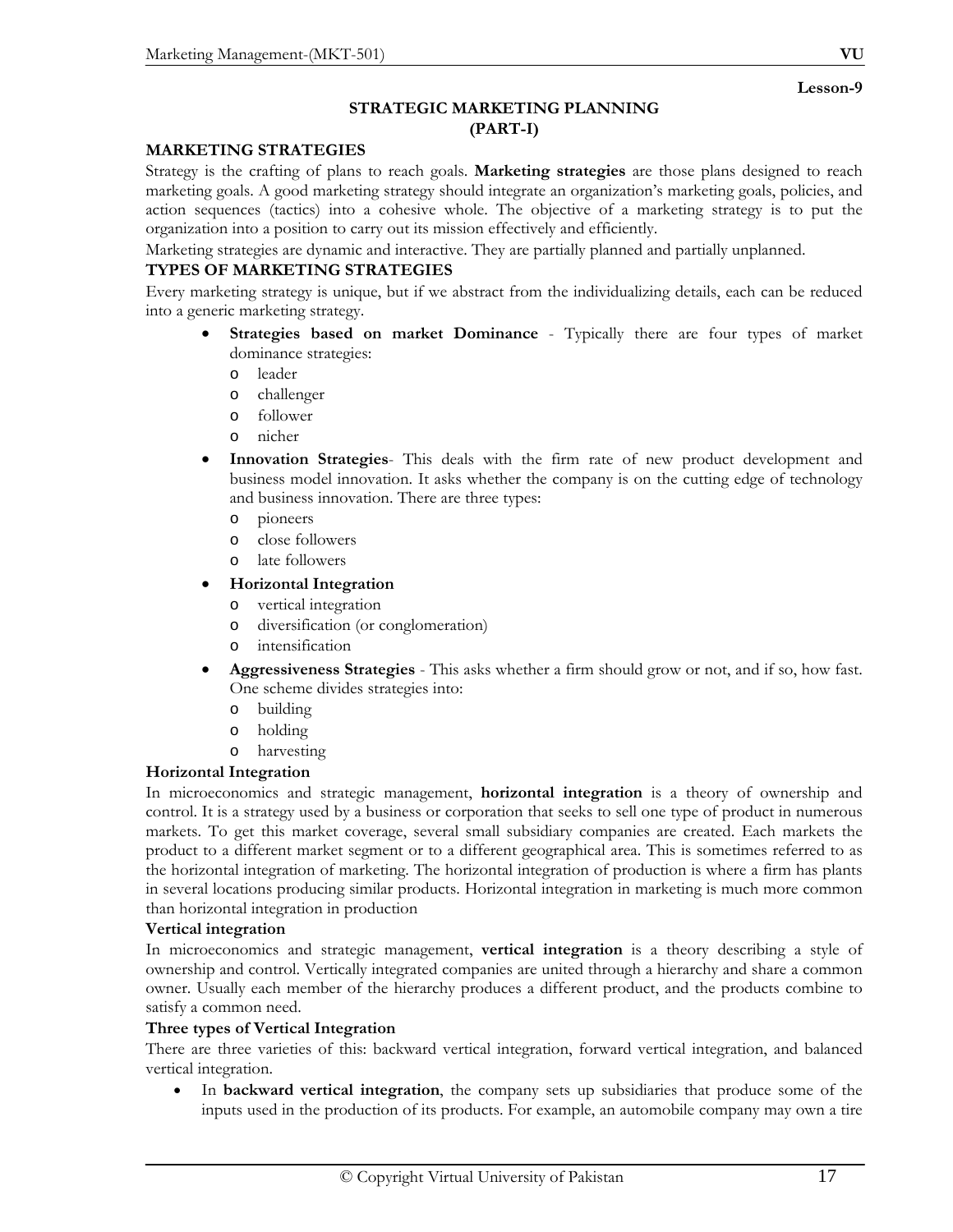company, a glass company, and a metal company. Control of these three subsidiaries is intended to create a stable supply of inputs and ensure a consistent quality in their final product.

- In **forward vertical integration**, the company sets up subsidiaries that distribute or market products to customers or use the products themselves. An example of this is a movie studio that also owns a chain of theaters.
- In **balanced vertical integration**, the company sets up subsidiaries that both supply them with inputs and distribute their outputs.

#### **Aggressiveness strategies (business)**

Business strategies can be categorized in many ways. One popular method is to assess strategies based on their degree of aggressiveness. **Aggressiveness strategies** are rated according to their marketing assertiveness, their risk propensity, financial leverage, and product innovation, speed of decision-making and other measures of business aggressiveness.

Typically the range of aggressiveness strategies is classified into four categories:

- **Prospector**
- Defender
- Analyzer
- Reactor

#### **Prospector strategy**

This is the most aggressive of the four strategies. It typically involves active programs to expand into new markets and stimulate new opportunities. New product development is vigorously pursued and attacks on competitors are a common way of obtaining additional market share. They respond quickly to any signs of market opportunity, and do so with little research or analysis. A large proportion of their revenue comes from new products or new markets. The risk of product failure or market rejection is high. . Advertising, sales promotion, and personal selling costs are a high percentage of sales.

#### **Defender Strategy**

This strategy entails a decision not to aggressively pursue markets. A defender strategy entails finding, and maintaining a secure and relatively stable market.

In their attempt to secure this stable market they either keep prices low, keep advertising and other promotional costs low, engage in vertical integration, offer a limited range of products or offer better quality or service.

#### **Analyzer**

The analyzer is in between the defender and prospector. They take less risk and make fewer mistakes than a prospector, but are less committed to stability than defenders. Most firms are analyzers. They are seldom a first mover in an industry but are often second or third place entrants. They tend to expand into areas close to their existing core competency. Rather than expand into wholly new markets, they gradually expand existing markets. They try to maintain a balanced portfolio of products

#### **Reactor**

A reactor has no proactive strategy. They react to events as they occur. They respond only when they are forced to by macro environmental pressures. This is the least effective of the four strategies. It is without direction or focus.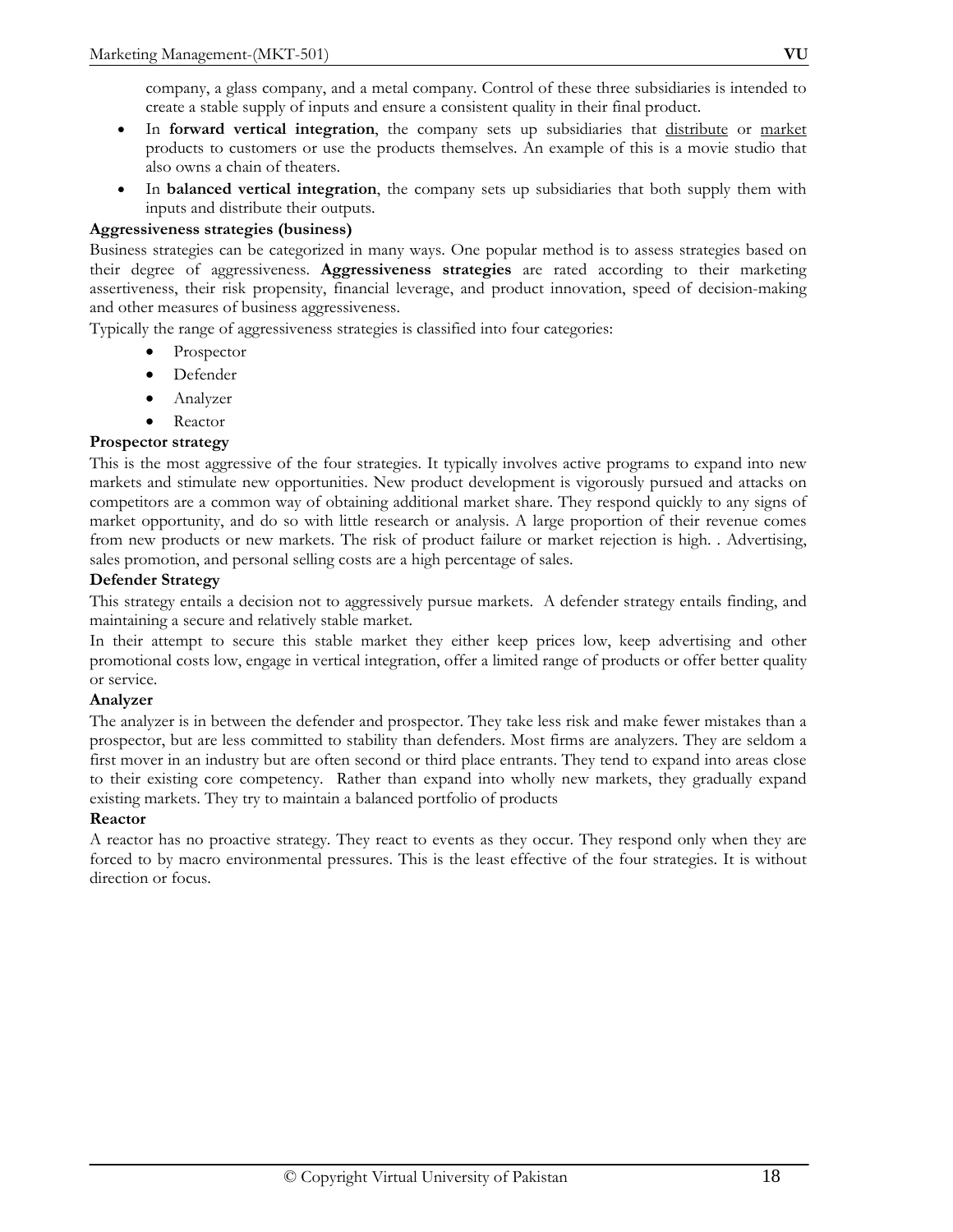# **STRATEGIC MARKETING PLANNING (PART -II)**

# **MARKET DOMINANCE STRATEGIES**

Typically there are four types of market dominance strategies that a marketer will consider: There are

- Market leader,
- Market challenger,
- Market follower,
- Market nicher.

#### **Market Leader**

The market leader is dominant in its industry. It has substantial market share and often extensive distribution arrangements with retailers. It typically is the industry leader in developing innovative new business models and new products (although not always). It sometimes has some market power in determining either price or output. Of the four dominance strategies, it has the most flexibility in crafting strategy.

The main options available to market leaders are:

- Expand the total market by finding
	- o new users of the product
	- o new uses of the product

o more usage on each use occasion

- Protect your existing market share by:
	- o developing new product ideas
	- o improve customer service
	- o improve distribution effectiveness
	- o reduce costs
- Expand your market share:
	- by targeting one or more competitor
	- o without being noticed by government regulators

#### **Market Challenger**

A market challenger is a firm in a strong, but not dominant position that is following an aggressive strategy of trying to gain market share. It typically targets the industry leader (for example, Pepsi targets Coke), but it could also target smaller, more vulnerable competitors. The fundamental principles involved are:

- Assess the strength of the target competitor. Consider the amount of support that the target might muster from allies.
- Choose only one target at a time.
- Find a weakness in the target?? Position. Attack at this point. Consider how long it will take for the target to realign their resources so as to reinforce this weak spot.
- Launch the attack on as narrow a front as possible. Whereas a defender must defend all their borders, an attacker has the advantage of being able to concentrate their forces at one place.
- Launch the attack quickly, and then consolidate.

Some of the options open to a market challenger are:

- price discounts or price cutting
- line extensions
- introduce new products
- reduce product quality
- increase product quality
- improve service
- change distribution
- cost reductions
- intensify promotional activity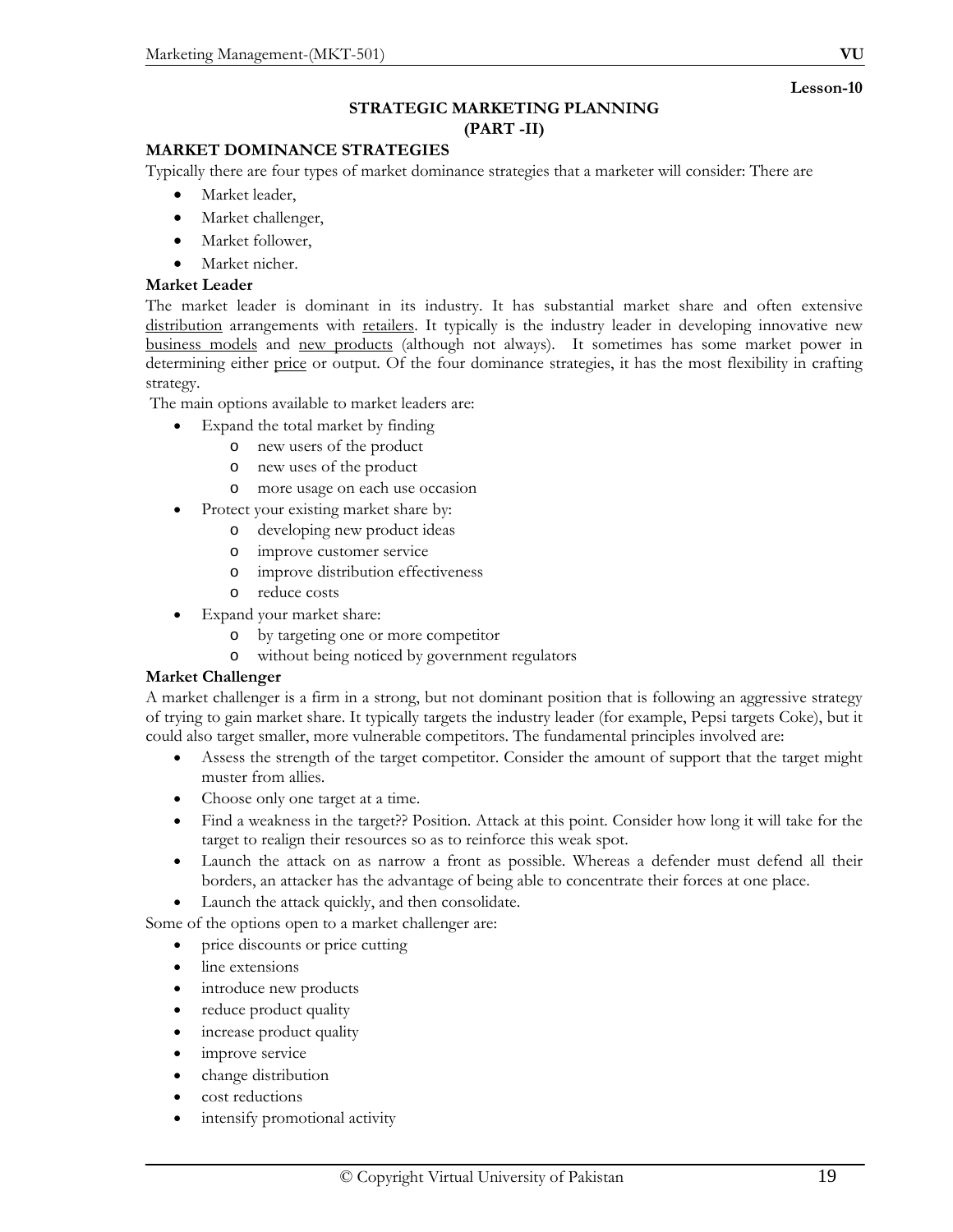#### **Market Follower**

A market follower is a firm in a strong, but not dominant position that is content to stay at that position. The advantages of this strategy are:

- No expensive R&D failures
- No risk of bad business model
- Best practices? are already established
- Able to capitalize on the promotional activities of the market leader
- Minimal risk of competitive attacks
- Don't waste money in a head-on battle with the market leader

# **Market Nicher**

In this niche strategy the firm concentrates on a select few target markets. It is also called a focus strategy. It is hoped that by focusing ones marketing efforts on one or two narrow market segments and tailoring your marketing mix to these specialized markets, you can better meet the needs of that target market. The niche should be large enough to be profitable, but small enough to be ignored by the major industry players. Profit margins are emphasized rather than revenue or market share. The firm typically looks to gain a competitive advantage through effectiveness rather than efficiency. It is most suitable for relatively small firms and has much in common with . The most successful nichers tend to have the following characteristics:

- They tend to be in high value added industries and are able to obtain high margins.
- They tend to be highly focused on a specific market segment.
- They tend to market high end products or services, and are able to use a premium pricing strategy.
- They tend to keep their operating expenses down by spending less on R&D, advertising, and personal selling.

# **COST LEADERSHIP STRATEGY**

This strategy emphasizes efficiency. By producing high volumes of standardized products, the firm hopes to take advantage of economies of scale and experience curve effects. The product is often a basic no-frills product that is produced at a relatively low cost and made available to a very large customer base. Maintaining this strategy requires a continuous search for cost reductions in all aspects of the business.

To be successful, this strategy usually requires a considerable market share advantage or preferential access to raw materials, components, labour, or some other important input. Without one or more of these advantages, the strategy can easily be mimicked by competitors. Successful implementation also benefits from:

- process engineering skills
- products designed for ease of manufacture
- sustained access to inexpensive capital
- close supervision of labour
- tight cost control
- incentives based on quantitative targets

# **DIFFERENTIATION STRATEGY**

Differentiation involves creating a product that is perceived as unique. The unique features or benefits should provide superior value for the customer if this strategy is to be successful. Because customers see the product as unrivaled and unequaled, the price elasticity of demand tends to be reduced and customers tend to be more brand loyal. This can provide considerable insulation from competition. However there are usually additional costs associated with the differentiating product features and this could require a premium pricing strategy.

To maintain this strategy the firm should have:

- strong research and development skills
- strong product engineering skills
- strong creativity skills
- good cooperation with distribution channels
- strong marketing skills
- incentives based largely on subjective measures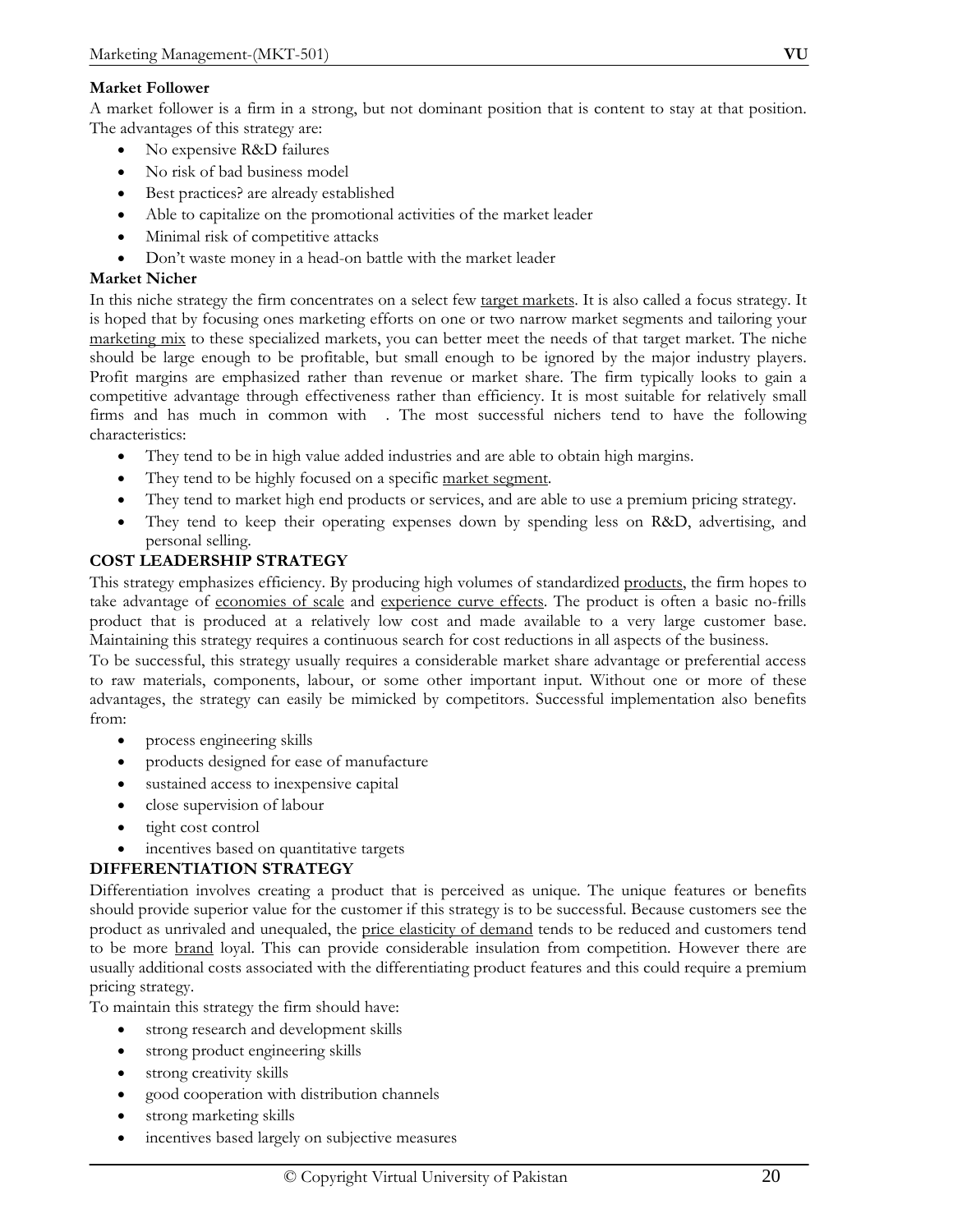- be able to communicate the importance of the differentiating product characteristics
- stress continuous improvement and innovation
- attract highly skilled, creative people

# **MARKET SEGMENTATION STRATEGIES**

In this strategy the firm concentrates on a select few target markets. It is also called a focus strategy or niche strategy. It is hoped that by focusing your marketing efforts on one or two narrow market segments and tailoring your marketing mix to these specialized markets, you can better meet the needs of that target market. The firm typically looks to gain a competitive advantage through effectiveness rather than efficiency. It is most suitable for relatively small firms and has much in common with guerrilla marketing warfare strategies. It is also considered an important strategy by others.

# **SCENARIO PLANNING**

**Scenario planning** is a strategic planning method that some organizations use to make flexible long-term plans.

These combinations of fact and possible social changes are called "scenarios." The scenarios usually include plausible, but unexpectedly important situations and problems that exist in some small form in the present day.

Strategic military intelligence organizations also construct scenarios. The methods and organizations are almost identical, except that scenario planning is applied to a wider variety of problems than merely military and political problems.

The chief value of scenario planning is that it allows policy-makers to make and learn from mistakes without risking important failures in real life. Further, policymakers can make these mistakes in a pleasant, unthreatening, game-like environment, while responding to a wide variety of concretely-presented situations based on facts.

#### **How scenario planning is done**

- 1. **Decide on the key question to be answered by the analysis**. By doing this, it is possible to assess whether scenario planning is preferred over the other methods. If the question is based on small changes or a very few number of elements, other more formalized methods may be more useful
- 2. **Set the time and scope of the analysis.** Take into consideration how quickly changes have happened in the past, and try to assess to what degree it is possible to predict common trends in demographics, product life cycles. A usual timeframe can be 5 to 10 years.
- 3. **Identify major stakeholders**. Decide who will be affected and have an interest in the possible outcomes. Identify their current interests, whether and why these interests have changed over time in the past.
- 4. **Map basic trends and driving forces**. This includes industry, economic, political, technological, legal and societal trends. Assess to what degree these trends will affect your research question. Describe each trend, how and why it will affect the organization. In this step of the process, brainstorming is commonly used, where all trends that can be thought of are presented before they are assessed, to capture possible group thinking and tunnel vision.
- 5. **Find key uncertainties.** Map the driving forces on two axes, assessing each force on an uncertain/(relatively) predictable and important/unimportant scale. All driving forces that are considered unimportant are discarded. Important driving forces that are relatively predictable (for exp. demographics) can be included in any scenario, so the scenarios should not be based on these. This leaves you with a number of important and unpredictable driving forces. At this point, it is also useful to assess whether any linkages between driving forces exist, and rule out any "impossible" scenarios (for exp. full employment and zero inflation).
- **6. Check for the possibility to group the linked forces** *and if possible, reduce the forces to the* two *most important.*
- 7. **Define the scenarios:** plotting them on a grid if possible. Usually, 2 to 4 scenarios are constructed. The current situation does not need to be in the middle of the diagram (inflation may already be low), and possible scenarios may keep one (or more) of the forces relatively constant, especially if using three or more driving forces. One approach can be to create all positive elements into one scenario and all negative elements (relative to the current situation) in another scenario, then refining these. In the end, try to avoid pure best-case and worst-case scenarios.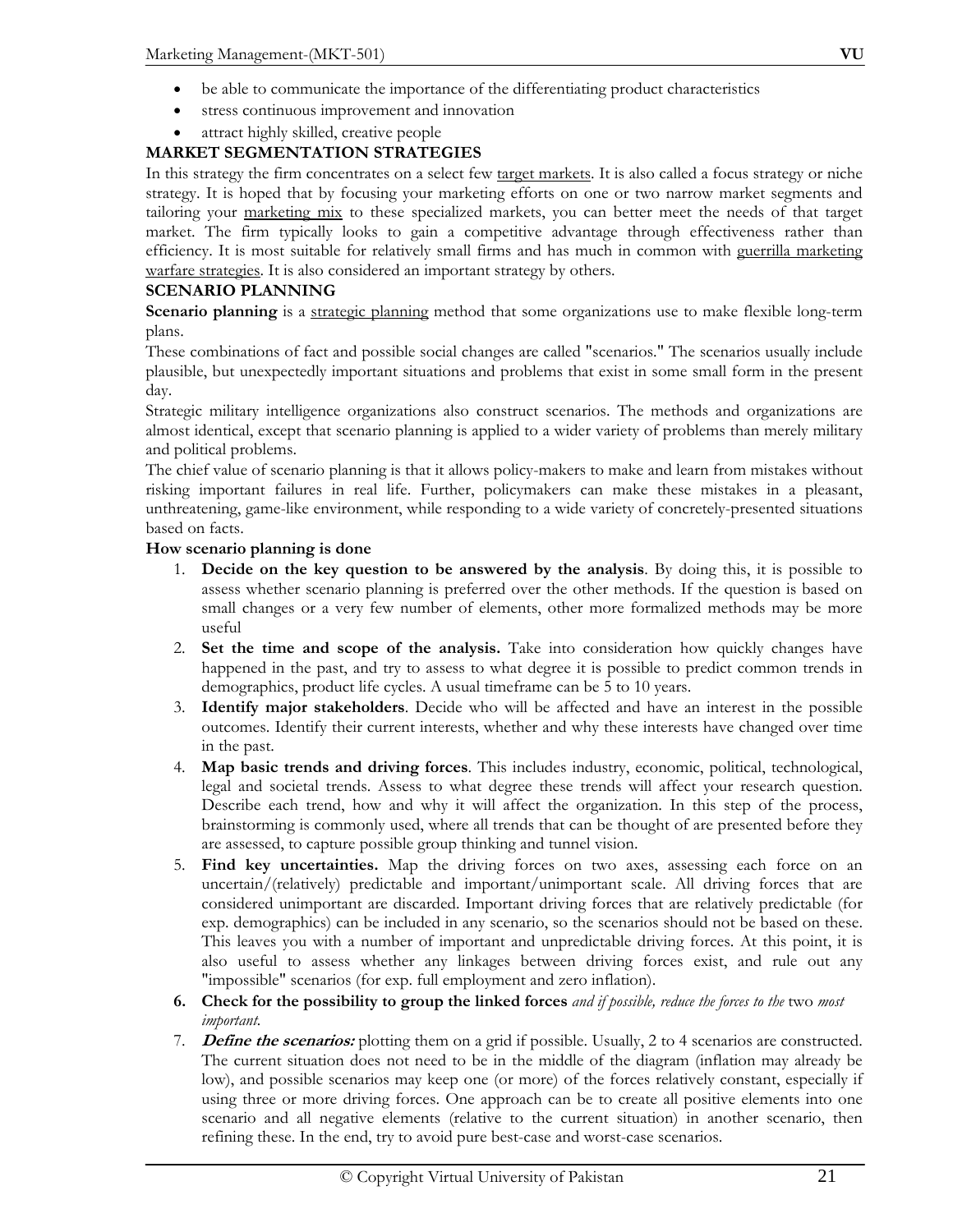- 8. **Write out the scenarios***.* Narrate what has happened and what the reasons can be for the proposed situation. Try to include good reasons *why* the changes have occurred as this helps the further analysis. Finally, give each scenario a descriptive (and catchy) name to ease later reference.
- 9. **Assess the scenarios**. Are they relevant for the goal? Are the internally consistent? Are they archetypical? Do they represent relatively stable outcome situations?
- 10. **Identify research needs.** Based on the scenarios, assess where more information is needed. Where needed, obtain more information on the motivations of stakeholders, possible innovations that may occur in the industry and so on.
- 11. **Develop quantitative methods.** If possible, develop models to help quantify consequences of the various scenarios, such as growth rate, cash flow etc. This step does of course require a significant amount of work compared to the others, and may be left out in back-of-the-envelope-analyses.
- 12. **Converge towards decision scenarios.** Retrace the steps above in an iterative process until you reach scenarios which address the fundamental issues facing the organization. Try to assess upsides and downsides of the possible scenarios.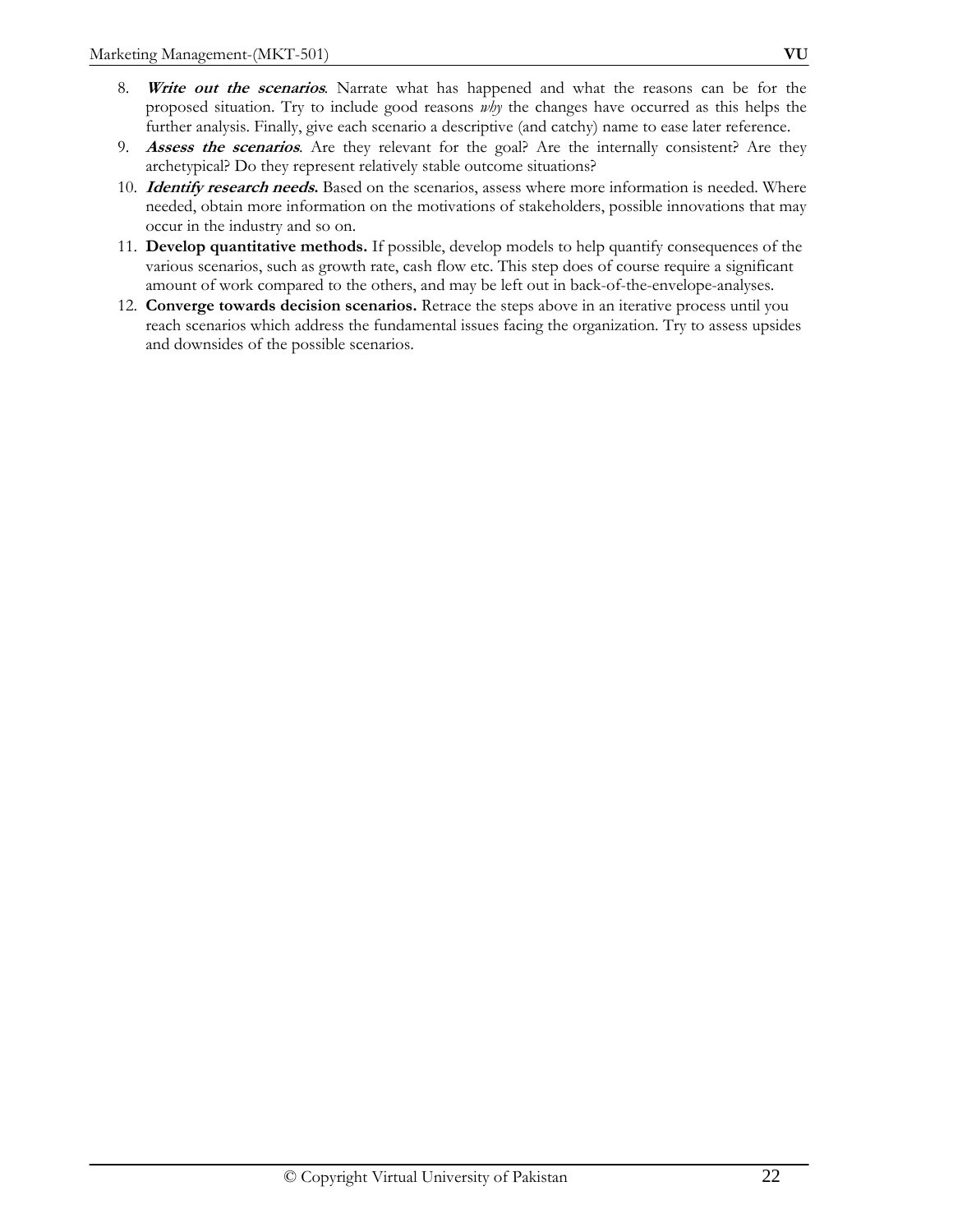#### **PRODUCT**

# **Definition**

"In marketing, a product is anything that can be offered to a market that might satisfy a want or need. However it is much more than just a physical object. It is the complete bundle of benefits or satisfactions that buyers perceive they will obtain if they purchase the product".

#### **It is the sum of all physical, psychological, symbolic, and service attributes.**

A product is similar to goods. In accounting, goods are physical objects that are available in the marketplace. This differentiates them from a service, which is a non-material product.

The term "goods" is used primarily by those that wish to abstract from the details of a given product. As such it is useful in accounting and economic models. The term product is used primarily by those that wish to examine the details and richness of a specific market offering. As such it is useful to marketers, managers, and quality control specialists.

A "man" can also be an "experience", which like a service is intangible. However an experience is unique to the receiving individual, based upon their history. Example: amusement parks offer rides (product), acceptance of credit cards (service), and audience participation at the dolphin show (experience). My value of the dolphin show is different from yours, and to the extent I value it more, will trade more for it (money).

The word "product" is also used as a pejorative term to describe teenagers who have homogenized themselves in the sense they have become indistinguishable due to their clothing, possessions, and brands they choose to display (at least at first glance).

# **THREE ASPECTS OF A PRODUCT**

There are three aspects to any product or service:

#### **1. Core Benefit**

- o In-use benefits
- o Psychological benefits (e.g., self-image enhancement, hope, status, self worth)
- o Problem reduction benefits (e.g., safety, convenience)

#### **2. Tangible Product or Service**

- o Product attributes and features
- o Quality
- o Styling
- o Packaging protection and label information
- o Brand name

#### **3. Augmented Product or Service**

- o Warranty
- o Installation
- o Delivery
- o Credit availability
- o After-sale service and maintenance

#### **TYPES OF PRODUCTS**

There are several types of products: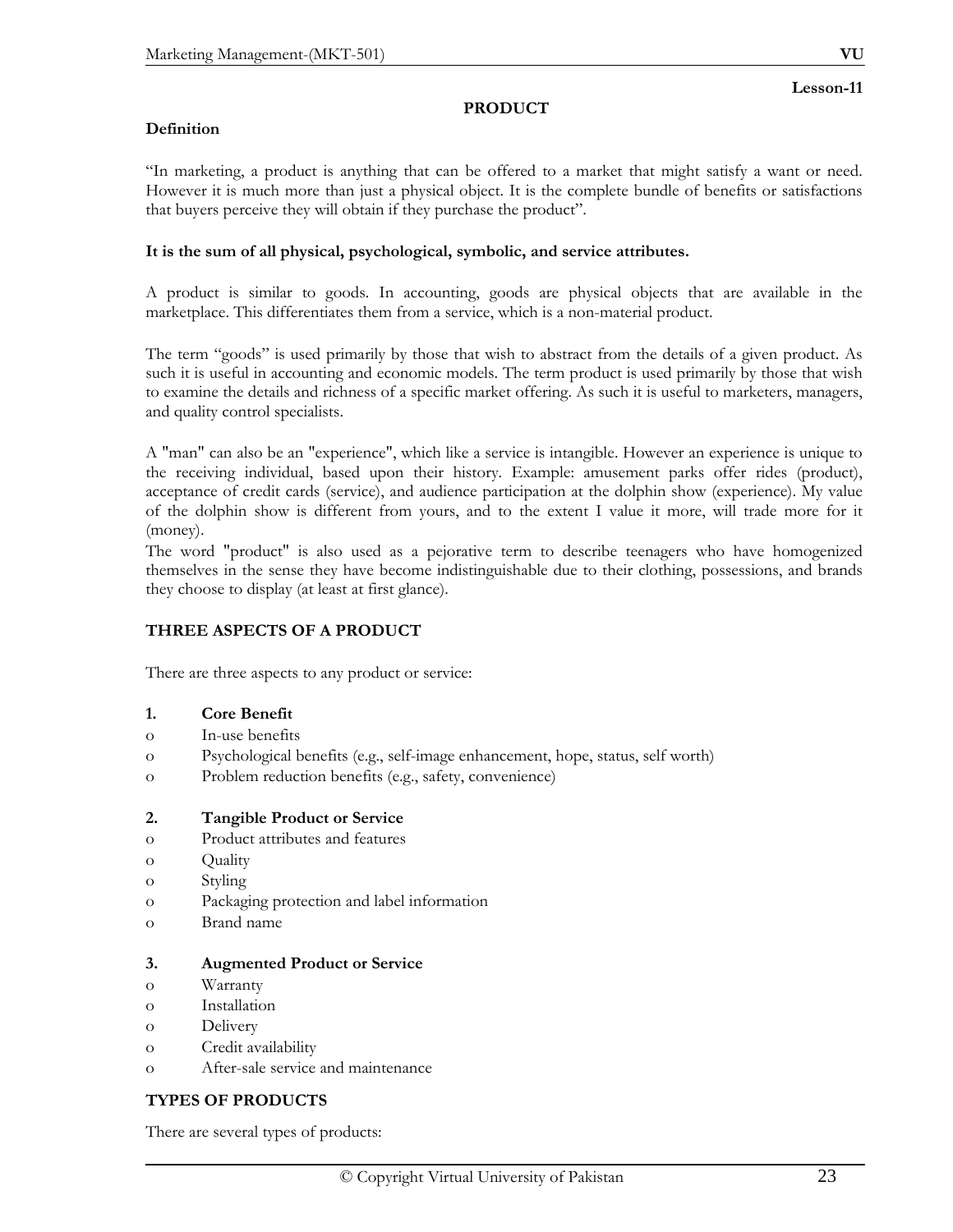- Consumer Products: used by end users
- Industrial Products: used in the production of other goods
- Convenience Goods: purchased frequently and with minimal effort, often referred to as FMCG (Fast Moving Consumer Goods)
- Impulse Goods: purchase stimulated by immediate sensory cues
- Emergency Goods: goods required immediately
- Shopping Goods: some comparison with other goods
- Specialty Goods: extensive comparisons with other goods and a lengthy information search
- Unsought Goods: e.g., cemetery plots, insurance
- Perishable Goods: goods that will deteriorate quickly even without use
- Durable Goods: goods that survive multiple use occasions, often further subdivided into `white goods'
- (refrigerators and cookers, for example) and `brown goods' (such as furniture, as well as electrical/electronic devices)
- Non-durable/consumption/consumable goods: goods that are used up in one occasion
- Capital goods: installations, equipment, and buildings
- Parts and materials: goods that go into a finished product
- Supplies and services: goods that facilitate production
- Commodities: undifferentiated goods (e.g., wheat, gold, sugar)

#### **By-products**

A product that results from the manufacture of another product.

# **CLASSIFYING PRODUCTS**

Product management involves developing strategies and tactics that will increase product. It classifies and rates products based on five variables:

- 1. Replacement rate (how frequently is the product repurchased?)
- 2. Gross margin (how much profit is obtained from each product?)
- 3. Buyer goal adjustment (how flexible are the buyers' purchasing habits in regards to this product?)
- 4. Duration of product satisfaction (how long will the product produce benefits for the user?)
- 5. Duration of buyer search behaviour (how long will they shop for the product?)

# **PRODUCT DIFFERENTIATION**

In marketing, product differentiation is the modification of a product to make it more attractive to the target market. This involves differentiating it from competitors' products as well as your own product offerings.

The changes are usually minor; they can be merely a change in packaging or also include a change in advertising theme. The physical product need not change, but it could.

The objective of this strategy is to develop a position that potential customers will see as unique. If your target market sees your product as different from the competitors', you will have more flexibility in developing your marketing mix. A successful product differentiation strategy will move your product from competing based primarily on price to competing on non-price factors (such as product characteristics, distribution strategy, or promotional variables).

The disadvantage of this repositioning is that it usually requires large advertising and production expenditures.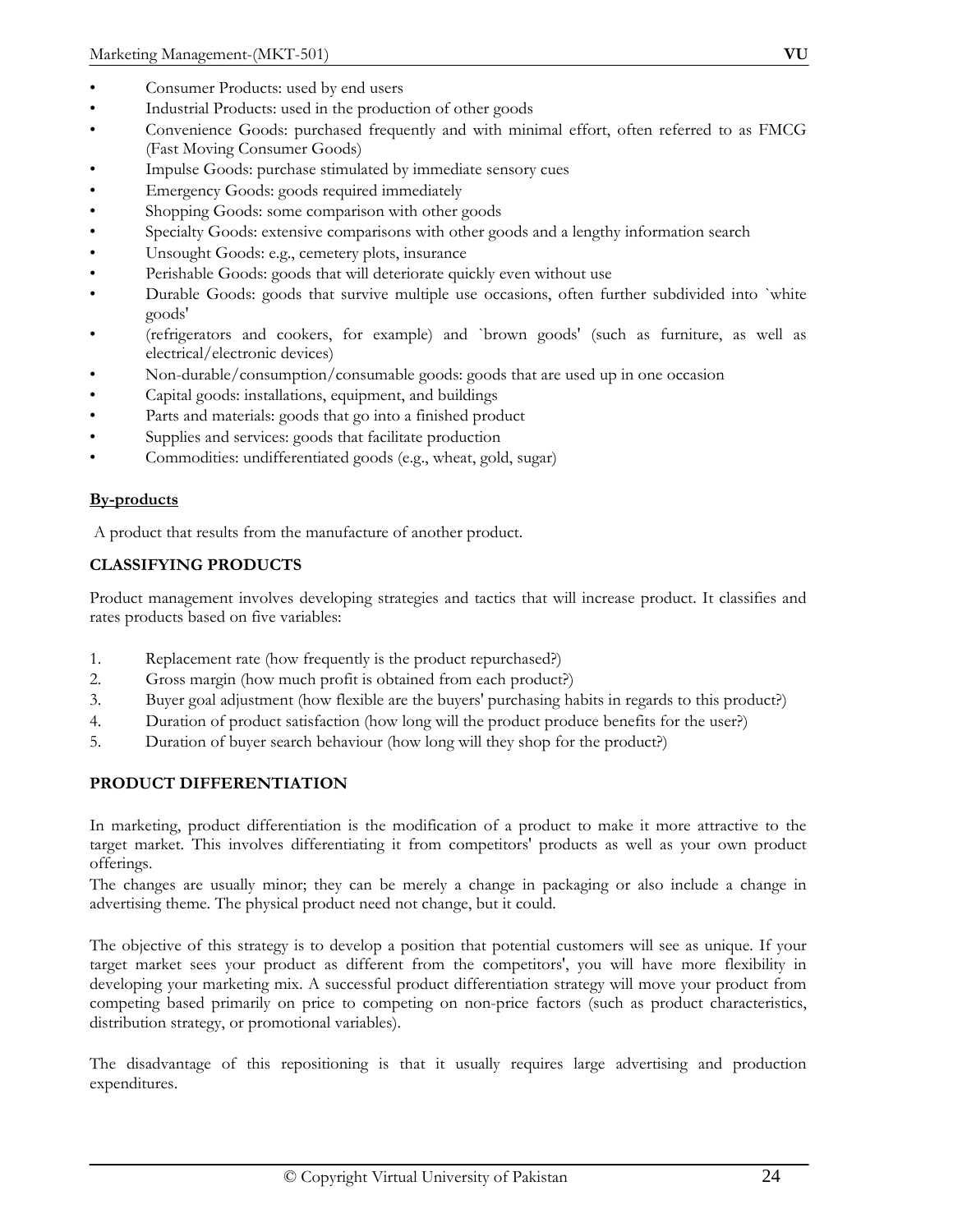# **PRODUCT LIFE CYCLE (PLC)**

The Product Life Cycle refers to the succession of stages a product goes through.

Product Life Cycle Management is the succession of strategies used by management as a product goes through its life cycle.

# **The stages**



# **A Typical Product Life Cycle**

Products tend to go through five stages:

# **1. New product development stage**

- Very expensive
- No sales revenue
- Losses

# **2. Market introduction stage**

- Cost high
- Sales volume low
- Losses

# **3. Growth stage**

- Costs reduced due to economies of scale
- Sales volume increases significantly
- Profitability
- Prices to maximize market share

# **4. Mature stage**

- Costs are very low as you are well established in market & no need for publicity.
- Sales volume peaks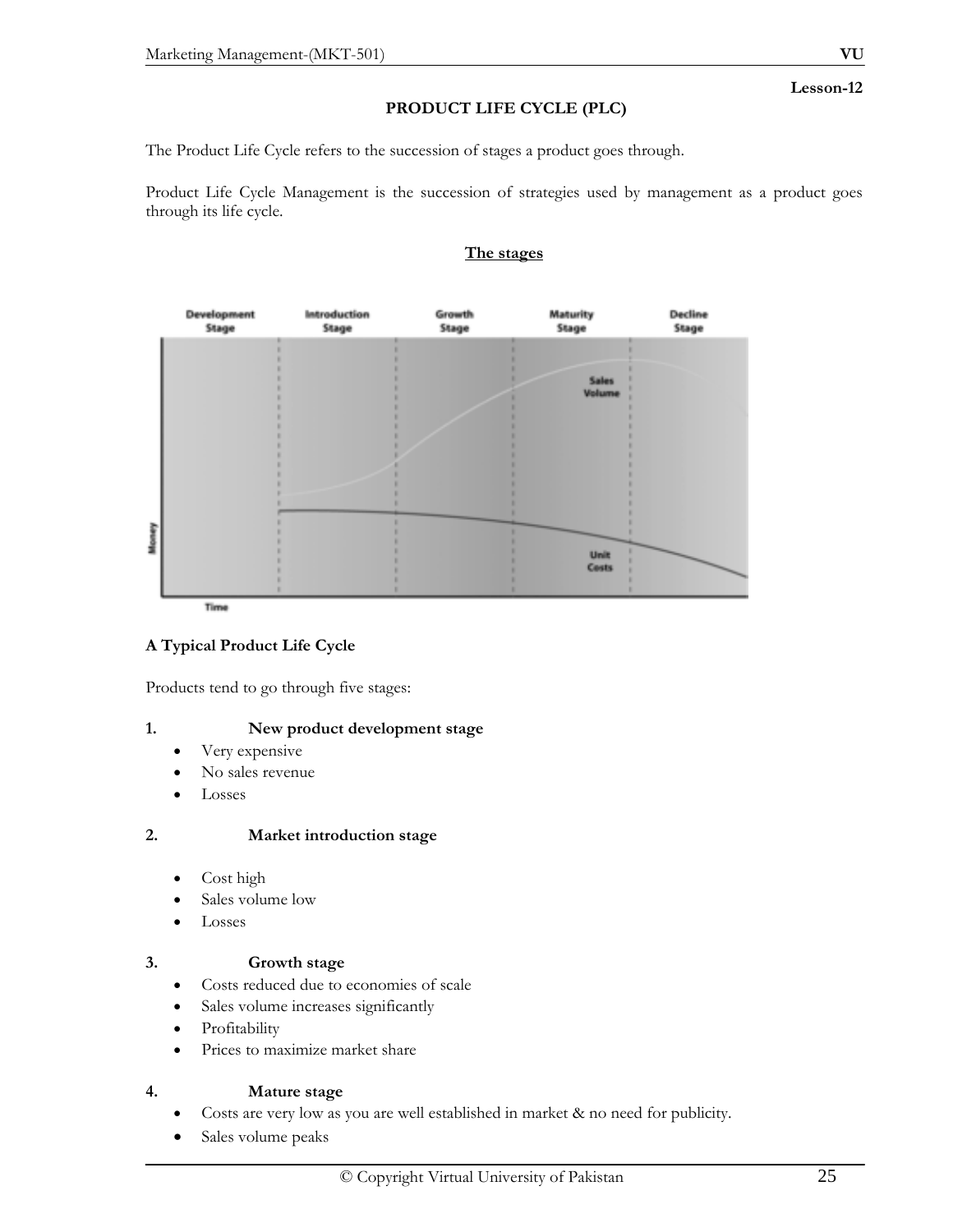- Prices tend to drop due to the proliferation of competing products
- Very profitable
- 

# **5. Decline stage**

- Costs become counter-optimal
- Sales volume decline
- Prices, profitability diminish

# **MANAGEMENT OF THE CYCLE**

The progression of a product through these stages is by no means certain. Some products seem to stay in the mature stage forever (e.g., milk). Marketers have various techniques designed to prevent the process of falling into the decline stage. In most cases however, one can estimate the life expectancy of a product category.

Marketers' marketing mix strategies change as their products goes through their life cycles.

Advertising, for example, should be informative in the introduction stage, persuasive in the growth and maturity stages, and be reminder-oriented in the decline stage.

Promotional budgets tend to be highest in the early stages, and gradually taper off as the product matures and declines.

Pricing, distribution, and product characteristics also tend to change. Customers respond to new products in different ways.

The first two stages, introduction and growth, are often seen as offensive in nature.

The second two stages, mature and decline stage, are often seen as defensive in nature.

The defensive stage is sometimes called the armadillo phase because of that animal's defensive technique of hiding in its shell.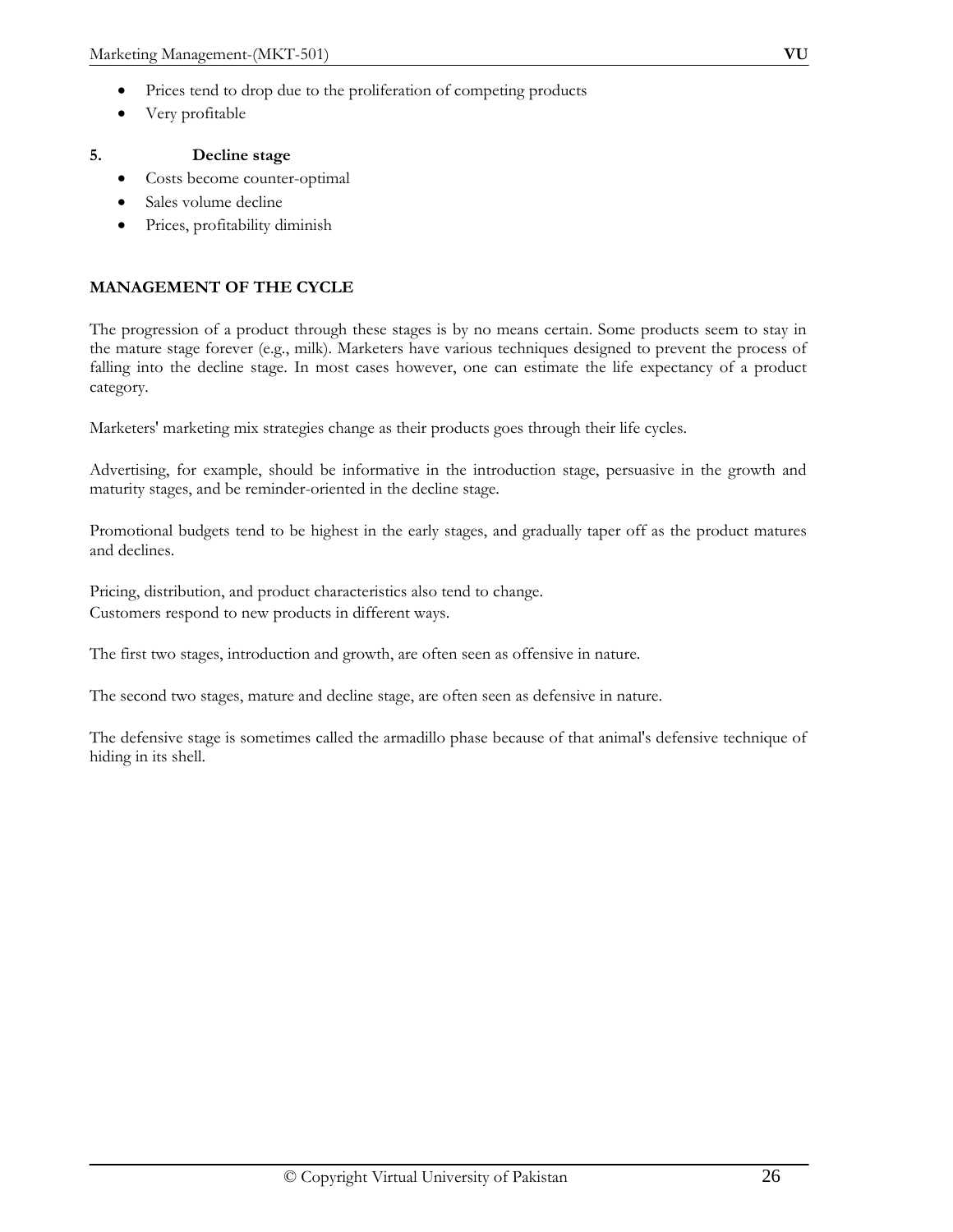# **NEW PRODUCT DEVELOPMENT (NPD) PART-I**

**"New Product Development** is a business and engineering term which describes the complete process of bringing a new product to market".

There are two parallel aspects to this process;

One involves product engineering; the other marketing analysis. Marketers see new product development as the first stage in Product Life Cycle Management.

# **Types of New Products**

There are several types of new products.

- Some are new to the market
- Some are new to the firm,
- Some are new to both.
- Some are minor modifications of existing products
- While some are completely innovative.

# **THE PROCESS**

There are several stages in the new product development process:

#### • **Idea Generation**

- Ideas for new products obtained from customers, R&D department, competitors, focus groups, employees, or trade shows
- o Formal idea generating techniques include attribute listing, forced relationships, brainstorming, morphological analysis, and problem analysis
- • **Idea Screening** 
	- o eliminate unsound concepts
	- o must ask three questions:
		- will the target market benefit from the product
		- **is it technically feasible to manufacture the product**
		- will the product be profitable

# • **Concept Development and Testing**

- develop the marketing and engineering details
	- who is the target market
	- what benefits will the product provide
	- how will consumers react to the product
	- how will the product be produced
	- what will it cost to produce it
- o test the concept by asking a sample of prospective customers what they think of the idea
- **Business Analysis** 
	- o estimate likely selling price
	- o estimate sales volume
	- o estimate profitability and breakeven point

# • **Beta Testing and Market Testing**

- o produce a physical prototype or mock-up
- o test the product in typical usage situations
- o make adjustments where necessary
- o produce an initial run of the product and sell it in a test market area to determine customer acceptance
- **Technical Implementation** 
	- o New program initiation
	- o Resource estimation
	- o Requirement publication
	- o Engineering operations planning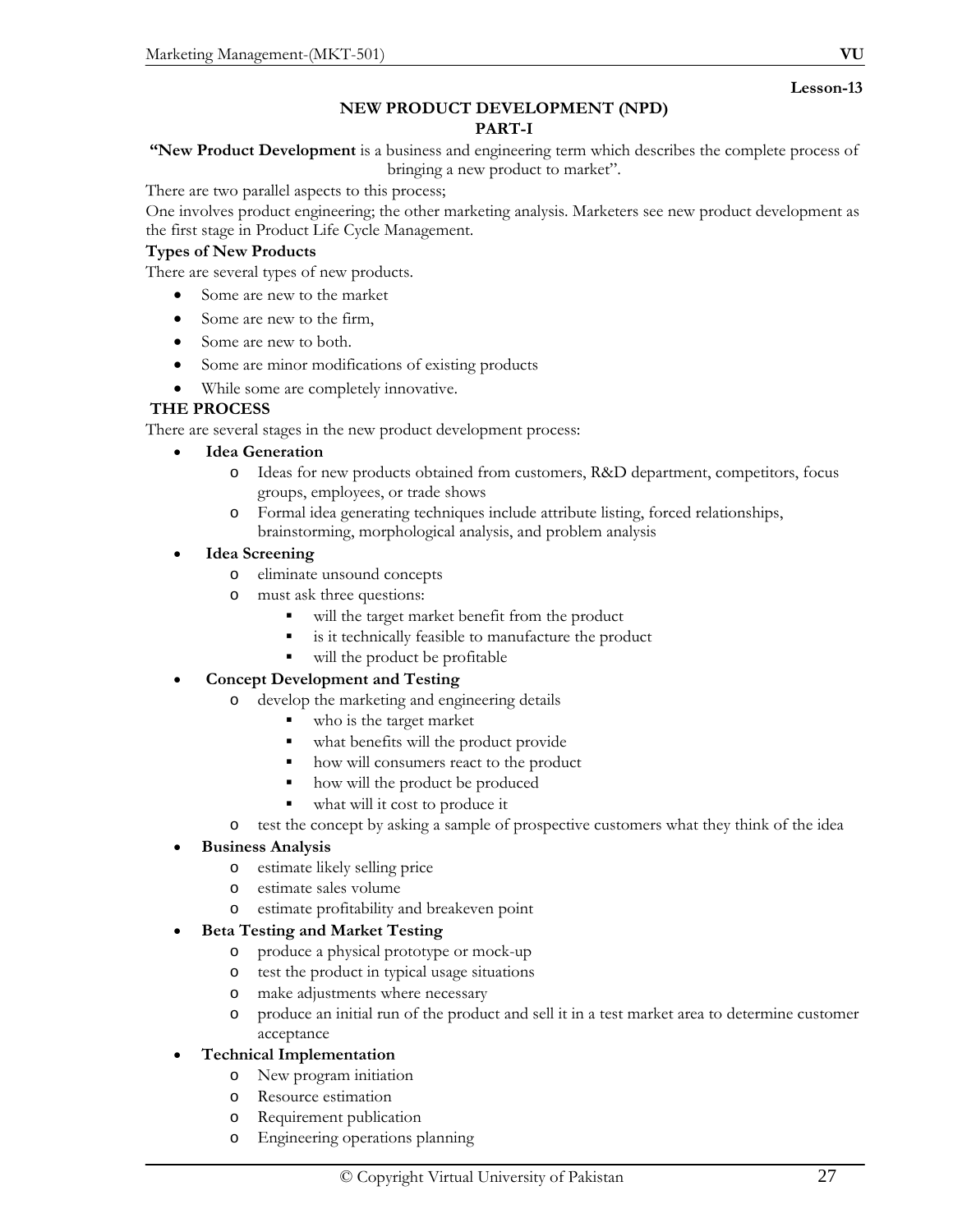- o Department scheduling
- o Supplier collaboration
- o Resource plan publication
- o Program review and monitoring
- o Contingencies what-if planning

# • **Commercialization**

- o launch the product
- o produce and place advertisements and other promotions
- o fill the distribution pipeline with product
- o critical path analysis is useful at this stage

To reduce the time the process takes many companies are completing several steps at the same time (referred to as **concurrent engineering**). Most industry leaders see new product development as a *proactive* process where resources are allocated to identify market changes and seize upon new product opportunities before they occur (in contrast to a *reactive strategy* in which nothing is done until problems occur). Many industry leaders see new product development as an ongoing process (referred to as *continuous development*) in which a new product development team is always looking for opportunities.

# **Research and development**

The phrase **Research and Development** (also **R and D** or **R&D**) has a special commercial significance apart from its conventional coupling of research and technological development.

In the context of commerce, "Research and Development" normally refers to future-oriented, longer-term activities in science or technology, mimicking scientific research in an apparent disregard for profits.

Statistics on organizations devoted to "R&D" may express the state of an industry, the degree of competition or the lure of scientific progress. Some common measures include: budgets, numbers of patents or on rates of peer-reviewed publications.

Bank ratios are one of the best measures, because they are continuously maintained, public and reflect risk.

In the U.S., a typical ratio of research and development for an industrial company is about 3.5% of revenues. A high technology company such as a computer manufacturer might spend 7%. Some very aggressive organizations spend as much as 40%, and are famous for their high technology. Companies in this category include the "big pharma" such as Merck or Novartis, and the engineering companies like premerger Hewlett-Packard, IBM, Pratt & Whitney, or Boeing.

These companies are also famous for their inability to get bank loans, because their spending ratios are so unusual that banks correctly interpret their business as extremely risky.

Generally such firms prosper only in markets whose customers have extreme needs, such as medicine, scientific instruments, safety-critical mechanisms (aircraft) or high technology military armaments. The extreme needs justify gross margins from 60% to 90% of revenues. That is, gross profits will be as much as 90% of the sales cost, with manufacturing costing only 10% of the product price. Most industrial companies get only 40% revenues.

The high margins more than compensate for the high overhead of the expensive R&D organizations.

Generally the largest technology companies not only have the largest technical staffs, but also more skillfully extract value from them.

On a technical level, the organizations try to use every trick for re purposing and repackaging advanced technologies for multiple purposes and products. They often reuse advanced manufacturing processes, expensive safety certifications, specialized embedded software, computer-aided design software, electronic designs and mechanical subsystems.

# **Conjoint analysis (in marketing)**

**Conjoint analysis**, also called multi attribute compositional models, is a statistical technique that originated in mathematical psychology. Today it is used in many of the social sciences and applied sciences including marketing, product management, and operations research. **The objective of conjoint analysis is to determine what combination of a limited number of attributes is most preferred by respondents.** It is used frequently in testing customer acceptance of new product designs and assessing the appeal of advertisements. It has been used in product positioning, but there are some problems with this application of the technique.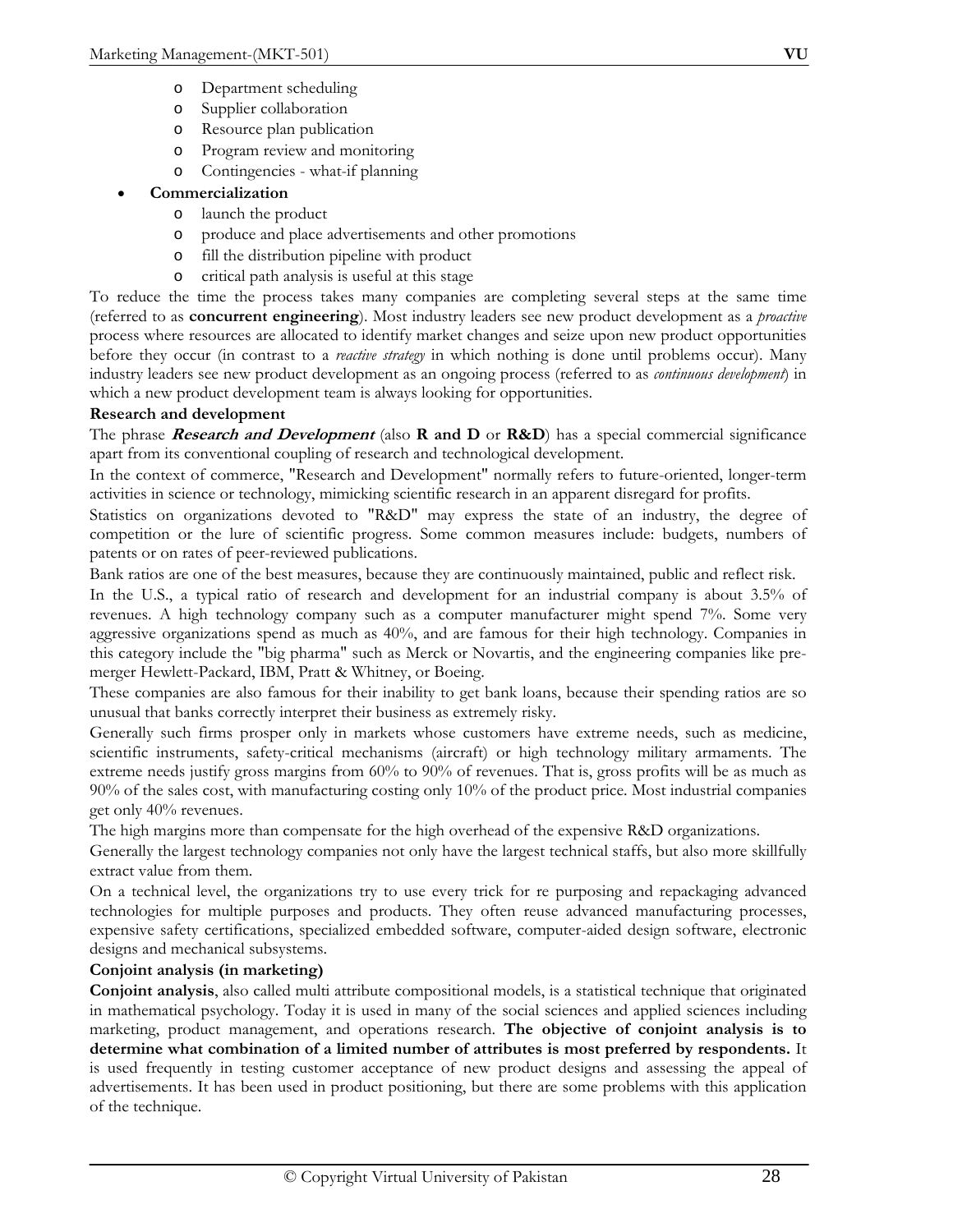#### **Process**

The basic steps are:

- Select features to be tested
- Show product feature combinations to potential customers
- Respondents rank the combinations
- Input the data from a representative sample of potential customers into a statistical software program and choose the conjoint analysis procedure. The software will produce utility functions for each of the features.
- Incorporate the most preferred features into a new product or advertisement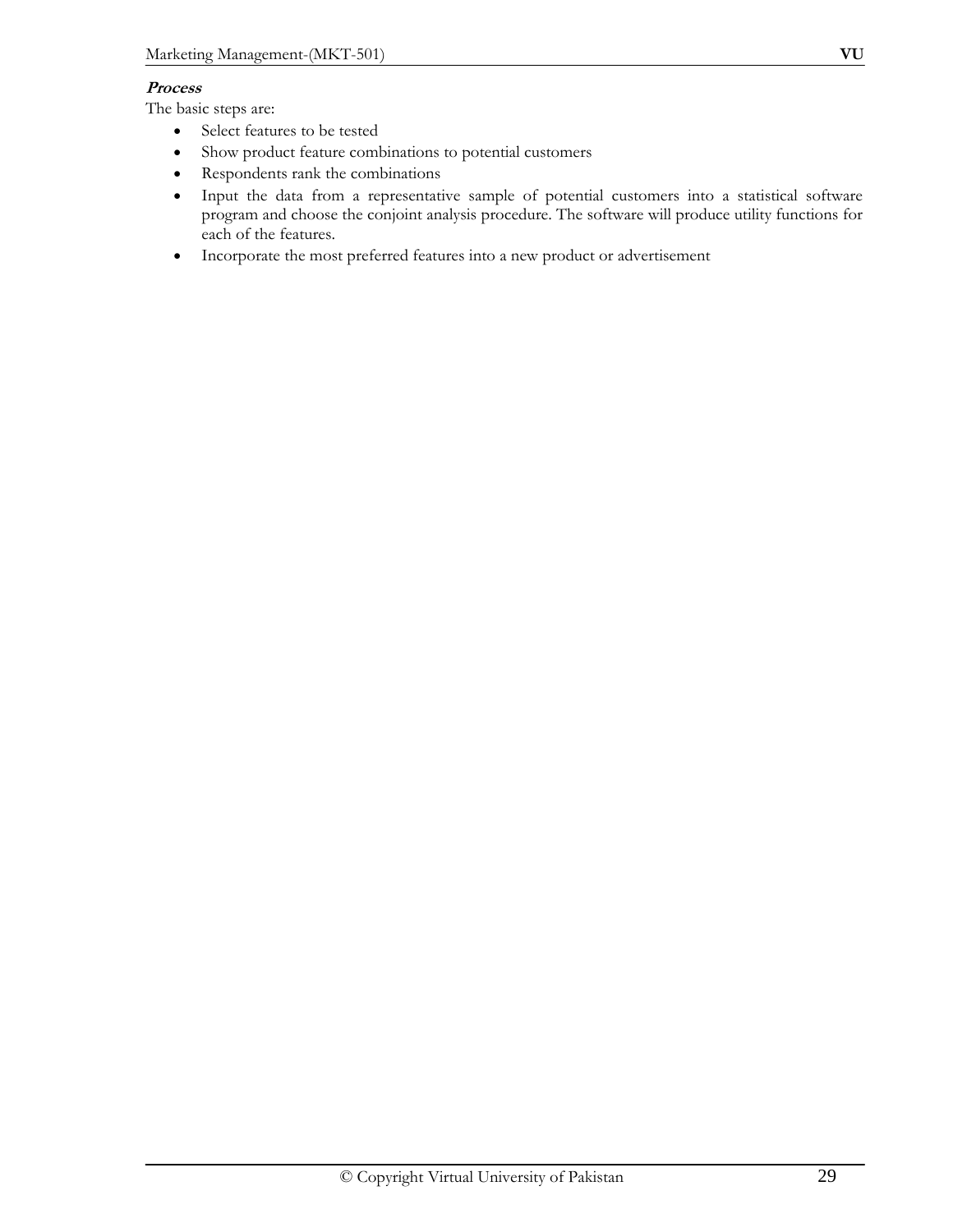# **NEW PRODUCT DEVELOPMENT (NPD) PART-II**

**Conjoint analysis**, also called multi attribute compositional models, is a statistical technique that originated in mathematical psychology. Today it is used in many of the social sciences and applied sciences including marketing, product management, and operations research.

The objective of conjoint analysis is to determine what combination of a limited number of attributes is most preferred by respondents.

It is used frequently in testing customer acceptance of new product designs and assessing the appeal of advertisements. It has been used in product positioning, but there are some problems with this application of the technique.

# **Process**

The basic steps are:

- Select features to be tested
- Show product feature combinations to potential customers
- Respondents rank the combinations
- Input the data from a representative sample of potential customers into a statistical software program and choose the conjoint analysis procedure. The software will produce utility functions for each of the features.
- Incorporate the most preferred features into a new product or advertisement

# **COMMERCIALIZATION**

THIS IS THE MOST CRUCIAL DECISION BY MARKETING MANAGERS

- It involves cost to the maximum
- It is the beginning of a long journey of the product
- No mistake of even a minor nature is acceptable or admissible.

The process of commercialization is defined as a series of steps to be taken by the marketing management towards bringing this new product to the markets and to the consumers

Some of the major decisions have to be taken and strategies devised to launch and make product successful at the very outset.

The decisions required are:

- WHEN TO LAUNCH THE PRODUCT?
- WHERE TO LANCH THE PRODUCT?
- TO WHOM TO LAUNCH THE PRODUCT?
- HOW TO LAUNCH THE PRODUCT?

Let us discuss each of these four decisions.

# **WHEN**

In commercialization, the most important decision is to determine timing.

If the product is seasonal in nature, the timing has to be in keeping with seasons.—secondly, the product has to be reviewed. Is it a replacement of an already existing product? If its so, we must take into account the already existing stocks of old product. The firm has to take decisions on entry strategies too.

Should the product be first to enter the market? Or should it have a parallel entry? or should it wait for late entry. The market will decide which timing is more suitable. The first entry advantage be taken or wait for competitors to enter and learn from the results. It al depends on the nature of the product. Is it new to the world type or new to the market or new to the firm or both or is very innovative or minor modification product. These features will determine our decision. But very careful study and review is important

#### **WHERE**

Is the product to be launched in a locality, region, or several regions or nationally or even internationally. This geographical territory will decide the marketing approach. Advertisement, publicity and promotion,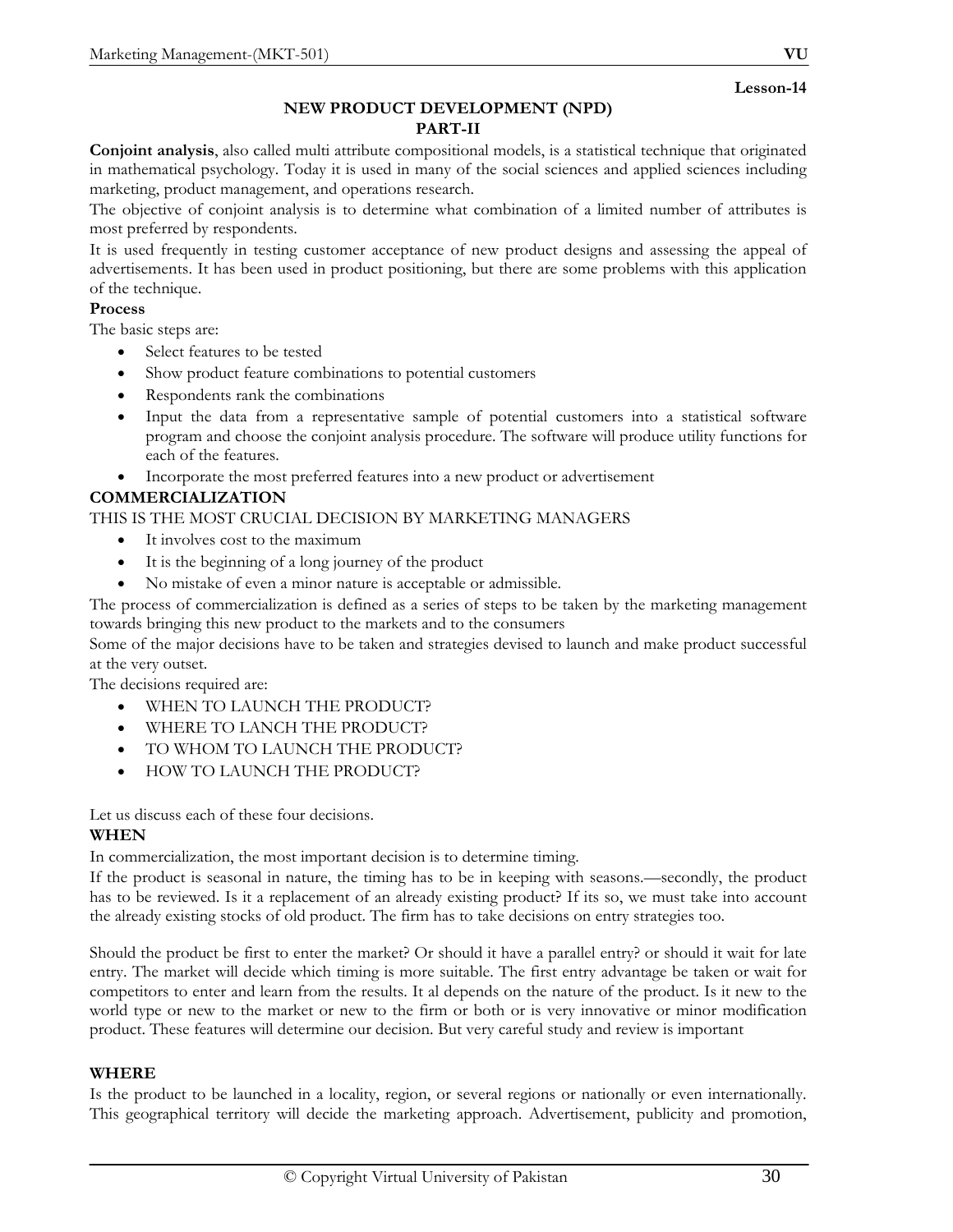marketing will be decided on this crucial decision.

# **WHOM**

It is yet another crucial decision. There are prime customers, heavy users, bulk customers, prestigious consumers, early adopters or opinion leaders. The approach in marketing has to be directed to some or all of such consumers. We must cover all possible customers and make sure that product has been accepted by them with more serious and strategic approach

# **HOW**

Indeed, once the decision on timing and place and to whom has been taken, the decision on how becomes clear and easier.

- The marketing plan must be made on all aspects as covered before.
- Critical Path Scheduling (CPS) must be made to determine what needs to be done and after what. Timing for each activity that needs to be done is worked out in CPS and proper planning is done and resources allocated already with clear responsibility.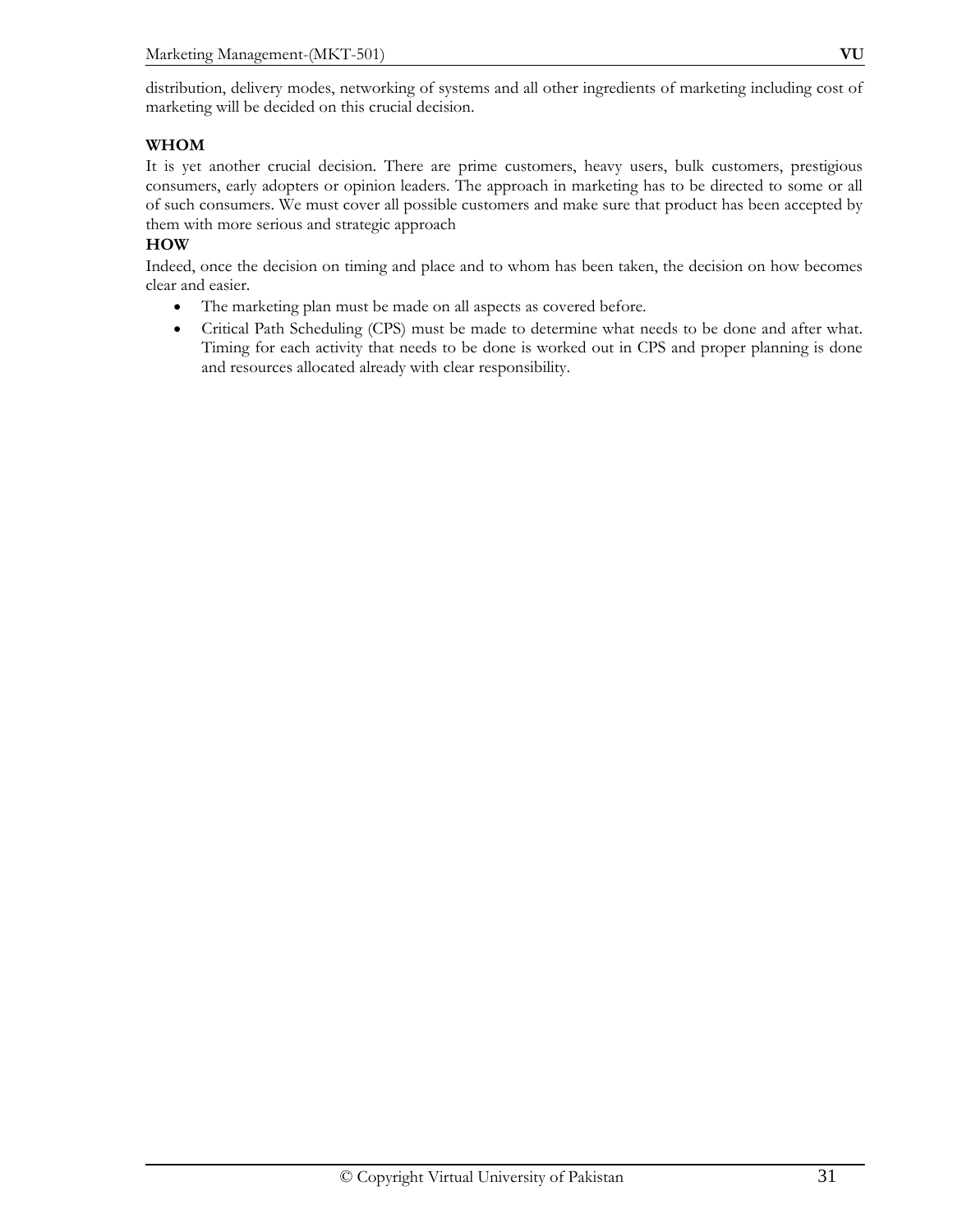#### **CONSUMER ADOPTION PROCESS**

Once the product has been developed, introduced in the market and launched, the product is then before the potential customers. They LEARN about the product, TRY them and ADOPT or REJECT them.

#### **By adoption we mean, he becomes a regular buyer and user of the product**

This is what we call CONSUMER ADOPTION PROCESS followed by CUSTOMER LOYALTY PROCESS. This is a major area of concern for us.

As said earlier, the consumer may or may not adopt the product.

# **MASS MARKET APPROACH**

This approach was massive distribution of the product and heavy advertisement. Of course, there was a heavy expenditure on advertisement and secondly wasteful activity in this approach

# **HEAVY USER TARGET MARKETING**

This approach was more realistic. But in this approach, early adoption was limited due to brand loyalty of some of the heavy users and difference in their interests.

Hence we have to direct our efforts to early adoption stage strategy and co-relate to early adoption and late adoption. Early adoption differed from late adoption due to consumer psychology.

# **STAGES OF CONSUMER ADOPTION PROCESS**

Let us first take a look at the INNOVATION DIFFUSION theory. An innovation refers to anything perceived by some one as new. It may have a long history of innovating product. But in true sense its an Innovation to the person, who sees it and it is he who spreads it through a social system. INNOVATION DIFFUSION PROCESS has been defined as

*"The spread of idea from the source of invention or creation to the ultimate user or consumers".* 

Consumer Adoption Process focuses on the mental process through which an individual goes through from first hearing about the innovation to the final stage of adoption.

# **FIVE SUCH STAGES HAVE BEEN OBSERVED**

- AWARENESS: this stage is when a consumer hears about an innovation, but lacks information about it
- INTEREST: the consumer is stimulated to seek information about the innovation
- EVALUATION: this is when the consumer decides whether to use the product or not
- TRIAL: the consumer tries the product to estimate the value of innovation
- ADOPTION: this is when the consumer adopts to use the product on regular basis and use the innovation

The New-product marketers should facilitate consumer movement through these stages and make sure that at no stage a consumer is stuck. This is a change-taking place in his mind. Any change has at least one

Resistance and that is fear. Hesitancy is backed up by fear-this fear must be removed.

# **FACTORS INFLUENCING THE ADOPTION PROCESS**

As said earlier, there is always resistance to change. WE ALL WANT CHANGE BUT WE DON'T LIKE IT EVEN WHEN THE CHANGE IS FOR THE BETTERMENT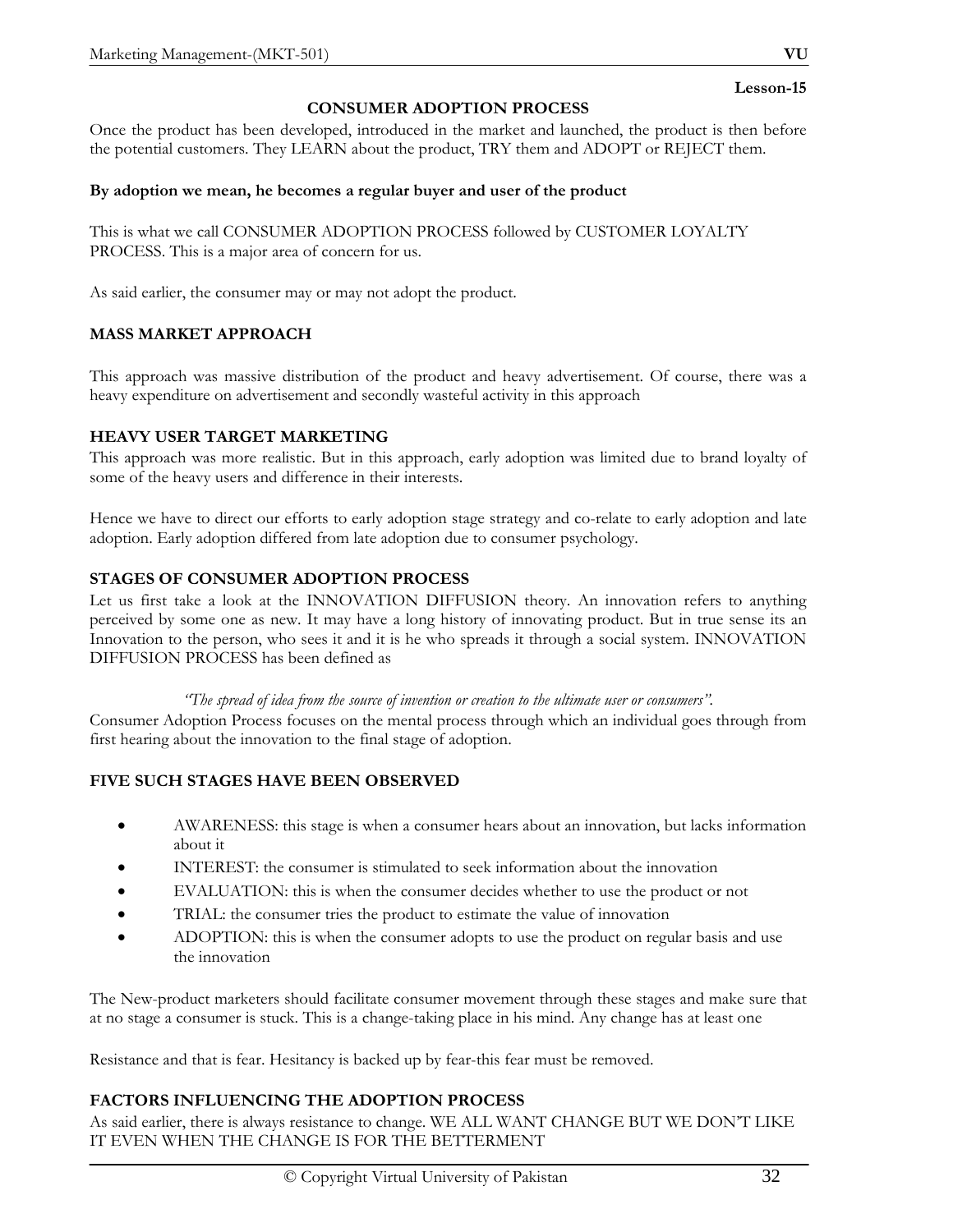# • **People differ in readiness to try new products**

People differ in their approach towards change. Some differ in adopting new fashion, some in adopting new appliances, some doctors are hesitant to apply new medicines and still some farmers do not apply new implements. This is called adoption culture. After the early adoption, they increase the use and then others follow. Others are late adopters by nature. Let us categorize these customers into three units

One who are early adopters. They are very quick in their response. These people are venture some and willing to try new ideas. In fact they are innovators in life and early adopters.

Secondly Early Majority. They are very careful people and take time to adopt things. They tend to collect information about the change or the product, study carefully and then adopt on the basis of their merits.

The third ones are late majority and traditionalists. They are the ones who adopt late and then use the product.

As marketing managers, we must study the demographics, the psychographics and media characteristics of the product and also keep the theme of advertising message on these lines. We must find the innovators of the product and also opinion leaders and keeping in view the financial stature of the consumers and their category. Then there are certain areas where product change is imminent and quicker while some areas change or innovation in the product is least desired or welcomed

#### • **Personal influence play a key role**

In case of some of the products, depending to which category they belong to , personal influence and selling is very important. Demonstrations, experimentation, and even free use is given to influence the change in product or its innovation. Cosmetic items, food items and items in use of household are subject to personal selling.

#### • **Characteristics of the innovation affect the rate of adoption**

Some products are quick in innovation, such as fashion items or the ones that bring a direct change in our status etc. Some products take long to adoption. Such as technical products or automobiles etc.

The following things are considered

- 1 Relative advantage
- 2 Compatibility
- 3 Complexity
- 4 Divisibility

Other things, which influence adoption, are: social acceptability, scientific acceptability, cost and certainty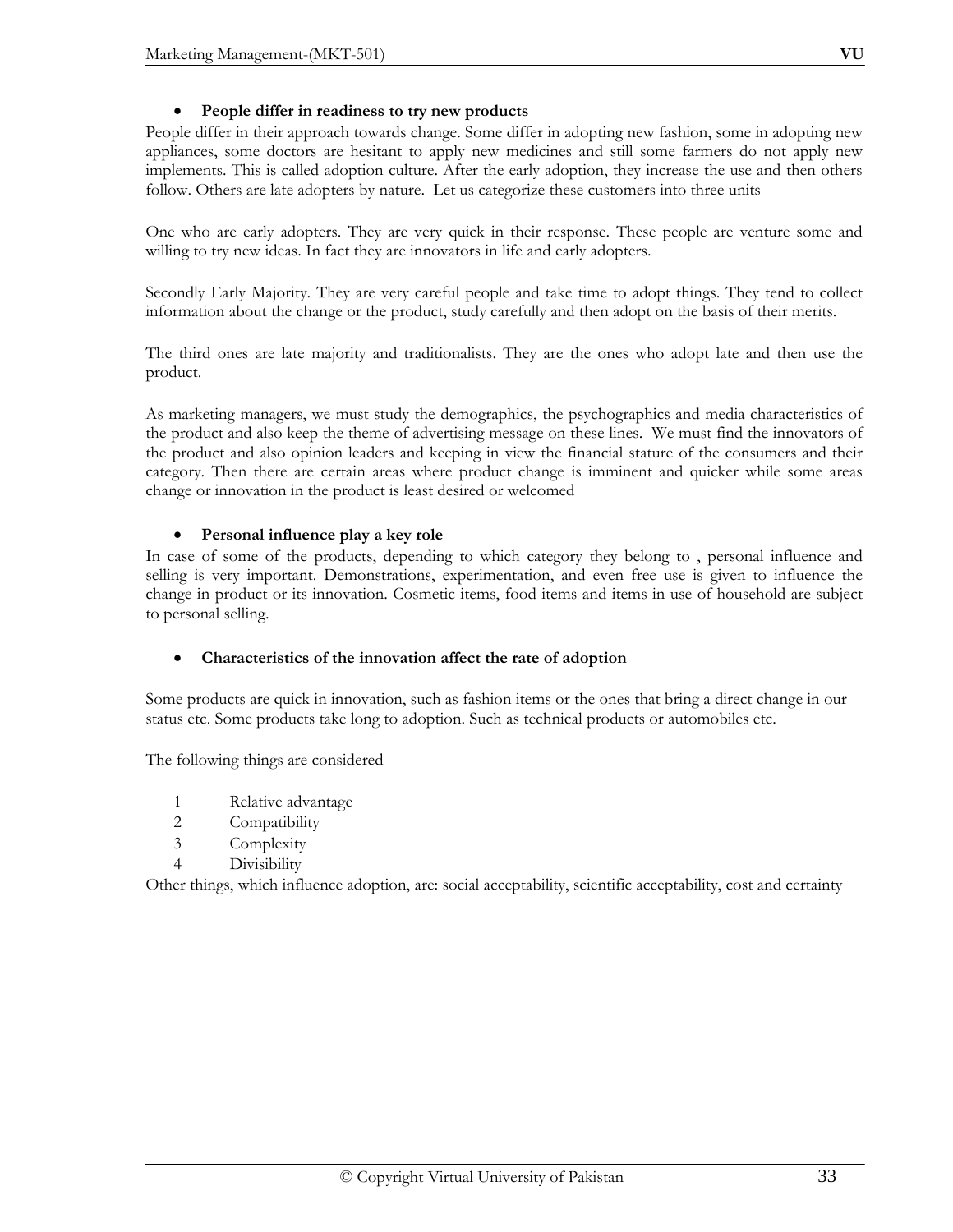#### **PACKAGING AND LABELING**

#### **PACKAGING AND LABELING**

Packaging is the enclosing of a physical object, typically a product that will be offered for sale. Labeling refers to any written or graphic communications on the packaging or on a separate label

#### **THE PURPOSE OF PACKAGING AND LABELS**

Packaging and labeling have five objectives:

•**Physical protection of the object** - The objects enclosed in the package can be protected from damage caused by physical force, rain, heat, sunlight, cold, pressure, airborne contamination, and automated handling devices.

**•Agglomeration** - Small objects are typically grouped together in one package for reasons of efficiency. For example, a single box of 1000 pencils requires less physical handling than 1000 single pencils. Alternatively, bulk commodities (such as salt) can be divided into packages that are a more suitable size for individual households.

•**Information transmission** - Information on how to use, transport, or dispose of the product is often contained on the package or label. An example is pharmaceutical products, where some types of information are required by governments.

•**Marketing** - The packaging and labels can be used by marketers to encourage potential buyers to purchase the product. Package design has been an important and constantly evolving phenomenon for dozens of years.

**•Reducing theft** - Some packages are made larger than they need to be so as to make theft more difficult. An example is software packages that typically contain only a single disc even though they are large enough to contain dozens of discs.

#### **PACKAGING TYPES**

The above materials are fashioned into different types of packages and containers such as:

•Boxes

- •Pallets
- •Bags
- •Bottles
- •Cans
- •Cartons
- •Aseptic packages
- •Wrappers
- •Blister packs
- •Bales

#### **PACKAGING AS A POTENT MARKETING TOOL**

#### •**Self-Service**

Helps in self-service buying these days. Packaging helps identifying product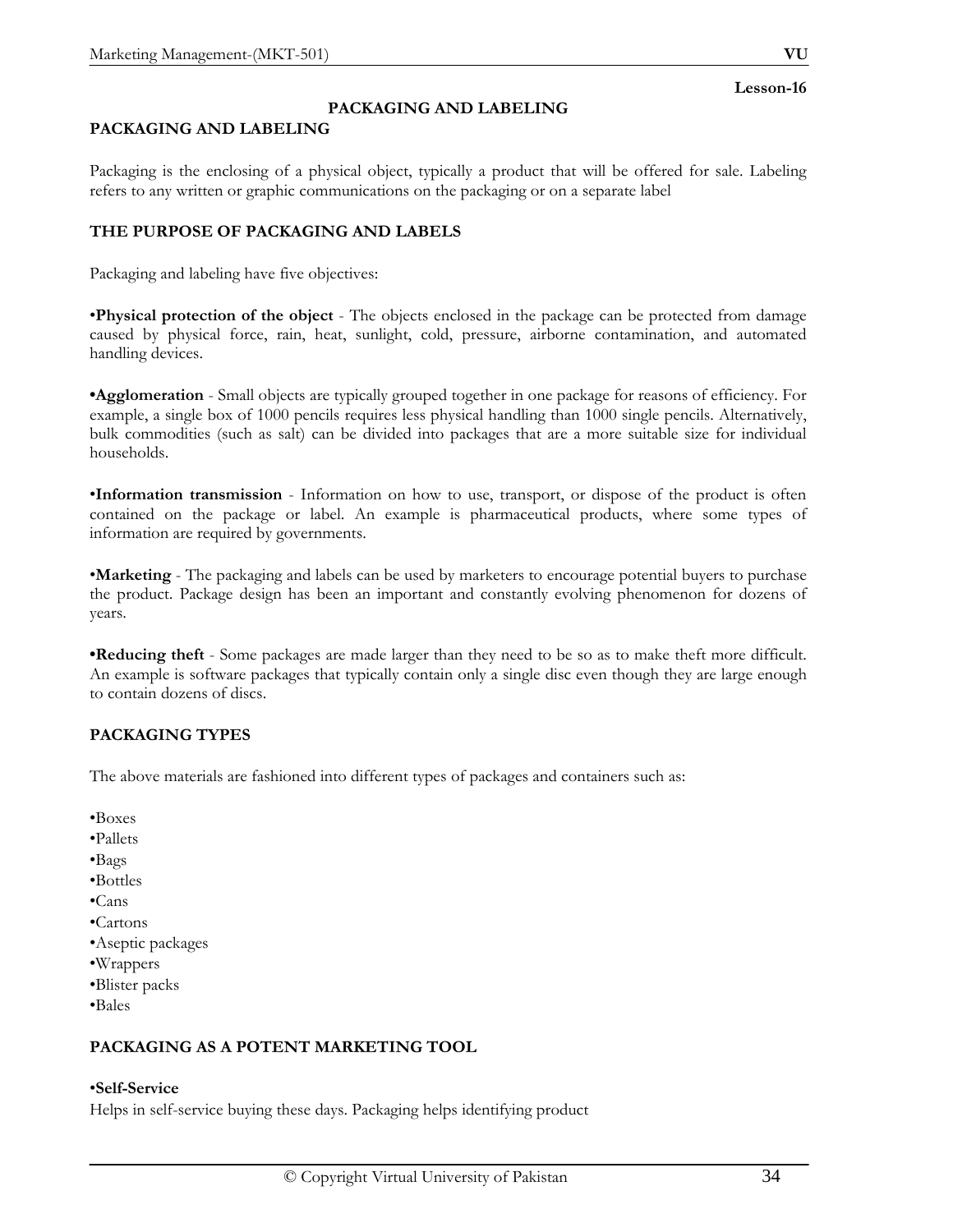#### •**Consumer affluence**

Consumers today are prepared to pay for little extra where they get their purchase decision made easy from packaging and labeling

#### •**Company and brand image**

Packaging enables us to establish brands and image of the product.

#### •**Innovative opportunity**

Brings innovative ideas in presenting the product **PACKAGING TYPES** 

•Primary packaging •Secondary packaging •Transport packaging •Decorative packaging

#### **MANDATORY LABELING**

Mandatory labeling is the requirement of consumer products to state their ingredients or components.

Moral purchasing and avoidance of health problems like allergies are two things which are enabled by labeling. It is mandated in most developed nations, and increasingly in developing nations, especially for food products.

With regard to food and drugs, mandatory labeling has been a major battleground between consumer advocates and corporations since the late 19th century.

Because of past scandals involving deceptive labelling, countries like the United States and Canada require most processed foods to have a Nutrition Facts table on the label, and the table's formatting and content must conform to strict guidelines. The European Union equivalent is the slightly different Nutrition Information table, which may also be supplemented with standardized icons indicating the presence of allergens.

In China, all clothing is labelled with the factory of origin, including telephone and fax numbers, although this information is not available to buyers outside China, who see only a generic Made In China tag.

The genetic modification of food has led to one of the most persistent and divisive debates about the mandatory labelling. Advocates of such labelling claim that the consumer should make the choice whether to expose them to any possible health risk from consuming such foods. Detractors point to well-controlled studies that conclude genetically modified food is safe, and point out that for many commodity products, the identity of the grower and the custody chain are not known.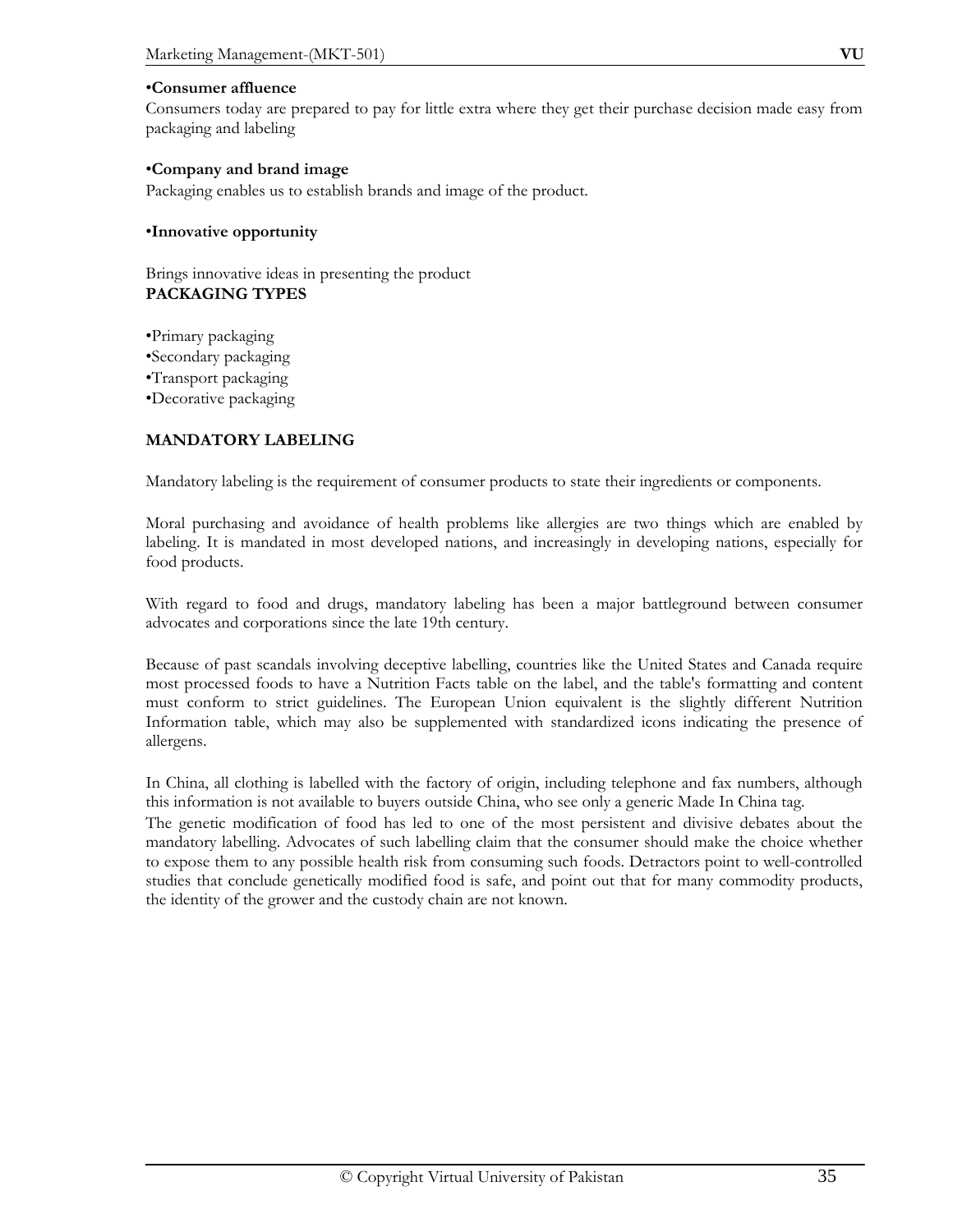#### **Lesson-17**

#### **BRAND MANAGEMENT**

**"Brand Management** is the application of marketing techniques to a specific product, product line, or form of product".

 It seeks to increase the product's perceived value to the customer and thereby increase brand franchise and brand equity.

The value of the brand is determined by the amount of profit it generates for the manufacturer. This results from a combination of increased sales and increased price.

### **HISTORY**

Brands in the field of marketing originated in the 19th century with the advent of packaged goods. Industrialization moved the production of many household items, such as soap, from local communities to centralized factories. When shipping their items, the factories would literally brand their logo or insignia on the barrels used, which is where the term comes from.

These factories, generating mass-produced goods, needed to sell their products to a wider market, to a customer base familiar only with local goods. It quickly became apparent that a generic package of soap had difficulty competing with familiar, local products. The packaged goods manufacturers needed to convince the market that the public could place just as much trust in the non-local product.

A **good brand** name should:

- Be legally protectable
- Be easy to Pronounce
- Be easy to Remember
- Be easy to Recognize
- **Attract Attention**
- Suggest product Benefits (e.g.: Easy-Off) or suggest usage
- Suggest the company or product Image
- Distinguish the product's Positioning relative to the competition.

A **Premium Brand** typically costs more than other products in the category.

An **Economy brand** is a brand targeted to a high price elasticity market segment.

A **fighting brand** is a brand created specifically to counter a competitive threat.

When a company's name is used as a product brand name, this is referred to as **Corporate branding** 

When one brand name is used for several related products, this is referred to as **Family branding**.

When all a company's products are given different brand names, this is referred to as **Individual branding**.

When a company uses the Brand equity associated with an existing brand name to introduce a new product or product line, this is referred to as **Brand leveraging**.

When large Retailers buy products in bulk from manufacturers and put their own brand name on them, this is called **Private Branding, store brand, or private label.** 

When two or more brands work together to market their products, this is referred to as **Co-branding**.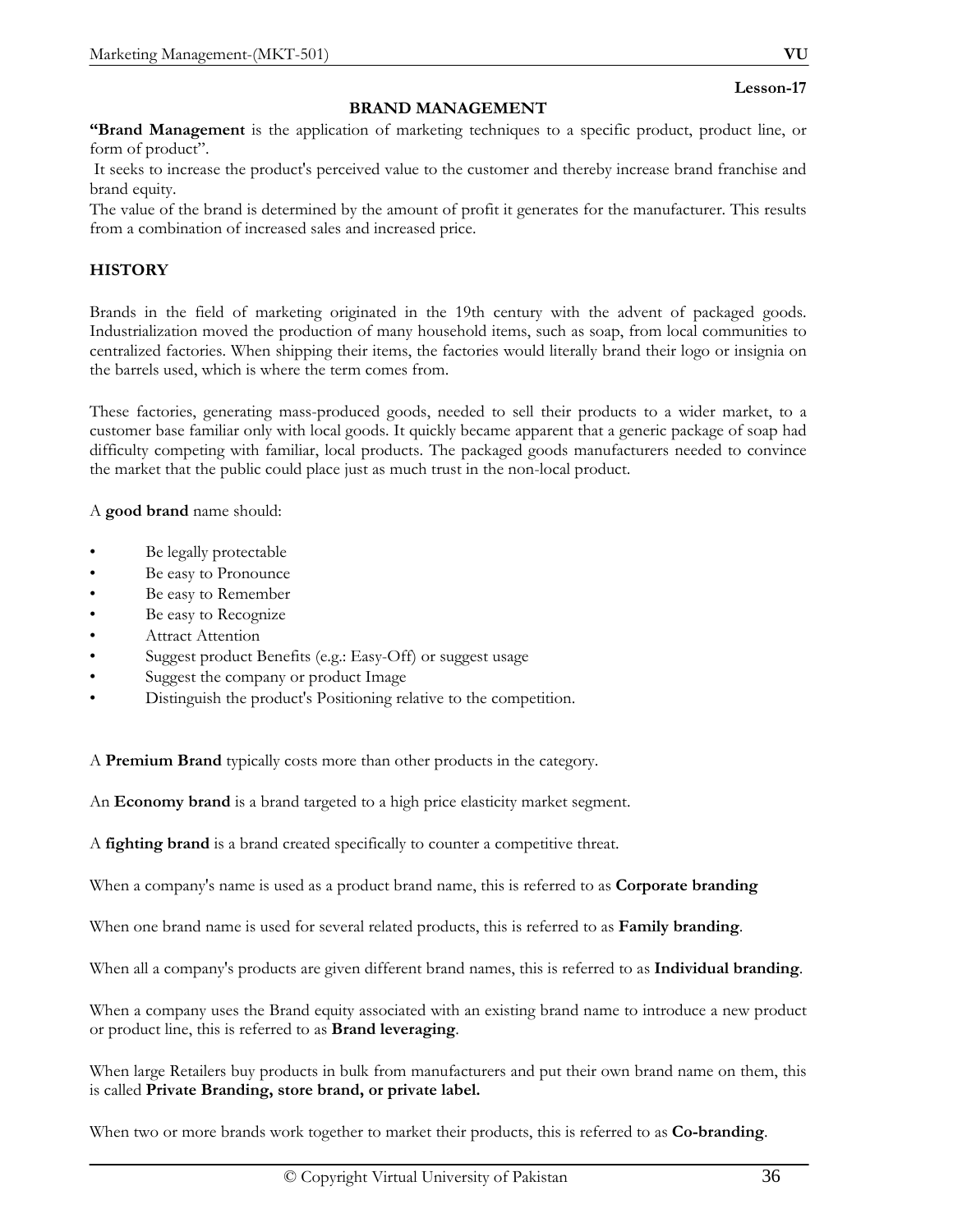## **BRANDING POLICIES**

There are a number of possible policies.

#### **Company name**

Often, especially in the industrial sector, it is just the company's name which is promoted

#### **Family branding**

In case a very strong brand name (or company name) is made the vehicle for a range of products, even a range of subsidiary brands

### **Individual branding**

Each product line has a separate name, which may even compete against other brands from the same company (for example, Persil, Omo and Surf are all owned by Unilever).

## **BRAND DEVELOPMENT**

In terms of existing products, brands may be developed in a number of ways:

#### **Brand extension**

The existing strong brand name can be used as a vehicle for new or modified products;

#### **Multibrands**

Alternatively, in a market that is fragmented amongst a number of brands a supplier can choose deliberately to launch totally new brands in apparent competition with its own existing strong brand (and often with identical

product characteristics); simply to soak up some of the share of the market which will in any case go to minor brands. The rationale is that having 3 out of 12 brands in such a market will give a greater overall share than having 1 out of 10 (even if much of the share of these new brands is taken from the existing one). In its most extreme manifestation, a supplier pioneering a new market which it believes will be particularly attractive may choose immediately to launch a second brand in competition with its first, in order to pre-empt others entering the market.

Individual brand names naturally allow greater flexibility by permitting a variety of different products, of differing quality, to be sold without confusing the consumer's perception of what business the company is in or diluting higher quality products.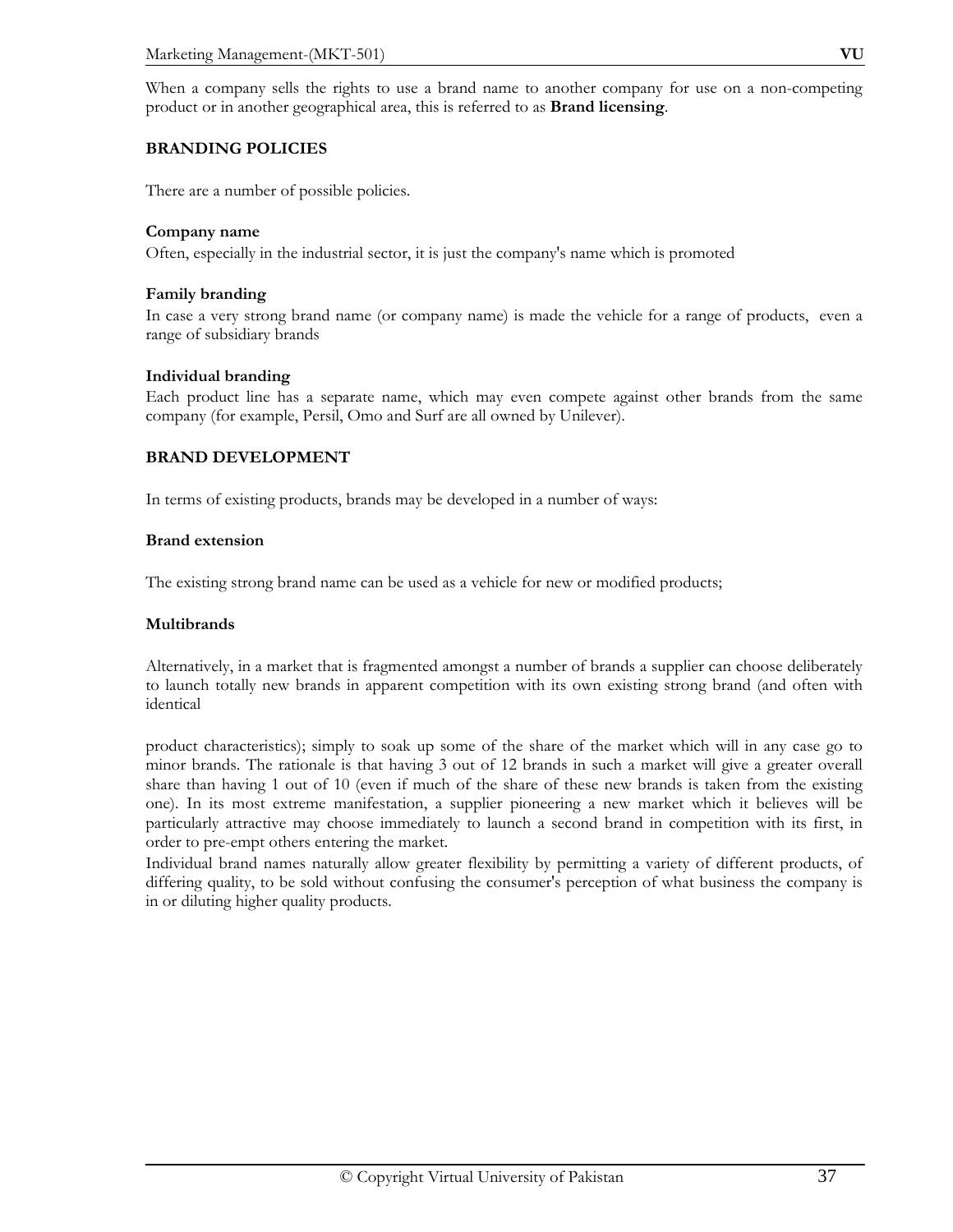## **PRICE AND PRICING**

## **PRICING**

Pricing is one of the four p's of the marketing mix. The other three aspects are product management, promotion, and place.

## **PRICE**

"In economics and business, the price is the assigned numerical monetary value of a good, service or asset". The concept of price is central to microeconomics where it is one of the most important variables in resource allocation theory (also called price theory).

Price is also CENTRAL TO MARKETING where it is one of the four variables in the marketing mix that business people use to develop a marketing plan.

# **PRICING DEFINED**

"Is the manual process of applying value to purchase and sales orders".

MARKETING MANAGERS MUST ADDRESS TO THE FOLLOWING –VIS-À-VIS PRICING:

- How much to charge for a product or service?
- What are the pricing objectives?
- Do we use profit maximization pricing?
- How to set the price?: (cost-plus pricing, demand based or value based pricing, rate of return pricing, or competitor indexing)
- Should there be a single price or multiple pricing?
- Should prices change in various geographical areas, referred to as?

## **ZONE PRICING**

•Should there be quantity discounts?

•What prices are competitors charging?

•Do you use a price skimming strategy or a penetration pricing?

## **STRATEGY**

- •What image do you want the price to convey?
- •Do you use psychological pricing?
- •How important are customer price sensitivity and elasticity issues?

A well chosen price should do THREE THINGS:

- Achieve the financial goals of the firm (eg.: profitability)
- Fit the realities of the market place (will customers buy at that price?
- Support a product's positioning and be consistent with the other variables in the marketing mix
	- 1. price is influenced by the type of distribution channel used, the type of promotions used, and the quality of the product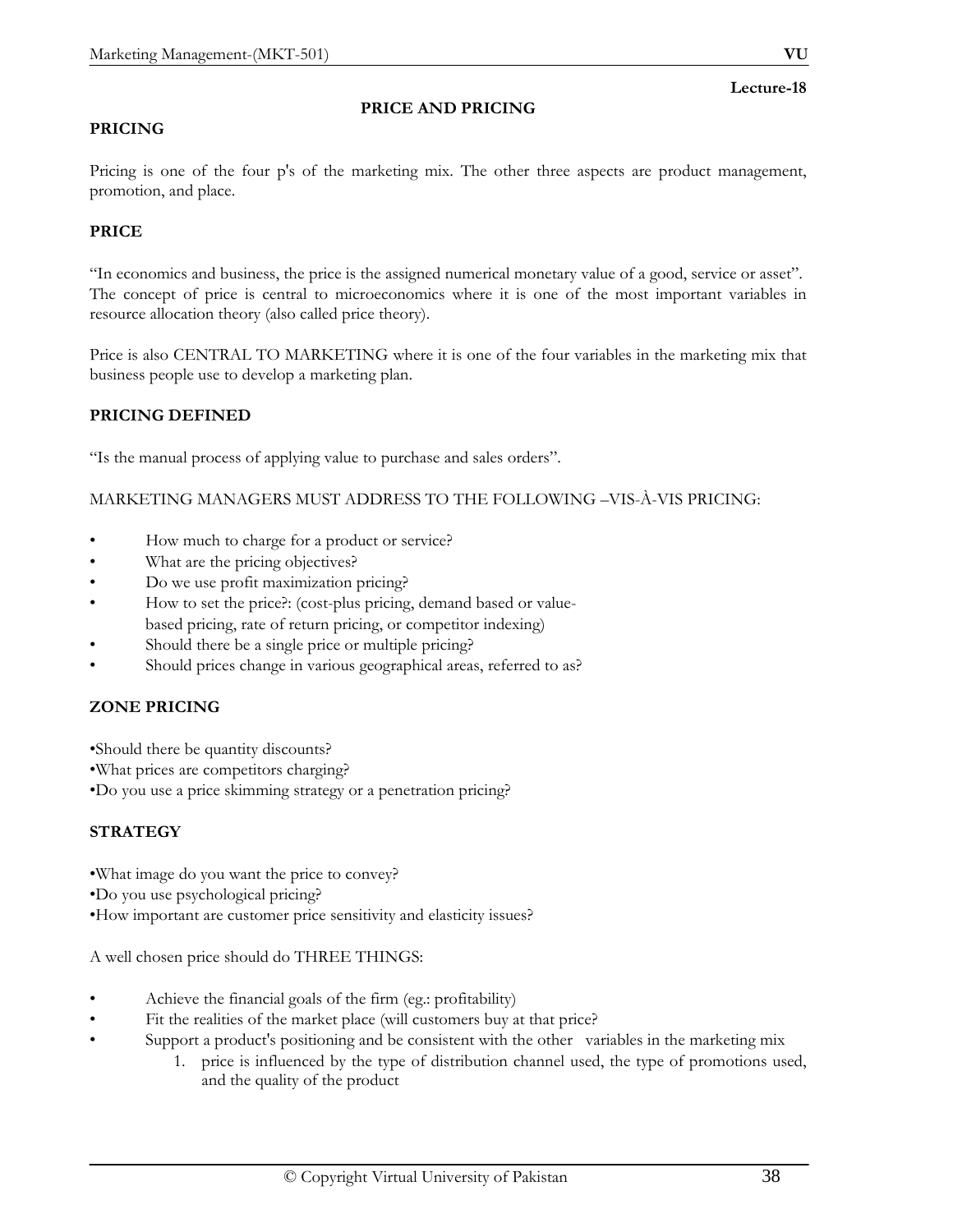- 2. price will usually need to be relatively high if manufacturing is expensive, distribution is exclusive, and the product is supported by extensive advertising and promotional campaigns
- 3. a low price can be a viable substitute for product quality, effective promotions, or an energetic selling effort by distributors

# **FROM THE MARKETERS POINT OF VIEW**

An efficient price is a price that is very close to the maximum that customers are prepared to pay.

In economic terms, it is a price that shifts most of the consumer surplus to the producer.

The Effective Price is the price the company receives after accounting for discounts, promotions, and other incentives.

Premium Pricing (also called prestige pricing) is the strategy of pricing at, or near, the high end of the possible price range.

People will buy a premium priced product because:

1. They believe the high price is an indication of good quality;

2. They believe it to be a sign of self worth - "They are worth it" - It authenticates their success and status - It is a signal to others that they are a member of an exclusive group; and

3. They require flawless performance in this application - The cost of product malfunction is too high to buy anything but the best - example: heart pacemaker

# **PSYCHOLOGICAL PRICING**

Retail prices are often expressed as odd prices: a little less than a round number, e.g. \$19.99 or  $f(6.95.$ Psychological pricing is a theory in marketing that these prices have a psychological impact that drives demand greater than would be expected if consumers were perfectly rational. Psychological pricing is one cause of price points.

The psychological pricing theory is based on one or more of the following hypotheses:

• Consumers ignore the least significant digits rather than do the proper rounding. Even though the cents are seen and not totally ignored, they may subconsciously be partially ignored. Some suggest that this effect may be enhanced when the cents are printed smaller: \$1999.

- Fractional prices suggest to consumers that goods are marked at the lowest possible price.
- Now that consumers are used to psychological prices, other prices look odd.

The theory of psychological pricing is controversial. Some studies show that buyers, even young children, have a very sophisticated understanding of true cost and relative value and that, to the limits of the accuracy of the test, they behave rationally. Other researchers claim that this ignores the non-rational nature of the phenomenon and that acceptance of the theory requires belief in a subconscious level of thought processes, a belief that economic models tend to deny or ignore. Research using results from modern scanner data is mixed.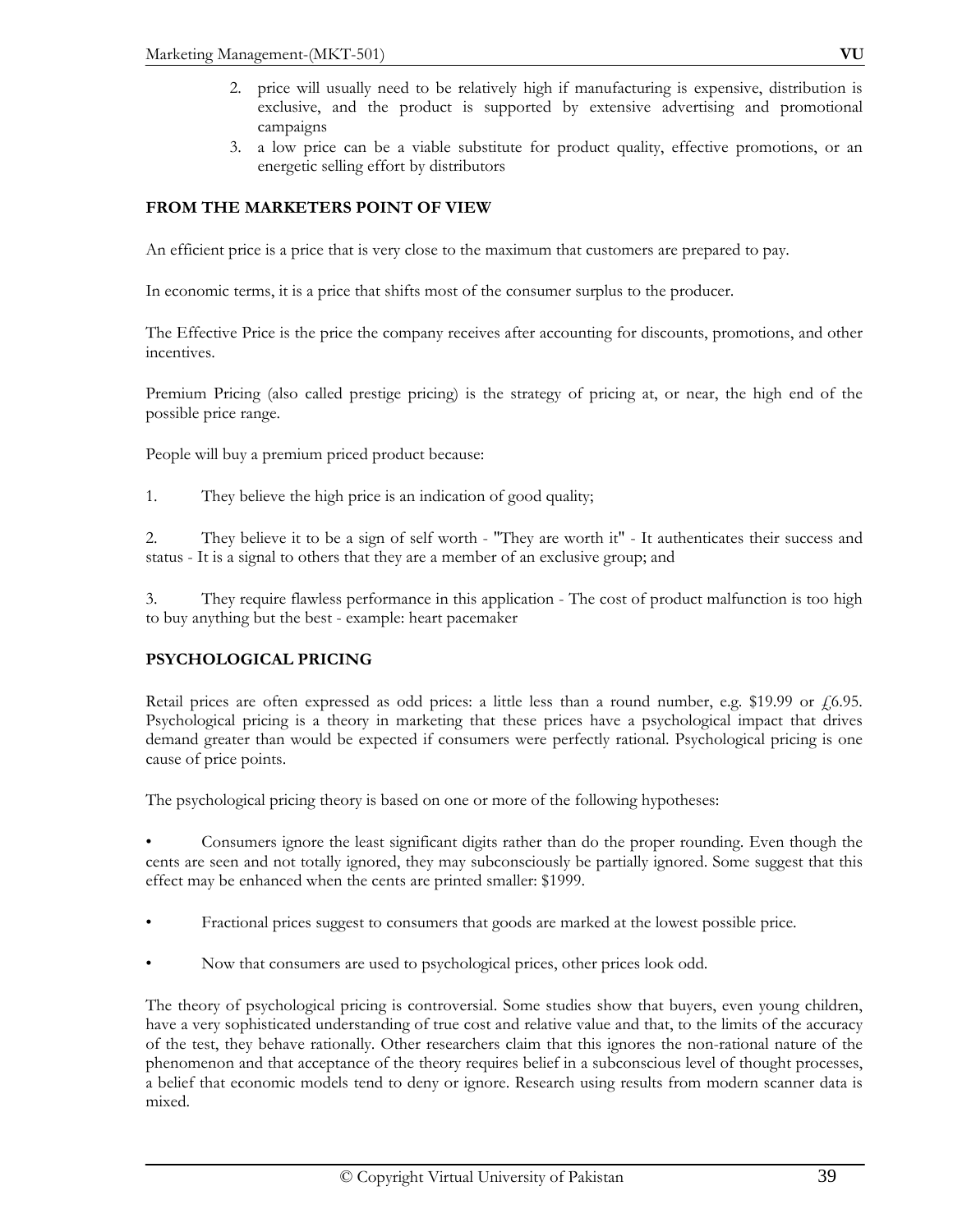### **PRICING**

### **PSYCHOLOGICAL PRICING**

Retail Prices are often expressed as odd prices: a little less than a round number, e.g. \$19.99 or  $\sqrt{6.95}$ . Psychological pricing is a theory in marketing that these prices have a psychological impact that drives demand greater than would be expected if consumers were perfectly rational.

The psychological pricing theory is based on one or more of the following hypotheses:

• Consumers ignore the least significant digits rather than do the proper rounding. Even though the cents are seen and not totally ignored, they may subconsciously be partially ignored.

- Fractional prices suggest to consumers that goods are marked at the lowest possible price.
- Now that consumers are used to psychological prices, other prices look odd.

The theory of Psychological Pricing is controversial. Some studies show that buyers, even young children, have a very sophisticated understanding of true cost and relative value and that, to the limits of the accuracy of the test, they behave rationally. Other researchers claim that this ignores the non-rational nature of the phenomenon and that acceptance of the theory requires belief in a subconscious level of thought processes, a belief that economic models tend to deny or ignore.

# **RESEARCH SUPPORTING ODD PRICING THEORY**

In a study, the perceived value of all the numbers between 1 and 100 were studied, and 77 was shown to have the lowest perceived value relative to its actual value.

## **RETAILING/ODD PRICE**

Retailing consists of the sale of goods/merchandise for personal or household consumption either from a fixed location such as a department store or kiosk, or away from a fixed location and related subordinated services. In commerce, a retailer buys goods or products in large quantities from manufacturers or importers, either directly or through a wholesaler, and then sells individual items or small quantities to the general public or end user customers, usually in a shop, also called store. Retailers are at the end of the supply chain. Marketers see retailing as part of their overall distribution strategy.

Shops may be on residential streets, or in shopping streets with little or no houses, or in a shopping center. Shopping streets may or may not be for pedestrians only. Sometimes a shopping street has a partial or full roof to protect customers from precipitation.

Shopping is buying things, sometimes as a recreational activity. Cheap versions of the latter are window shopping (just looking, not buying) and browsing.

## **SHOPS AND STORES**

There are three major types of retailing, two of which have buildings that the customer can visit to do business with.

The first is counter-service, once the only type of shop, but now rare except for selected items.

The second, and now more widely used method of retail, is self-service.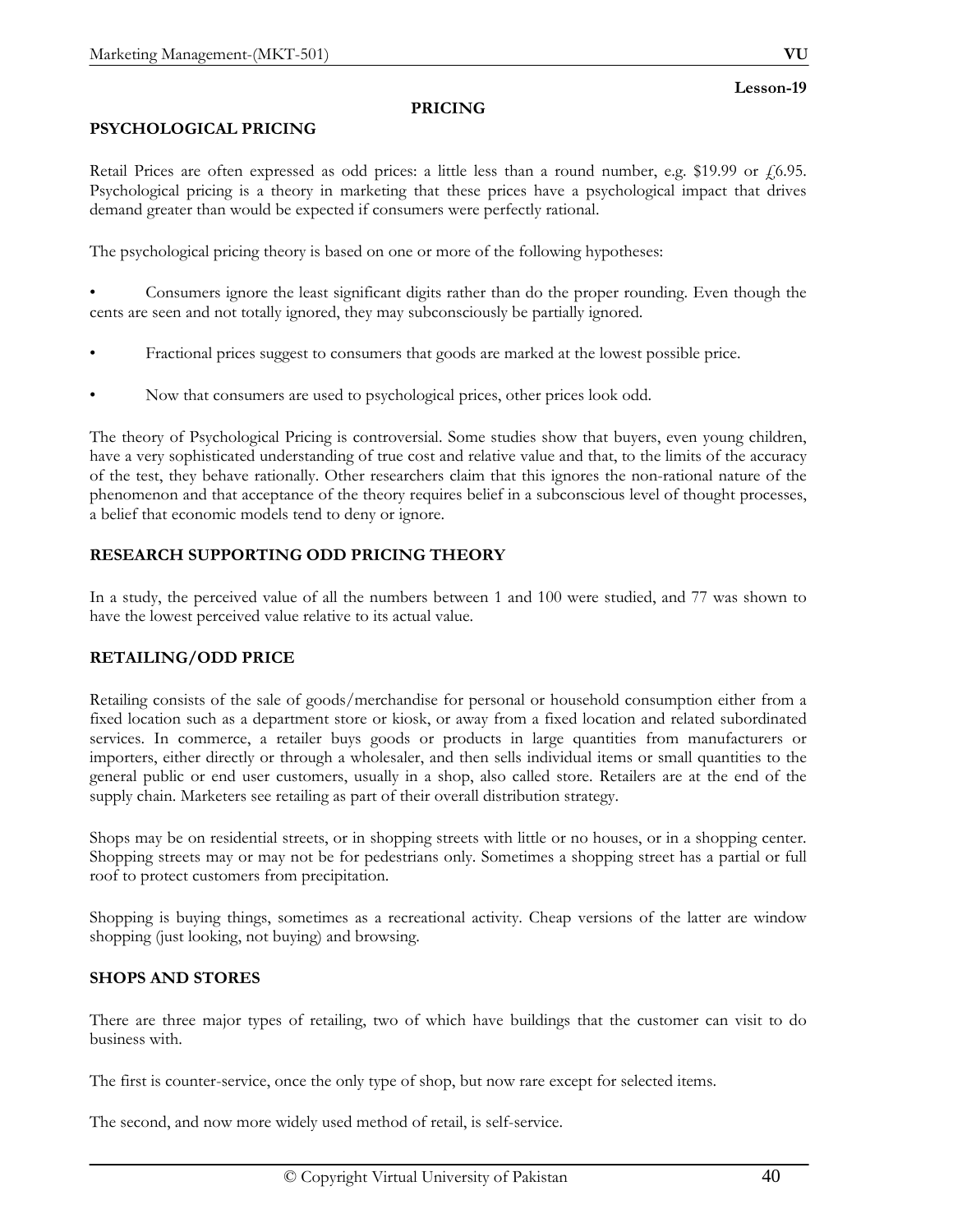Even though most retailing is done through self-service, many shops offer counter-service items, e.g. controlled items like medicine and small expensive items.

Shops used to deal with just one type of article. In the nineteenth century, in France, arcades were invented, which were a street of several different shops, roofed over. From this there soon developed, still in France, the notion of a large store of one ownership with many counters, each dealing with a different kind of article was invented; it was called a department store. In cities, these were multi-story buildings which pioneered the escalator. In the mid-twentieth century in the United States there developed the mall, midway between the arcade and the department store. A mall consists of several two-storey department stores linked by arcades (many of whose shops are owned by the same firm under different names).

A recent development is a very large shop called a superstore. Local shops can be known as brick and mortar stores in the United States.

Many shops are part of a chain: a number of similar shops with the same name selling the same products in different locations. The shops may be owned by one company, or there may be a franchising company that has franchising agreements with the shop owners.

Some shops sell second-hand goods. Often the public can also sell goods to such shops. In other cases, especially in the case of a nonprofit shop, the public donates goods to the shop to be sold. In give-away shops goods can be taken for free.

The term retailer is also applied where a service provider services the needs of a large number of individuals, such as with telephone or electric power.

## **RETAIL PRICING**

The pricing technique used by most retailers is cost-plus pricing.

This involves adding a markup amount (or percentage) to the retailers cost. Another common technique is suggested retail pricing. This simply involves charging the amount suggested by the manufacturer and usually printed on the product by the manufacturer.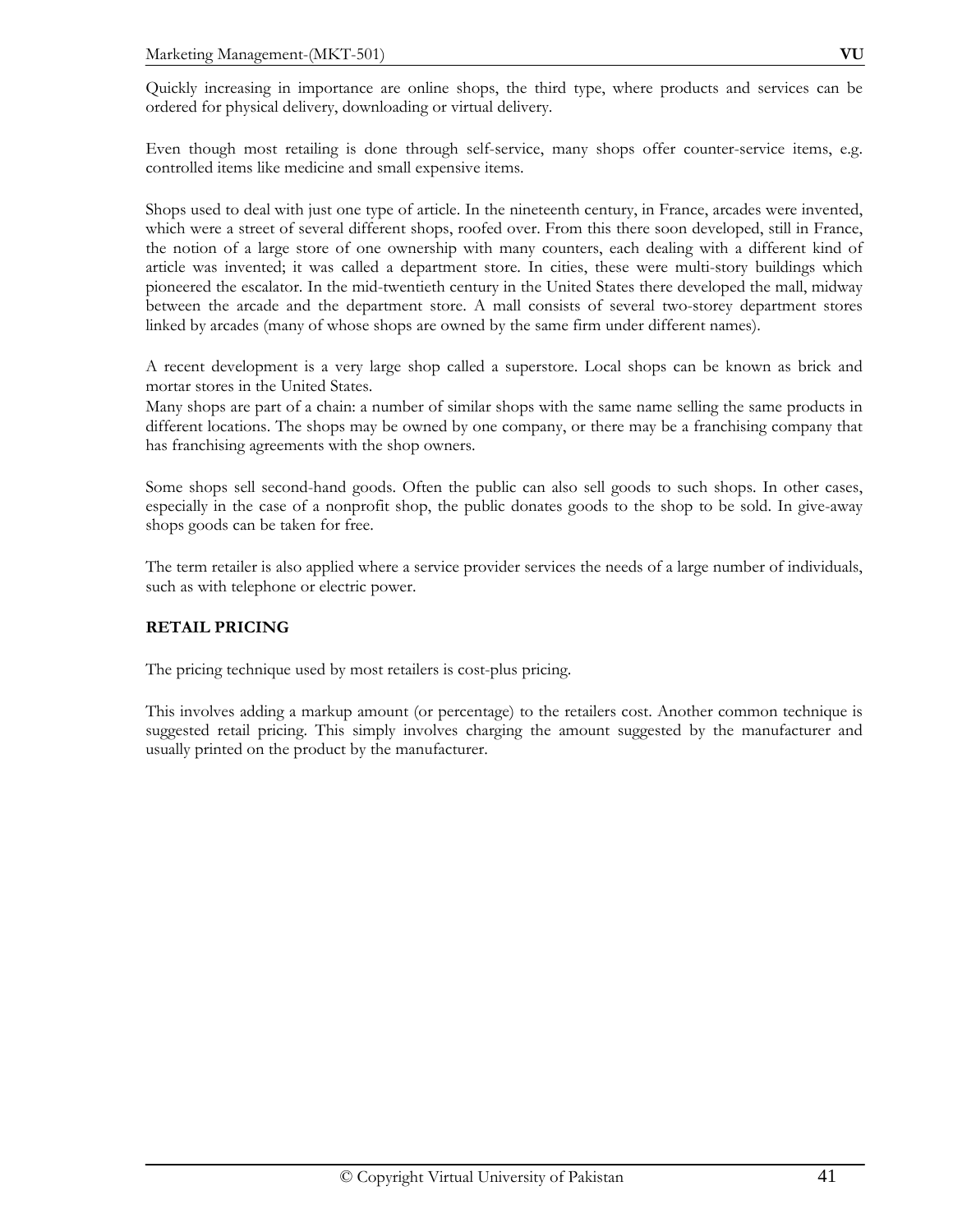### **PRICING OBJECTIVES**

Pricing objectives or goals give direction to the whole pricing process.

Determining what your objectives are is the first step in pricing.

When deciding on Pricing Objectives you must consider:

- 1) The overall Financial, Marketing, and Strategic objectives of the company;
- 2) The objectives of your Product or Brand;
- 3) Consumer Price Elasticity and Price Points
- 4) The Resources you have available.

Some of the more common **Pricing Objectives** are:

- Maximize long-run profit maximize short-run profit
- Increase sales volume (quantity)
- Increase market share
- Obtain a target rate of return on investment (ROI)
- Stabilize market or stabilize market price: an objective to stabilize price means that the marketing manager attempts to keep prices stable in the marketplace and to compete on non price considerations. Stabilization of margin is basically a cost-plus approach in which the manager attempts to maintain the same margin regardless of changes in cost.
- Company growth
- Maintain price leadership
- Discourage new entrants into the industry
- Match competitors prices
- Encourage the exit of marginal firms from the industry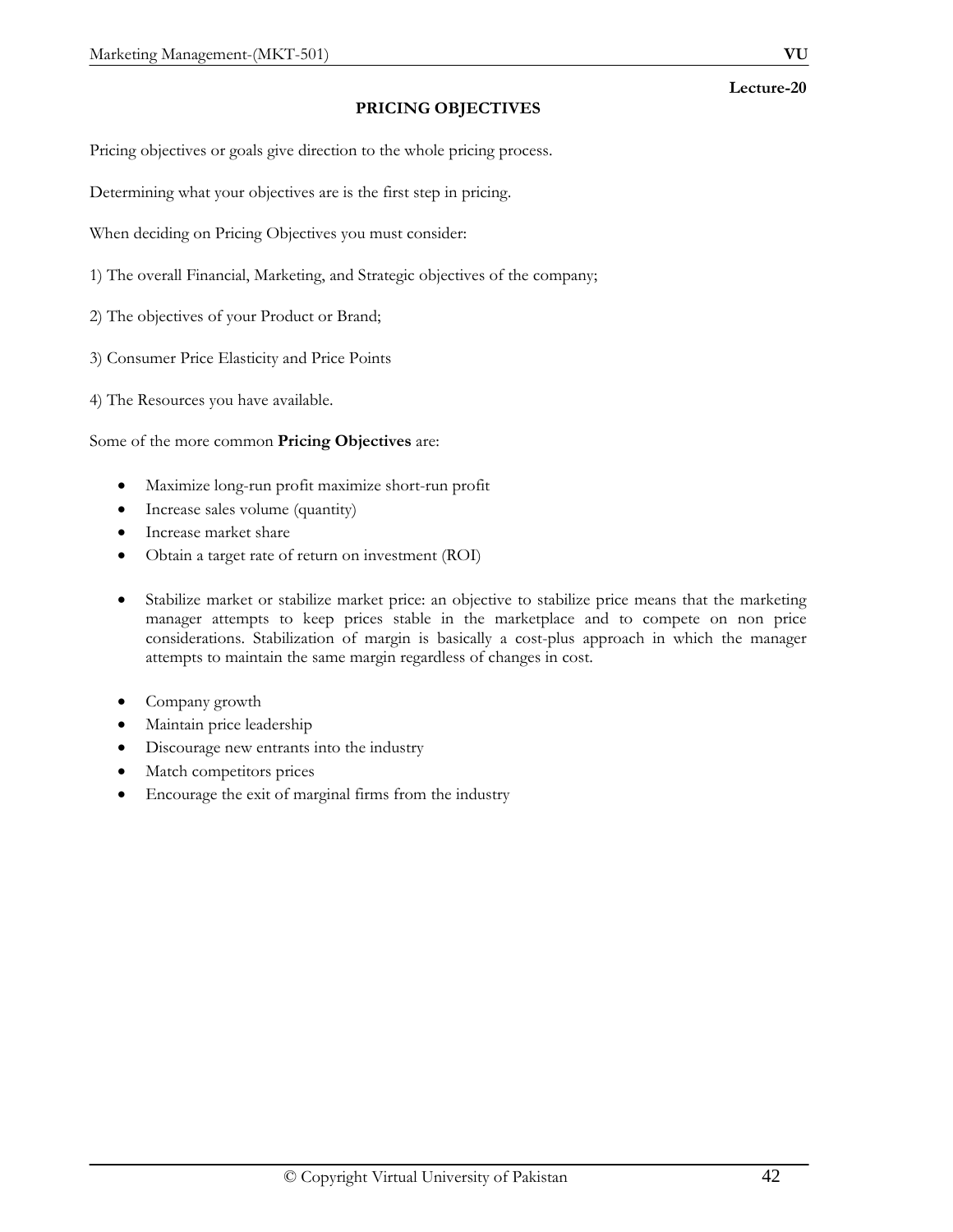# **PRICING OBJECTIVES - Contd...**

- Survival
- Avoid government investigation or intervention
- Obtain or maintain the loyalty and enthusiasm of distributors and other sales personnel
- Enhance the image of the firm, brand, or product
- Be perceived as "fair" by customers and potential customers
- Create interest and excitement about a product
- Discourage competitors from cutting prices
- Use price to make the product "visible"
- Build store traffic
- Help prepare for the sale of the business (harvesting)
- Social, ethical, or ideological objectives
- Get competitive advantage

# **DISCOUNTS AND ALLOWANCES**

## *"Discounts and allowances are reductions to a basic price".*

They could modify either the manufacturer's list price (determined by the manufacturer and often printed on the package), the retail price (set by the retailer and often attached to the product with a sticker), or the list price (which is quoted to a potential buyer, usually in written form).

The market price (also called effective price) is the amount actually paid.

The Purpose of Discounts is to

- Increase short-term sales,
- Move out-of-date stock,
- Reward valuable customers,
- Encourage distribution channel members to perform a function.

Some discounts and allowances are forms of Sales Promotion.

# **TYPES OF DISCOUNTS AND ALLOWANCES**

The most common types of discounts and allowances are:

**1) Cash discounts** for prompt payment - These are intended to speed payment and thereby provide liquidity to the firm. They are sometimes used as a promotional device.

 $\cdot$ 2/10 net 30 - this means the buyer must pay within 30 days, but will receive a 2% discount if they pay within 10 days.

•3/7 EOM - this means the buyer must pay by the end of the month, but will receive a 3% discount if they pay within 7 days.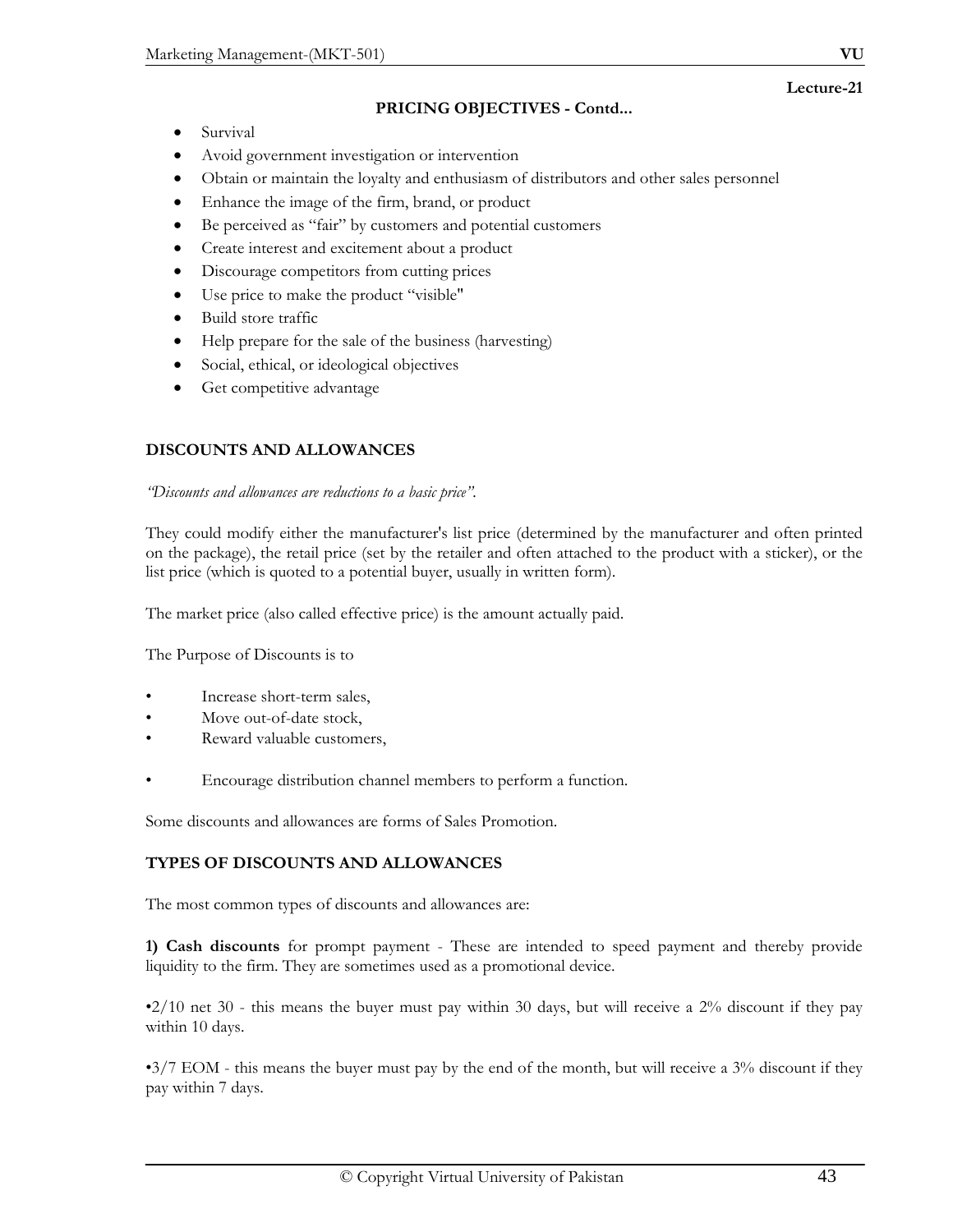$\cdot$ 2/15 net 40 ROG - this means the buyer must pay within 40 days of receipt of goods, but will receive a 2% discount if paid in 15 days.

**2) Quantity discounts** - These are price reductions given for large purchases. The rationale behind them is to obtain economies of scale and pass some (or all) of these savings on to the customer. In some industries, buyer groups and co-ops have formed to take advantage of these discounts. Generally there are two types:

•Cumulative quantity discounts (also called accumulation discounts). These are price reductions based on the quantity purchased over a set period of time. The expectation is that they will impose an implied switching cost and thereby bond the purchaser to the seller.

•Non-cumulative quantity discounts. These are price reductions based on the quantity of a single order. The expectation is that they will encourage larger orders, thus reducing billing, order filling, shipping, and sales personal expenses.

**3) Trade discounts** (also called functional discounts) –

These are payments to distribution channel members for performing some function . Examples of these functions are warehousing and shelf stocking. Trade discounts are often combined to include a series of functions, for example 20/12/5 could indicate a 20% discount for warehousing the product, an additional 12% discount for shipping the product, and an additional 5% discount for keeping the shelves stocked. Trade discounts are most frequent in industries where retailers hold the majority of the power in the distribution channel (referred to as channel captains).

**4) Seasonal discounts** - These are price reductions given when an order is placed in a slack period (example: purchasing skis in April in the northern hemisphere or in September in the southern hemisphere). On a shorter time scale, a happy hour may fall in this category.

**5) Promotional allowances** - These are price reductions given to the buyer for performing some promotional activity. These include an allowance for creating and maintaining an in-store display or a co-op advertising allowance.

**6) Brokerage allowance** - From the point of view of the manufacturer, any brokerage fee paid is similar to a promotional allowance. It is usually based on a percentage of the sales generated by the broker.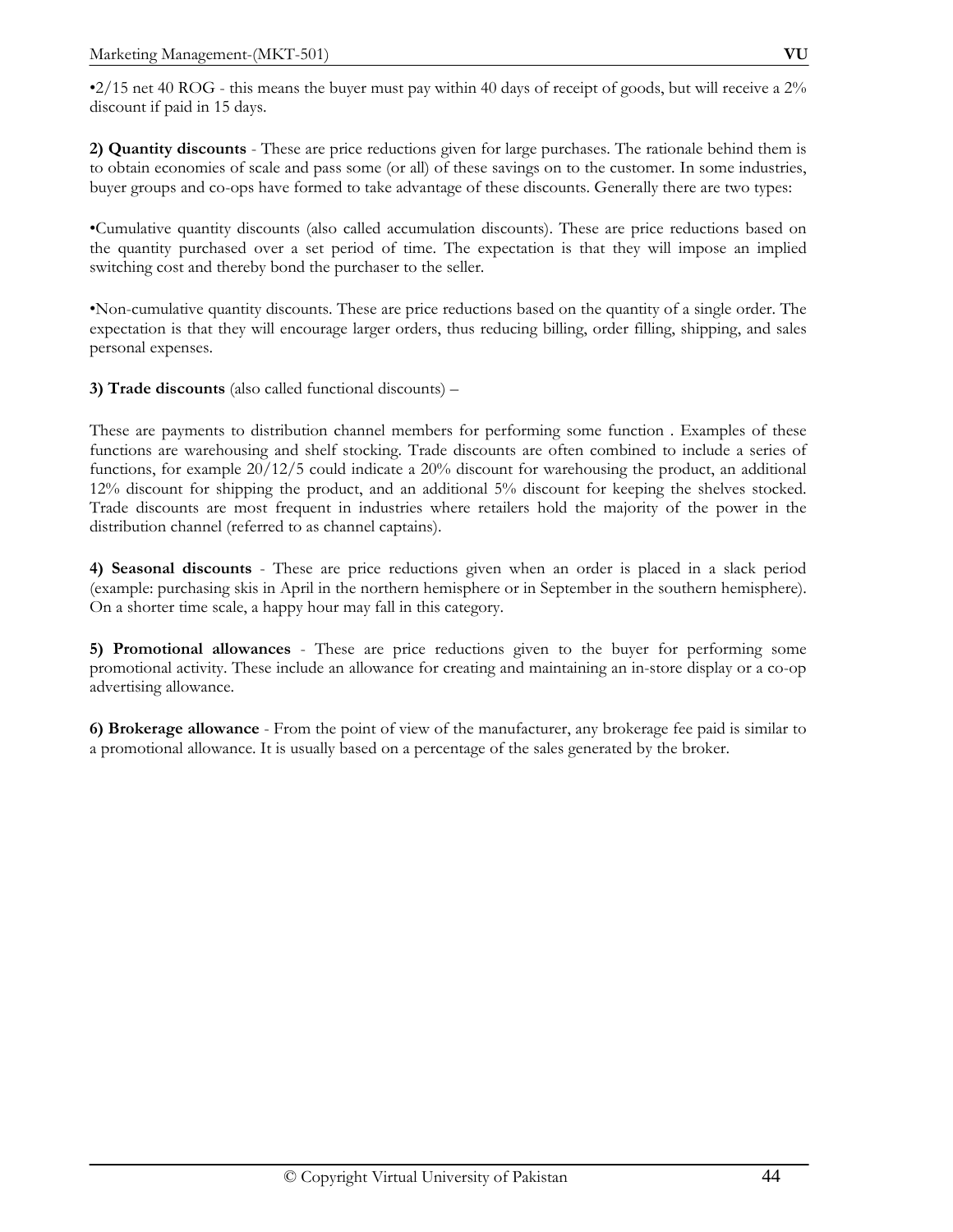### **Lecture-22**

### **PENETRATION PRICING**

Penetration Pricing is the Pricing technique of setting a relatively low initial entry price, a price that is often lower than the eventual market price.

The expectation is that the initial low price will secure market acceptance by breaking down existing brand loyalties.

Penetration pricing is most commonly associated with a marketing objective of increasing market share or sales volume, rather than short term profit maximization.

The **Advantages** of Penetration Pricing to the firm are:

- •It can result in fast diffusion and adoption. This can achieve high market penetration rates quickly. This can take the competition by surprise, not giving them time to react.
- •It can create goodwill among the all-important early adopter segment. This can create valuable word of mouth.
- •It creates cost control and cost reduction pressures from the start, leading to greater efficiency.
- •It discourages the entry of competitors. Low prices act as a barrier to entry
- •It can create high stock turnover throughout the distribution channel. This can create critically important enthusiasm and support in the channel.

The main **disadvantage** with penetration pricing is that it establishes long term price expectations for the product, and image preconceptions for the brand and company. This makes it difficult to eventually raise prices.

Some commentators claim that penetration pricing attracts only the switchers (bargain hunters), and that they will switch away from you as soon as you increase prices. There is much controversy over whether it is better to raise prices gradually of a period of years (so that consumers don't notice), or employ a single large price increase (which is more efficient).

A common solution to the price expectations problem is to set the initial price at the long term market price, but include an initial discount coupon. In this way, the perceived price points remain high even though the actual selling price is low. Another potential disadvantage is the low profit margins may not be sustainable long enough for the strategy to be effective.

Price Penetration is most appropriate when:

- Product demand is highly price elastic.
- Substantial economies of scale are available.
- The product is suitable for a mass market (sufficient demand).
- The product will face stiff competition soon after introduction.

## **LOSS LEADER**

In marketing, a loss leader is an item that is sold below cost in an effort to stimulate other profitable sales. It is a kind of sales promotion. There are several varieties of this profitable technique.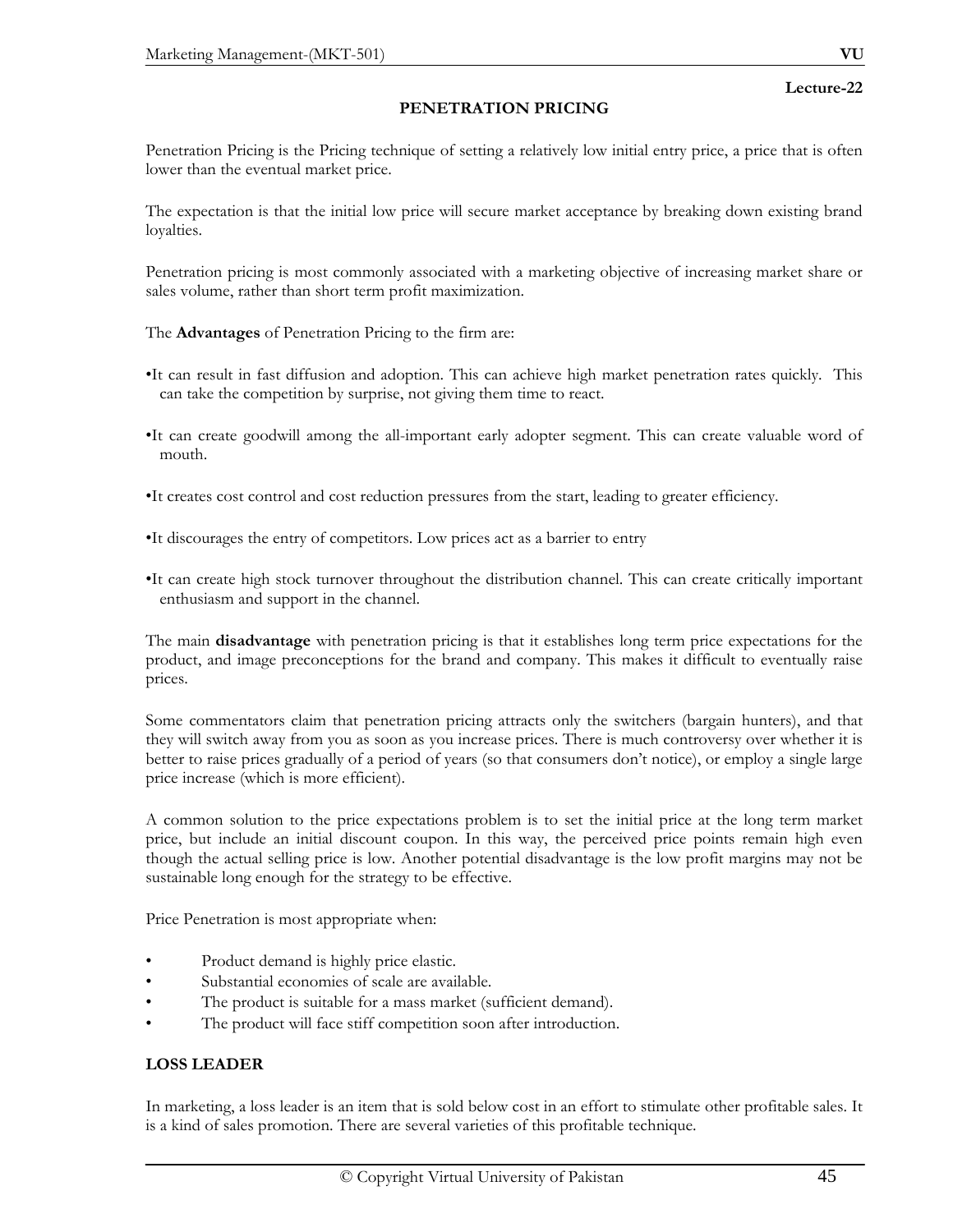#### **Sales of other items in the same visit**

One use of a loss leader is to draw customers into a store where they are likely to buy other goods. The vendor expects that the typical customer will purchase other items at the same time as the loss leader and that the

Profit made on these items will be such that an overall profit is generated for the vendor.

An example would be a supermarket selling sugar or milk at less than cost to draw customers to that particular supermarket chain. Wal-Mart uses some toys as a loss leader, leading to the potential demise of toy-only competitors like Toys "Я" Us and FAO Schwarz.

Under some jurisdictions, this is considered dumping and is illegal.

A related example is the practice by some auto repair shops of offering required inspections at loss-leading prices; if a problem is found preventing the inspection from being passed, they are then in a position to offer to fix it.

## **PRICE WAR**

Price war is a term used in business to indicate a state of intense competitive rivalry accompanied by a multi-lateral series of price reductions.

One competitor will lower its price, then others will lower their prices to match .If one of the reactors reduces their price below the original price cut, then a new round of reductions is initiated.

In the short-term, price wars are good for consumers who are able to take advantage of lower prices. Typically they are not good for the companies involved. The lower prices reduce profit margins and can **threaten survival.** 

In the long term, they can be good for the dominant firms in the industry however. *He, who laughs last, laughs best.*

Typically the smaller more marginal firms will be unable to compete and will **shut down**. The remaining firms absorb the market share of the terminated ones. The **main losers** then, are the marginal firms and the

People that invested in them. In the long-term, the consumer could lose also. With fewer firms in the industry, prices tend to **increase**, sometimes to a level higher than before the price war.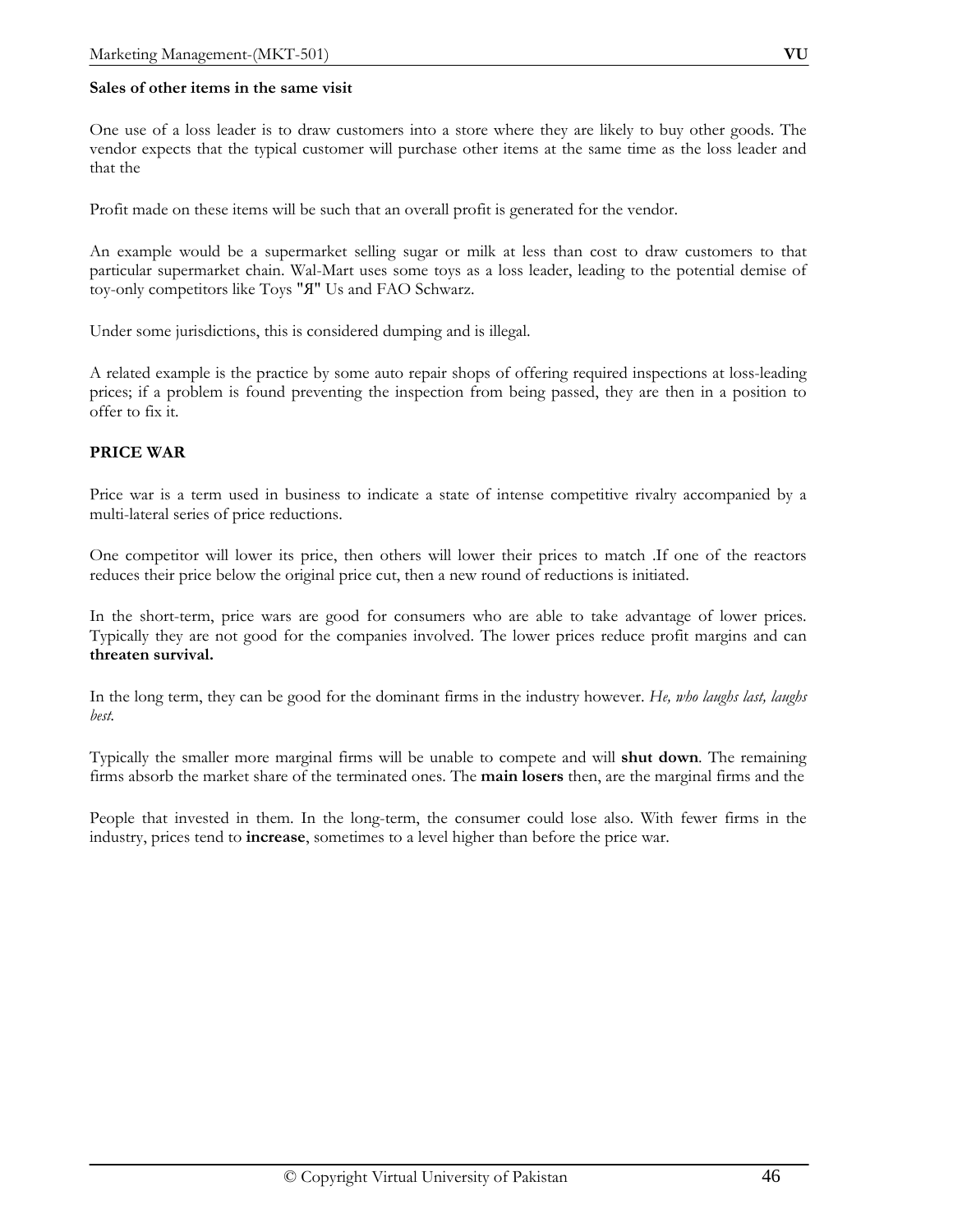#### **Lecture-23**

### **PRICING**

# **FIXED PRICING**

Most firms use a fixed price policy. That is, they examine the situation, determine an appropriate price, and leave the price fixed at that amount until the situation changes, at which point they go through the process again.

# **VARIABLE PRICING**

The alternative has been variable pricing, a form of first degree price discrimination, characterized by individual bargaining and negotiation, and typically used for highly differentiated high value items (like real estate).

Two variants of variable pricing are:

•**Price Shading** (in which sales people are given the authority to vary the price by a certain amount or percentage)

•**Auctions** (in which potential buyers have the option of bidding on a product and thereby varying the price).

Consumers generally prefer fixed prices because they don't need to worry about being out-negotiated by a professional with expert knowledge and skills.

The exceptions are people that enjoy the social aspect of negotiating, and people that think they might have an advantage due to their product knowledge or negotiating skills.

## **PROFIT MAXIMIZATION**

In economics, Profit Maximization is the process by which a firm determines the price and output level that returns the greatest profit.

There are several approaches to this problem.

- •**The Total Revenue** -- total cost method relies on the fact that profit equals revenue minus cost,
- •T**he Marginal Revenue** -- marginal cost method is based on the fact that total profit in a perfectly competitive market reaches its maximum point where marginal revenue equals marginal cost.

# **BASIC DEFINITIONS**

Any costs incurred by a firm may be classed into two groups:

- Fixed Cost and
- Variable Cost.

**Fixed costs** are incurred by the business at any level of output. These may include

- Equipment maintenance
- Rent
- Wages
- General upkeep

**Variable costs** change with the level of output, increasing as more product is generated.

- Materials consumed during production
- Power
- **Transport**

**Fixed cost and variable cost, combined, equal total cost** 

**Revenue is the total amount of money that flows into the firm.** 

This can be from any source, including

- Product sales
- Government subsidies
- Venture capital
- Personal funds

**Average cost and revenue** are defined as the total cost or revenue divided by the amount of units output. For instance, if a firm produced 400 units at a cost of 20000 USD, the average cost would be 50 USD.

**Marginal cost**, depending on whether the calculus approach is taken or not, are defined as either the change in cost as each additional unit is produced. For instance, taking the first definition, if it costs a firm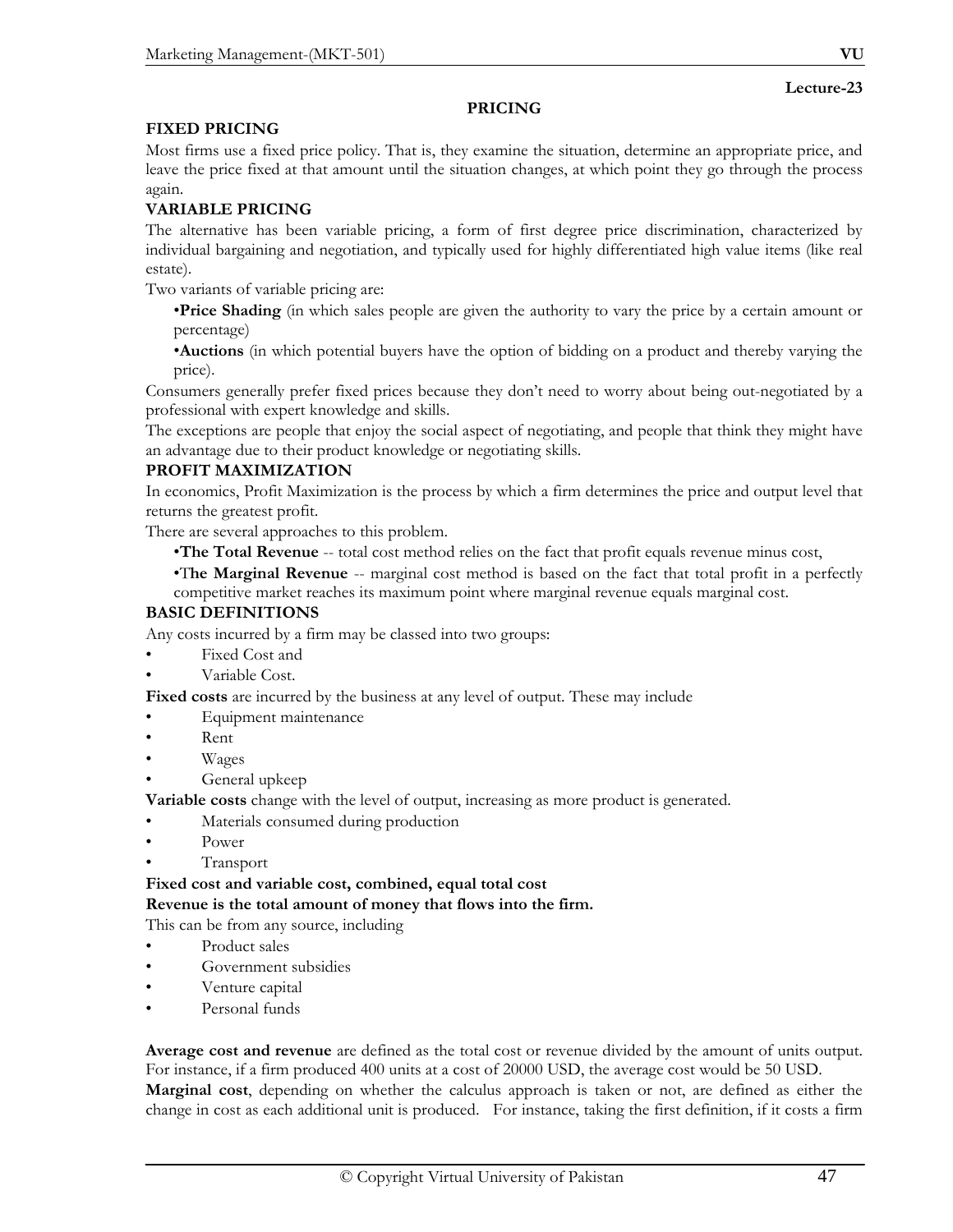400 USD to produce 5 units and 480 USD to produce 6, the marginal cost of the sixth unit is approximately 80 dollars.

# **TOTAL COST ----TOTAL REVENUE METHOD**

To obtain the profit maximizing output quantity, we start by recognizing that profit is equal to total revenue minus total cost. Given a table of costs and revenues at each quantity, we can either compute equations or plot the data directly on a graph. Finding the profit-maximizing output is as simple as finding the output at which profit reaches its maximum. That is represented by output Q in the diagram.

 *Profit Maximization - The Totals Approach*

There are two graphical ways of determining that Q is optimal. Firstly, we see that the profit curve is at its maximum at this point (A). Secondly, we see that at the point (B) that the tangent on the total cost curve (TC) is parallel to the total revenue curve (TR), the surplus of revenue net of costs (B,C) is the greatest. Because total revenue minus total costs is equal to profit, the line segment C<sub>,</sub>B is equal in length to the line segment A,Q.

Computing the price at which to sell the product requires



knowledge of the firm's demand curve. The price at which quantity demanded equals profit-maximizing output is the optimum price to sell the product.

# **MARGINAL COST-MARGINAL REVENUE METHOD**

If total revenue and total cost figures are difficult to procure, this method may also be used. For each unit sold, marginal profit equals marginal revenue minus marginal cost. Then, if marginal revenue is greater than marginal cost, marginal profit is positive, and if marginal revenue is less than marginal cost, marginal profit is negative. When marginal revenue equals marginal cost, marginal profit is zero. Since total profit increases when marginal profit is positive and total profit decreases when marginal profit is negative, it must reach a maximum where marginal profit is zero - or where marginal cost equals marginal revenue. This intersection of marginal revenue (MR) with marginal costs (MC) is shown in the next diagram as point A. If the industry is competitive (as is assumed in the diagram), the firm faces a demand curve (D) that is identical to its Marginal revenue curve (MR), and this is a horizontal line at a price determined by industry supply and demand. Average total costs are represented by curve ATC. Total economic profits are represented by area P,A,B,C. The optimum quantity (Q) is the same as the optimum quantity (Q) in the first diagram.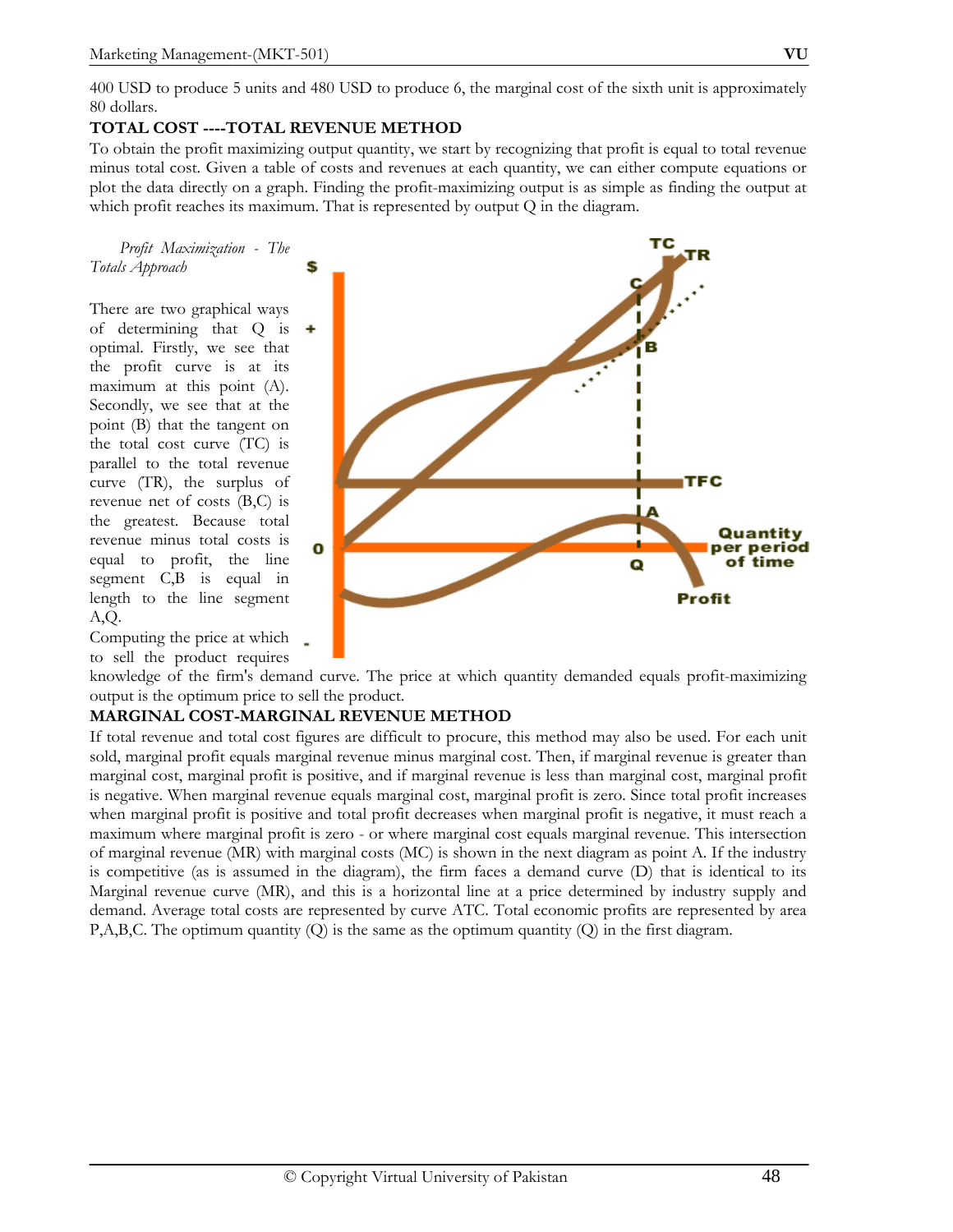

## **MODES OF OPERATION**

It is assumed that all firms are following rational decision-making, and will produce at the profit-maximizing output. Given this assumption, there are four categories in which a firm's profit may be considered.

A firm is said to be making an **economic profit** when its average total cost is less than the price of the product at the profit-maximizing output. The economic profit is equal to the quantity output multiplied by the difference between the average total cost and the price.

A firm is said to be making a **normal profit** when its economic profit equals zero. This occurs where average total cost equals price at the profit-maximizing output.

If the price is between average total cost and average variable cost at the profit-maximizing output, then the firm is said to be in a **loss-minimizing** condition. The firm should still continue to produce, however, since its loss would be larger if it was to stop producing. By continuing production, the firm can offset its variable cost and at least part of its fixed cost, but by stopping completely it would lose equivalent of its entire fixed cost.

If the price is below average variable cost at the profit-maximizing output, the firm is said to be in **shutdown**. Losses are minimized by not producing at all, since any production would not generate returns significant enough to offset any fixed cost and part of the variable cost. By not producing, the firm loses only its fixed cost.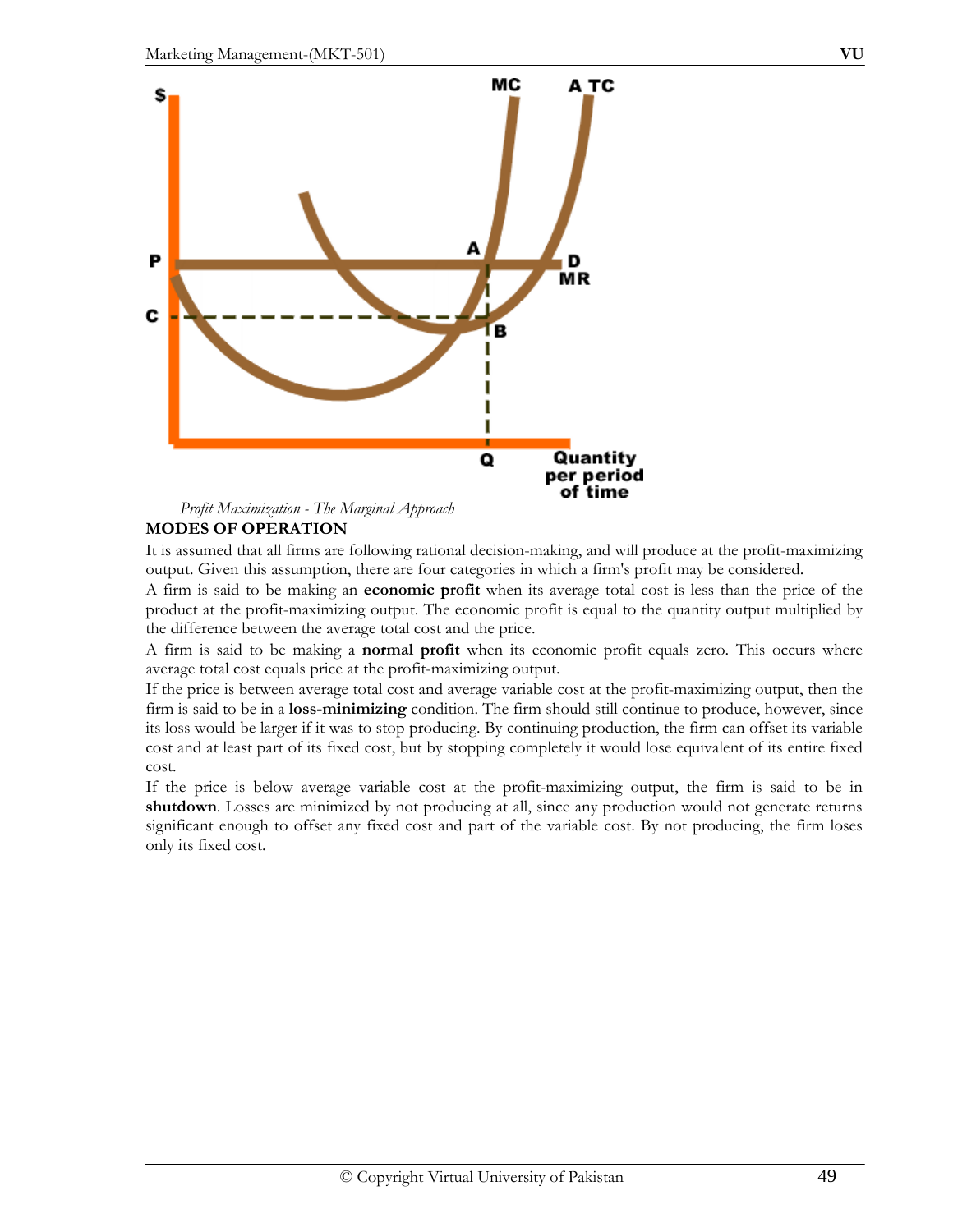### **Lecture-24**

### **PRICE DISCRIMINATION**

### **PRICE DISCRIMINATION**

Price discrimination exists when sales of identical goods or services are transacted at different prices from the same provider.

In a theoretical market with perfect information, no transaction costs and a prohibition on secondary exchange (or re-selling) to prevent arbitrage,

Price discrimination can only be a feature of monopoly markets.

Although the term "discrimination" has negative connotations, "price discrimination" is merely a technical term meaning differentiation in price to increase efficiency.

However, the effects of price discrimination on social efficiency are unclear.

Typically such behavior leads to lower prices for some consumers and higher prices for others. Output can be expanded as when price discrimination is very efficient, but output can also decline when discrimination is more effective at extracting surplus from high-valued users than expanding sales to low valued users. Even if output remains constant, price discrimination can reduce efficiency by misallocating output among consumers.

## **TYPES OF PRICE DISCRIMINATION**

•In **first degree price discrimination**, price varies by customer. This arises from the fact that the value of goods is subjective. A customer with low price elasticity is less deterred by a higher price than a customer with high price elasticity of demand. As long as the price elasticity (in absolute value) for a customer is less than one, it is very advantageous to increase the price the seller gets more money for less goods. With an increase of the price the price elasticity tends to rise above one. One can show that in the optimum the price, as it varies by customer, is inversely proportional to one minus the reciprocal of the price elasticity of that customer at that price. This assumes that the consumer passively reacts to the price set by the seller, and that the seller knows the demand curve of the customer. In practice however there is a bargaining situation, which is more complex: the customer may try to influence the price, such as by pretending to like the product less than he or she really does, and by threatening not to buy it.

•In **second degree price discrimination**, price varies according to quantity sold. Larger quantities are available at a lower unit price. This is particularly widespread in sales to industrial customers, where bulk buyers enjoy higher discounts.

•In **third degree price discrimination**, price varies by location or by customer segment..

In price skimming, price varies over time. Typically a company starts selling a new product at a relatively high price then gradually reduces the price as the low price elasticity segment gets satiated. Price skimming is closely related to the concept of yield management.

These types are not mutually exclusive. Thus a company may vary pricing by location, but then offer bulk discounts as well. Airlines use several different types of price discrimination, including:

- •Bulk discounts to wholesalers, consolidators, and tour operators
- •Incentive discounts for higher sales volumes to travel agents and corporate buyers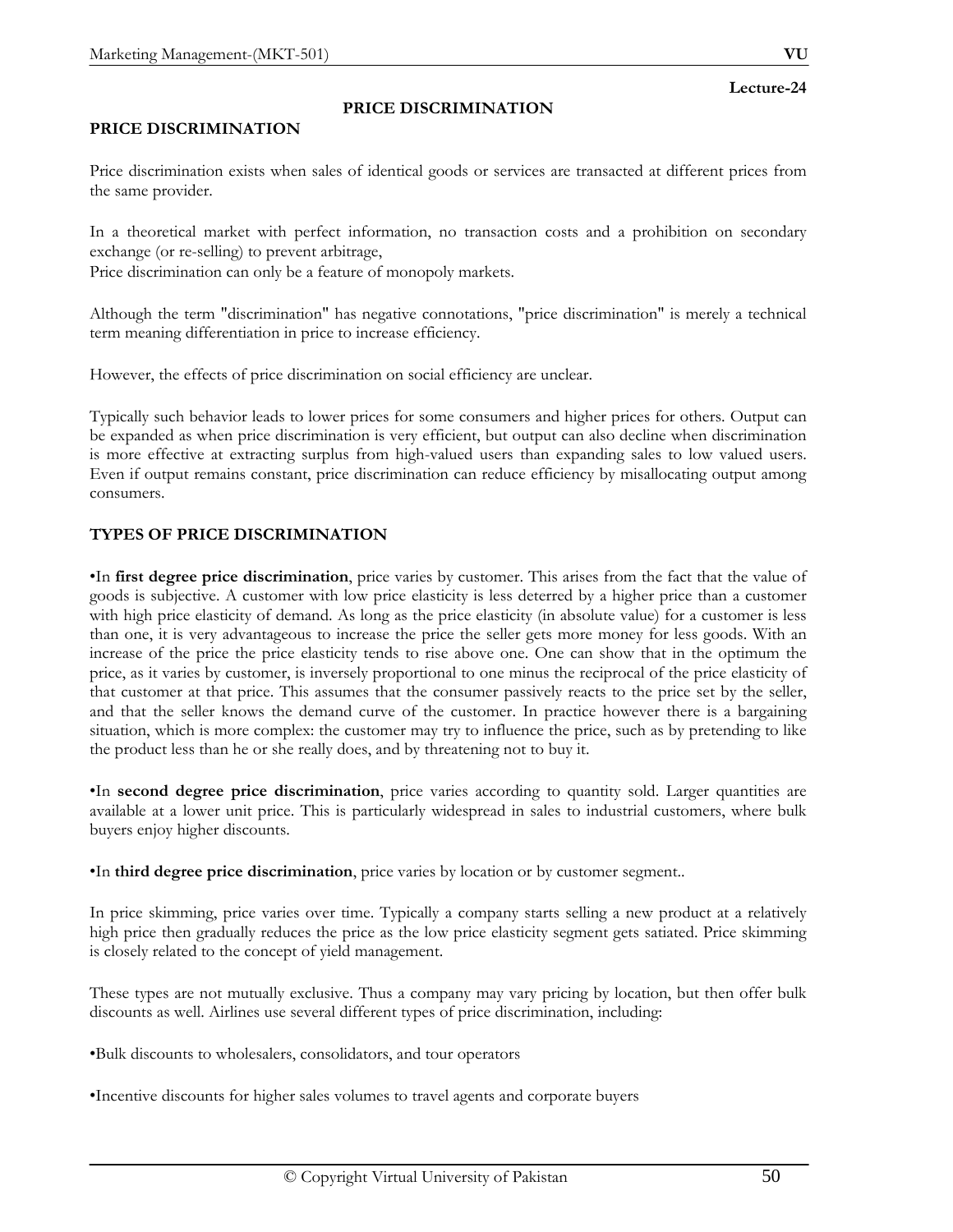•Seasonal discounts, incentive discounts, and even general prices that vary by location. The price of a flight from say, Singapore to Beijing can vary widely if one buys the ticket in Singapore compared to Beijing (or New York or Tokyo or elsewhere).

•First degree price discrimination based on customer. It is not accidental that hotel or car rental firms may quote higher prices to their loyalty program's top tier members than to the general public.

### **MODERN TAXONOMY**

•Complete discrimination -- where each user purchases up to the point where the user's marginal benefit equals the marginal cost of the item;

•Direct segmentation -- where the seller can condition price on some attribute (like age or gender) that directly segments the buyers;

•Indirect segmentation -- where the seller relies on some proxy (e.g., package size, usage quantity, coupon) to structure a choice that indirectly segments the buyers.

The hierarchy -- complete/direct/indirect -- is in decreasing order of profitability and information requirement.

Complete price discrimination is most profitable, and requires the seller to have the most information about buyers. Indirect segmentation is least profitable, and requires the seller to have the least information about buyers

### **Explanation**

*Sales revenue without and with Price Discrimination* 

The purpose of price discrimination is generally to capture the market's consumer surplus. This surplus arises because, in a market with a single clearing price, some customers (the very low price elasticity segment) would have been prepared to pay more than the single market price. Price discrimination transfers some of this surplus from the consumer to the producer/marketer. Strictly, consumer surplus need not exist, for example where price discrimination is necessary merely to pay the costs of production. An example is a highspeed internet connection shared by two consumers in a single building; if one is willing to pay less than half the cost, and the other willing to make up the rest but not to pay the entire cost, then price discrimination is necessary for the purchase to take place.

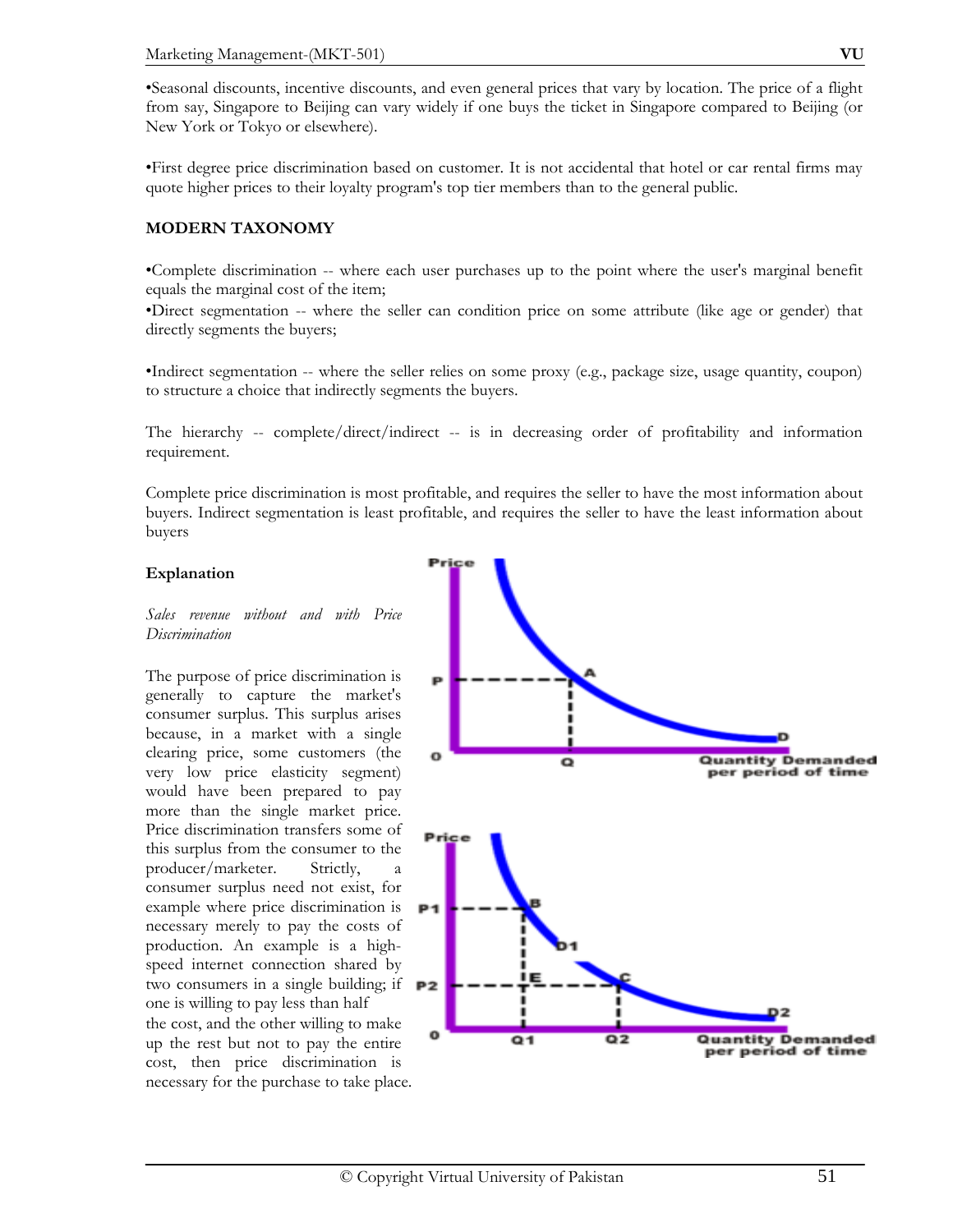It can be proved mathematically that a firm facing a downward sloping demand curve that is convex to the origin will always obtain higher revenues under price discrimination than under a single price strategy. This can also be shown diagrammatically.

In the top diagram, a single price (P) is available to all customers. The amount of revenue is represented by area P,A,Q,O. The consumer surplus is the area above line segment P,A but below the demand curve (D). With price discrimination, (the bottom diagram), the demand curve is divided into two segments (D1 and D2). A higher price (P1) is charged to the low elasticity segment, and a lower price (P2) is charged to the high elasticity segment. The total revenue from the first segment is equal to the area P1,B,Q1,O. The total revenue from the second segment is equal to the area E,C,Q2,Q1. The sum of these areas will always be greater than the area without discrimination assuming the demand curve resembles a rectangular hyperbola with unitary elasticity. The more prices that are introduced, the greater the sum of the revenue areas, and the more of the consumer surplus is captured by the producer.

Note that the above requires both first and second degree price discrimination: the right segment corresponds partly to different people than the left segment, partly to the same people, willing to buy more if the product is cheaper.

It is very useful for the price discriminator to determine the optimum prices in each market segment. This is done in the next diagram where each segment is considered as a separate market with its own demand curve. As usual, the profit maximizing output (Qt) is determined by the intersection of the marginal cost curve (MC) with the marginal revenue curve for the total market (MRt).



*Multiple Market Price Determination* 

The firm decides what amount of the total output to sell in each market. This is determined from the marginal revenue curves in each market. The intersection of the total market price with the marginal revenue curves in each market yields optimum outputs of Qa and Qb. From the demand curve in each market we can determine the profit maximizing prices of Pa and Pb.

# **EXAMPLES OF PRICE DISCRIMINATION**

## **Travel industry**

Airlines and other travel companies use differentiated pricing regularly, as they sell travel products and services simultaneously to different market segments. This is often done by assigning capacity to various booking classes, which sell for different prices and which may be linked to fare restrictions. The restrictions or "fences" help ensure that market segments buy in the booking class range that has been established for them. For example, schedule-sensitive business passengers who are willing to pay say, \$300 for a seat from city A to city B, cannot purchase a \$150 ticket because the \$150 booking class contains a requirement for a Saturday night stay, or a 15-day advance purchase, or another fare rule that effectively prevents a sale to business passengers.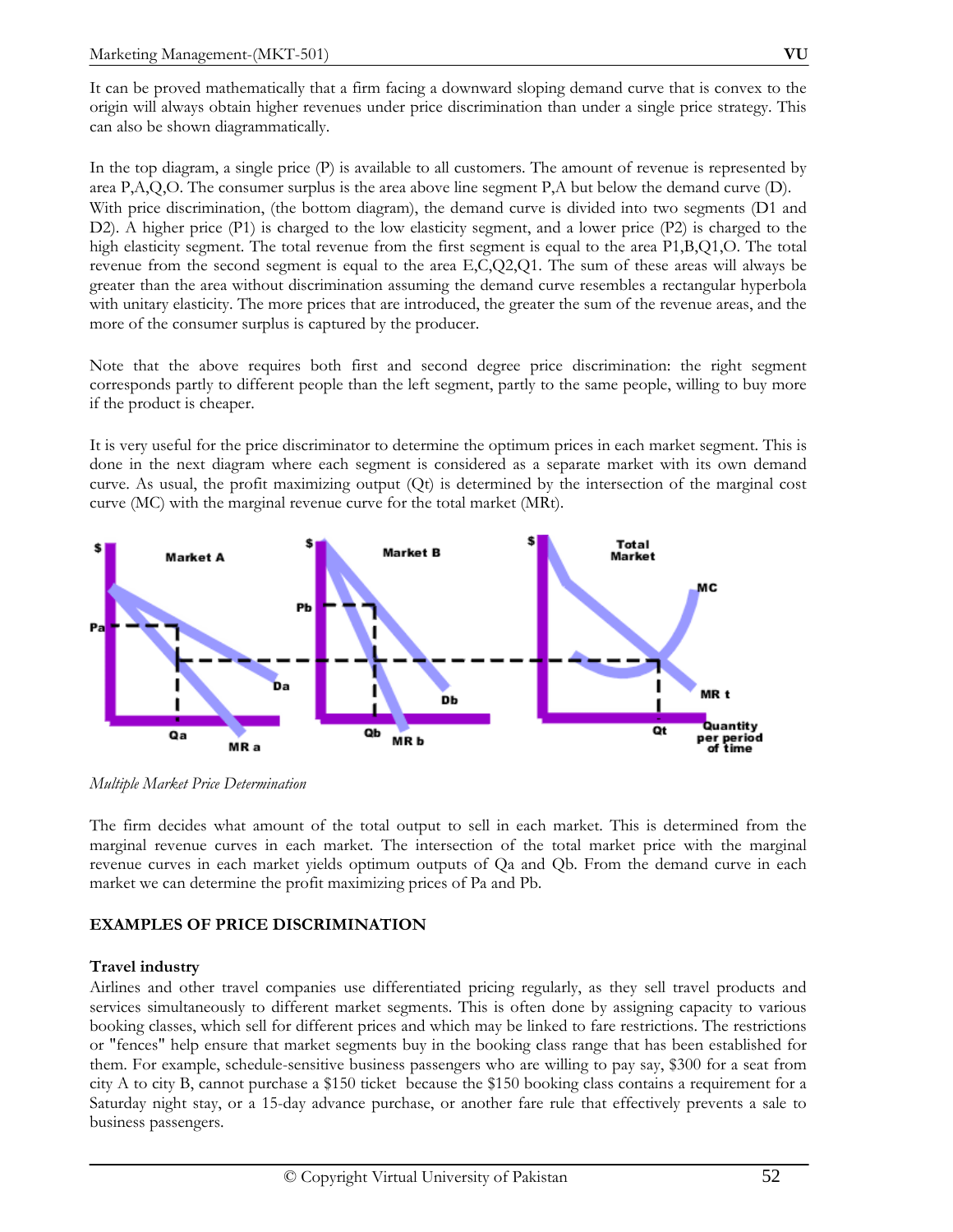Notice also that even in this simple example, the "seat" is not the same product. That is, the business person who purchases the \$300 ticket may be willing to do so in return for a seat on a high-demand morning flight, for full refundability if the ticket is not used, and for the ability to upgrade to first class if space is available for a nominal fee. On the same flight are price-sensitive passengers who are not willing to pay \$300, but who are willing to fly on a lower-demand flight (say one leaving an hour earlier), or via a connection city (not a non-stop flight), and who are willing to forego refundability.

Since airlines often fly multi-leg flights, and since no-show rates vary by segment, competition for the seat has to take in the spatial dynamics of the product. Someone trying to fly A-B is competing with people trying to fly A-C through city B on the same airplane. This is one reason airlines use yield management technology to determine how many seats to allot for A-B passengers, B-C passengers, and A-B-C passengers, at their varying fares and with varying demands and no-show rates.

With the rise of the Internet and the growth of low fare airlines, airfare pricing transparency became far more pronounced. Passengers discovered it quite easy to compare fares across different flights or different airlines. This helped put pressure on airlines to lower fares. Meanwhile, in the recession following the September 11, 2001 attacks on the U.S., business travelers and corporate buyers made it clear to airlines that they were not going to be buying air travel at rates high enough to subsidize lower fares for non-business travelers. This prediction has come true, as vast numbers of business travelers are buying airfares only in coach class for business travel.

As to the absolute level of airfares, they continue their 35-year downward trend line. Whereas following World War II it took an Australian the

equivalent of a year's wages to fly from Sydney to London, today that can be done for approximately two week's average Australian wages, purchasing a far faster and more comfortable journey. The same trends are true in all deregulated areas of the world, including the U.S., intra-E.U. flights, and U.K.

## **SEGMENTATION BY AGE GROUP AND STUDENT STATUS**

Many movie theaters, amusement parks, tourist attractions, and other places have different admission prices per market segment: typical groupings are Youth, Student, Adult, and Senior. Each of these groups typically has a much different supply curve. Children, people living on student wages, and people living on retirement generally have much less disposable income.

### **RETAIL INCENTIVES**

A variety of incentive techniques may be used to increase market share or revenues at the retail level. These include discount coupons, rebates, bulk and quantity pricing, seasonal discounts, and frequent buyer discounts.

### **INCENTIVES FOR INDUSTRIAL BUYERS**

Many methods exist to incentivize wholesale or industrial buyers. These may be quite targeted, as they are designed to generate specific activity, such as buying more frequently, buying more regularly, buying in bigger quantities, buying new products with established ones, and so on. Thus, there are bulk discounts, special pricing for long-term commitments, non-peak discounts, discounts on high-demand goods to incentivize buying lower-demand goods, rebates, and many others. This can help the relations between the firms involved.

### **UNIVERSAL PRICING**

"Universal" pricing is the opposite of price discrimination — one price is offered for the good or service. This is usually preferred by consumers over tiered pricing. For example, the European Union is currently making efforts to set a single-price protocol for automobile sales.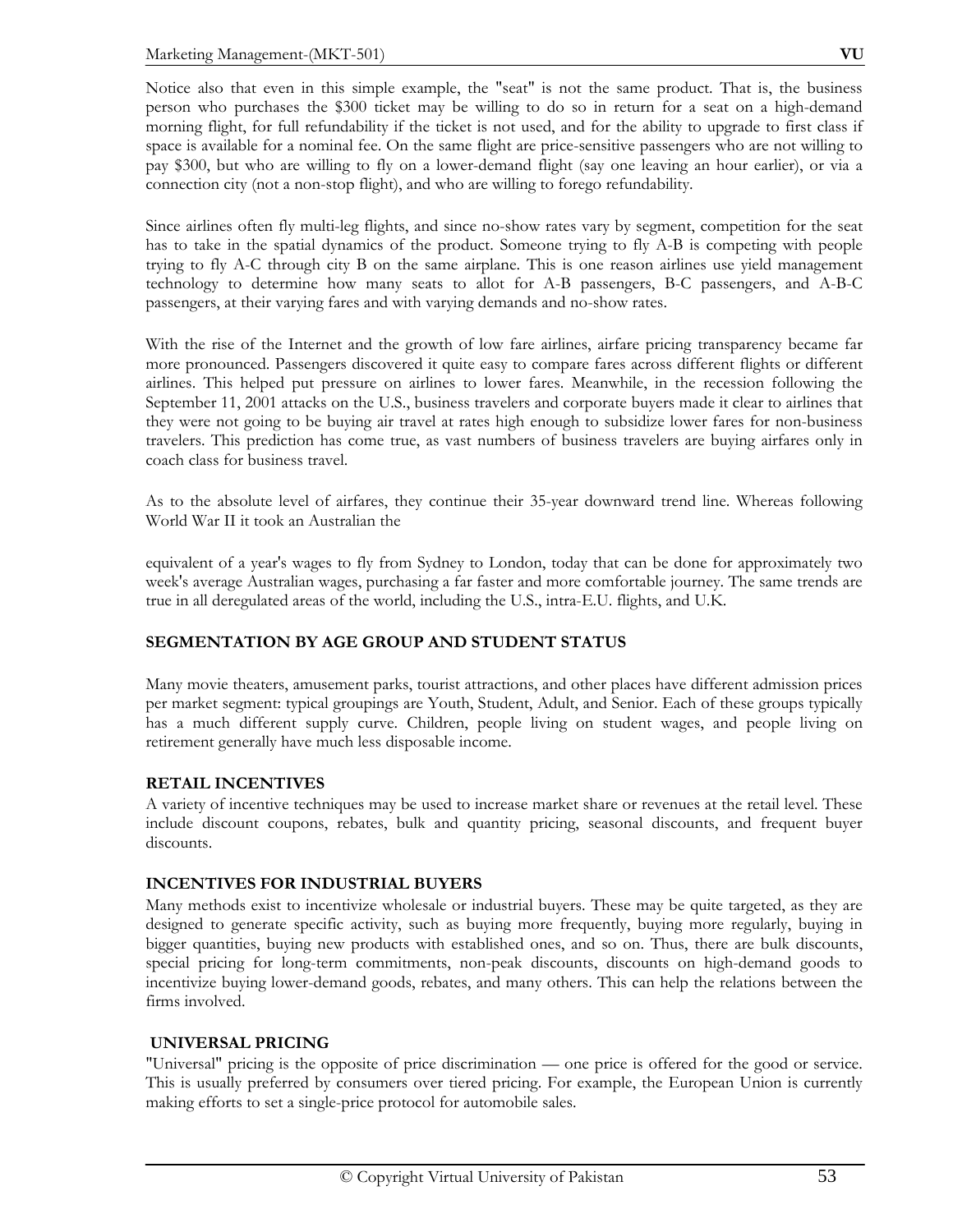### **Lecture-25**

### **PORTFOLIO MANAGEMENT**

"PORTFOLIO is the Collection of Products, Services, or Brands that are offered for sale by a company".

In building up a product portfolio a company can use various analytical techniques including

•B.C.G. Boston Consulting Group-ANALYSIS •Contribution Margin Analysis •GE General Electric. Multi Factorol Analysis

Typically a company tries to achieve both diversification and balance in their portfolio of product offerings.

# **B.C.G. ANALYSIS**

B.C.G. Analysis is a technique used in Brand marketing, Product management, and Strategic management to help a company decide what products to add to its product portfolio.

It involves rating products according to their

•Relative Market Share •Market Growth rate

The products are then plotted on a two dimensional map. Products with high market share but low growth are referred to as **"cash cows".** 

Products with high market share and high growth are referred to as **"stars".**

Products with low market share in a low growth market are referred to as **"dogs"** and should usually be managed for value that is as much money should be harvested from those products with low or no investments.

Products with low market share but high market growth are referred to as **"question marks"** or **"problem children".**

It is crucial for those products or brands to improve their market share before the market growth is consumed by the competition. The technique can also be applied to a portfolio of companies.



# **BCG Matrix**

Each circle represents a product or brand. The size of the circle indicates the value of the sales of that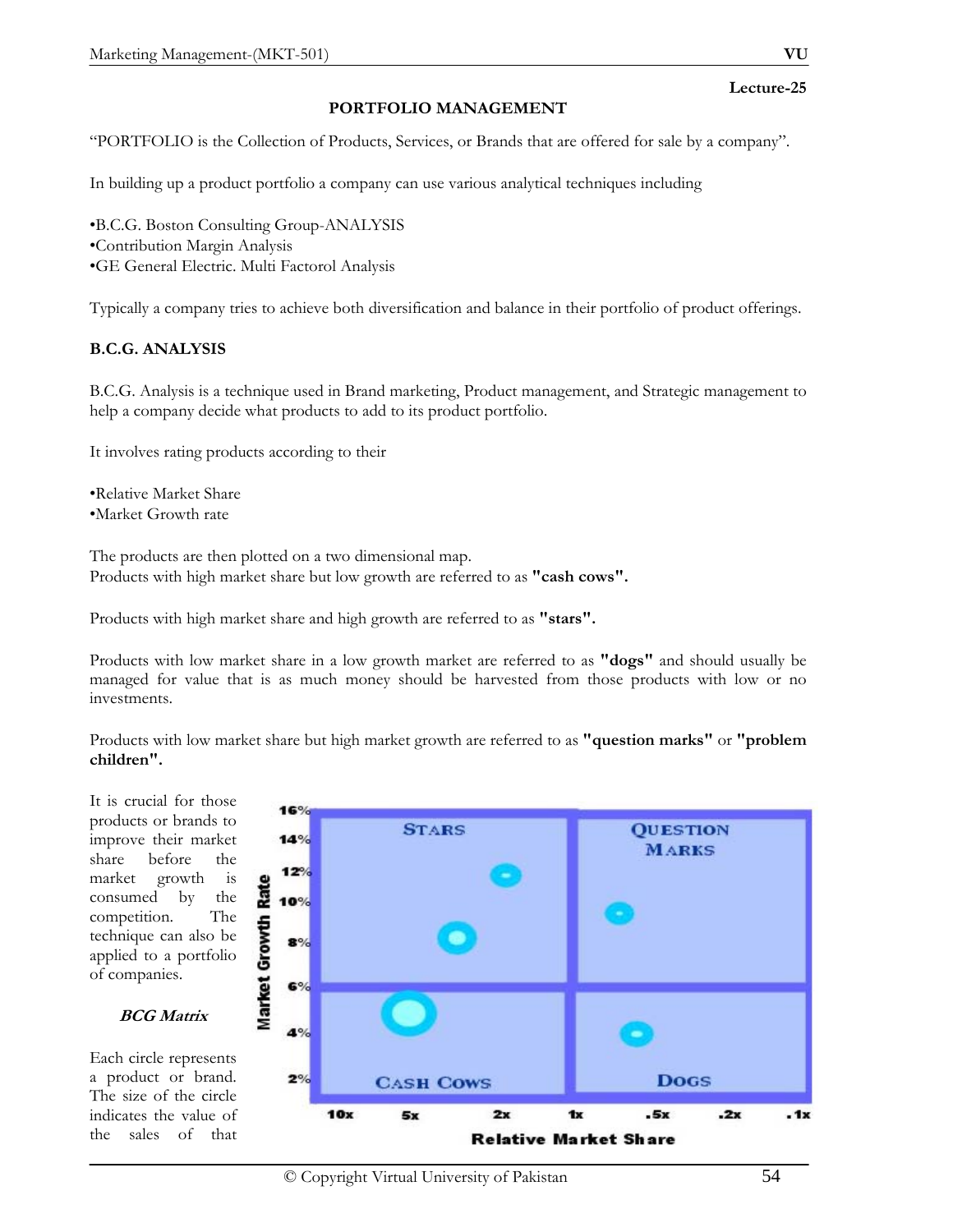product or brand.

A "question mark" has the potential to become a "star" in the future if it is developed.

A company should have a balanced portfolio. This implies having at least one "cash cow" which can generate revenue that can be used to develop one or more "question mark". This process, referred to as "milking your cash cow", is shown in the next diagram where the arrows represent cash flows.



It is conceptually similar to B.C.G. analysis, but somewhat more complicated. Like in BCG Analysis, a twodimensional portfolio matrix is created. However, with the GE model the dimensions are multi factoral. One dimension comprises nine industry attractiveness measures; the other comprises twelve internal business strength measures.

Each product, brand, service, or potential product is mapped in this industry attractiveness/business strength space. The GE multi factoral model was first developed by General Electric in the 1970s.

## **CONTRIBUTION MARGIN ANALYSIS**

Contribution Margin Analysis is a technique used in brand marketing and product management to help a company decide what product(s) to add to its product portfolio. The manager asks what will happen to profits if a new product is added or an existing product is discontinued. Calculations take into account additional revenues, additional costs, effects on other products in the portfolio (referred to as cannibalization), and competitors' reactions.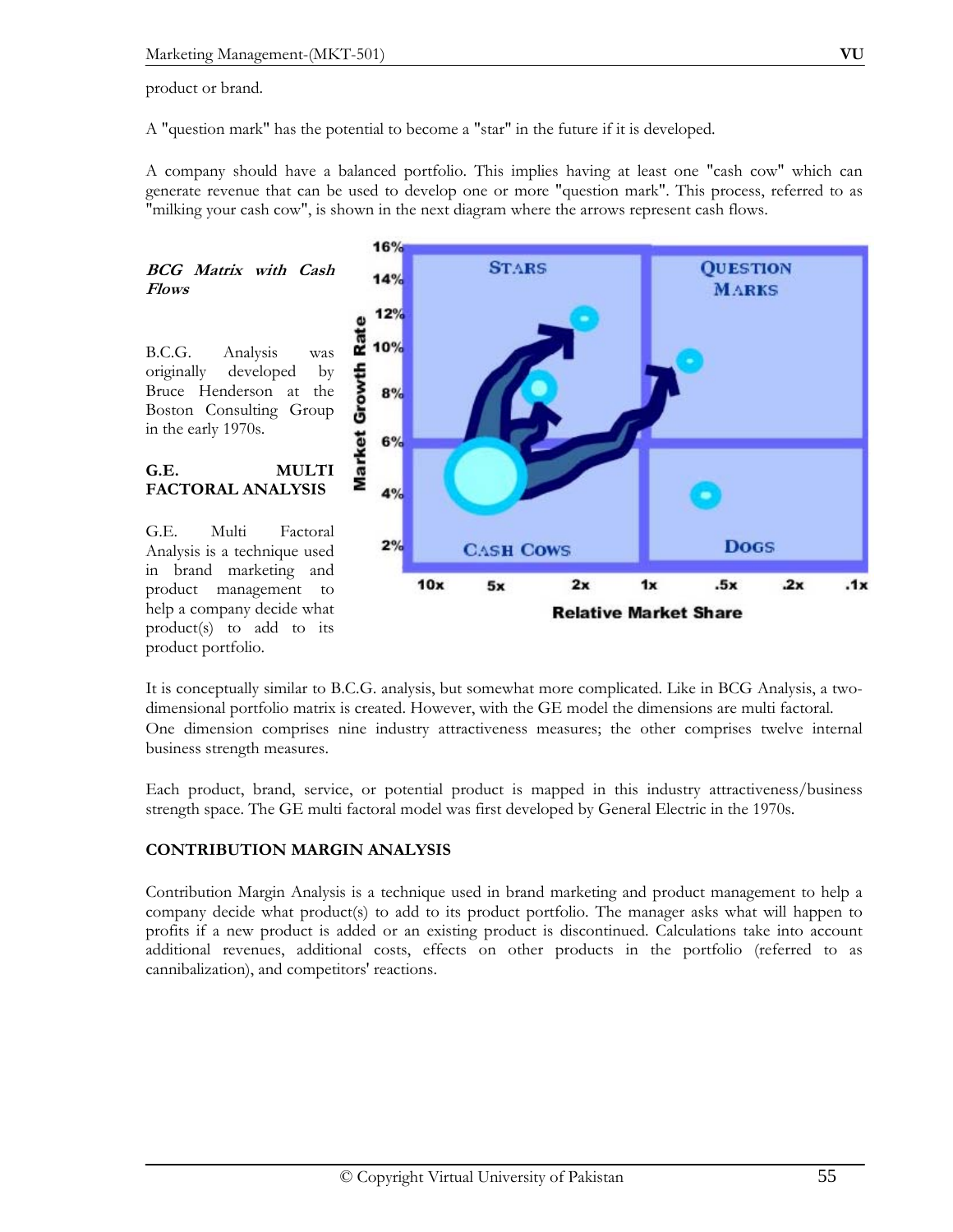## **PROMOTION**

Marketing Communication (or Marcom) consists of the *message*s and related media used to communicate with a *market*.

Those who practice

•Advertising,

•Branding,

- •Direct Marketing,
- •Graphic Design,
- •Marketing,
- •Packaging,
- •Promotion,
- •Publicity,
- •Public Relations,
- •Sales Promotion

•Online Marketing are termed Marketing communicators, Marketing communication managers, or more briefly as Marcom managers.

Traditionally, Marketing Communication practitioners focus on the •Creation •and Execution of Printed Marketing Collateral

Promotion is one of the four aspects of Marketing.

The other three parts of the marketing mix are product management, pricing, and distribution. Promotion involves disseminating information about a product, product line, brand, or company.

### **Promotion comprises four subcategories:**

•Advertising •Personal selling •Sales promotion •Publicity and public relations

The specification of these four variables creates a promotional mix or promotional plan. A promotional mix specifies how much attention to pay to each of the four subcategories, and how much money to budget for each. A promotional plan can have a wide range of objectives, including: sales increases, new product acceptance, creation of brand equity, positioning, competitive retaliations, or creation of a corporate image.

However, academic and professional research developed the practice to use strategic elements of branding and marketing in order to ensure consistency of message delivery throughout an organization. Many trends in business can be attributed to marketing communication; for example: the transition from customer service to customer relations, and the transition from human resources to human solutions.

Integrated Marketing Communication is accepted as a goal of a marketing communication strategy

## **MARKETING COMMUNICATIONS PLANNING FRAMEWORK**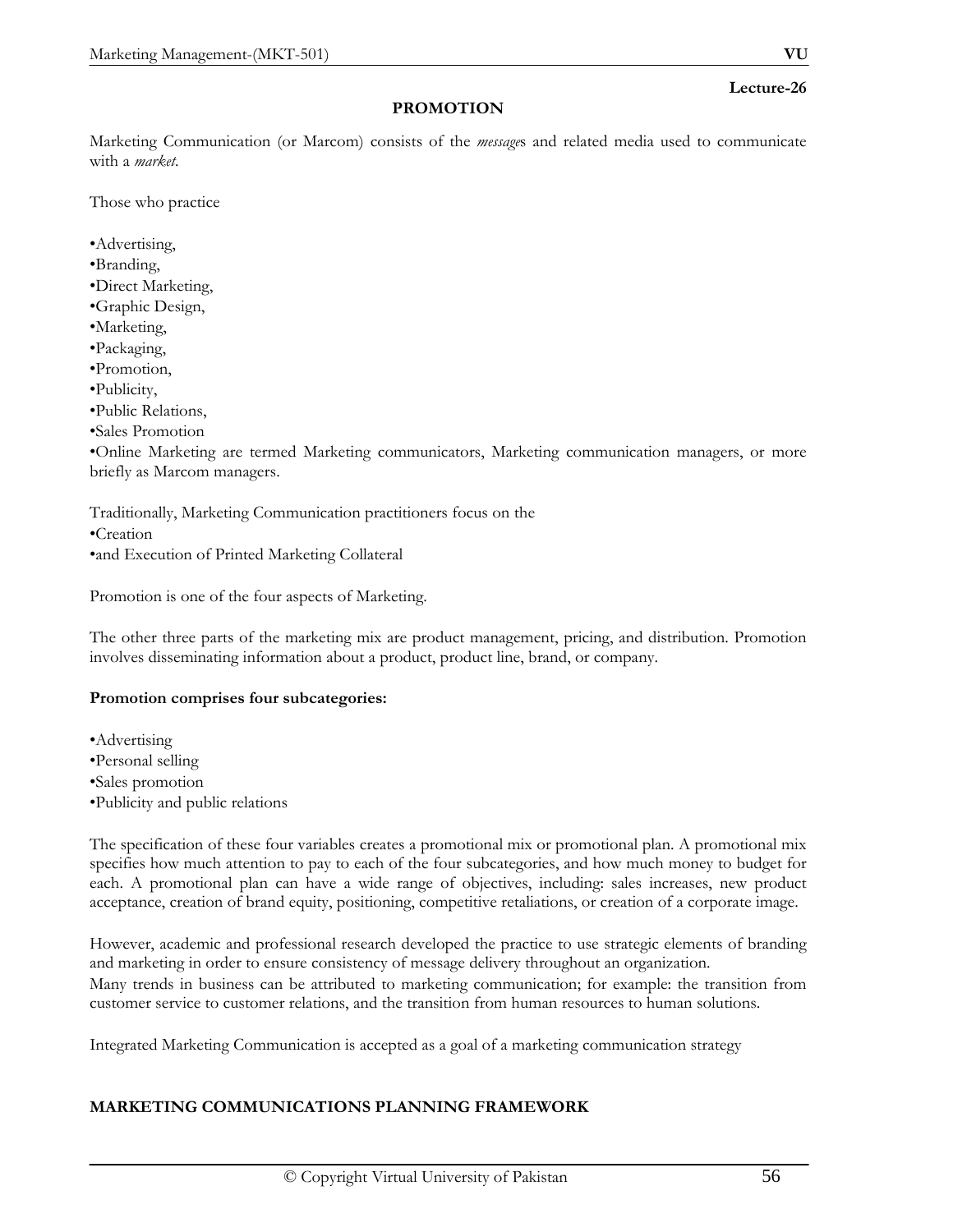The Marketing Communications Planning Framework (MCPF) is a model for the creation of an integrated marketing communications plan. Created by Chris Fill, senior examiner for the Chartered Institute of Marketing, the

MCPF is intended to solve the inadequacies of other frameworks.



### **INTEGRATED MARKETING COMMUNICATIONS**

### **Definition:**

A management concept that is designed to make all aspects of marketing communication such as advertising, sales promotion, public relations, and direct marketing work together as a unified force, rather than permitting each to work in isolation.

## **A MODEL FOR INTEGRATED MARKETING**

Integrated Marketing Communication is more than the coordination of a company's outgoing message between different media and the consistency of the message throughout. It is an aggressive marketing plan that captures and uses an extensive amount of customer information in setting and tracking marketing strategy. Steps in an Integrated Marketing system are:

### **1. Customer Database**

An essential element to implementing Integrated Marketing that helps to segment and analyze customer buying habits.

### **2. Strategies**

Insight from analysis of customer data is used to shape marketing, sales, and communications strategies.

### **3. Tactics**

Once the basic strategy is determined the appropriate marketing tactics can be specified which best targets the specific markets.

### **4. Evaluate Results**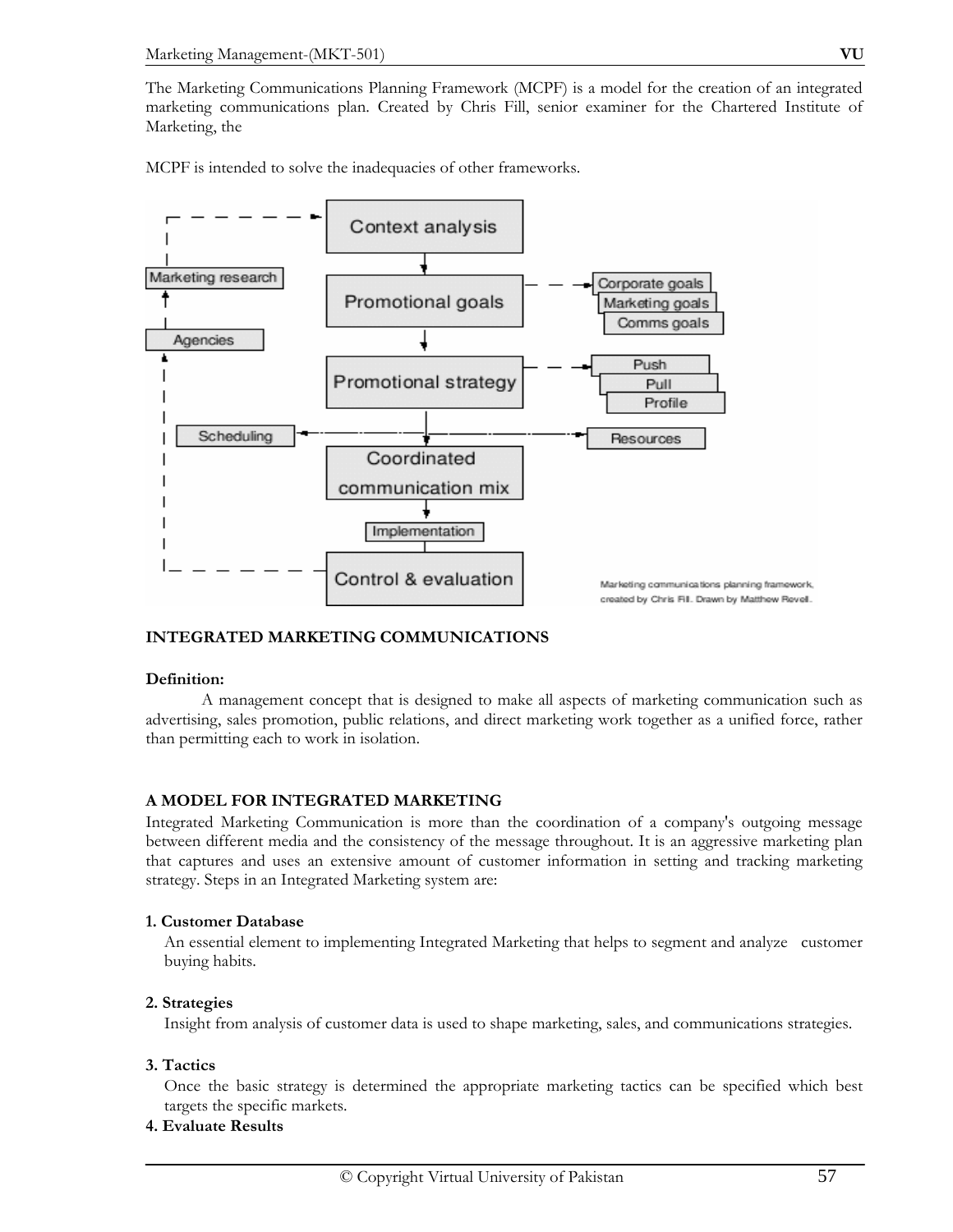Customer responses and new information about buying habits are collected and analyzed to determine the effectiveness of the strategy and tactics.

# **5. Complete the loop; start again at #1.**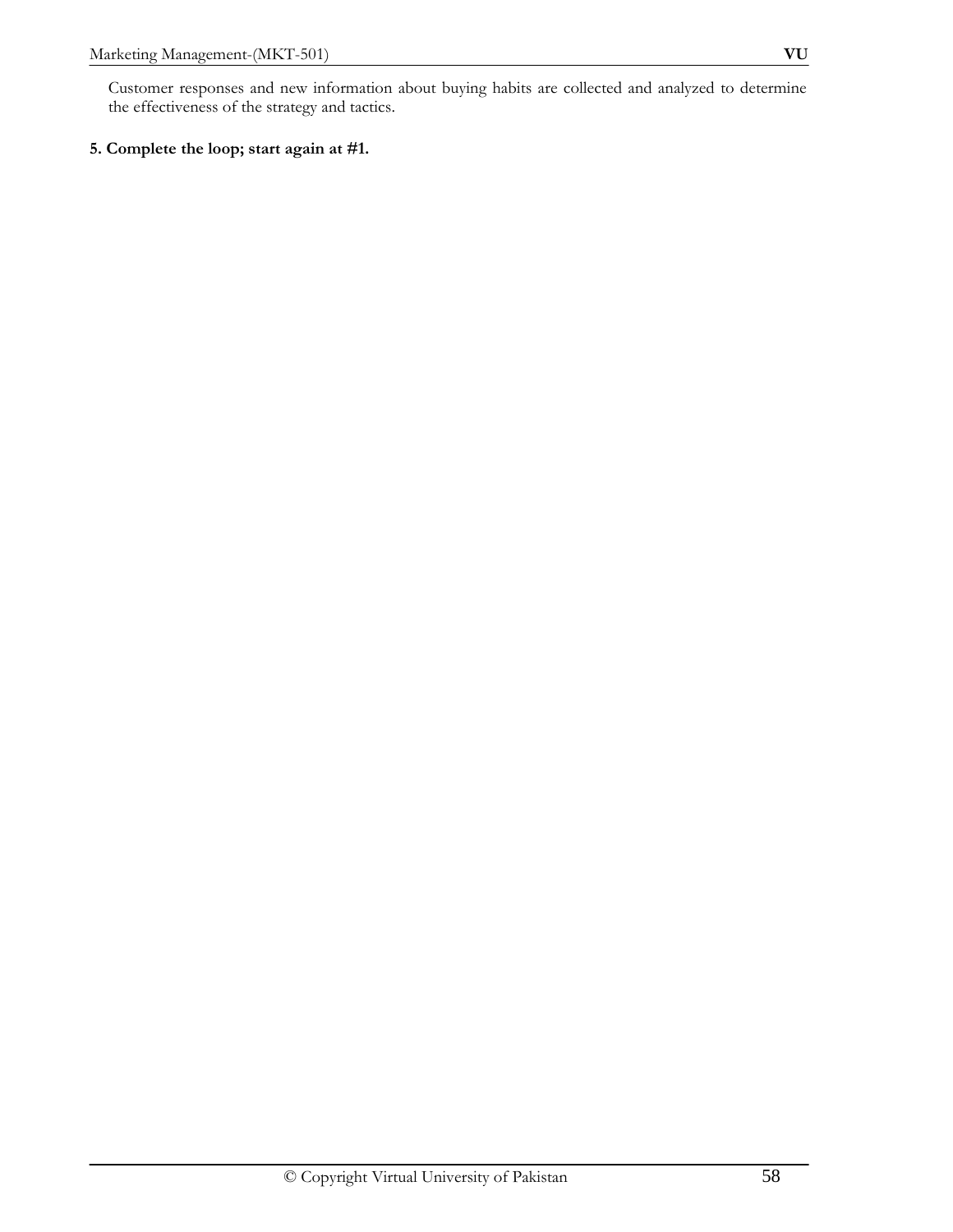### **PROMOTION (PART –II) INTEGRATED MARKETING COMMUNICATIONS**

## **Definition:**

A management concept that is designed to make all aspects of marketing communication such as advertising, sales promotion, public relations, and direct marketing work together as a unified force, rather than permitting each to work in isolation.

# **REASONS FOR THE GROWTH OF IMC:**

- •Changes in marketplace
- •Changes in organizational structure
- •Changes in consumers
- •Changes in communication

Promotion is one of the four aspects of Marketing.

The other three parts of the marketing mix are *product management, pricing, and distribution*. Promotion involves disseminating information about a product, product line, brand, or company.

Promotion comprises four subcategories:

•Advertising •Personal selling •Sales promotion •Publicity and public relations

The specification of these four variables creates a promotional mix or promotional plan. A promotional mix specifies how much attention to pay to each of the four subcategories, and how much money to budget for each. A promotional plan can have a wide range of objectives, including: sales increases, new product acceptance, creation of brand equity, positioning, competitive retaliations, or creation of a corporate image.

## **SALES PROMOTION**

In marketing, sales promotion is one of the four aspects of promotion. (The other three parts of the promotional mix are advertising, personal selling, and publicity/public relations.) Sales promotions are nonpersonal promotional efforts that are designed to have an immediate impact on sales. Sales promotion is media and non-media marketing communications employed for a pre-determined, limited time to increase consumer demand, stimulate market demand or improve product availability. Examples include:

•COUPONS •DISCOUNTS AND SALES •CONTESTS •POINT OF PURCHASE DISPLAYS •REBATES •FREE SAMPLES (IN THE CASE OF FOOD ITEMS) •GIFTS AND INCENTIVE ITEMS •FREE TRAVEL, SUCH AS FREE FLIGHTS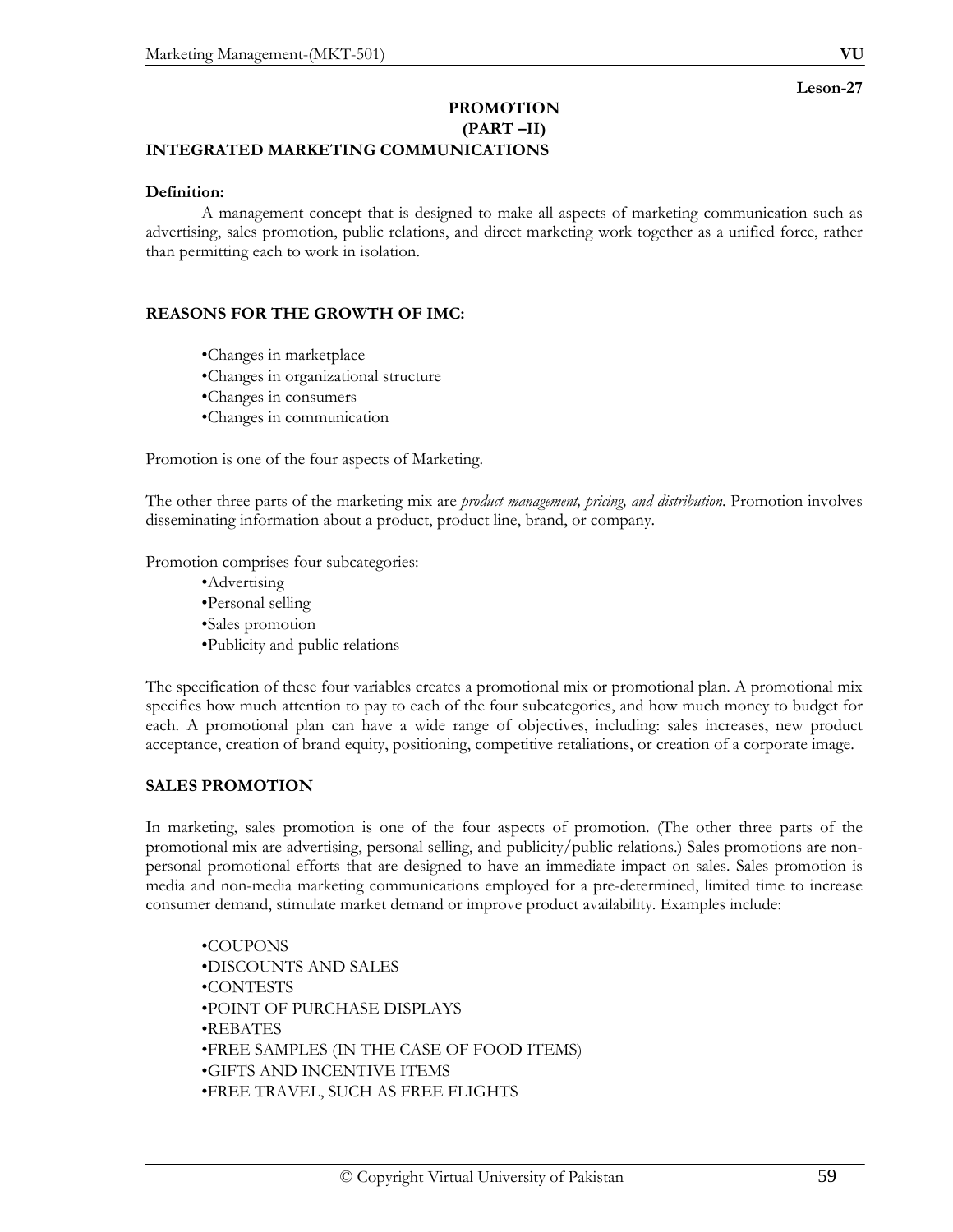Sales promotions can be directed at either the customer, sales staff, or distribution channel members (such as retailers). Sales promotions targeted at the consumer are called consumer sales promotions. Sales promotions targeted at retailers and wholesale are called trade sales promotions. Some sale promotions, particularly ones with unusual methods, are considered gimmick by many.

## **CONSUMER SALES PROMOTION TECHNIQUES**

### •**Price deal**

A temporary reduction in the price, such as happy hour

#### •**Loyalty rewards program**

Consumers collect points, miles, or credits for purchases and redeem them for rewards.

#### •**Cents-off deal**

Offers a brand at a lower price. Price reduction may be a percentage marked on the package.

#### •**Price-pack deal**

The packaging offers a consumer a certain percentage more of the product for the same price (for example, 25 percent extra).

#### •**Coupons**

Coupons have become a standard mechanism for sales promotions.

#### •**Loss leader**

the price of a popular product is temporarily reduced in order to stimulate other profitable sales

### •**Free-standing insert (FSI)**

A coupon booklet is inserted into the local newspaper for delivery.

#### •**On-shelf couponing**

Coupons are present at the shelf where the product is available.

### **•Checkout dispensers**

On checkout the customer is given a coupon based on products purchased.

#### •**On-line couponing**

Coupons are available on line. Consumers print them out and take them to the store.

#### •**Rebates**

Consumers are offered money back if the receipt and barcode are mailed to the producer.

### **•Contests/sweepstakes/games**

The consumer is automatically entered into the event by purchasing the product.

### •**Point-of-sale displays**

## **TRADE SALES PROMOTION TECHNIQUES**

#### •**Trade allowances**

Short term incentive offered to induce a retailer to stock up on a product.

#### •**Dealer loader**

An incentive given to induce a retailer to purchase and display a product.

### •**Trade contest**

A contest to reward retailers that sell the most products.

#### •**Point-of-purchase displays**

Extra sales tools given to retailers to boost sales.

#### •**Training programs**

Dealer employees are trained in selling the product.

#### •**Push money**

Also known as "spiffs". An extra commission paid to retail employees to push products.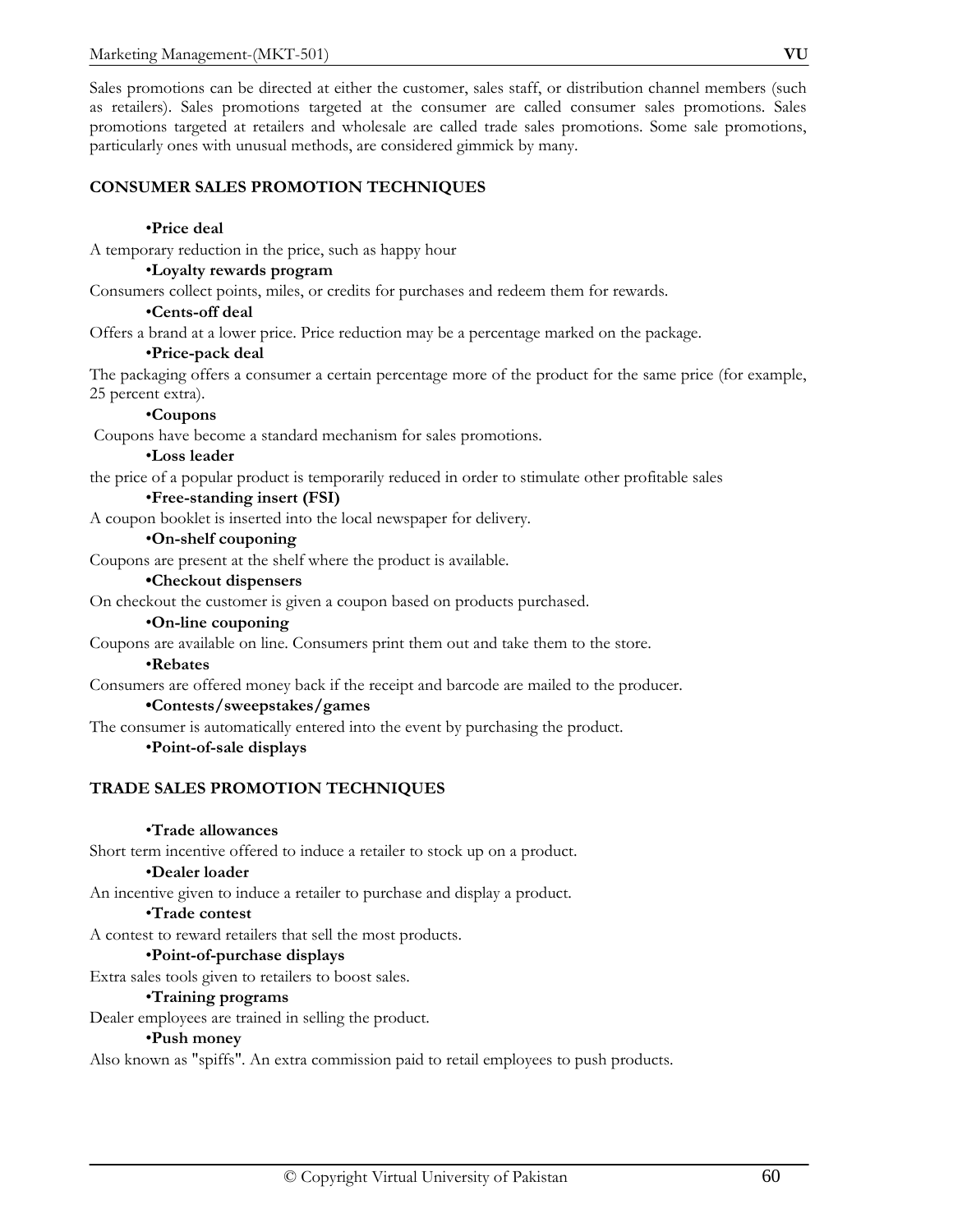### **Lecture-28**

#### **ADVERTISING**

"Advertising, generally speaking, is the promotion of goods, services, companies and ideas, usually performed by an identified sponsor".

Marketers see advertising as part of an overall promotional strategy.

Other components of the promotional mix include publicity, public relations, personal selling, and sales promotion.

#### **HISTORY**

A print advertisement from a 1913 issue of Encyclopedia Britannica

In ancient times the most common form of advertising was by word of mouth, however, commercial messages and election campaign displays have been found in the ruins of Pompeii.

Egyptians used papyrus to create sales messages and wall posters, while lost-and-found advertising on papyrus was common in Greece and Rome. Wall or rock painting for commercial advertising is another manifestation of an ancient media advertising form, which is present to this day in many parts of Asia, Africa, and South America. For instance, tradition of wall paintings can be traced back to India rock-art paintings that go back to 4000 BC. As printing developed in the 15th and 16th century, advertising expanded to include handbills. In the 17th century advertisements started to appear in weekly newspapers in England.

These early print ads were used mainly to promote books (which were increasingly affordable) and medicines (which were increasingly sought after as disease ravaged Europe).

As the economy was expanding during the 19th century, the need for advertising grew at the same pace. In America, the classified ads became popular, filling pages of newspapers with small print messages promoting all kinds of goods. The success of this advertising format led to the growth of mail-order advertising. In 1843 the first advertising agency was established by Volney Palmer in Philadelphia. At first the agencies were just brokers for ad space in newspapers, but by the 20th century, advertising agencies started to take over responsibility for the content as well.

The 1960s saw advertising transform into a modern, more scientific approach in which creativity was allowed to shine, producing unexpected messages that made advertisements interesting to read.

Today, advertising is evolving even further, with "guerrilla" promotions that involve unusual approaches such as staged encounters in public places, giveaways of products such as cars that are covered with brand messages, and interactive advertising where the viewer can respond to become part of the advertising message.

### **MEDIA**

Paying people to hold signs in public places is one of the oldest forms of advertising.

Transit advertising is combined with experiential marketing using peapods in Australia

Commercial Advertising media can include

•Wall paintings •Billboards (outdoor advertising) •Street furniture components, •Printed flyers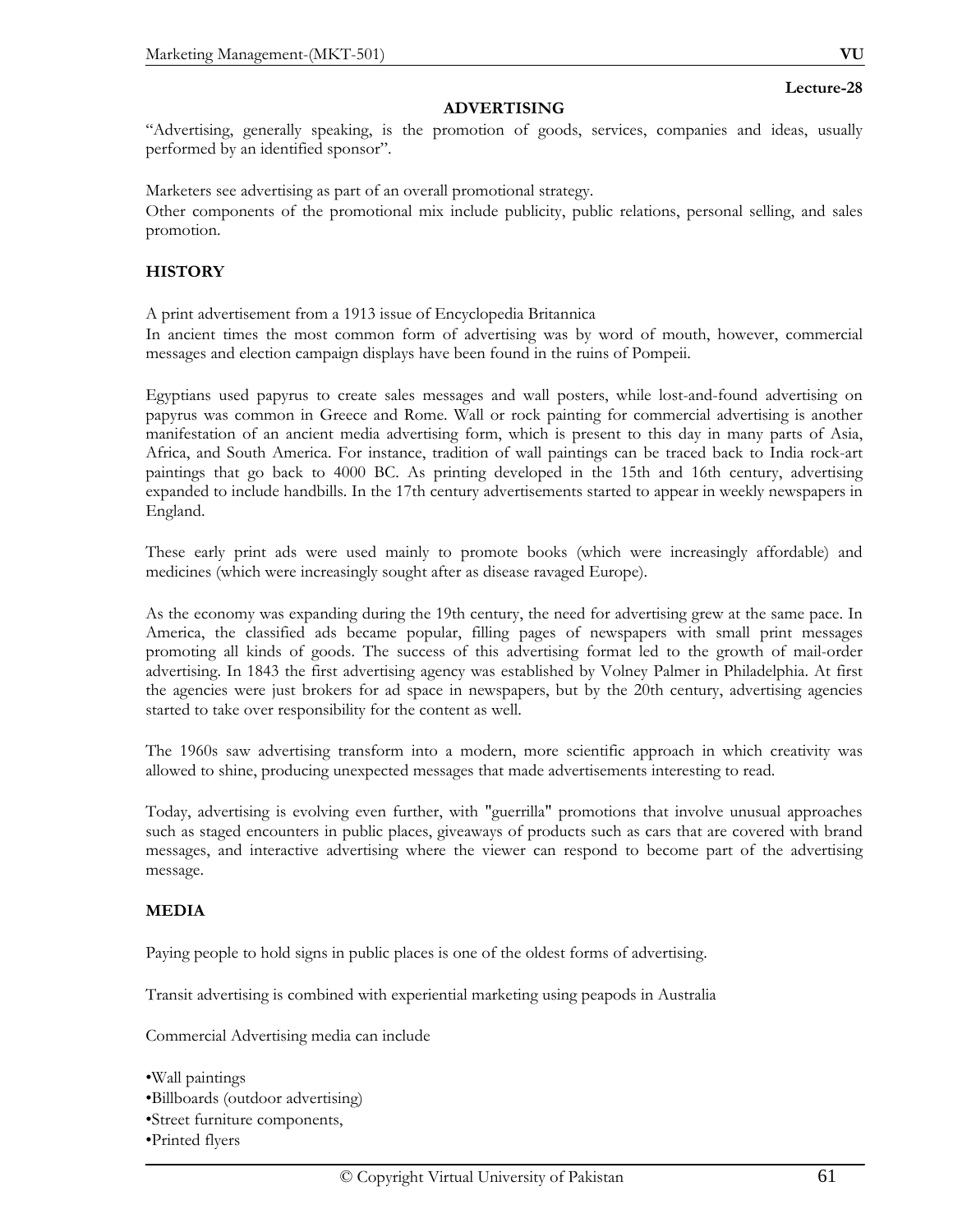- •Radio
- •Cinema
- •Television ads
- •Web banners,
- •Web popup
- •Skywriting
- •Bus Stop benches
- •Magazines
- •Newspapers
- •Town criers
- •Sides of buses
- •Taxicab
- •Musical stage shows
- •Subway
- •Platforms and trains
- •Elastic bands on disposable diapers
- •Stickers on apples in supermarkets
- •The opening section of streaming audio and video
- The backs of event tickets and supermarket receipts.

Any place an "identified" sponsor pays to deliver their message through a medium is advertising.

Covert advertising embedded in other entertainment media is known as product placement.

The TV commercial is generally considered the most effective mass-market advertising format and this is reflected by the high prices TV networks charge for commercial airtime during popular TV events. E-mail advertising is another recent phenomenon. Unsolicited bulk E-mail advertising is known as "spam".

Some companies have proposed to place messages or corporate logos on the side of booster rockets and the International Space Station.

Controversy exists on the effectiveness of subliminal advertising and the pervasiveness of mass messages.

Unpaid advertising (also called word of mouth advertising), can provide good exposure at minimal cost. .

# **IMPACT**

"*Half the money I spend on advertising is wasted; the trouble is, I don't know which half."* - John Wanamaker, father of modern advertising.

The impact of advertising has been a matter of considerable debate and many different claims have been made in different contexts. During debates about the banning of cigarette advertising, a common claim from cigarette manufacturers was that cigarette advertising does not encourage people to smoke who would not otherwise. The (eventually successful) opponents of advertising, on the other hand, claim that advertising does in fact increase consumption.

According to many media sources, the past experience and state of mind of the person subjected to advertising may determine the impact that advertising has. Children under the age of four may be unable to distinguish advertising from other television programs, whilst the ability to determine the truthfulness of the message may not be developed until the age of eight.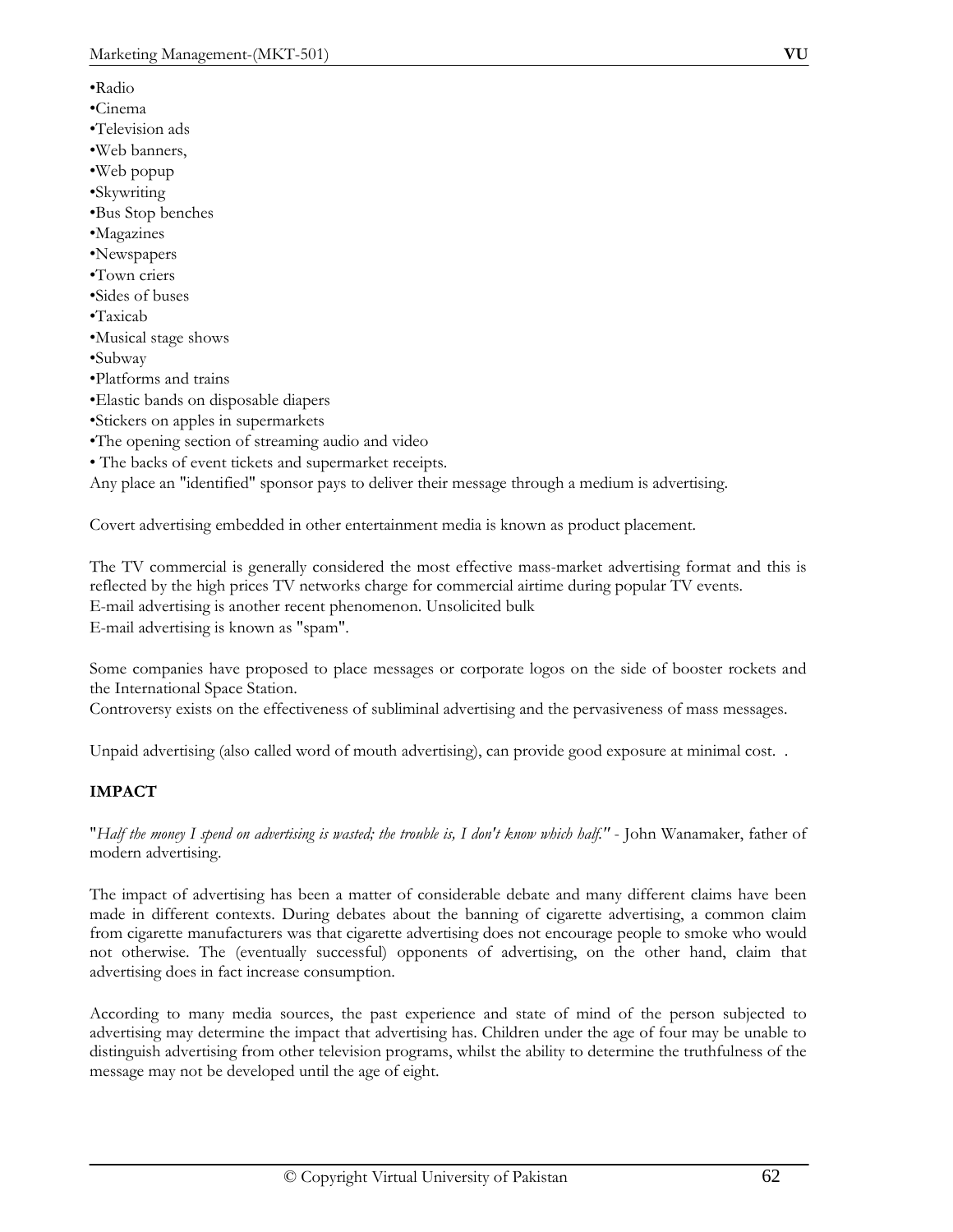## **PUBLIC SERVICE ADVERTISING**

The same advertising techniques used to promote commercial goods and services can be used to inform, educate and motivate the public about non-commercial issues, such as AIDS, political ideology, energy conservation, religious recruitment, and deforestation.

Advertising, in its non-commercial guise, is a powerful educational tool capable of reaching and motivating large audiences.

*"Advertising justifies its existence when used in the public interest - it is much too powerful a tool to use solely for commercial purposes." -* Attributed to Howard Gossage by David Ogilvy

Public service advertising, non-commercial advertising, public interest advertising, cause marketing, and social marketing are different terms for (or aspects of) the use of sophisticated advertising and marketing communications techniques (generally associated with commercial enterprise) on behalf of non-commercial, public interest issues and initiatives.

Public service advertising reached its height during World Wars I and II under the direction of several U.S. government agencies.

### **SOCIAL IMPACT**

#### **Regulation**

There have been increasing efforts to protect the public interest by regulating the content and the reach of advertising. Some examples are the ban on television tobacco advertising imposed in many countries, and the total ban on advertising to children under twelve imposed by the Swedish government in 1991. Though that regulation continues in effect for broadcasts originating within the country, it has been weakened by the European Court of Justice, which has found that Sweden was obliged to accept whatever programming was targeted at it from neighboring countries or via satellite.

In Europe and elsewhere there is a vigorous debate on whether and how much advertising to children should be regulated. This debate was exacerbated by a report released by the Henry J. Kaiser Family Foundation in February 2004 which suggested that food advertising targeting children was an important factor in the epidemic of childhood obesity raging across the United States.

In many countries - namely New Zealand, South Africa, Canada, and many European countries- the advertising industry operates a system of self-regulation. Advertisers, advertising agencies and the media agree on a code of advertising standards that they attempt to uphold. The general aim of such codes is to ensure that any advertising is 'legal, decent, honest and truthful'.

### **Negative Effects on Communication Media**

An extensively documented effect is the control and vetoing of free information by the advertisers. Any negative information on a company or its products or operations results many times in pressures from the company to withdraw such information lines, threatening to cut their ads. This behaviour makes the editors of the media to self censor content that might upset their ad payers. The bigger both companies are, the bigger their relation gets, maximizing control over a single information. Thus there is nearly no mainstream media information about products that we consume daily, such as cars, telephone, gas, superstores, banks. The more a product is advertised the less information will be available about the product in media.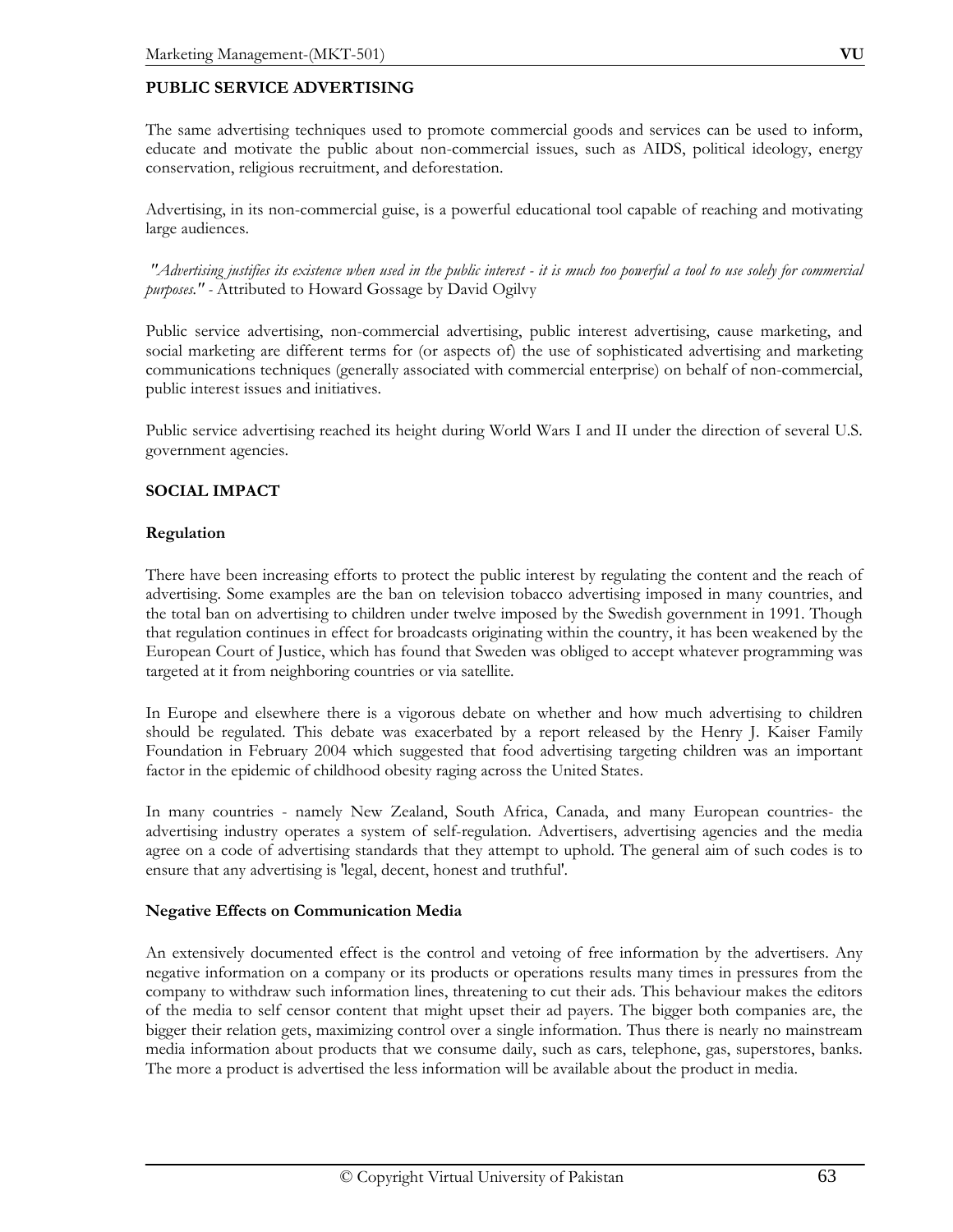Another indirect effect of advertising is to modify the very nature of the communication media where it is shown. Media that get most of their revenues from publicity try to make their medium a good place for communicating ads before anything else. The clearest example is television, where this means trying to make the public stay for a long time and in a mental state that encourages spectators not to switch the channel through the ads. Programs that are low in mental stimulus and require light concentration and are varied are best for long sitting times and make for much easier emotional jumps to ads, which can become more entertaining than regular shows. A simple way to understand the objectives in television programming is to compare contents from channels paid and chosen by the viewer with channels that get their income mainly from advertisements.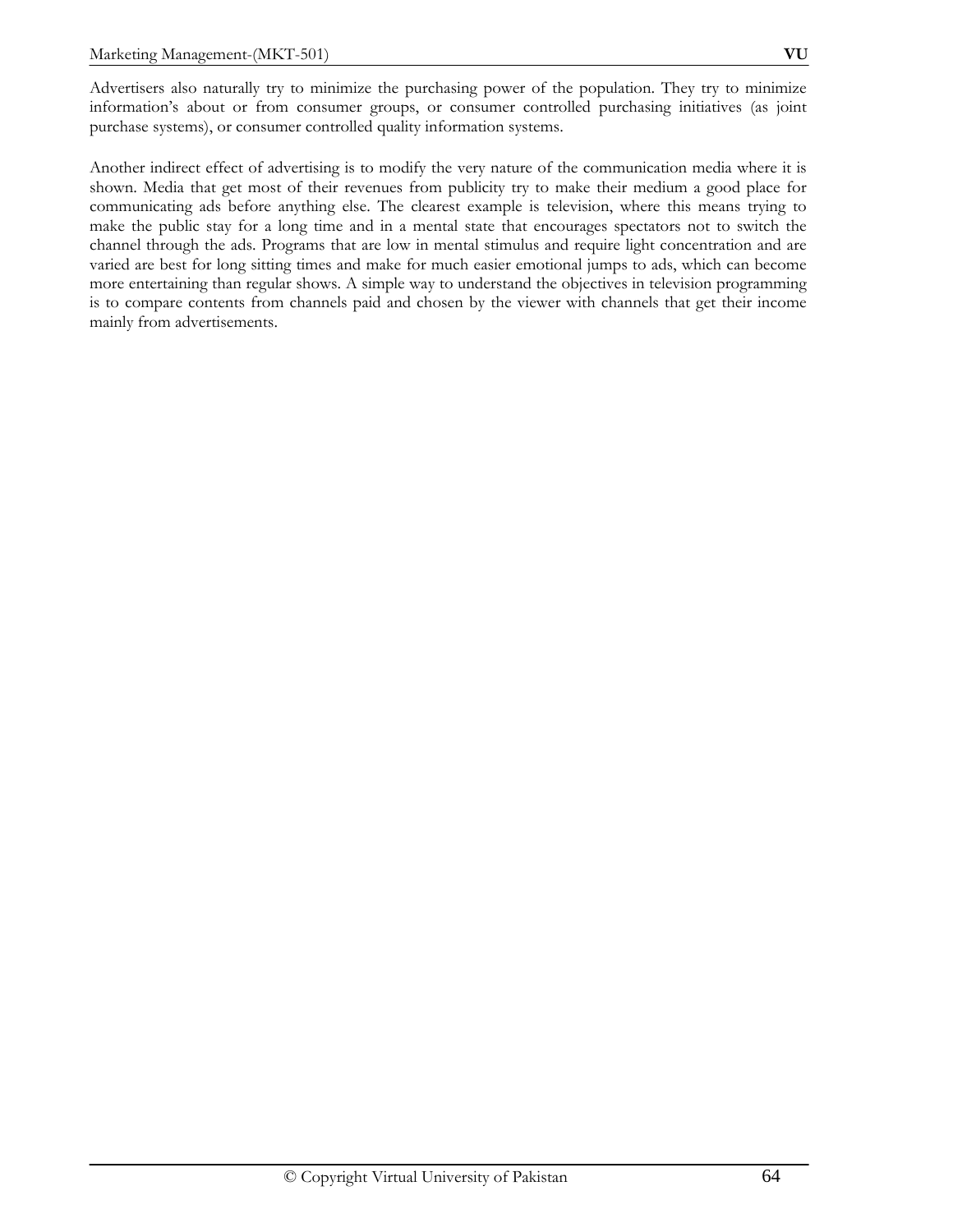# **MIND SHARE---AN IMPORTANT OBJECTIVE OF ADVERTISING**

# **MIND SHARE**

One of the main objectives of advertising and promotion is to establish what is called mind share (or share of mind).

When people think of examples of a type or category of product, they think of a limited list (referred to as an evoked set). Any product included in an evoked set has mind share. For example, if you are considering purchasing a college education, you have several thousand colleges to choose from. However your evoked set, those that you will consider, will probably be limited to about ten. Of these ten, the colleges that you are most familiar with will have the greatest proportion of your mind share.

Marketers try to maximize their product's share.

Mind share can be established to a greater or lesser degree depending on market segment.

A similar concept is top of mind. The more easily you remember a brand, the closer it is to your top of mind. This implies that you have not forgotten or buried the information.

# **DOMINANT MIND SHARE**

A brand may achieve dominant mind share when it is associated with a whole category of products, but has not necessarily become a generic term for these products. For example, Kleenex may sometimes be used to describe any facial tissue product, but retains it status as a proprietary trademark.

Other examples include Hoover, which has long been synonymous with vacuum cleaners; Dyson, which subsequently achieved similar status with a more sophisticated model of vacuum cleaner; and the internet search engine provided by Google, from which the term "googling" was derived to describe the act of "on line searching".

A trademark with dominant mind share may also be known as a genericized trademark. However, where the mark becomes the generic term for a product, it no longer has mind share because consumers do not associate it with a specific business. Classic examples include aspirin, escalator and mimeograph.

**Mass media** is a term used to denote, as a class, that section of the media specifically conceived and designed to reach a very large audience (typically at least as large as the whole population of a nation state). It was coined in the 1920s with the advent of nationwide radio networks and of mass-circulation newspapers and magazines. The mass-media audience has been viewed by some commentators as forming a mass society with special characteristics, notably atomization or lack of social connections, which render it especially susceptible to the influence of modern mass-media techniques such as advertising and propaganda. It is also gaining popularity in the blogosphere when referring to the mainstream media.

# **ETYMOLOGY AND USAGE**

Media (the plural of medium) is a truncation of the term media of communication, referring to those organized means of dissemination of fact, opinion, entertainment, and other information, such as newspapers, magazines, cinema films, radio, television, the World Wide Web, billboards, books, CDs, DVDs, videocassettes, computer games and other forms of publishing. Although writers currently differ in their preference for using media in the singular ("the media is...") or the plural ("the media are..."), the former will still incur criticism in some situations.Academic programs for the study of mass media are usually referred to as mass communication programs. An individual corporation within the mass media is referred to as a Media Institution.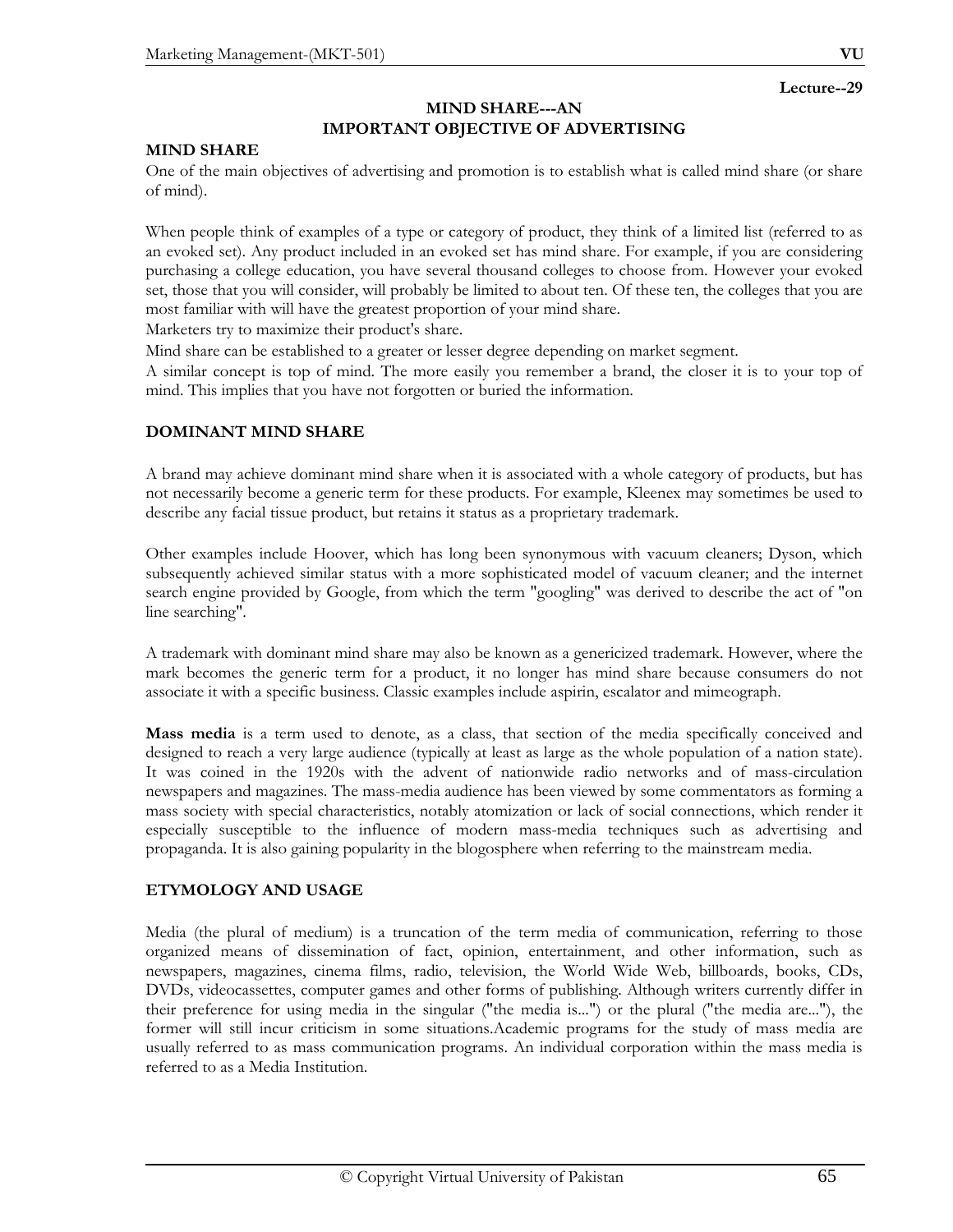The term "mass media" is mainly used by academics and media-professionals. When members of the general public refer to "the media" they are usually referring to the mass media, or to the news media, which is a section of the mass media.

Sometimes mass media (and the news media in particular) are referred to as the "corporate media". Other references include the "mainstream media" (MSM). Technically, "mainstream media" includes outlets that are in harmony with the prevailing direction of influence in the culture at large. In the United States, usage of these terms often depends on the connotations the speaker wants to invoke. The term "corporate media" is often used by leftist media critics to imply that the mainstream media are themselves composed of large multinational corporations, and promote those interests ( e.g., Fairness and Accuracy in Reporting; Noam Chomsky's "propaganda model"). This is countered by right-wingers with the term "MSM", the acronym implying that the majority of mass media sources are dominated by leftist powers which are furthering their own agenda.

# **HISTORY**

During the 20th century, the growth of mass media was driven by technology that allowed the massive duplication of material. Physical duplication technologies such as printing, record pressing and film duplication allowed the duplication of books, newspapers and movies at low prices to huge audiences. Radio and television allowed the electronic duplication of information for the first time.

Mass media had the economics of linear replication: a single work could make money proportional to the number of copies sold, and as volumes went up, units costs went down, increasing profit margins further. Vast fortunes were to be made in mass media. In a democratic society, independent media serve to educate the public/electorate about issues regarding government and corporate entities ( Mass media and public opinion). Some consider the concentration of media ownership to be a grave threat to democracy. (For examples of some American newspapers' history of jingoism and drumbeating for war, yellow journalism.)

# **TIMELINE**

- •1830: Telegraphy is independently developed in England and the United States.
- •1876: First telephone call made by Alexander Graham Bell
- •1878: Thomas Alva Edison patents the phonograph
- •1890: First juke box in San Francisco's Palais Royal Saloon.
- •1890: Telephone wires are installed in Manhattan.
- •1895: Cinematograph invented by Auguste and Louis Lumiere
- •1896: Hollerith founds the Tabulating Machine Co. It will become IBM in 1924.
- •1898: Loudspeaker is invented.
- •1906: The Story of the Kelly Gang from Australia is world's first feature length film.
- •1912: Air mail begins.
- •1913: Edison transfers from cylinder recordings to more easily reproducible discs.
- •1913: The portable phonograph is manufactured.
- •1915: Radiotelephone carries voice from Virginia to the Eiffel Tower.
- •1916: Tunable radios invented.
- •1919: Short-wave radio is invented.
- •1920: KDKA-AM in Pittsburgh, United States, becoming the world's first commercial radio station.
- •1922: BBC is formed and broadcasting to London.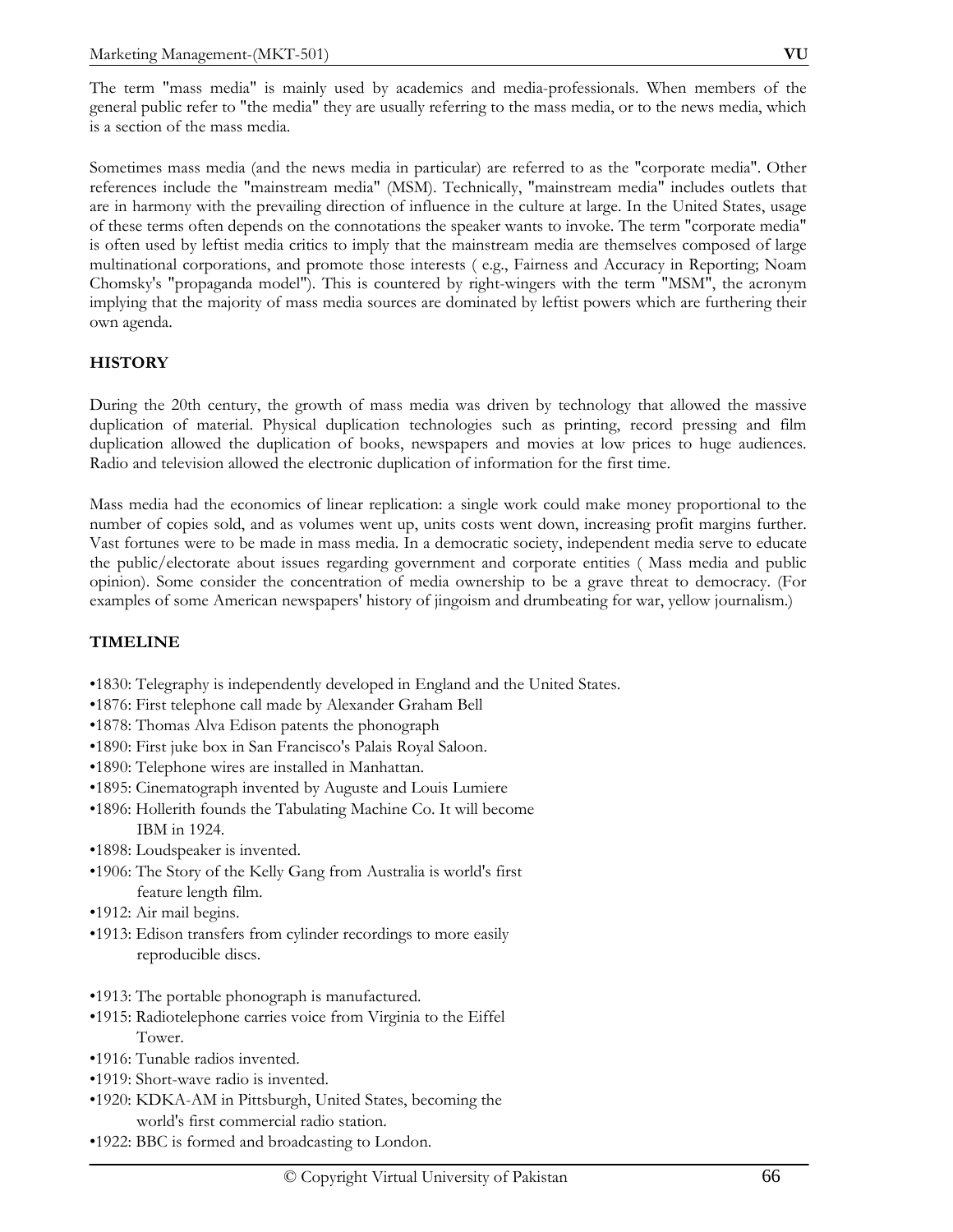- •1924: KDKA created a short-wave radio transmitter.
- •1925: BBC broadcasting to the majority of the UK.
- •1926: NBC is formed
- •1927: The Jazz Singer: The first motion picture with sounds debuts
- •1927: Philo Taylor Farnsworth debuts the first electronic television system
- •1928: The Teletype was introduced.
- •1933: Edwin Armstrong invents FM Radio
- •1934: Half of the homes in the U.S. have radios.
- •1935: First telephone call made around the world.
- •1936: BBC opened world's first regular (then defined as at least 200 lines) high definition television service.
- •1938: The War of the Worlds is broadcast on October 30th, causing mass hysteria.
- •1939: Western Union introduces coast-to-coast fax service.
- •1939: Regular electronic television broadcasts begin in the U.S.
- •1939: The wire recorder is invented in the U.S.
- •1940: The first commercial television station, WNBT (now WNBC- TV)/New York signs on the air .
- •1951: The first color televisions go on sale.
- •1957: Sputnik is launched and sends back signals from near earth orbit.
- •1959: Xerox makes the first copier.
- •1960: Echo I, a U.S. balloon in orbit, reflects radio signals to Earth.
- •1962: Telstar satellite transmits an image across the Atlantic.
- •1963: Audio cassette is invented in the Netherlands.
- •1963: Martin Luther King gives "I have a dream" speech.
- •1965: Vietnam War becomes first war to be televised.
- •1967: Newspapers, magazines start to digitize production.
- •1969: Man's first landing on the moon is broadcast to 600 million people around the globe.
- •1970s: ARPANET, progenitor to the internet developed
- •1972: Pong becomes the first video game to win widespread popularity.
- •1976: JVC introduces VHS videotape becomes the standard consumer format in the 1980s & 1990s.
- •1971: Intel debuts the microprocessor
- •1980: CNN launches
- •1980: New York Times, Wall Street Journal, Dow Jones put news database online.
- •1981: The laptop computer is introduced by Tandy.
- •1983: Cellular phones begin to appear
- •1984: Apple Macintosh is introduced.
- •1985: Pay-per-view channels open for business.
- •1995: The internet grows exponentially
- •1996: First DVD players and discs are available in Japan. Twister is the first film on DVD.

### **PURPOSES**

Mass media can be used for various purposes: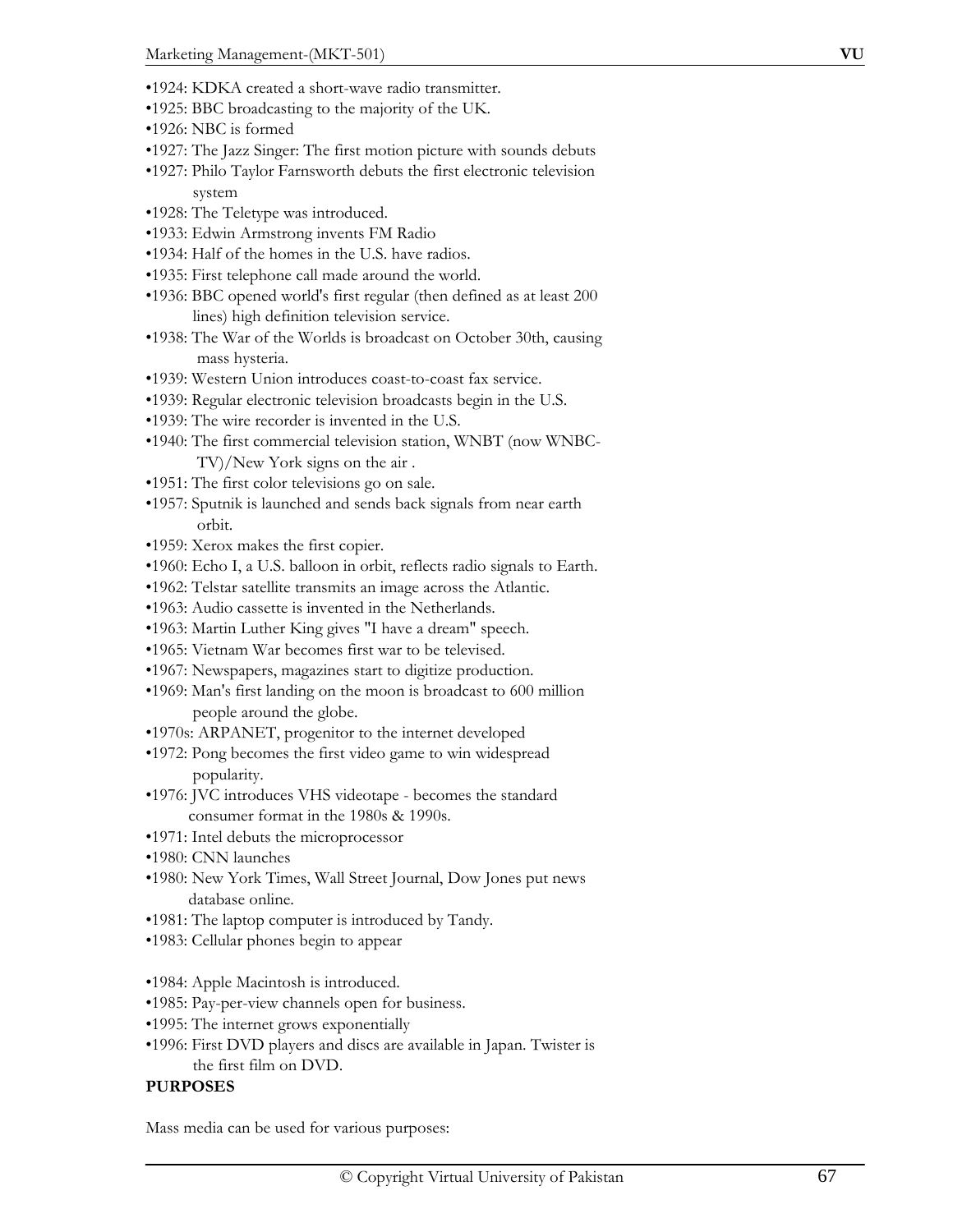•Advocacy, both for business and social concerns. This can include advertising, marketing, propaganda, public relations, and political communication.

•Enrichment and education, such as literature.

•Entertainment, traditionally through performances of acting, music, and sports, along with light reading; since the late 20th century also through video and computer games.

•Journalism.

•Public service announcement

# **FORMS**

Electronic media and print media include:

•Broadcasting, in the narrow sense, for radio and television.

•Various types of discs or tape. In the 20th century, these were mainly used for music. Video and computer uses followed.

•Film, most often used for entertainment, but also for documentaries.

•Internet, which has many uses and presents both opportunities and challenges. Blogs and podcasts, such as news, music, pre-recorded speech and video)

•Publishing, in the narrow sense, meaning on paper, mainly via books, magazines, and newspapers.

•Computer games, which have developed into a mass form of media since devices such as the PlayStation 2

, Xbox, and the Gamecube broadened their use.

Toward the end of the 20th century, the advent of the World Wide Web marked the first era in which any individual could have a means of exposure on a scale comparable to that of mass media. For the first time, anyone with a web site can address a global audience, although serving to high levels of web traffic is still relatively expensive. It is possible that the rise of peer-to-peer technologies may have begun the process of making the cost of bandwidth manageable. Although a vast amount of information, imagery, and commentary (i.e. "content") has been made available, it is often difficult to determine the authenticity and reliability of information contained in (in many cases, self-published) web pages. The invention of the Internet has also allowed breaking news stories to reach around the globe within minutes. This rapid growth of instantaneous, decentralized communication is often deemed likely to change mass media and its relationship to society. "Cross-media" means the idea of distributing the same message through different media channels. A similar idea is expressed in the news industry as "convergence". Many authors understand cross-media publishing to be the ability to publish in both print and on the web without manual conversion effort. An increasing number of wireless devices with mutually incompatible data and screen formats make it even more difficult to achieve the objective "create once, publish many".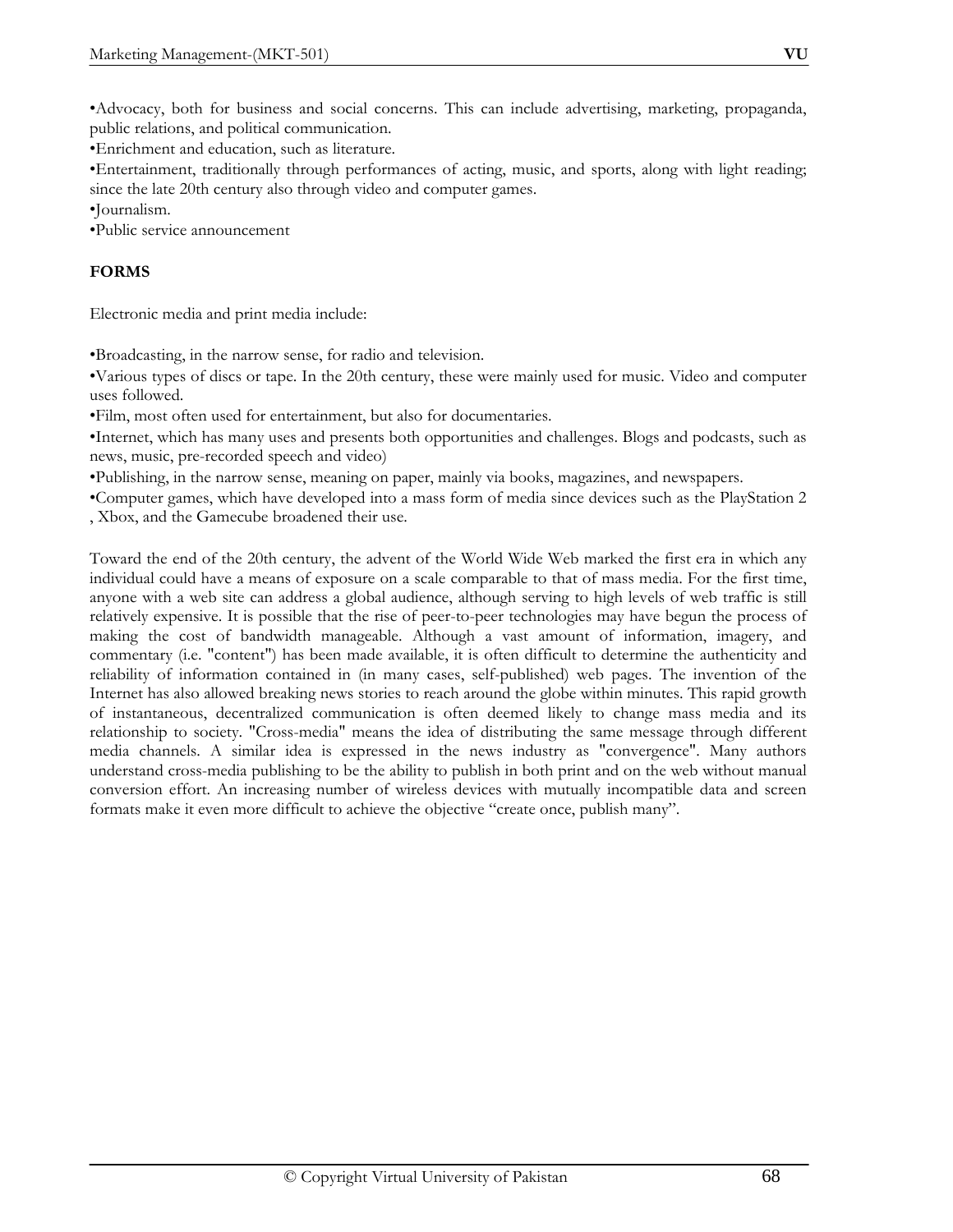## **TELEVISION COMMERCIAL**

"*A TELEVISION COMMERCIAL (often called an Advert) is a form of advertising in which goods, services, organizations, ideas, etc. are promoted via the medium of TELEVISION".* 

Most commercials are produced by an outside Advertising Agency and airtime is purchased from a television channel or network.

The first television commercial aired at 2:29 p.m. on July 1, 1941.

The vast majority of television commercials today consist of brief advertising spots, ranging in length from a few seconds to several minutes (as well as program-length infomercials).

Commercials of this sort have been used to sell every product imaginable over the years, from household products to goods and services, to political campaigns.

The effect of television commercials upon the viewing public has been so successful and so pervasive that it is considered impossible for a politician to wage a successful election campaign without airing a good television commercial.

## **CHARACTERISTICS OF COMMERCIALS**

Many Television Commercials feature Catchy Jingles (songs or melodies) or catch-phrases that generate sustained appeal, which may remain in the minds of television viewers long after the span of the advertising campaign.

For Catching Attention of consumers, communication agencies make wide use of humor. In fact, many psychological studies tried to demonstrate the effect of humor and indicate the way to empower advertising persuasion. Animation is often used in commercials. .

Other long-running ad campaigns catch people by surprise.

### **TYPES OF TV COMMERCIALS**

•Political TV advertising

•Infomercials

•Product placement

•Network or local station promotional advertising (also known as promo)

•Television commercial donut

•Sponsorship

## **BILLBOARD (ADVERTISING)**

"*A Billboard or Hoarding is a large outdoor signboard, usually wooden, found in places with high traffic such as cities, roads, motorways and highways. Billboards show large advertisements aimed at passing pedestrians and drivers".* 

## **Lecture-30**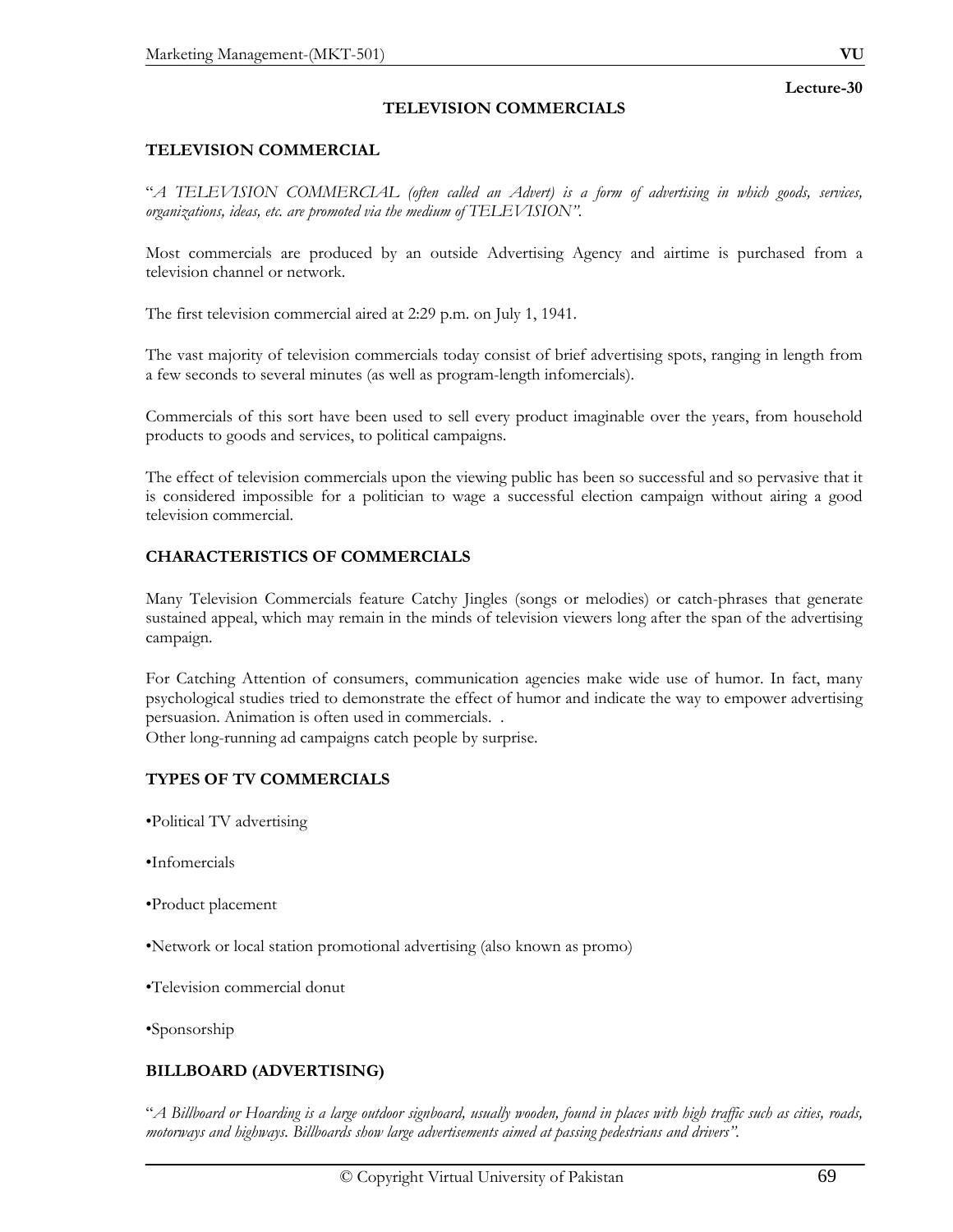The vast majority of billboards are rented to advertisers rather than owned by them.

Typically showing large, witty slogans splashed with distinctive color pictures, billboards line the highways and are placed on the sides of buildings, peddling products and getting out messages. Billboards originally existed alongside and later largely replaced advertisements painted directly onto the sides of buildings or designed into roofs in shingle patterns.

## **Traditional Billboards**

Roadside billboards frequently encourage passersby to visit local businesses.

## **Mechanical Billboards**

Some modern billboards use a technique called tri-faced (also known as rotating or multi-message billboards).

## **Digital Billboards**

New billboards are being produced that are entirely digitized (using projection and similar techniques), allowing animations and completely rotating advertisements. Even holographic billboards are in use in some places.

## **Mobile Billboards**

Billboards can also be made mobile, either by mounting a traditional billboard onto a trailer or flatbed truck, or by covering an entire vehicle in a "wrap" image. This is sometimes used in bus advertising, though it is more common to mount smaller "boards" on those vehicles.

### **Placement of Billboards**

This billboard was the last in a sequence of roadside signs telling a joke. It was part of a campaign for Burma-Shave canned shaving cream, and was the first of its kind.

Some of the most noticeable and prominent places billboards are situated alongside highways; since passing drivers typically have little to occupy their attention; the impact of the billboard is greater.

## **Non-commercial use of Billboards**

Not all billboards are used for advertising products and services—non-profit groups and government agencies use them to communicate with the public.

## **Advertising Slogan**

Advertising slogans are claimed to be, and often are proven to be, the most effective means of drawing attention to one or more aspects of a product or products.

Typically they make claims about being the best quality, the tastiest, cheapest, most nutritious, providing an important benefit or solution, or being most suitable for the potential customer.

### **What makes an effective slogan?**

Advertising slogans often play a large part in the interplay between rival companies. An effective slogan usually:

- States the main benefits of the product or brand for the potential user or buyer
- Implies a distinction between it and other firms' products of course, within the usual legal constraints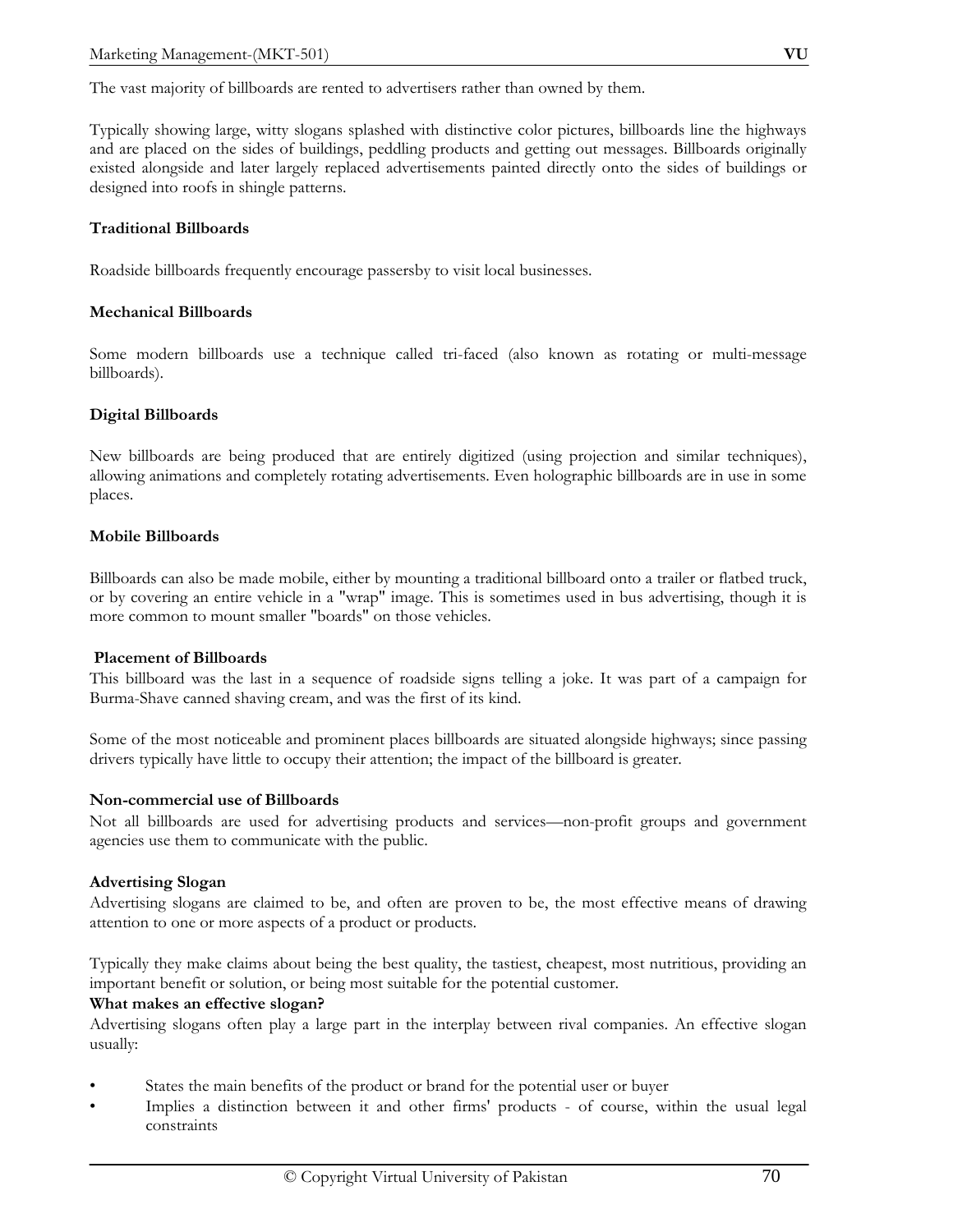- Makes a simple, direct, concise, crisp, and apt statement
- Is often witty, if it is required as not all advertising slogans are meant to be witty?
- Adopts a distinct "personality" of its own
- Gives a credible impression of a brand or product
- Makes the consumer feel "good"
- Makes the consumer feel a desire or need

Is hard to forget - it adheres to one's memory (whether one likes it or not), especially if it is accompanied by mnemonic devices, such as jingles, ditties, pictures or film sequences on televised commercials.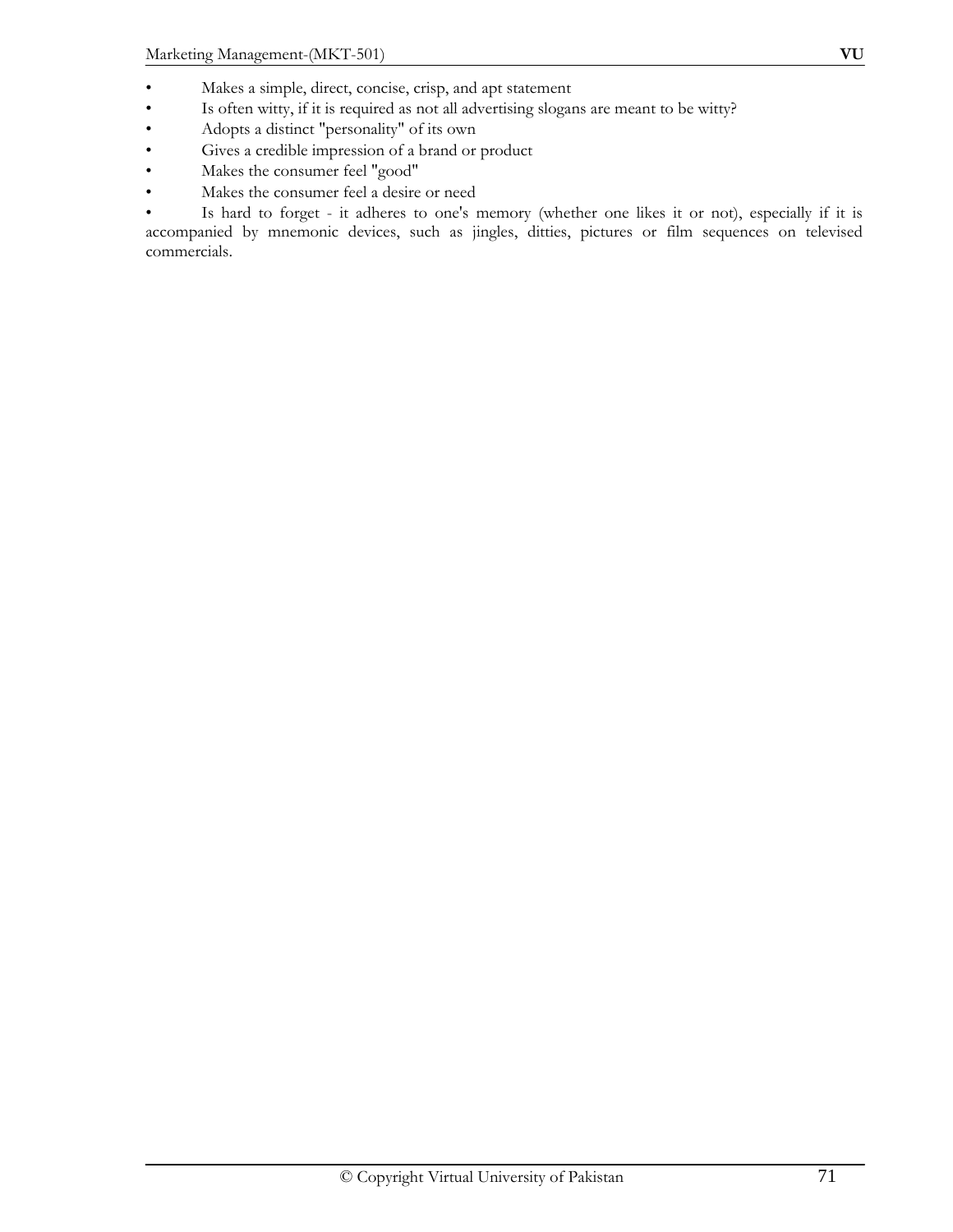### **SALES**

#### **SALES AND SELLING TECHNIQUES**

**Lesson- 31** 

Sales, or the activity of selling, form an integral part of commercial activity. Mastering Sales is considered by many as some sort of PERSUADING "art".

#### **Sales Defined**

*"Sales refer to as a systematic process of repetitive and measurable milestones, by which a salesperson relates his offering enabling the buyer to visualize how to achieve his goal in an economic way".* 

`Selling' has long suffered from a tarnished image. It is, indeed, true that dubious selling practices may occasionally result in a sale if the customer is particularly gullible. But it is arguable that, even then, only good marketing (which encompasses a far wider range of skills, with an almost diametrically opposed motivation) 'will lead the customer to buy again from the same company '.

Organizations seldom profit from single purchases made by first-time customers. Normally they rely on repeat business to generate the profit that they need.

Selling is a practical implementation of MARKEING it often forms a separate grouping in a corporate structure, employing separate specialist operatives known as salesmen (singular: salesman or salesperson).

The primary function of professional sales is to generate and close leads, educate prospects, fill needs and satisfy wants of consumers appropriately, and therefore turn prospective customers into actual ones.

From a marketing point of view, selling is one of the methods of promotion used by marketers.

Other promotional techniques include advertising, sales promotion, publicity, and public relations.

Several types of sales exist including direct, consultative, and complex sales. Complex sales varies from other types in that the customer plays a more pro-active role, often requiring proposal response to their Request for Proposal (RFP).

#### **MODE OF SELLING**

Modes of selling include:

**1. Direct Sales** - involving face-to-face contact

- retail or consumer
- door-to-door or traveling salesman
- party plan

**2. Industrial/Professional Sales** - selling from one business to another

• business-to-business

**3. Indirect** - human-mediated but with indirect contact

• telemarketing or telesales

#### **4. Electronic**

• web B2B, B2C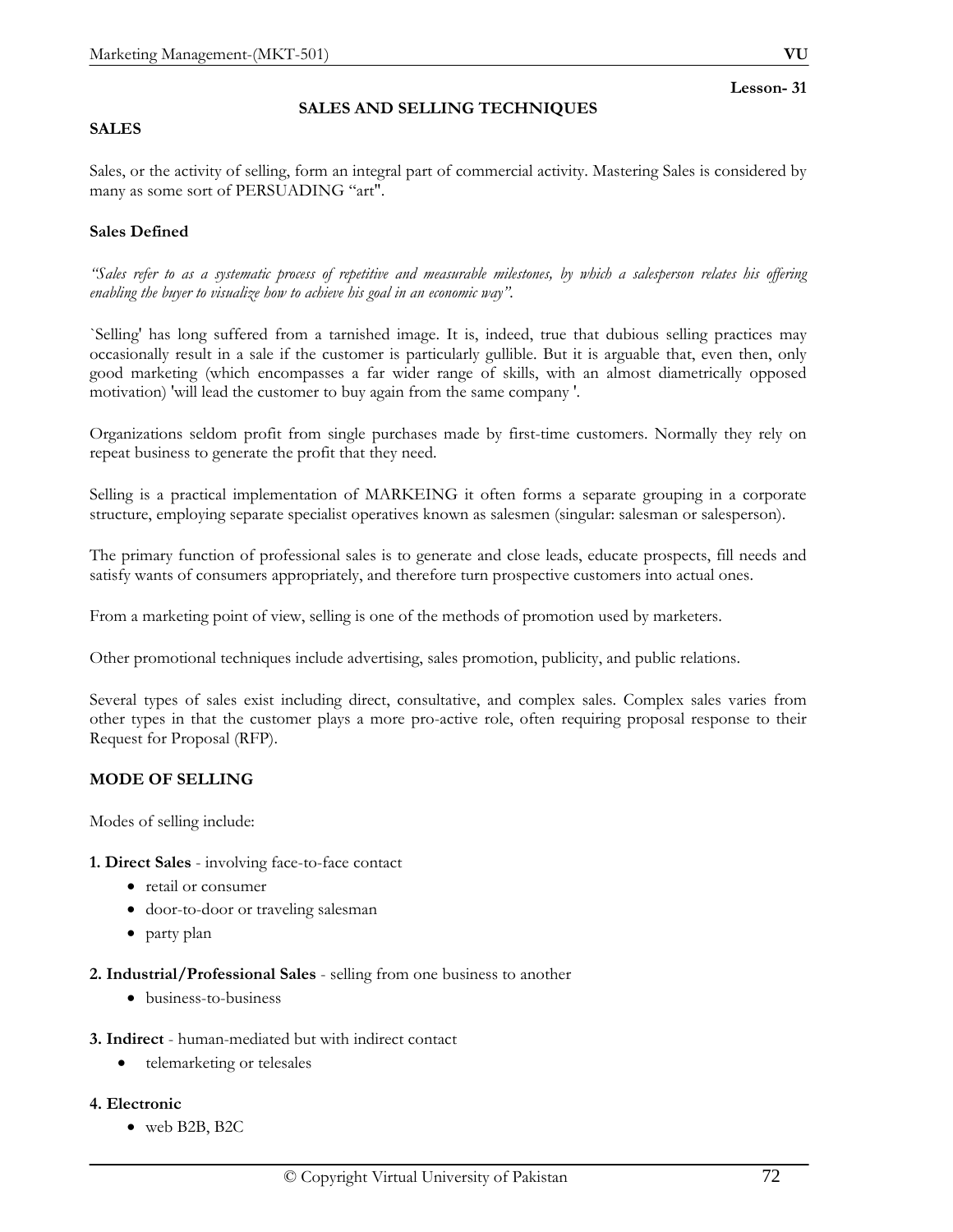• EDI

# **5. Agency-based**

- consignment
- multi-level marketing
- sales agents (real estate, manufacturing)

# **TYPES OF SALES INCLUDE:**

- Transaction sales
- Consultative sales
- Complex sales

# **CRITIQUE OF SELLING**

In theory, the purpose of selling is to help a customer realize his or her goals in an economic fashion. However, in reality this is not always the case. Customers can be influenced to purchase a product or service that initially was not of interest to them. Some salespeople are trained in the art of selling customers things they don't need.

Take for example the purchasing of a car: a consumer may have a set of cars in mind (called an evoked set) that she feels match her needs, wants and budget. She may seek the advice of a salesperson given that a salesperson can help her realize the right car given those criteria. This can be a socially useful function; salespeople have specialized knowledge of products that can help consumers make an informed decision. However, a salesperson may also talk a consumer into purchasing a more expensive or perhaps larger car then she needs or can afford. In this context, the salesperson may have usefully helped the customer reevaluate her needs, thereby establishing a new set of appropriate choices among which included the newer or large car. This again would be a helpful and useful service provided by the salesperson. However, it is sometimes the case that customers purchase a product or service that was not initially intended and remains an inappropriate purchase after the fact. On the other hand, the consumer in this scenario can be held partially responsible for the inappropriate purchase; indeed, "A fool and his money are soon parted." ( English proverb)

This dysfunctional behaviour is encouraged by:

Incentives of salespeople to increase their total number of sales, especially where retailers keep track of sales or offer commission-based salaries.

• Incentives from the manufactures of products or the companies of service providers to salespeople to sell their products where other similar products offered by competitors are offered.

The incentive to sell a customer a product that is in need of being cleared out, despite the fact that a customer may be better to wait for the new product.

# **SELLING TECHNIQUE**

*Selling Technique is the body of methods used in the profession of sales, also often called personal selling.* 

Techniques in use vary from the highly customer centric consultative selling to the heavily pressured "hard close". All techniques borrow a bit from experience and mix in a bit of guesswork on the psychology of what motivates others to buy something offered to them. Mastery in the techniques of selling can offer very high incomes, while failure in it is nearly proverbial. Coverage of the latter is popularized in the Arthur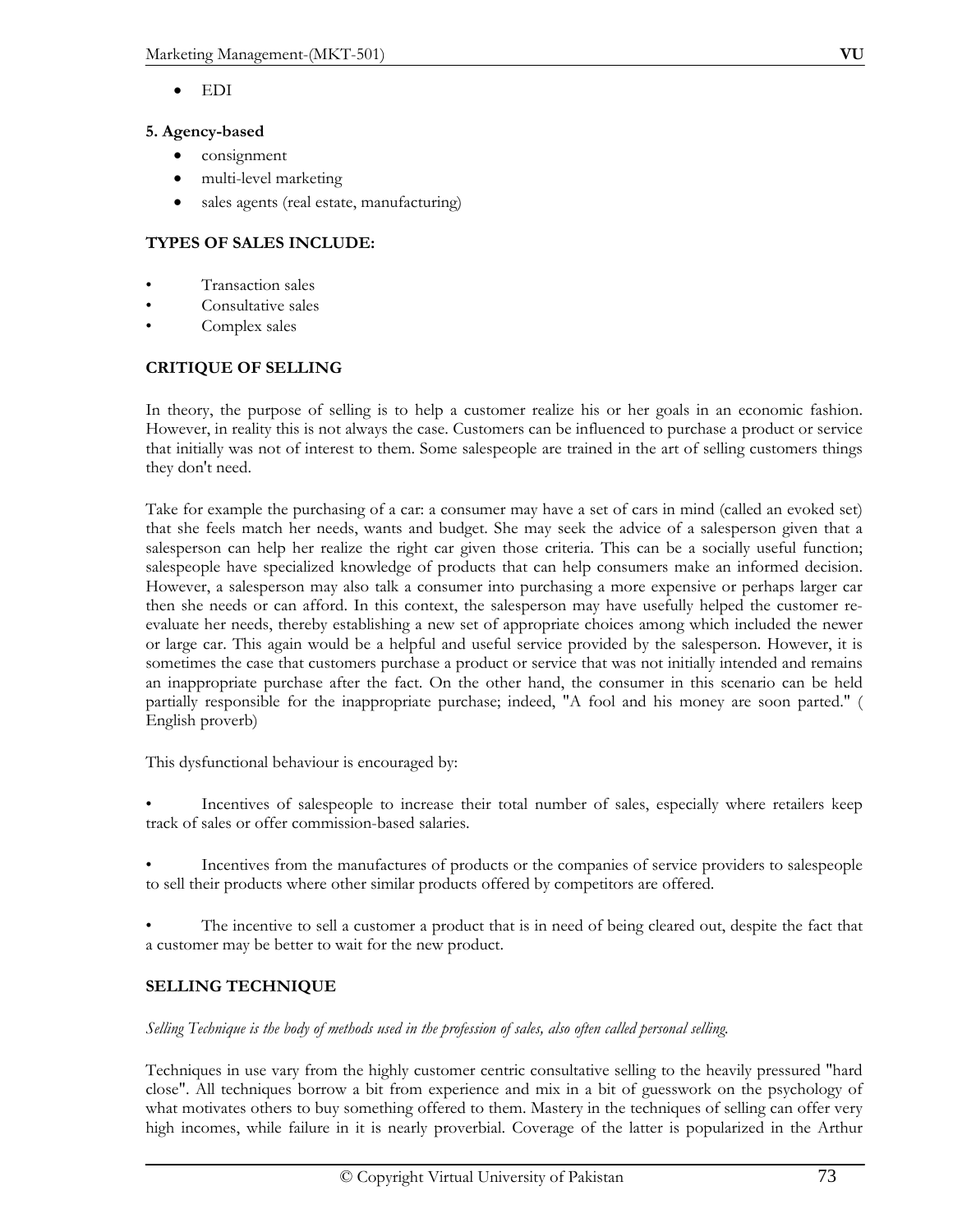Miller play Death of a Salesman. Because selling faces a high level of rejection, it is often difficult for the practitioner to handle emotionally, and is usually cited as the most common reason for leaving the profession. Because of this many selling and sales training techniques involve a lot of motivational material.

### **1. Prospecting**

- Referrals
- Qualifying

# **2. Presentation**

- **Ouestions**
- Selling the sizzle

# **3. Closing**

- Pre-closing questions
- Tie downs

# **4. Handling objections**

# **5. Confidence**

# **6. Empathy**

• Reading people

Good selling involves asking questions to elicit the prospect's needs and desires and finding the appropriate product or service that meets those needs and that the prospect is willing to pay for. If good prospecting (qualifying) is done, then the prospect may already be well suited to the product or service and the salesperson simply needs to lead the prospect to act on the desires and needs he has. A good salesperson is much more knowledgeable about their product or service than the prospect could ever likely be and can offer valuable information and insight to the decision making process.

In addition, an ethical salesperson will always make sure the prospect receives more value from the product or service they have purchased than they have paid.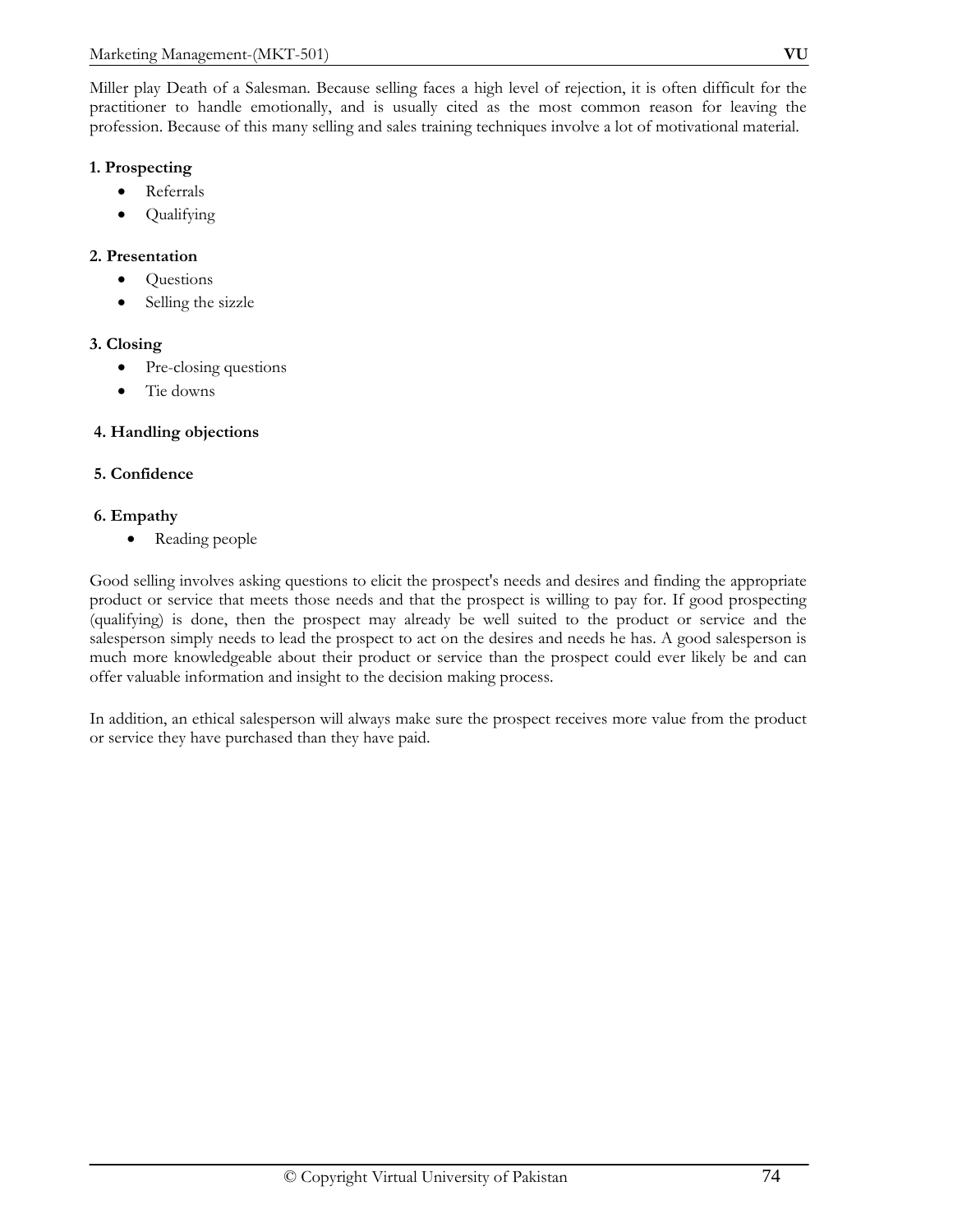#### **Lesson-32**

### **NEGOTAITION**

# **NEGOTIATION**

*"Negotiation is the process whereby interested parties resolve disputes, agree upon courses of action, bargain for individual or collective advantage, and/or attempt to craft outcomes which serve their mutual interests".* 

It is usually regarded as a form of **alternative dispute resolution**.

The first step in negotiation is to determine whether the situation is in fact a negotiation. The essential qualities of negotiation are: the existence of two parties who share an important objective but have some significant difference(s).

The purpose of the negotiating conference to seek to compromise the difference(s).

The outcome of the negotiating conference may be a compromise satisfactory to both sides, a standoff (failure to reach a satisfactory compromise) or a standoff with an agreement to try again at a later time. Negotiation differs from "influencing" and "group decision making."

| <b>APPROACHES TO</b><br><b>NEGOTIATION</b>                                                                                                                                                    | <b>Comparison Among Group Activities</b> |                                    |                                          |
|-----------------------------------------------------------------------------------------------------------------------------------------------------------------------------------------------|------------------------------------------|------------------------------------|------------------------------------------|
| Given<br>the<br>above<br>definition, one can see                                                                                                                                              | <b>Activity</b>                          | Objectives<br>in Common?           | Conflict Between<br>Participants         |
| negotiation occurring<br>in business, non-profit<br>organizations,<br>government branches,<br>legal<br>proceedings,<br>among nations and in<br>situations<br>personal<br>such as<br>marriage, | DecisionMaking                           | Yes                                | No.                                      |
|                                                                                                                                                                                               | Influencing                              | Must be<br>proven by<br>influencer | Influencer<br>must show<br>there is none |
| parenting and others.<br>The<br>advocate's<br>approach                                                                                                                                        | Negotiating                              | Yes                                | Yes, Parties<br>seek compromise          |

In the advocacy approach, a skilled negotiator usually serves as advocate for one party to the negotiation and attempts to obtain the most favorable outcomes possible for that party. In this process the negotiator attempts to determine the minimum outcome(s) the other party is (or parties are) willing to accept, then adjusts their demands accordingly. A "successful" negotiation in the advocacy approach is when the negotiator is able to obtain all or most of the outcomes their party desires, but without driving the other party to permanently break off negotiations, unless the BATNA is acceptable.

### **Best alternative to a negotiated agreement (batna)**

In negotiation theory, the best alternative to a negotiated agreement or BATNA is the course of action that will be taken by a party if the current negotiations fail and an agreement cannot be reached.

If the current negotiations are giving you less value than your BATNA, there is no point in proceeding. Prior to the start of negotiations, the parties should have ascertained their own individual BATNAs.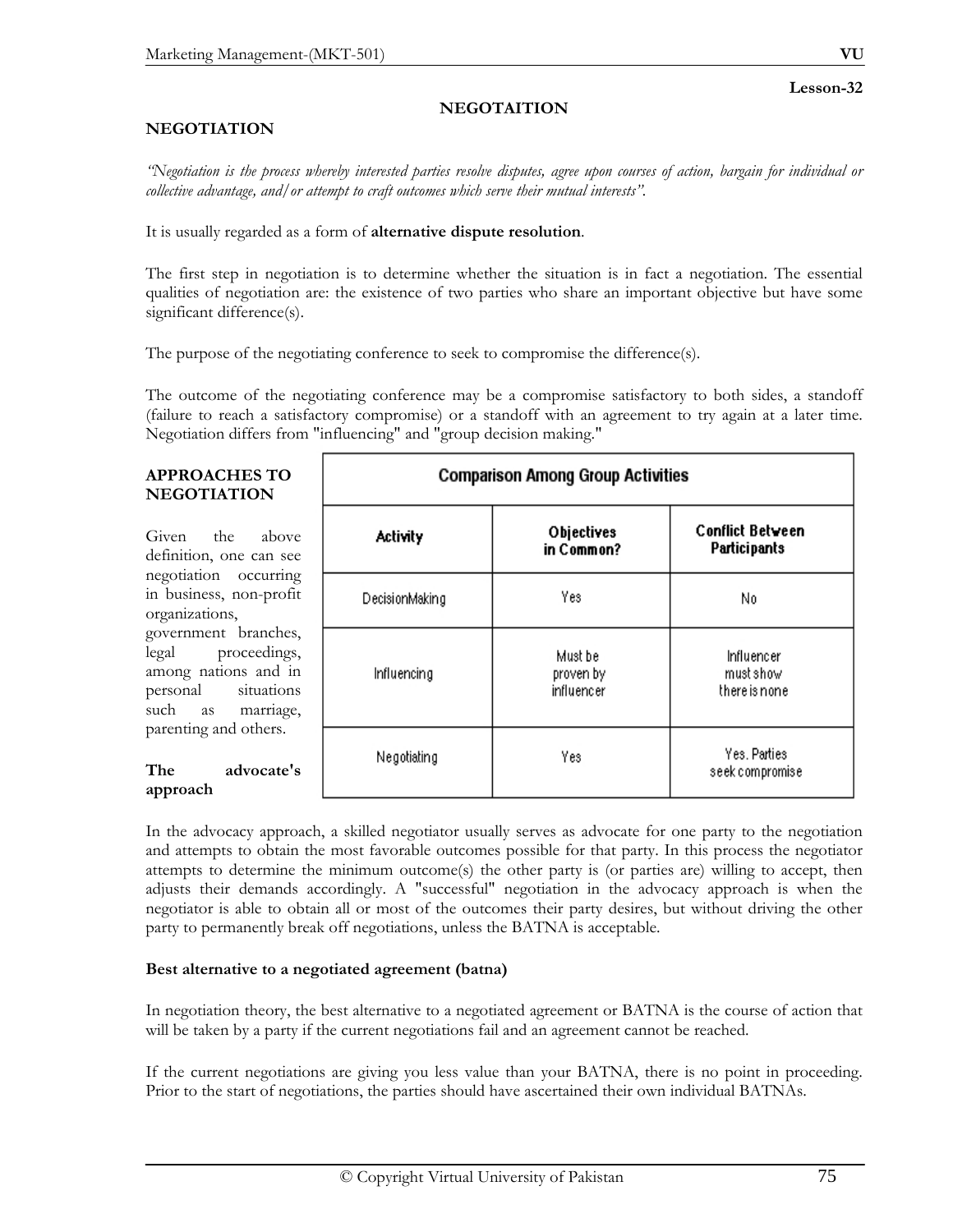BATNA was developed by negotiation researchers Roger Fisher and Bill Ury of the Harvard Program on Negotiation (PON), in their series of books on Principled Negotiation that started with Getting to YES. Nobel Laureate John Forbes Nash has included such ideas in his early undergraduate research.

For example, if I have a written offer from CarMax to buy my car for \$100 dollars, then my BATNA when dealing with other potential purchasers would be \$100 since I can get \$100 for my car even without reaching an agreement with such alternative purchaser.

A party should generally never accept a worse resolution than its BATNA. Care should be taken, however, to ensure that deals are accurately valued, taking into account all considerations (such as relationship value, time value of money, likelihood that the other party will live up to their side of the bargain, etc.) These other considerations are very difficult to value, since they are often based on uncertain considerations, rather than easily measurable and quantifiable factors.

Examples of other offers that might or might not be better than the BATNA in the example above might be:

An offer of \$90 by a close relative (is the goodwill generated worth \$10 or more?)

An offer of \$125 in 45 days (what are the chances of this future commitment falling through, and would my prior BATNA (\$100) still be available if it did?)

An offer from another dealer to offset \$150 against the price of a new car (do I want to buy a new car right now, the offered car in particular? Also, is the probably minuscule reduction in monthly payments worth \$100 to me today?)

Traditional negotiating is sometimes called win-lose because of the assumption of a fixed "pie", that one person's gain results in another person's loss. Another view is that in negotiation both parties are equals by definition and that the best possible outcome is reached when both parties agree to it. If the two parties were not equals, the stronger party would dictate the outcome and there would be no negotiation at all.

### **The win/win negotiator's approach**

During the early part of the 20th century, scholars such as Mary Parker Follett developed ideas suggesting that agreement often can be reached if parties look not at their stated positions but rather at their underlying interests and needs. During the 1960s, Gerard I. Nierenberg recognized the powerful role of negotiation in resolving disputes in personal, business and international relations. He published a bestselling book called The Art of Negotiation, which has become a staple negotiation publication. He believes that the philosophies of the negotiators determine the direction a negotiation takes. His Everybody Wins philosophy assures that all parties benefit from the negotiation process which also yields more successful outcomes than the adversarial "winner takes all" approach.

In the Seventies, practitioners and researchers began to develop win-win approaches to negotiation. The publication of Getting to YES by Harvard's Roger Fisher and William Ury, was a revolution in the field of negotiation. It became an international bestseller and continues to influence generations of negotiators around the world. The ideas of the book are simple and important -- such as "looking behind positions for interests" and "inventing options before deciding." The book's approach, referred to as Principled Negotiation, is also sometimes called mutual gains bargaining. The mutual gains approach has been effectively applied in environmental situations (see Lawrence Susskind and Adil Najam) as well as labor relations where the parties (e.g. management and a labor union) frame the negotiation as "problem solving" and Chester L. Karrass.

There are a tremendous number of other scholars who have contributed to the field of negotiation, including Sara Cobb at George Mason University, Len Riskin at the University of Missouri, Howard Raiffa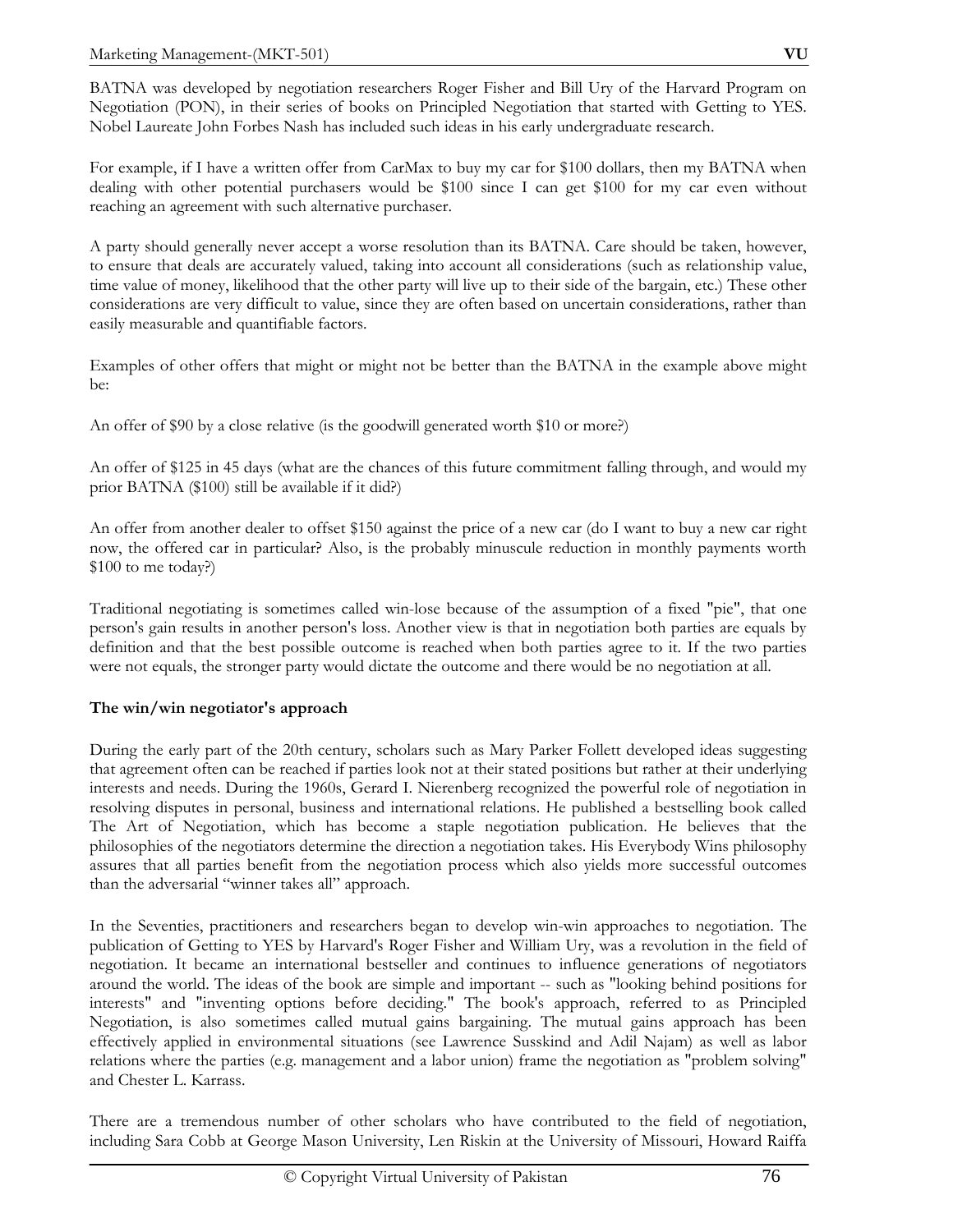## **NEGOTIATION AS A PROCESS**

A negotiation process can be divided into six steps in three phases:

### **Phase 1: Before the Negotiation**

• **Step 1: Preparing and Planning**: In this step, first you should determine what you must have and what you are willing to give (bargaining chips). Gather facts about the other party, learn about the other party's negotiating style and anticipate other side's position and prioritize issues. To ensure smooth negotiation, one should also prepare alternatives proposals and establish BATNA (the Best Alternative To a Negotiated Agreement). Estimate the other party's needs, bargaining chips and BATNA. The most ideal case is to get as much as you can. You may advocate "win-win" but don't count on your opponent to be so helpful. Your opponent may try to intimidate you by creating time limits, shouting and casting doubt on your motives. For more details and suggestions on the process of negotiating, consult Negotiation/Conflict Resolution.

### **Phase 2: During the Negotiation**

- **Step 2: Setting the Tone**: You should never speak first because the other party might offer you more than you would have asked for.
- **Step 3: Exploring Underlying Needs**: It is also important to actively listen for facts and reasons behind other party's position and explore underlying needs of the other party. If conflict exists, try to develop creative alternatives. If you are in a difficult situation, don't say anything. Take time out. Remember, you will not give anything away if you don't say anything.
- **Step 4: Selecting, Refining, and Crafting an Agreement**: It is a step in which both parties present the starting proposal. They should listen for new ideas, think creatively to handle conflict and gain power and create cooperative environment.
- **Step 5: Reviewing and Recapping the Agreement**: This is the step in which both parties formalize agreement in a written contract or letter of intent.

#### **Phase 3: After the Negotiation**

• **Step 6: Reviewing the Negotiation**: Reviewing the negotiation helps one to learn the lessons on how to achieve a better outcome. Therefore, one should take the time to review each element and ask oneself, "what went well?" and "what could be improved next time"

#### **Tactics**

There are many tactics used by skilled negotiators, including:

- Analyzing the negotiation or conflict management style of your counterpart
- Setting pre-conditions before the meeting
- Volunteering to keep the minutes of the meeting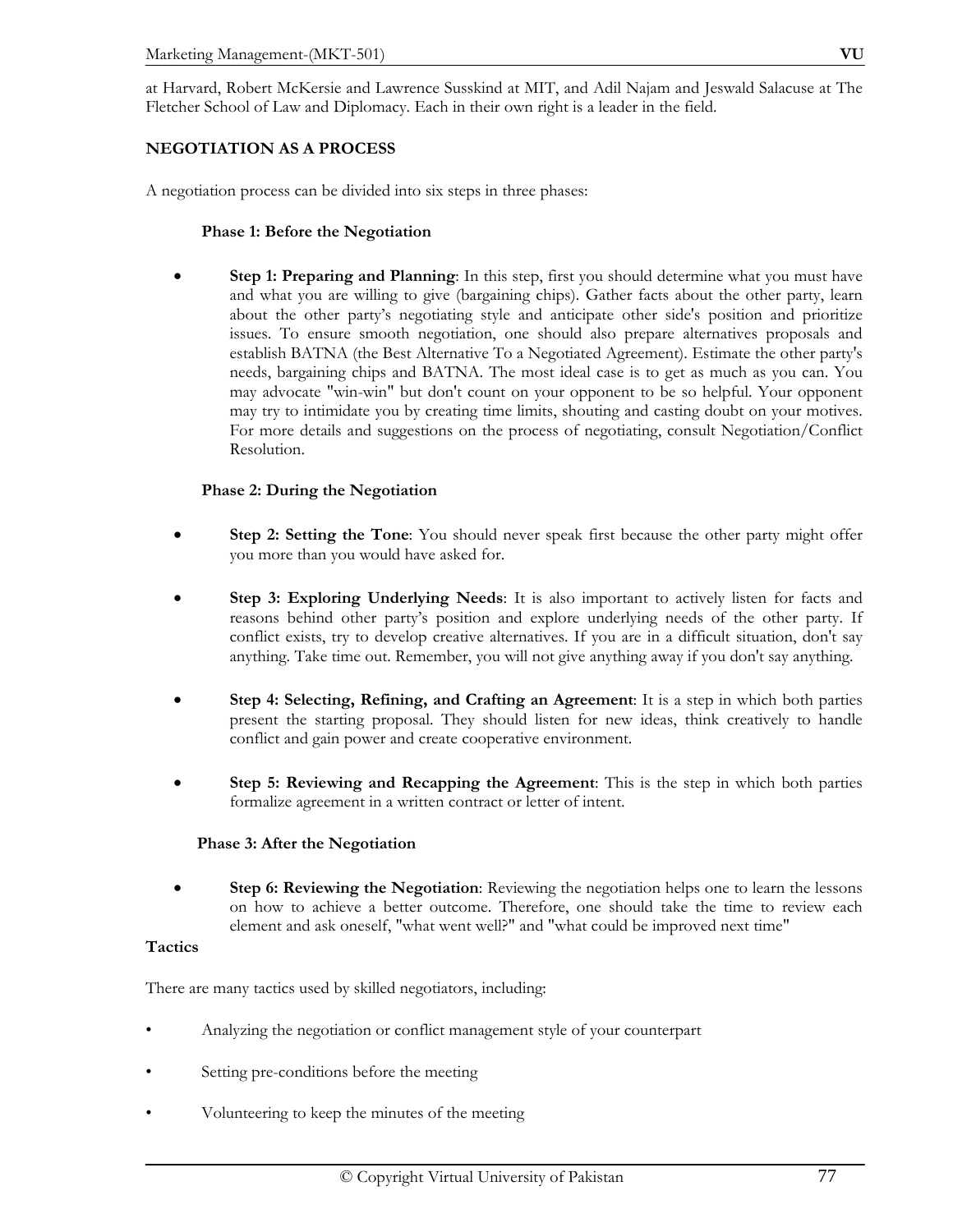- Presenting demands
- Declining to speak first
- Deadlines
- Good guy/bad guy
- Limited authority
- Caucusing
- Walking out
- Concession patterns
- High-ball/low-ball
- Intimidation
- Getting it in your hands
- Fait accompli (what's done is done)
- Take it or leave it
- Rejecting an offer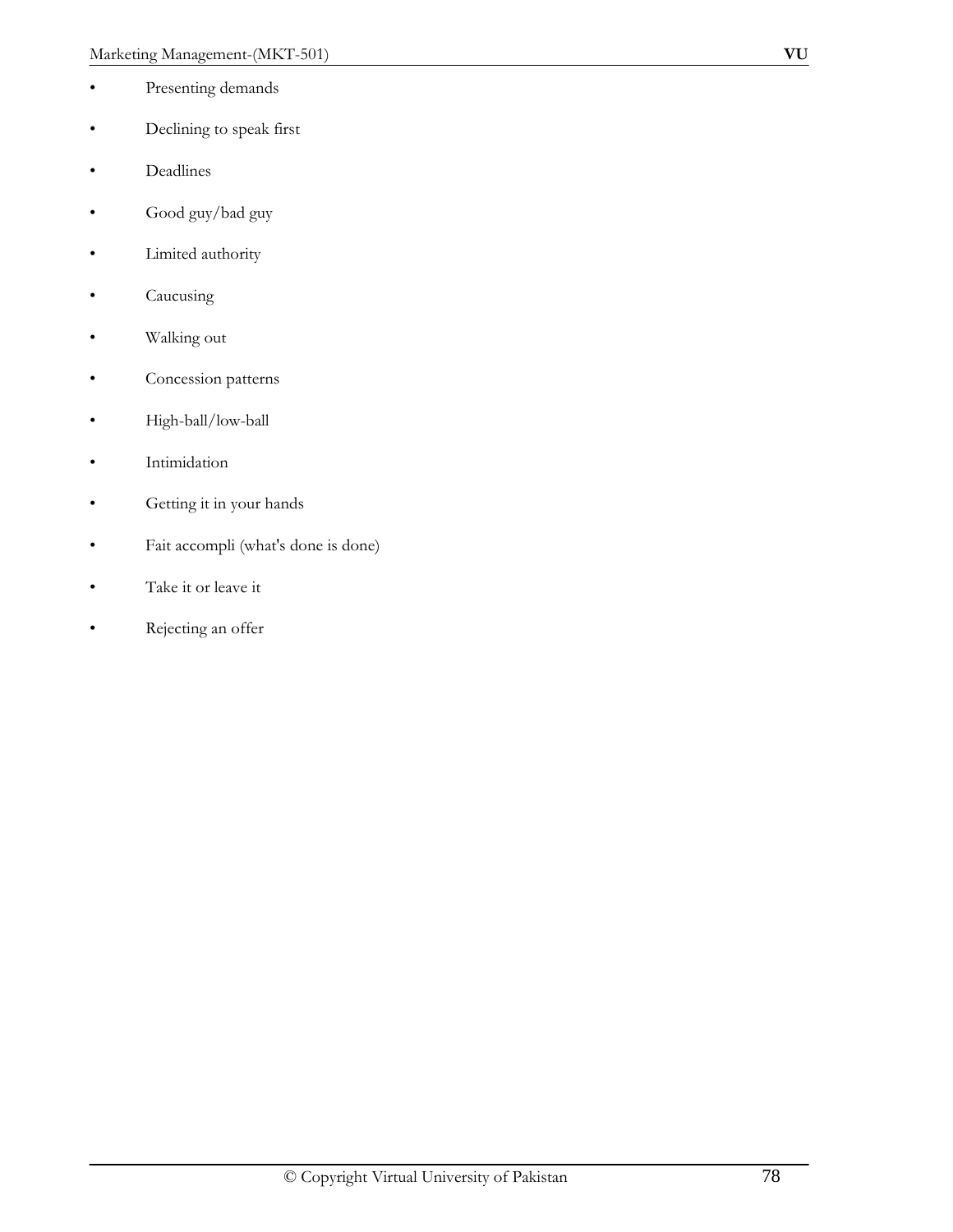### **SALES FORCE MANAGEMENT**

Sales Force Management Systems are information systems used in marketing and management that automate some sales and sales force management functions. They are frequently combined with a marketing information system, in which case they are often called customer relationship management systems.

### **Advantages to Sales People**

Proponents claim that sales force automation systems can improve the productivity of sales personnel. Here are some examples:

• Rather than write-out sales reports, activity reports, and/or call sheets, sales people can fill-in prepared e-forms. This saves time.

• Rather than printing out reports and taking them to the sales manager, sales people can use the company intranet to transmit the information. This saves time.

• Rather than waiting for paper based product inventory data, sales prospect lists, and sales support information, they will have access to the information when they need it. This could be useful in the field when answering prospects' questions and objections.

• The additional tools could help improve sales staff morale if they reduce the amount of record keeping and/or increase the rate of closing. This could contribute to a virtuous spiral of beneficial and cumulative effects.

These sales force systems can be used as an effective and efficient training device. They provide sales staff with product information and sales technique training without them having to waste time at seminars.

• Better communication and co-operation between sales personnel facilitates successful team selling.

• This technology increases the sales person's ratio of selling time to non-selling time. Non-selling time includes activities like report writing, travel time, internal meetings, training, and seminars.

#### **Advantages to the Sales Manager**

Sales force automation systems can also affect sales management. Here are some examples:

• The sales manager, rather than gathering all the call sheets from various sales people and tabulating the results, will have the results automatically presented in easy to understand tables, charts, or graphs. This saves time for the manager.

• Activity reports, information requests, orders booked, and other sales information will be sent to the sales manager more frequently, allowing him/her to respond more directly with advice, product in-stock verifications, and price discount authorizations. This gives management more hands-on control of the sales process if they wish to use it.

• The sales manager can configure the system so as to automatically analyze the information using sophisticated statistical techniques, and present the results in a user-friendly way. This gives the sales manager information that is more useful in :

o Providing current and useful sales support materials to their sales staff

**Lesson-33**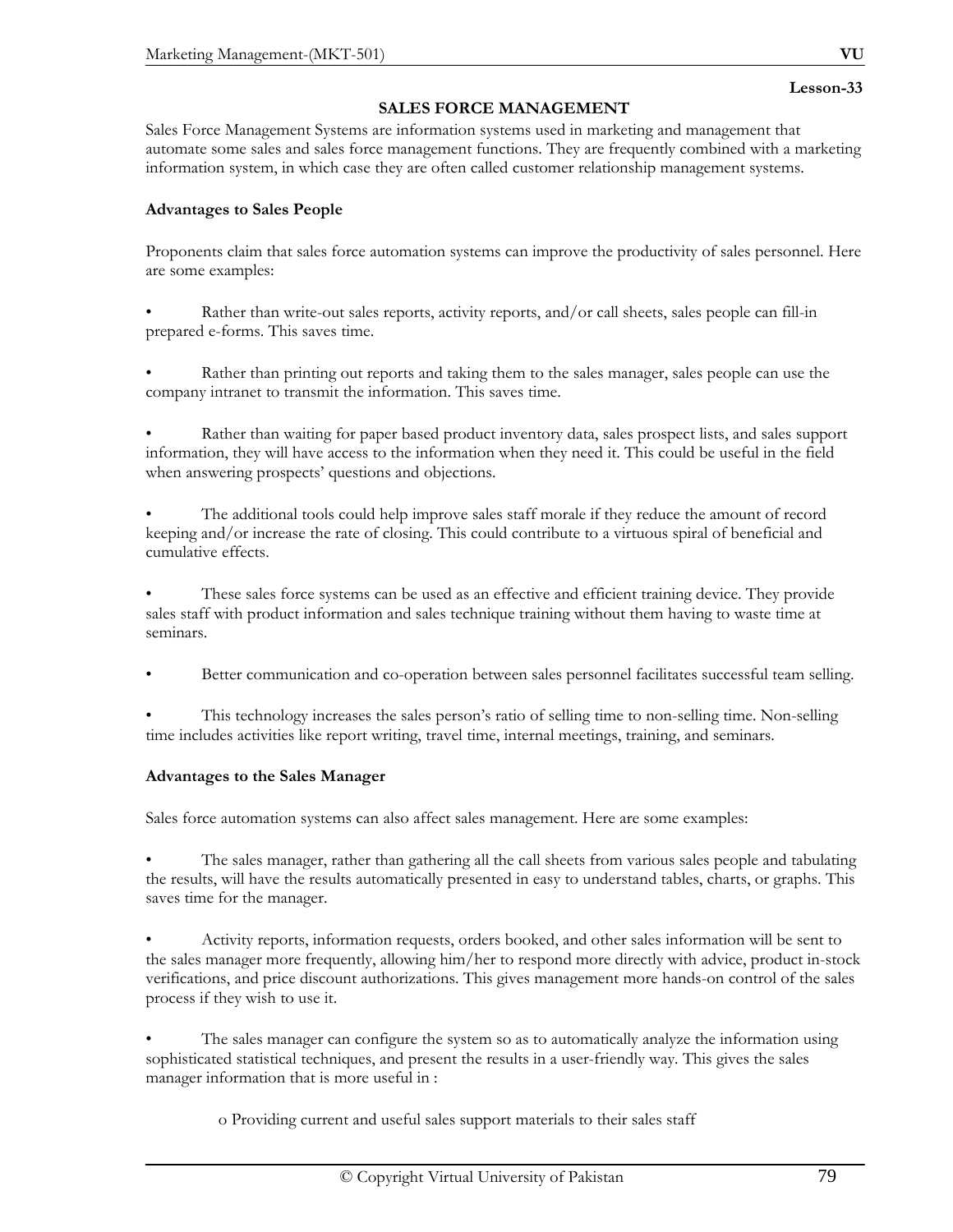Providing marketing research data : demographic, psychographic, behavioural, product acceptance, product problems, detecting trends

 o Providing market research data : industry dynamics, new competitors, new products from competitors, new promotional campaigns from competitors, macro-environmental scanning, detecting trends

o Co-ordinate with other parts of the firm, particularly marketing, production, and finance

o Identifying your most profitable customers, and your problem customers

 o Tracking the productivity of their sales force by combining a number of performance measures such as : revenue per sales person, revenue per territory, margin by product category, margin by customer segment, margin by customer, number of calls per day, time spent per contact, revenue per call, cost per call, entertainment cost per call, ratio of orders to calls, revenue as a percentage of sales quota, number of new customers per period, number of lost customers per period, cost of customer acquisition as a percentage of expected lifetime value of customer, percentage of goods returned, number of customer complaints, and number of overdue accounts. More complex models like the PAIRS model (by Parasuraman and Day) and the Call Plan model (by Lodish) can also be used.

### **Advantages to the Marketing Manager**

It is also claimed to be useful for the marketing manager. It gives the marketing manager information that is useful in :

- Understanding the economic structure of industry
- Identifying segments within your market
- Identifying your target market
- Identifying your best customers

• Doing marketing research to develop profiles (demographic, psychographic, and behavioral) of your core customers

- Understanding your competitors and their products
- Developing new products
- Establishing environmental scanning mechanisms to detect opportunities and threats
- Understanding your company's strengths and weaknesses
- Auditing your customers' experience of your brand in full

• Developing marketing strategies for each of your products using the marketing mix variables of price, product, distribution, and promotion

• Coordinating the sales function with other parts of the promotional mix (such as advertising, sales promotion, public relations, and publicity)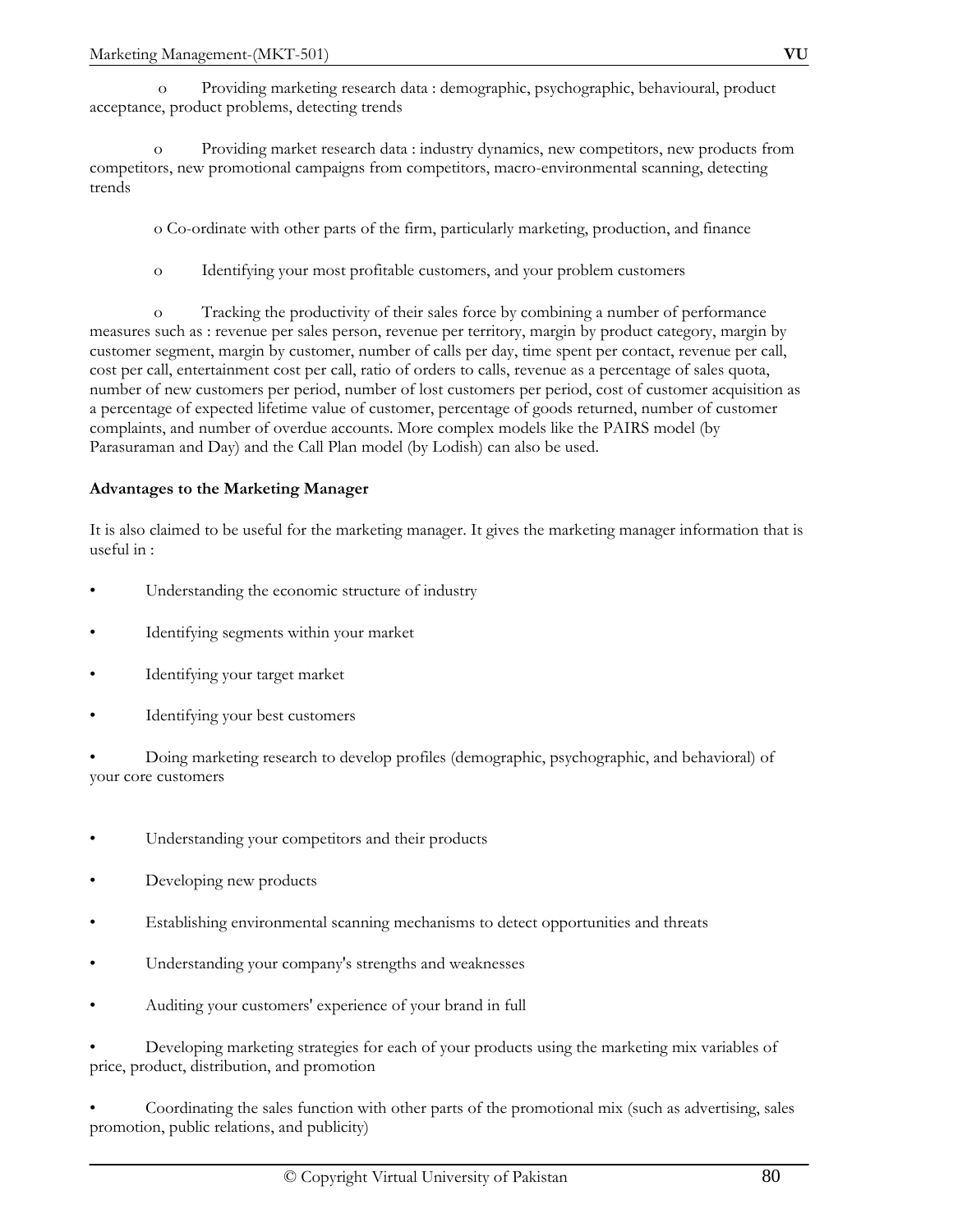• Creating a sustainable competitive advantage

• Understanding where you want your brands to be in the future and providing an empirical basis for writing marketing plans on a regular basis to help you get there

# **Strategic Advantages**

Sales force automation systems can also create competitive advantage. Here are some examples:

• As mentioned above, productivity will increase. Sales staff will use their time more efficiently and more effectively. The sales manager will also become more efficient and more effective. This increased productivity can create a competitive advantage in three ways: it can reduce costs, it can increase sales revenue, and it can increase market share.

• Field sales staff will send their information more frequently. Typically information will be sent to management after every sales call (rather than once a week). This provides management with current information, information that they will be able to use while it is still valuable. Management response time will be greatly reduced. The company will become more alert and more agile.

• These systems could increase customer satisfaction if they are used with wisdom. If the information obtained and analyzed with the system is used to create a product that matches or exceeds customer expectations, and the sales staff uses the system to service customers more expertly and diligently, then customers should be satisfied with the company. This will provide a competitive advantage because customer satisfaction leads to increased customer loyalty, reduced customer acquisition costs, reduced price elasticity of demand, and increased profit margins.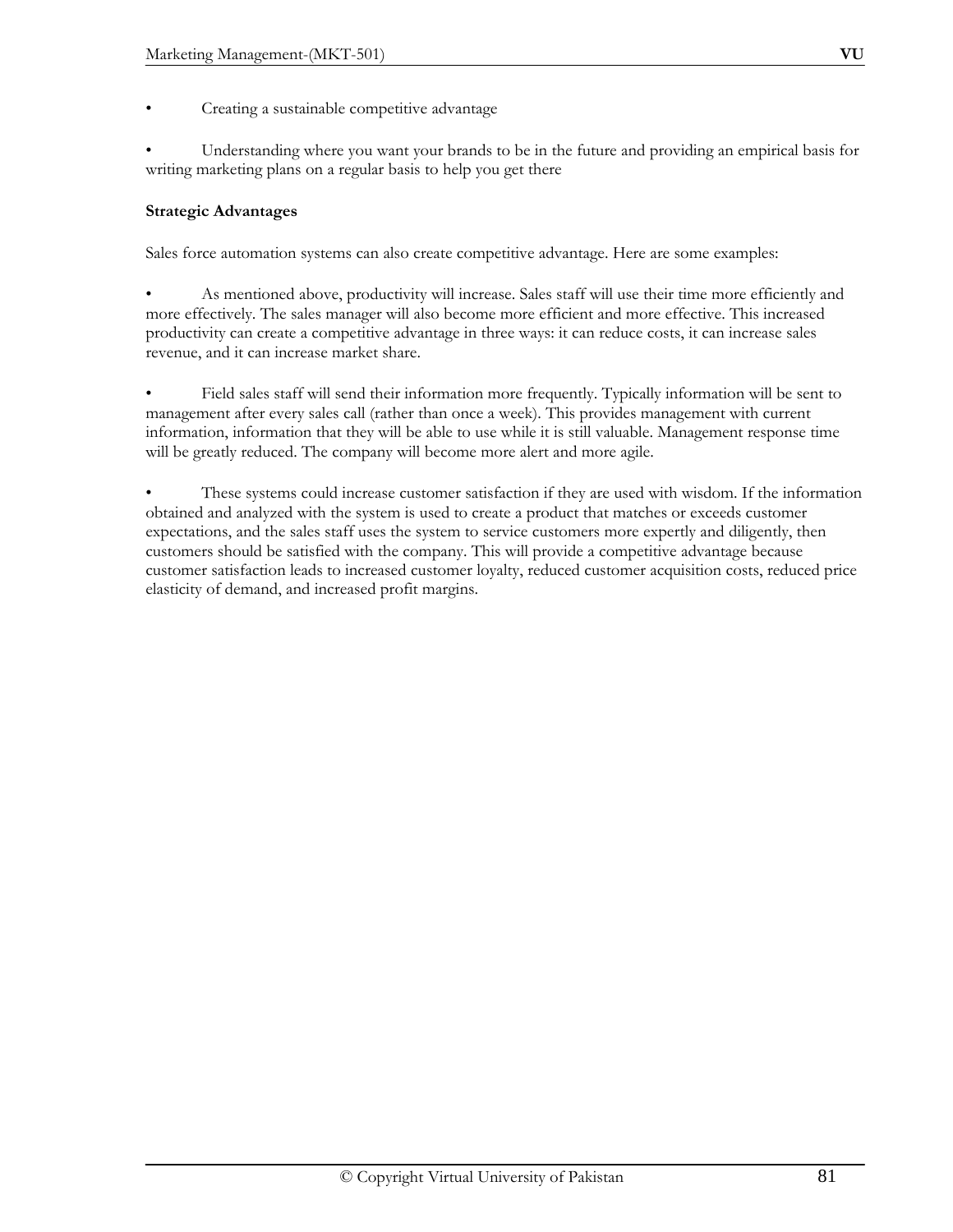### **PUBLICITY, PUBLIC RELATION & CORPORATE IMAGE**

### **PUBLICITY----DEFINITION**

Publicity is the means of using an external entity (celebrities, people from the media, etc) to increase the awareness levels of the product, company, goods etc amongst the public and/or buying segment.

*"Publicity is the deliberate attempt to manage the public's perception of a subject".* 

#### **Publicists**

*"A publicist is a person whose job is to generate and manage publicity for a product, public figure, especially a celebrity, or for a work such as a book or movie. Publicists usually work at large companies handling multiple clients".* 

The subject of publicity includes people (for example, politicians and performing artists), goods and services, organizations of all kinds, and works of art or entertainment.

From a Marketing perspective, publicity is one component of promotion. The other elements of the promotional mix are

- Advertising,
- Sales promotion, and
- Personal selling.
- Promotion is one component of marketing.

Publicity is a tool of public relations. Whereas public relations are the management of all communication between the client and selected target audiences, publicity is the management of product- or brand-related communications between the firm and the general public. It is primarily

an informative activity (as opposed to a persuasive one), but its ultimate goal is to promote the client's products, services, or brands.

A publicity plan is a planned program aimed at obtaining favorable media coverage for an organization's products - or for the organization itself, to enhance its reputation and relationships with stakeholders.

#### **Basic TOOLS of the Publicist are:**

- Press Release
- Telephone press conferences
- In-studio media tours
- Multi-component video news releases (VNR's)
- Newswire stories

But the publicist cannot wait around for the news to present opportunities. They must also try to create their own news. Examples of this include:

- **Contests**
- Art exhibitions
- Event sponsorship
- Arrange a speech or talk
- Make an analysis or prediction
- Conduct a poll or survey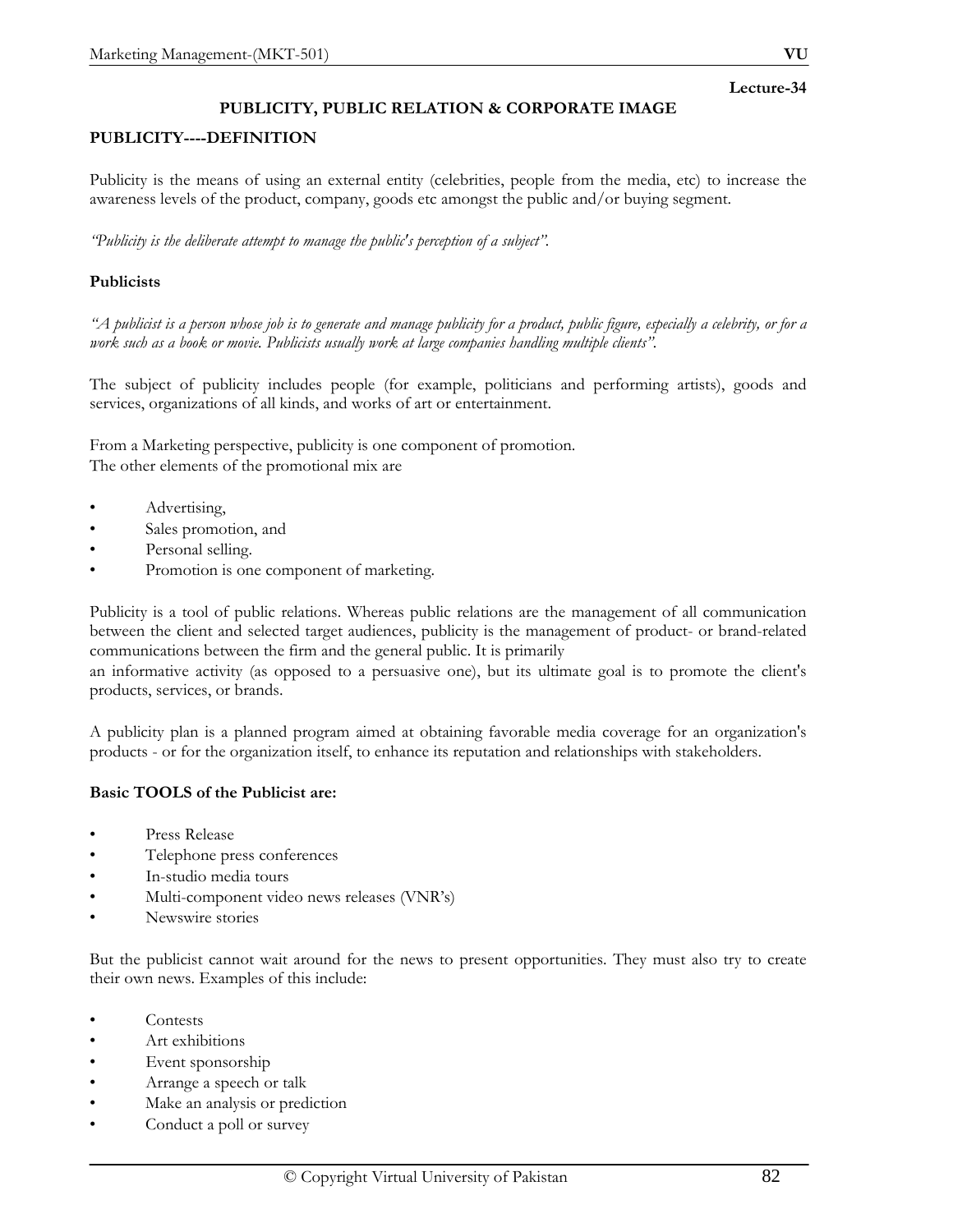- Issue a report
- Take a stand on a controversial subject
- Arrange for a testimonial
- Announce an appointment
- Celebrate an anniversary
- Invent then present an award
- Stage a debate
- Organize a tour of your business or projects
- Issue a commendation

### **The advantages of publicity are**

• Low cost

• And credibility (particularly if the publicity is aired in between news stories like on evening TV news casts).

The disadvantages are lack of control over how releases will be used, and frustration over the low percentage of releases that are taken up by the media.

Publicity draws on several key themes including

- Birth
- Love
- And death.

These are of particular interest because they are themes in human lives which feature heavily throughout life. In television serials several couples have emerged during crucial ratings and important publicity times, as a way to make constant headlines. Also known as a publicity stunt, the pairings may or may not be truthful.

### **EFFECTIVENESS OF PUBLICITY**

The theory any press is good press has been coined to describe situations where bad behaviour by people involved with an organization or brand has actually resulted in positive results, due to the fame and press coverage accrued by such events.

### **PUBLIC RELATIONS**

*"Public Relations is the art and science of building relationships between an organization and its key publics. It is concerned with communications management".*

#### **Examples include:**

• Corporations use marketing public relations (MPR) to convey information about the products they manufacture or services they provide to potential customers to support their direct sales efforts. Typically, they support sales in the short and long term, establishing and burnishing the corporation's branding for a strong, ongoing market.

• Corporations also use public-relations as a vehicle to reach legislators and other politicians, seeking favorable tax, regulatory, and other treatment, and they may use public relations to portray themselves as enlightened employers, in support of human-resources recruiting programs.

• Non-profit organizations, including schools and universities, hospitals, and human and social service agencies, use public relations in support of awareness programs, fund-raising programs, staff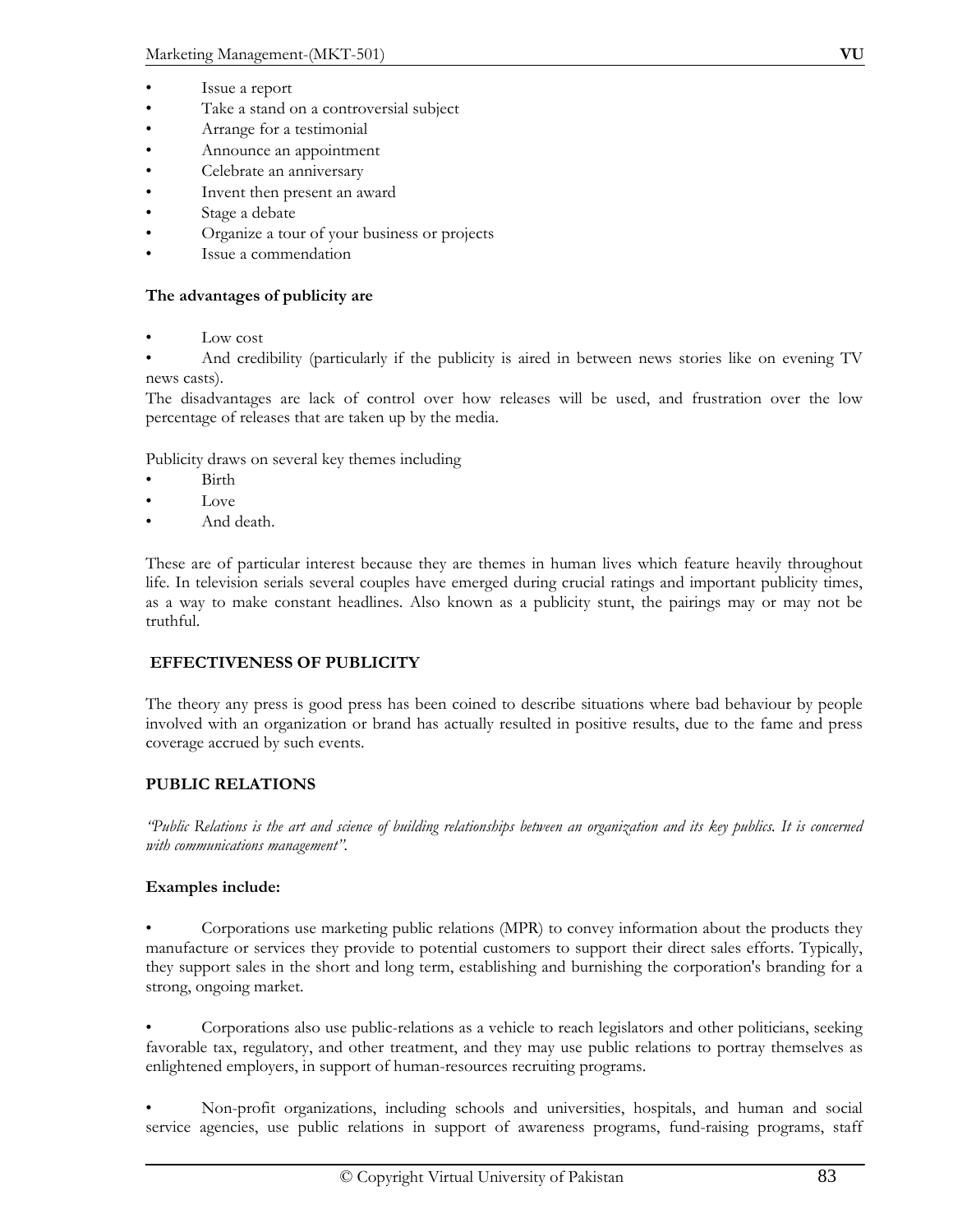recruiting, and to increase patronage of their services.

• Politicians use public relations to attract votes and raise money, and, when successful at the ballot box, to promote and defend their service in office, with an eye to the next election or, at career's end, to their legacy.

### **CORPORATE IMAGE AND PRODUCT POSITIONING**

A corporate image should be consistent with the POSITIONING OF THE COMPANY'S PRODUCT, PRODUCT LINE, and OR BRAND.

Any incongruence between the overall corporate image and the positions of individual product offerings will be confusing to potential customers and will tend to reduce sales revenue. For example, an oil company that has the image of being environmentally unfriendly will not be successful selling products that they try to position as "green". A company in such a situation should either: withdraw from the "green market", invest in promotional activities that will recast their corporate image in a greener hue, and/or follow a more environmentally friendly path. A good overall corporate image can be seen as the sum of all the images associated with the firm's individual product positions.

The corporate name and logo must also be consistent with the overall corporate image.

Likewise with advertising themes and distribution partners; they must also be consistent with your overall corporate image. If, for example, you wish to create a luxury/high-end corporate image, you should not distribute your products through Wal-Mart nor use slapstick advertising themes.

A successful corporate image must also be believable. That is, the image must be relatively close to your actual behaviors to be credible.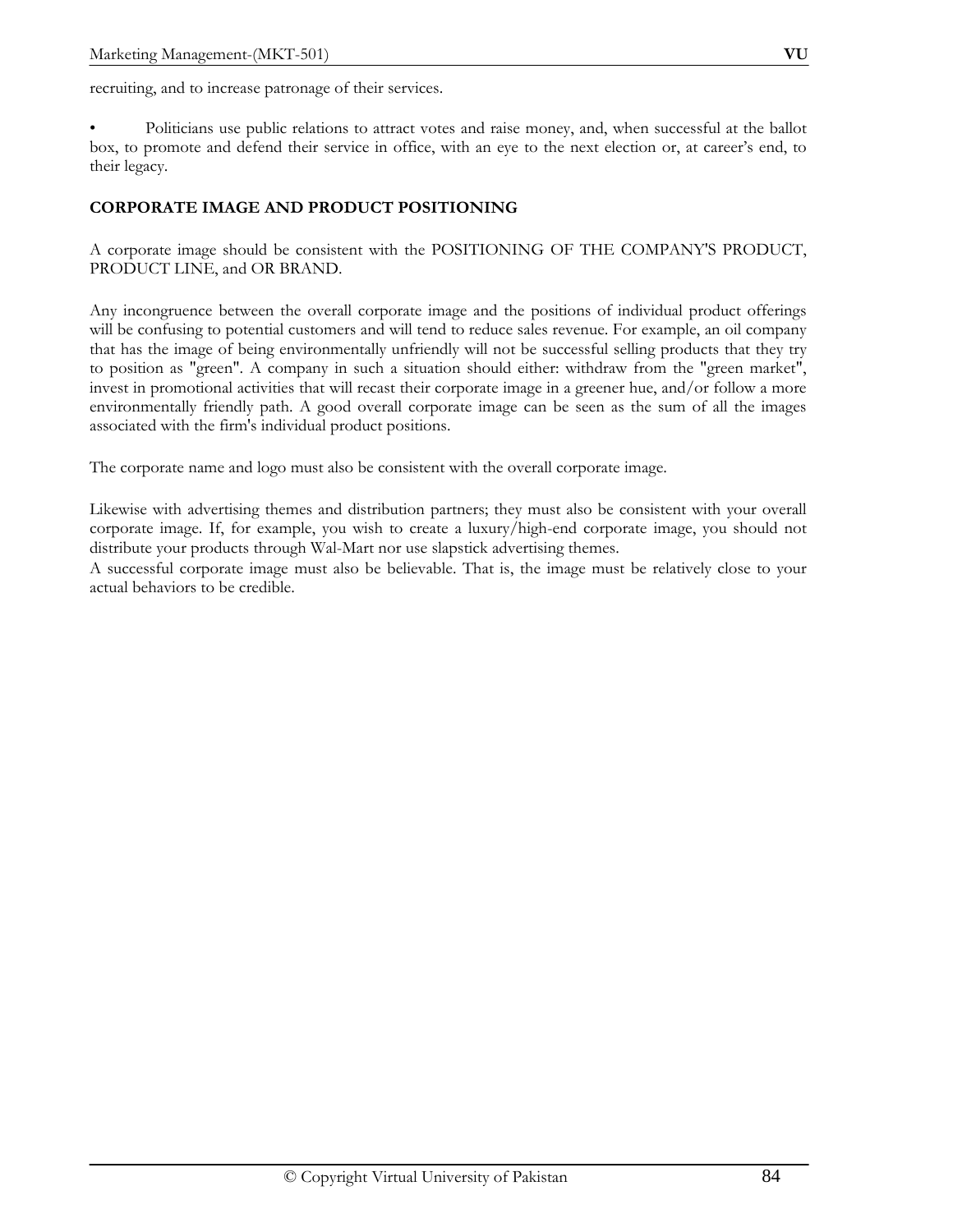#### **DISTRIBUTION CHANNELS**

### **DISTRIBUTION (BUSINESS)**

Distribution is one of the four Aspects of Marketing.

*A distribution business is the middleman between the manufacturer and retailer or (usually) in commercial or industrial the business customer*.

After a product is manufactured by a supplier/factory, it is typically stored in a distribution company's warehouse. The product is then sold to retailers or customers. The other three parts of the marketing mix are product management, pricing, and promotion.

### **CHANNELS**

A number of alternative `channels' of distribution may be available:

- Selling direct
- Mail order (including Internet and telephone sales)
- Retailer
- Wholesaler
- Agent (who acts on behalf of the producer)

Distribution channels may not be restricted to physical products.

They may be just as important for moving a service from `producer' to consumer in certain sectors; since both direct and indirect channels may be used. Hotels, for example, may sell their services (typically rooms) direct or through travel agents, tour operators, airlines, tourist boards, centralized reservation systems, and so on.

There have also been some innovations in the distribution of services. For example, there has been an increase in franchising and in rental services - the latter offering anything from televisions through to DIY tools. There has also been some evidence of service integration, with services linking together, particularly in the travel and tourism sector: for example, links

now exist between airlines, hotels and car rental services. In addition, there has been a significant increase in retail outlets for the service sector; outlets such as estate agencies and building society offices, for example, are crowding out the traditional grocers and greengrocers from the high street.

#### **VITAL QUESTIONS….EXPLANATION**

Traditionally, distribution has been seen as dealing with logistics: how to get the product or service to the customer.

It must answer questions such as:

- Should the product be sold through a retailer?
- Should the product be distributed through wholesale?
- Should multi-level marketing channels be used?
- How long should the channel be (how many members)?
- Where should the product or service be available?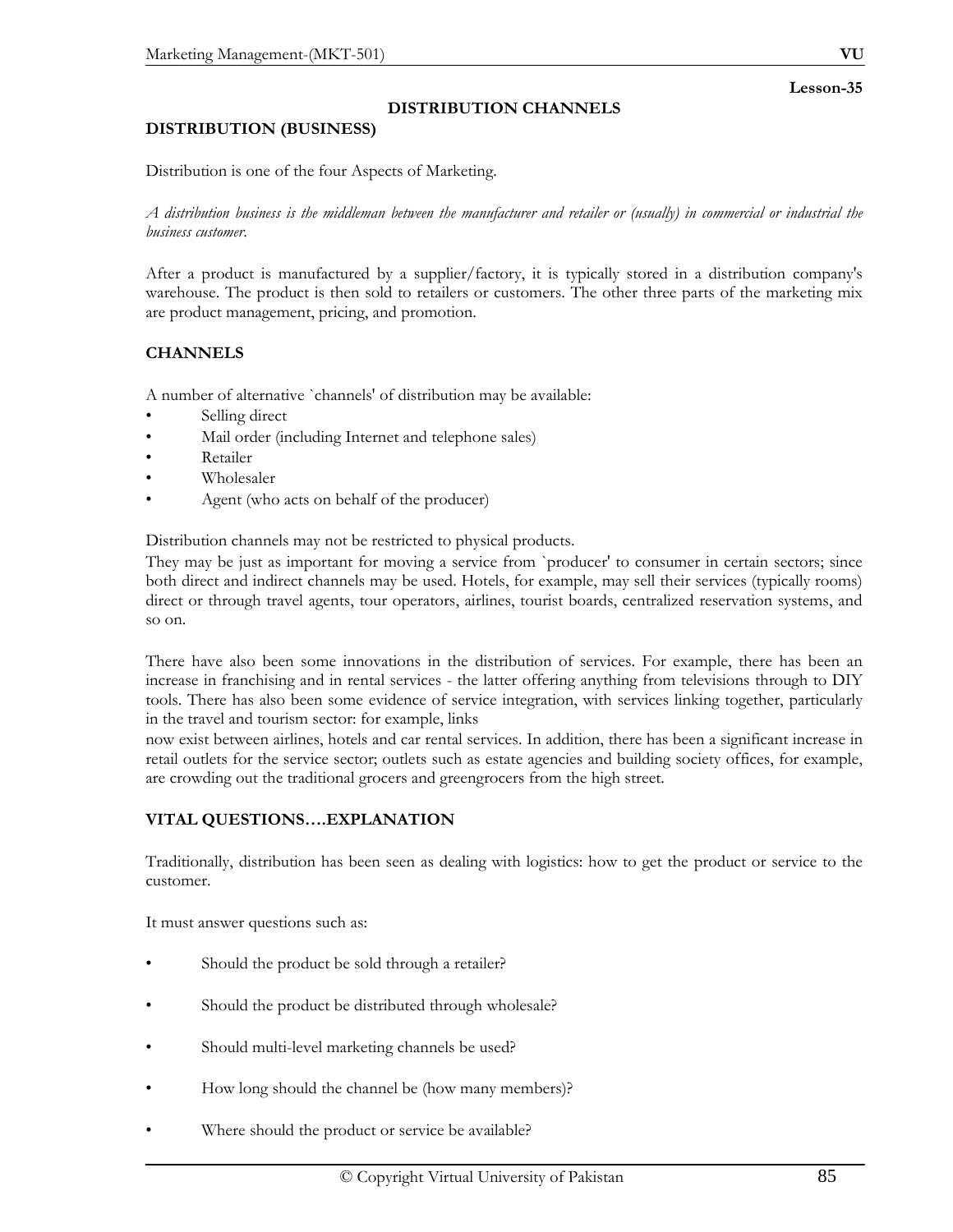- When should the product or service be available?
- Should distribution be exclusive, selective or extensive?
- Who should control the channel?
- Should channel relationships be informal or contractual?
- Should channel members share advertising (referred to as co-op ads)?
- Should electronic methods of distribution be used?
- Are there physical distribution and logistical issues to deal with?
- What will it cost to keep an inventory of products on store shelves and in channel warehouses (referred to as filling the pipeline)?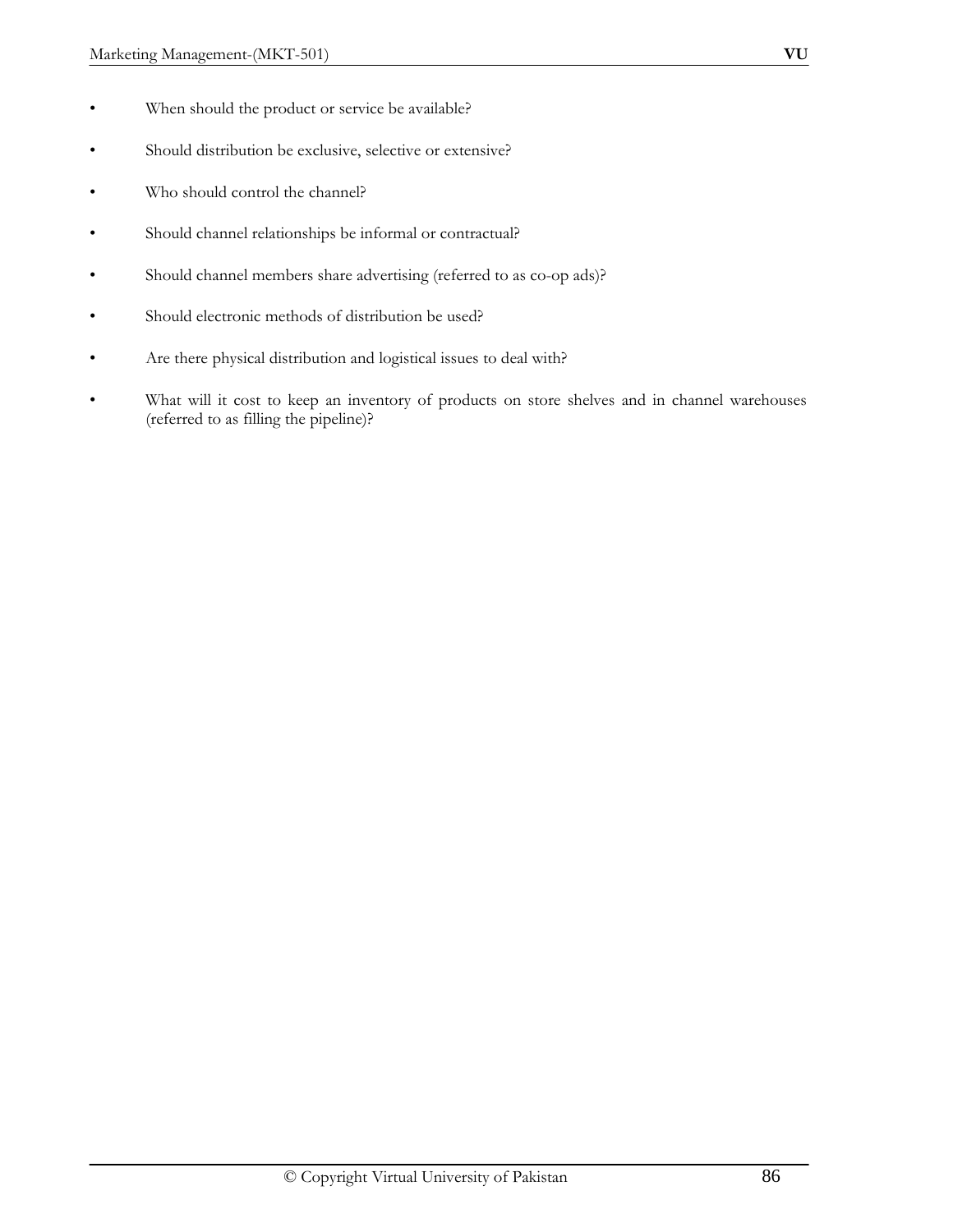Frequently there may be a chain of intermediaries; each passing the product down the chain to the next organization, before it finally reaches the consumer or end-user. This process is known as the 'distribution chain' or, rather more exotically, as the 'channel'.

Each of the elements in these chains will have their own specific needs; which the producer must take into account, along with those of the all-important end-user.

### **CHANNEL MEMBERS**

Distribution channels can, thus, have a number of `levels'. Kotler defined the simplest level that of direct contact with no intermediaries involved, as the **`zero-level'** channel.

The next level, the **`one-level'** channel, features just one intermediary; in consumer goods a retailer, for industrial goods a distributor, say. In recent years this has been the level which, together with the zero-level, has accounted for the greatest percentage of the overall volumes distributed in, say, the UK; although the very elaborate distribution systems in Japan are at the other end of the spectrum, with many levels being encountered even for the simplest of consumer goods.

In the UK, a second level, a wholesaler for example, is now mainly used to extend distribution to the large number of small, neighborhood retailers.

# **CHANNEL STRUCTURE**

To the various `levels' of distribution, which they refer to as the `channel length'.

• **Conventional or free-flow** - This is the usual, widely recognized, channel with a range of `middlemen' passing the goods on to the end-user.

**Single transaction** - A temporary `channel' may be set up for one transaction; for example, the sale of property or a specific civil engineering project. This does not share many characteristics with other channel transactions, each one being unique.

• **Vertical marketing system** (VMS) - In this form, the elements of distribution are integrated.

### **THE INTERNAL MARKET**

Many of the marketing principles and techniques which are applied to the external customers of an organization can be just as effectively applied to each subsidiary's, or each department's, 'internal' customers.

In some parts of certain organizations this may in fact be formalized, as goods are transferred between separate parts of the organization at a `transfer price'. To all intents and purposes, with the possible exception of the pricing mechanism itself, this process can and should be viewed as a normal buyer-seller relationship. The fact that this is a captive market, resulting in a `monopoly price', should not discourage the participants from employing marketing techniques.

Less obvious, but just as practical, is the use of `marketing' by service and administrative departments; to optimize their contribution to their `customers' (the rest of the organization in general, and those parts of it which deal directly with them in particular). In all of this, the lessons of the non-profit organizations, in dealing with their clients, offer a very useful parallel.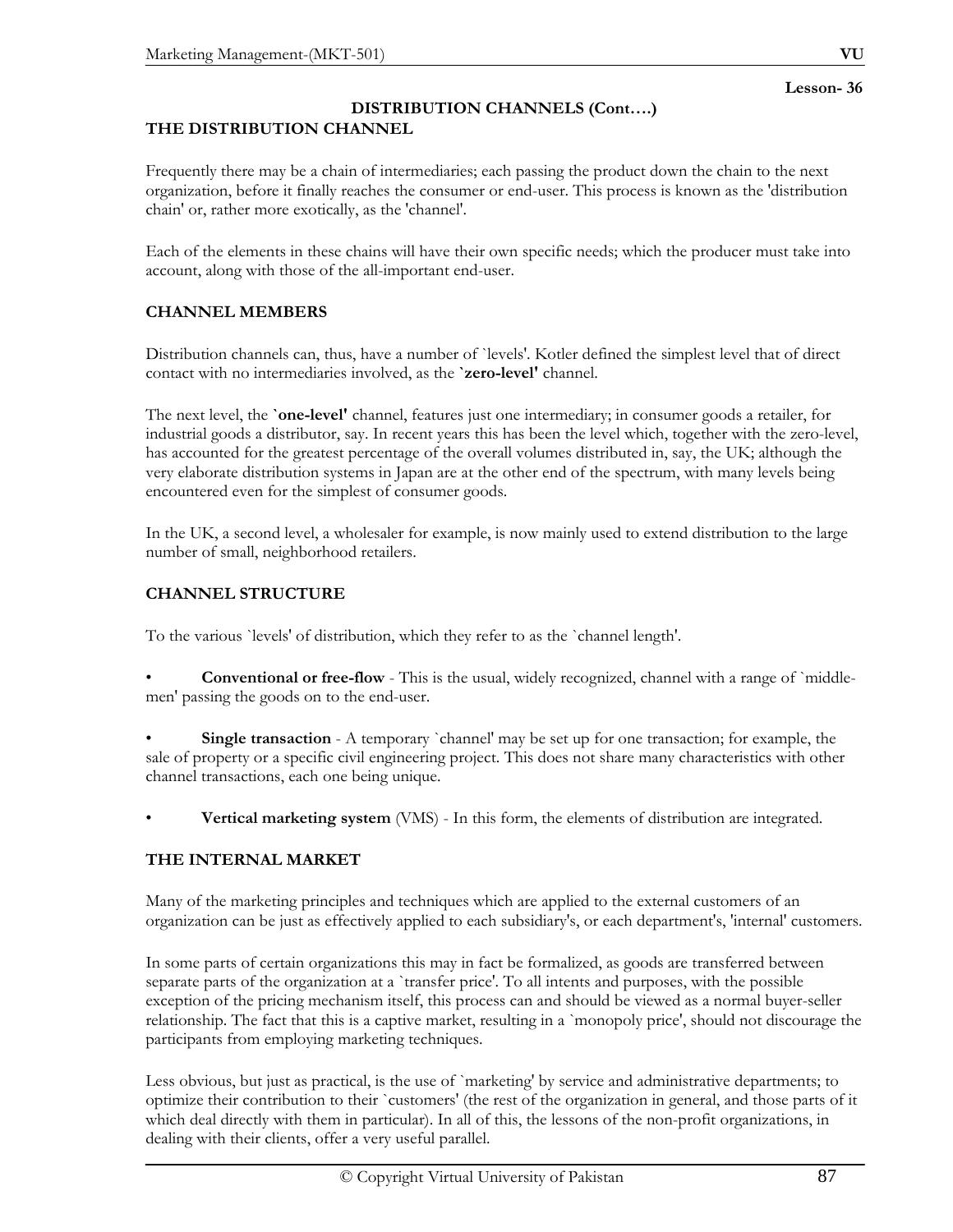# **CHANNEL DECISIONS**

- Overall strategy
- Channel strategy
- Product (or service)
- Cost and Consumer location

# **CHANNEL MANAGEMENT**

The channel decision is very important. In theory at least, there is a form of trade-off: the cost of using intermediaries to achieve wider distribution is supposedly lower. Indeed, most consumer goods manufacturers could never justify the cost of selling direct to their consumers, except by mail order. In practice, if the producer is large enough, the use of intermediaries (particularly at the agent and wholesaler level) can sometimes cost more than going direct.

Many of the theoretical arguments about channels therefore revolve around cost. On the other hand, most of the practical decisions are concerned with control of the consumer. The small company has no alternative but to use intermediaries, often several layers of them, but large companies 'do' have the choice.

However, many suppliers seem to assume that once their product has been sold into the channel, into the beginning of the distribution chain, their job is finished. Yet that distribution chain is merely assuming a part of the supplier's responsibility; and, if he has any aspirations to be market-oriented, his job should really be extended to managing, albeit very indirectly, all the processes involved in that chain, until the product or service arrives with the end-user. This may involve a number of decisions on the part of the supplier:

- Channel membership
- Channel motivation
- Monitoring and managing channels

### **CHANNEL MEMBERSHIP**

1. **Intensive distribution** - Where the majority of resellers stock the `product' (with convenience products, for example, and particularly the brand leaders in consumer goods markets) price competition may be evident.

2. **Selective distribution** - This is the normal pattern (in both consumer and industrial markets) where `suitable' resellers stock the product.

3. **Exclusive distribution** - Only specially selected resellers (typically only one per geographical area) are allowed to sell the `product'.

### **CHANNEL MOTIVATION**

It is difficult enough to motivate direct employees to provide the necessary sales and service support. Motivating the owners and employees of the independent organizations in a distribution chain requires even greater effort. There are many devices for achieving such motivation. Perhaps the most usual is `bribery': the supplier offers a better margin, to tempt the owners in the channel to push the product rather than its competitors; or a competition is offered to the distributors' sales personnel, so that they are tempted to push the product. At the other end of the spectrum is the almost symbiotic relationship that the all too rare supplier in the computer field develops with its agents; where the agent's personnel, support as well as sales, are trained to almost the same standard as the supplier's own staff.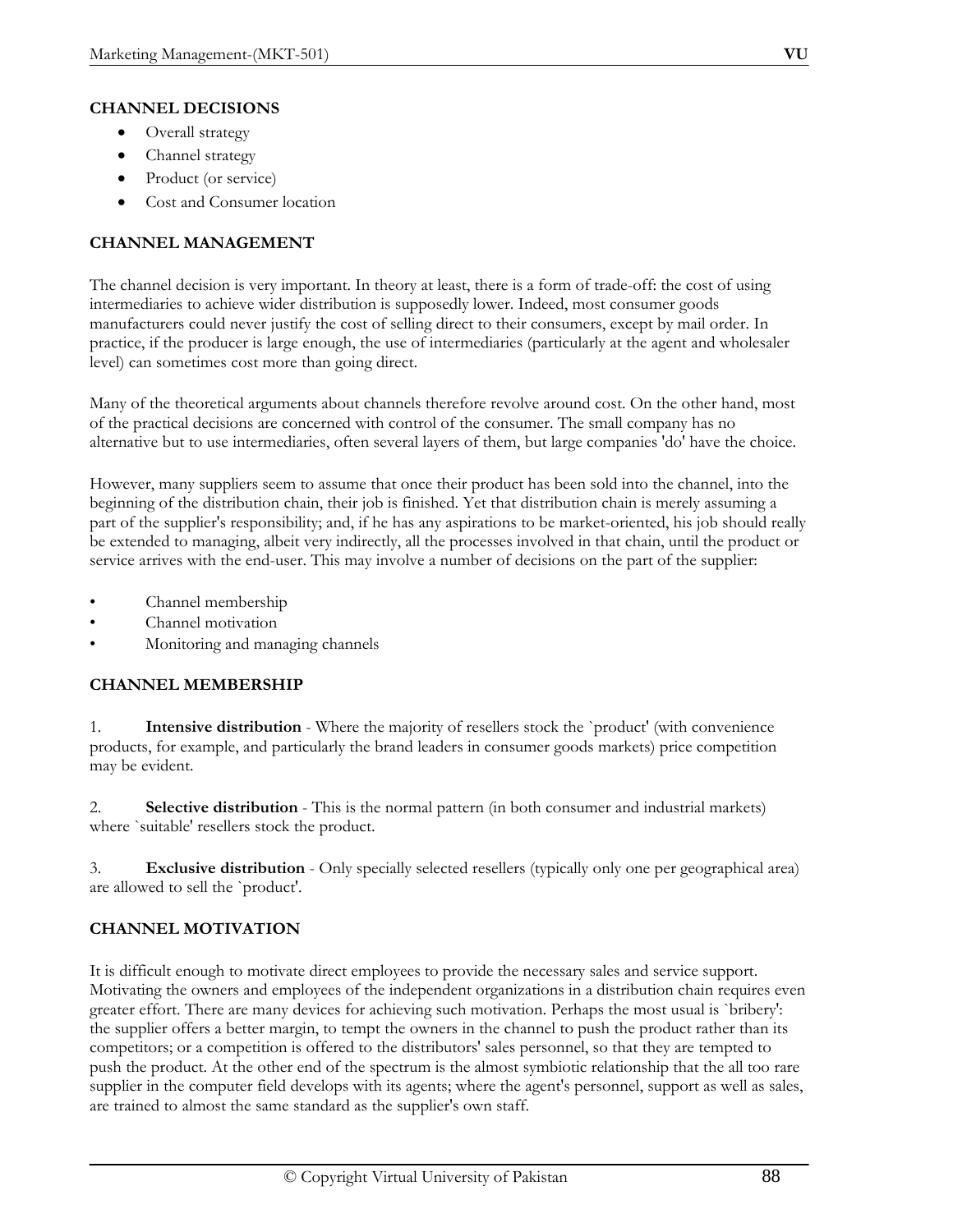#### **Monitoring and managing channels**

In much the same way that the organization's own sales and distribution activities need to be monitored and managed, so will those of the distribution chain.

In practice, of course, many organizations use a mix of different channels; in particular, they may complement a direct sales force, calling on the larger accounts, with agents, covering the smaller customers and prospects.

### **VERTICAL MARKETING**

This relatively recent development integrates the channel with the original supplier - producer, wholesalers and retailers working in one unified system. This may arise because one member of the chain owns the other elements (often called `corporate systems integration'); a supplier owning its own retail outlets, this being 'forward' integration. It is perhaps more likely that a retailer will own its own suppliers, this being 'backward' integration. (For example, MFI, the furniture retailer, owns Hygena which makes its kitchen and bedroom units.) The integration can also be by franchise (such as that offered by McDonald's hamburgers and Benetton clothes) or simple co-operation (in the way that Marks & Spencer co-operates with its suppliers).

Alternative approaches are `contractual systems', often led by a wholesale or retail co-operative, and `administered marketing systems' where one (dominant) member of the distribution chain uses its position to co-ordinate the other members' activities. This has traditionally been the form led by manufacturers.

The intention of vertical marketing is to give all those involved (and particularly the supplier at one end, and the retailer at the other) 'control' over the distribution chain. This removes one set of variables from the marketing equations.

Other research indicates that vertical integration is a strategy which is best pursued at the mature stage of the market (or product). At earlier stages it can actually reduce profits. It is arguable that it also diverts attention from the real business of the organization. Suppliers rarely excel in retail operations and, in theory, retailers should focus on their sales outlets rather than on manufacturing facilities (Marks & Spencer, very deliberately provides considerable amounts of technical assistance to its suppliers, but does not own them).

### **HORIZONTAL MARKETING**

A rather less frequent example of new approaches to channels is where two or more non-competing organizations agree on a joint venture - a joint marketing operation - because it is beyond the capacity of each individual organization alone. In general, this is less likely to revolve around marketing synergy.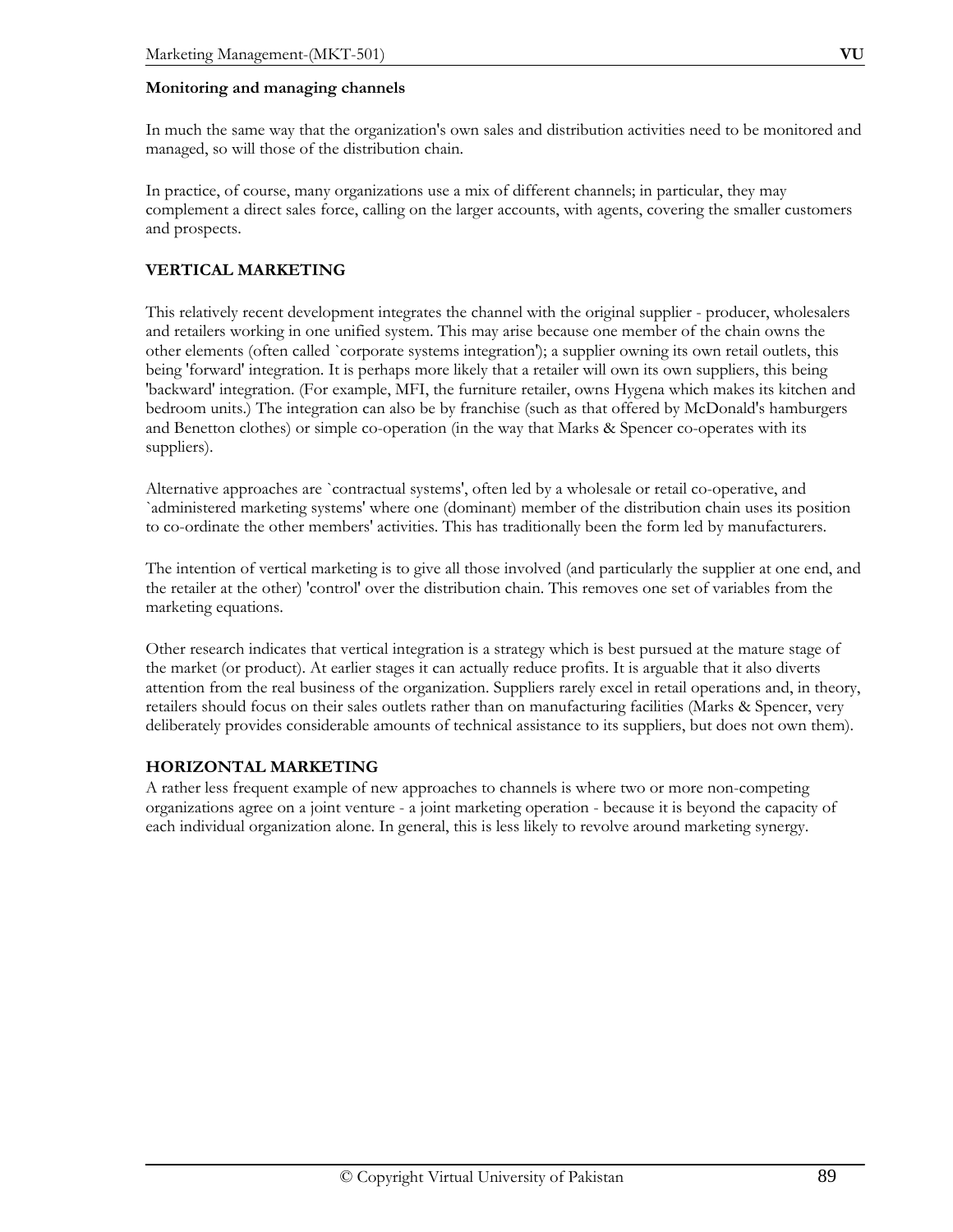#### **Lesson-37**

#### **SUPPLY CHAIN**

*A supply chain, logistics network, or supply network is a coordinated system of organizations, people , activities, information and resources involved in moving a product or service from supplier to customer.* 

**SUPPLY CHAIN MANAGEMENT (SCM)** 

The entities of a supply chain typically consist of manufacturers, service providers, distributors, sales channels (e.g. retail, ecommerce) and consumers (end customers). Supply chain activities transform raw materials and components into a finished product that is delivered to the end customer.

The primary objective of supply chain management is to fulfill customer demands through the most efficient use of resources, including distribution capacity, inventory and labour.

#### **SUPPLY CHAIN MANAGEMENT (SCM)**

*Supply Chain Management (SCM) is the process of planning, implementing, and controlling the operations of the supply chain with the purpose to satisfy customer requirements as efficiently as possible.* 

Supply chain management spans all movement and storage of raw materials, work-in-process inventory, and finished goods from point-of-origin to point-of-consumption.

#### **SUPPLY CHAIN MANAGEMENT PROBLEMS**

Supply chain management must address the following problems:

• **Distribution Network Configuration:** Number and location of suppliers, production facilities, distribution centers, warehouses and customers.

• **Distribution Strategy:** Centralized versus decentralized, direct shipment, pull or push strategies, third party logistics.

• **Information:** Integrate systems and processes through the supply chain to share valuable information, including demand signals, forecasts, inventory and transportation.

• **Inventory Management:** Quantity and location of inventory including raw materials, work-inprocess and finished goods.

#### **ACTIVITIES/FUNCTIONS**

Supply chain management is a cross-functional approach to managing the movement of raw materials into an organization and the movement of finished goods out of the organization toward the end-consumer. As corporations strive to focus on core competencies and become more flexible, they have reduced their ownership of raw materials sources and distribution channels. These functions are increasingly being outsourced to other corporations that can perform the activities better or more cost effectively. The effect has been to increase the number of companies involved in satisfying consumer demand, while reducing management control of daily logistics operations.

Less control and more supply chain partners led to the creation of supply chain management concepts. The purpose of supply chain management is to improve trust and collaboration among supply chain partners, thus improving inventory visibility and improving inventory velocity.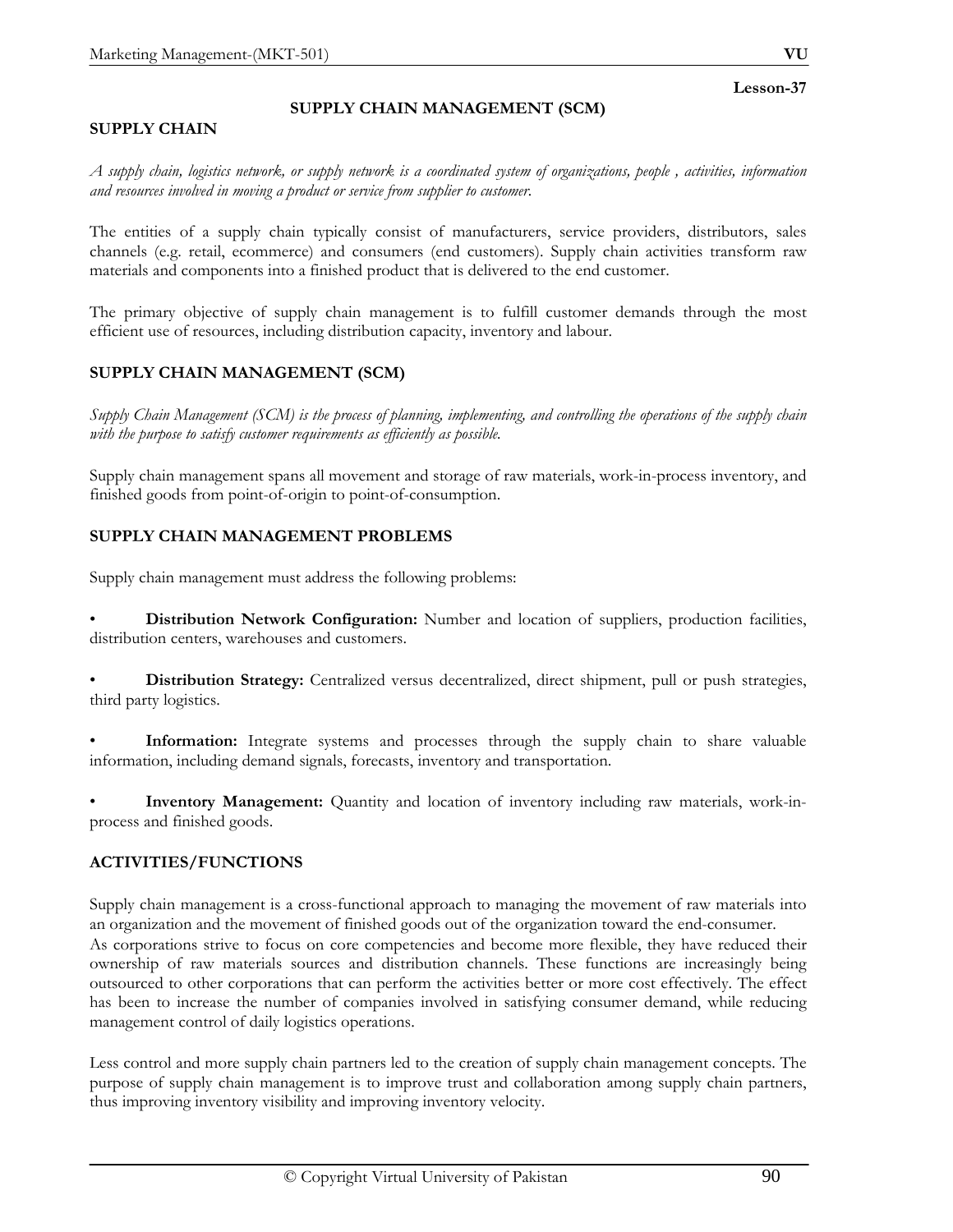Several models have been proposed for understanding the activities required to manage material movements across organizational and functional boundaries. SCOR is a supply chain management model promoted by the Supply-Chain Council. Another model is the SCM Model proposed by the Global Supply Chain Forum (GSCF). Supply chain activities can be grouped into strategic, tactical, and operational levels of activities.

# **Strategic Activities**

• Strategic network optimization, including the number, location, and size of warehouses, distribution centers and facilities.

Strategic partnership with suppliers, distributors, and customers, creating communication channels for critical information and operational improvements such as cross docking, direct shipping, and thirdparty logistics.

• Product design coordination, so that new and existing products can be optimally integrated into the supply chain.

- Information Technology infrastructure, to support supply chain operations.
- Where to make and what to make or buy decisions

### **Tactical Activities**

- Sourcing contracts and other purchasing decisions.
- Production decisions, including contracting, locations, scheduling, and planning process definition.
- Inventory decisions, including quantity, location, and quality of inventory.
- Transportation strategy, including frequency, routes, and contracting.

• Benchmarking of all operations against competitors and implementation of best practices throughout the enterprise.

• Milestone Payments

### **Operational Activities**

- Daily production and distribution planning, including all nodes in the supply chain.
- Production scheduling for each manufacturing facility in the supply chain (minute by minute).

• Demand planning and forecasting, coordinating the demand forecast of all customers and sharing the forecast with all suppliers.

• Sourcing planning, including current inventory and forecast demand, in collaboration with all suppliers.

- Inbound operations, including transportation from suppliers and receiving inventory.
- Production operations, including the consumption of materials and flow of finished goods.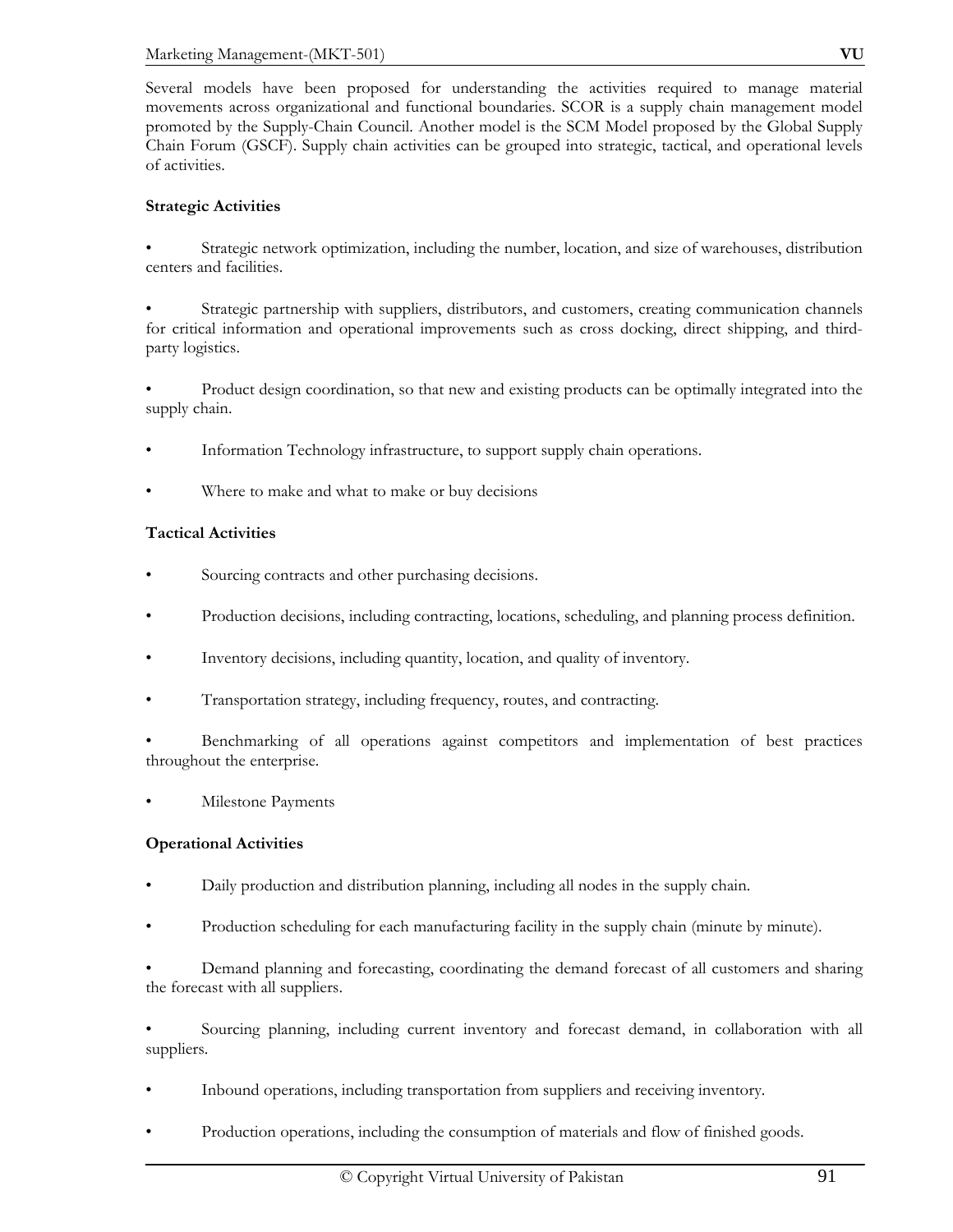• Outbound operations, including all fulfillment activities and transportation to customers.

• Order promising, accounting for all constraints in the supply chain, including all suppliers, manufacturing facilities, distribution centers, and other customers.

• Performance tracking of all activities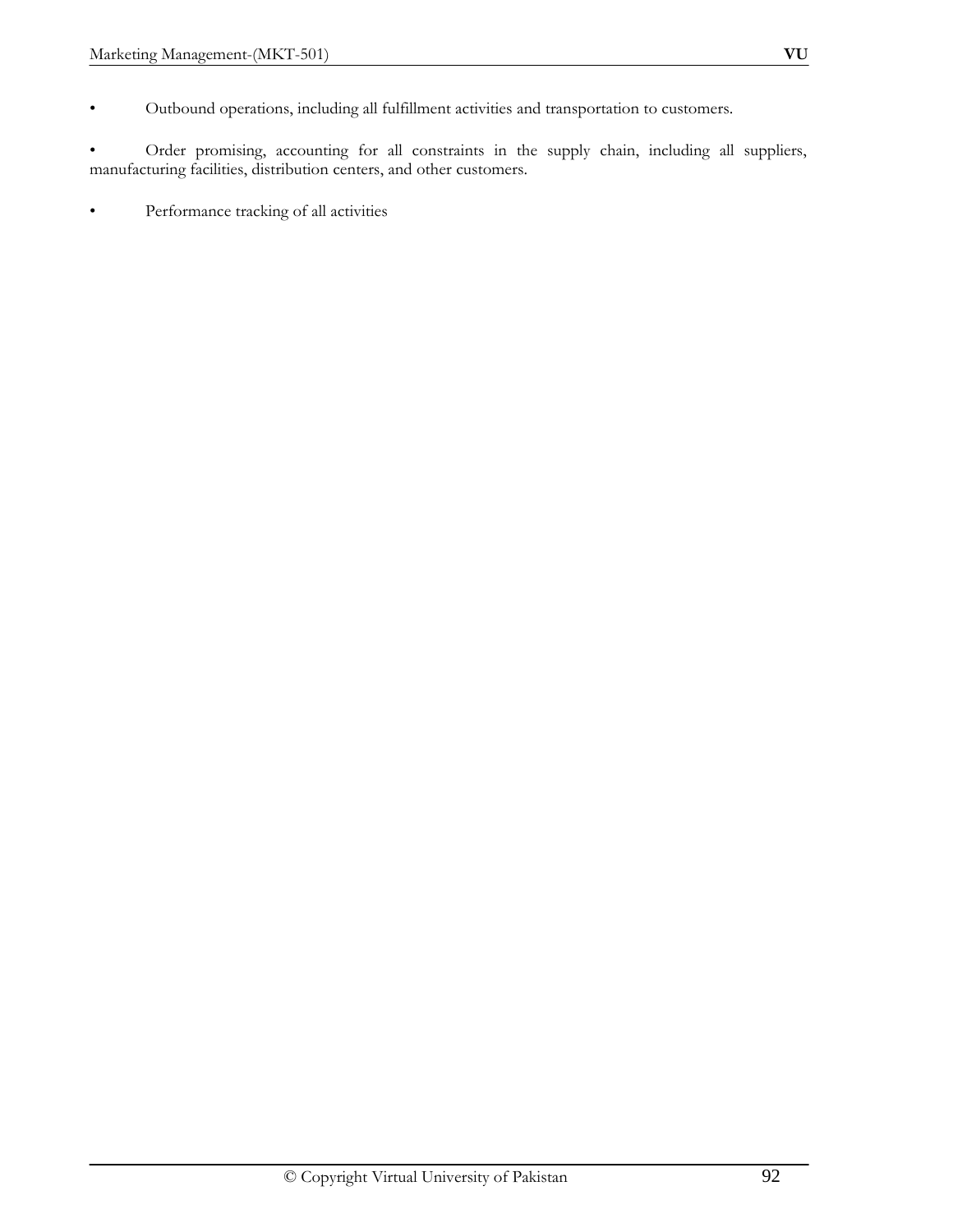### **WHOLESALING**

### **WHOLESALING**

Wholesaling consists of the sale of goods/merchandise to retailers, to industrial, commercial, institutional, or other professional business users or to other wholesalers and related subordinated services.

### **Defined**

*"…..includes all activities involved in selling good and services to those who buy for resale or business use".* 

### **Differs from Retail**

They are not involved in much in promotion for they deal with business consumers and not the common man

• Wholesale transactions are usually large in size

• Government deal differently with wholesaler and Retailers in sofar laws and regulations are concerned

### **FUNCTION OF WHOLESALERS**

- Selling and promotion to retailers
- Buying and assortment
- Bulk breaking
- Warehousing
- **Transportation**
- **Financing**
- Risk bearing
- Market information

#### **WHOLESALERS MARKET TYPES**

- Merchant wholesalers
- Full-service wholesalers
- **Exclusive distributors**
- Brokers and agent]
- Limited –service wholesalers

### **WHOLESALERS MARKETING DECISIONS**

- Target markets
- Product assortments and services
- Pricing
- Place decision
- Trends & market information

#### **According to the United Nations Statistics Division**

*"Wholesale is the resale (sale without transformation) of new and used goods to retailers, to industrial, commercial, institutional or professional users, or to other wholesalers, or involves acting as an agent or broker in buying merchandise for, or selling*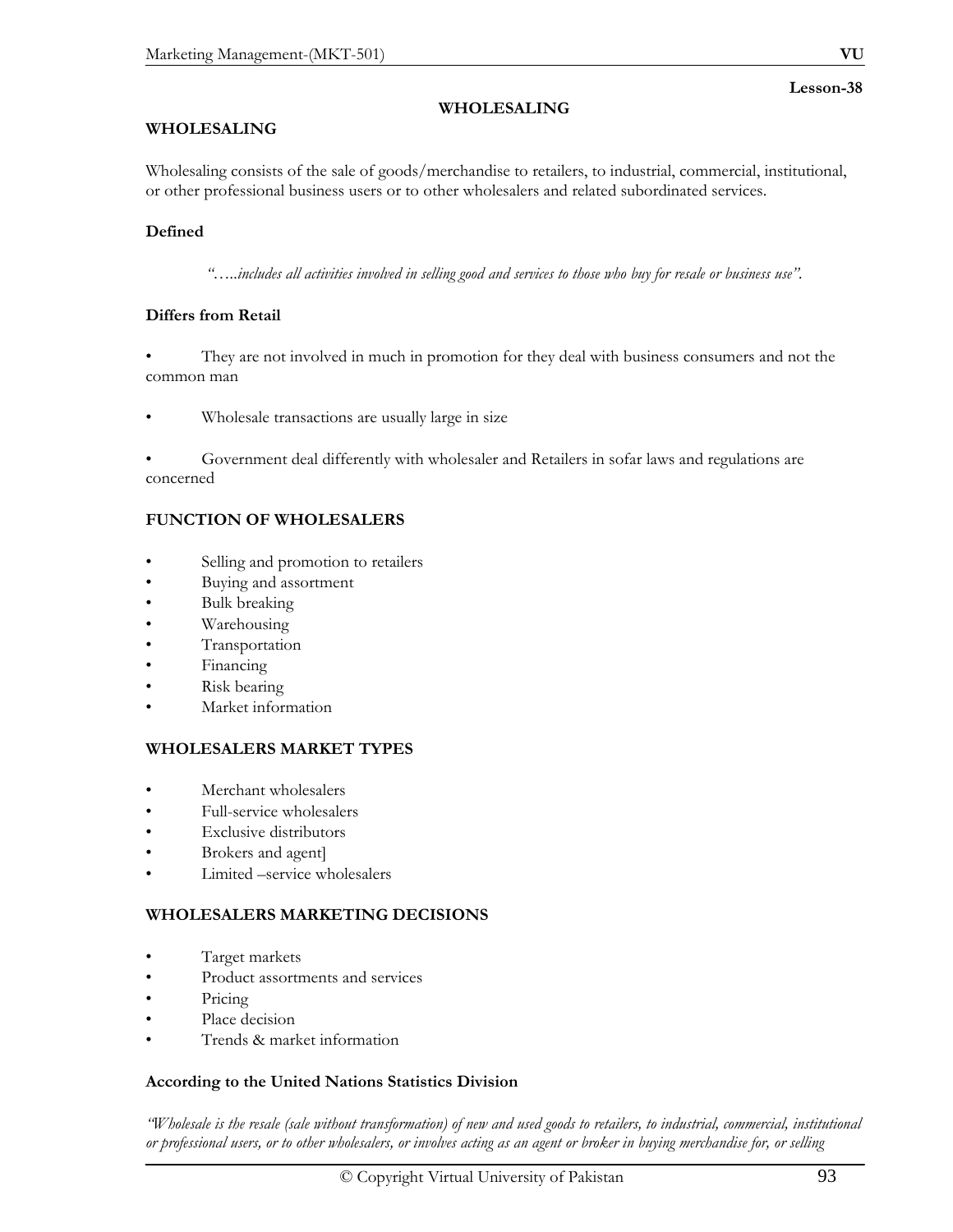*merchandise, to such persons or companies. Wholesalers frequently physically assemble, sort and grade goods in large lots, break bulk, repack and redistribute in smaller lots, for example pharmaceuticals; store, refrigerate, deliver and install goods, engage in sales promotion for their customers and label design."*

(UNSTATS - United Nations Statistics Division)

# **MARKET LOGISTICS AND ENGINEERING**

Logistic Engineering deals with the science of Logistics. Logistics is about the

- Purchasing,
- Transport,
- Storage,
- Distribution,
- Warehousing of raw materials, semi-finished/work-in-process goods and finished goods.

Managing all these activities efficiently and effectively for an organization is the main question at the back of the mind of any logistic engineer.

### **FUNCTIONS**

- Order processing
- Warehousing
- Inventory control
- **Transportation**

Different performance measures are used to examine the efficiency of an organization's logistics.

The most popular and widely used performance measure is the **landed cost**. The landed cost is the total cost of purchasing, transporting, warehousing and distributing raw materials, semi-finished and finished goods.

Another performance measure equally important is the **end customer filtrate.** 

*"It is the percentage of customer demand which is satisfied immediately off-shelf".* 

Logistics is generally a cost-center service activity, but it provides value via improved customer satisfaction. It can quickly lose that value if the customer becomes dissatisfied. The end customer can include another process or work center inside of the manufacturing facility, a warehouse where items are stocked or the final customer who will use the product.

Another much more popular derivative and a complete usage of the logistic term which has appeared in recent years is the **supply chain**. The supply chain also looks at an efficient chaining of the supply / purchase and distribution sides of an organization. While Logistics looks at single echelons with the immediate supply and distribution linked up, supply chain looks at multiple echelons/stages, right from procurement of the raw materials to the final distribution of finished goods up to the customer. It is based on the basic premise that the supply and distribution activities if integrated with the manufacturing / logistic activities can result in better profitability for the organization. The local minima of total cost of the manufacturing operation is getting replaced by the global minima of total cost of the whole chain, resulting in better profitability for the chain members and hence lower costs for the products.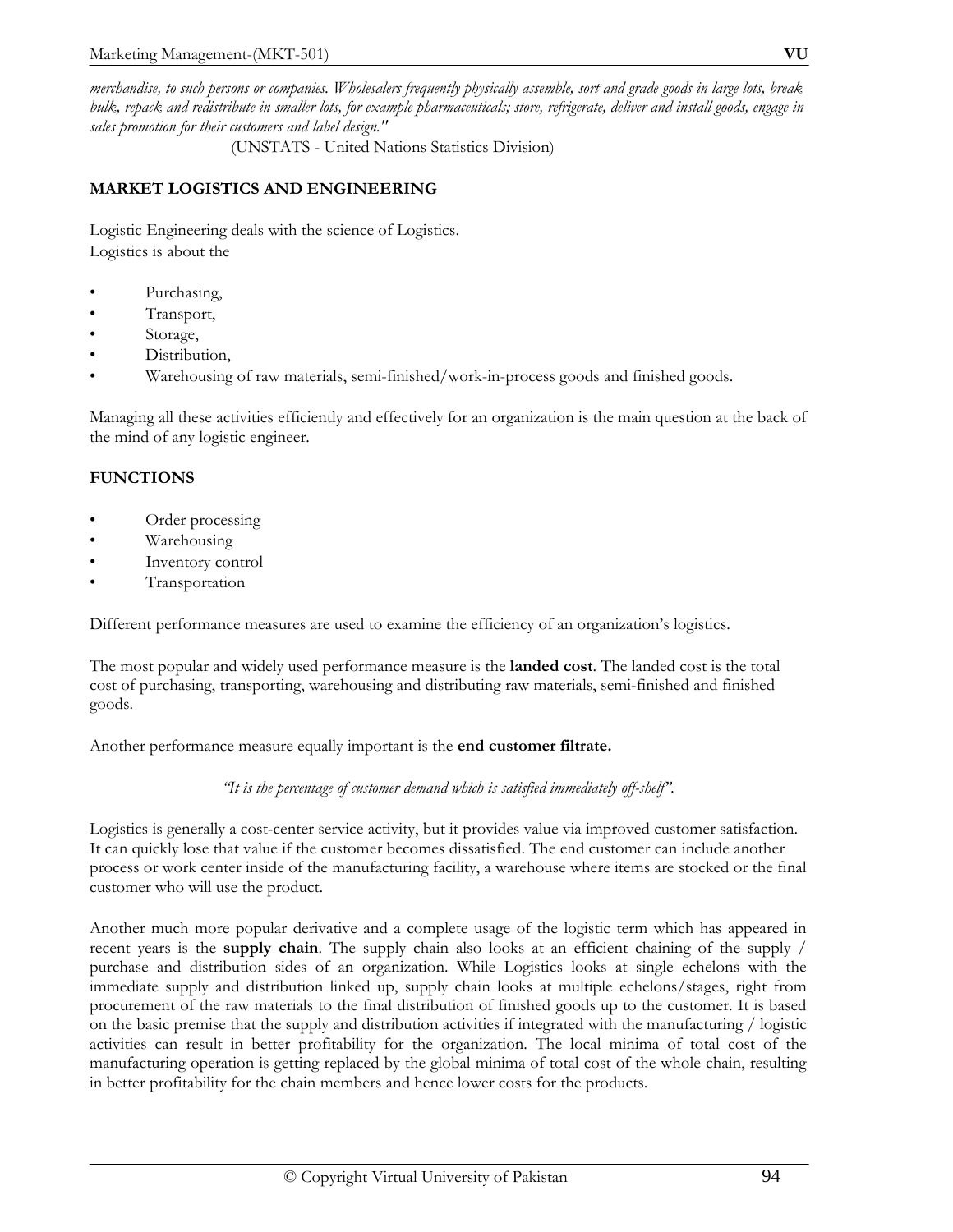#### **RETAILING**

#### **RETAILING---TAIL-END OF THE COMMERCIAL TUNNEL**

Retailing consists of the sale of Goods/Merchandise for Personal or Household Consumption either from a fixed location such as a department store or kiosk.

In Commerce, a retailer buys goods or products in large quantities from manufacturers or importers, either directly or through a wholesaler, and then sells individual items or small quantities to the general public or end user customers, usually in a shop, also called store.

Retailers are at the end of the Supply Chain. Marketers see retailing as part of their overall Distribution Strategy.

Shops may be

- In Residential Streets,
- In Shopping Streets with little or no houses,
- Or in a Shopping Centre.

Shopping streets may or may not be for pedestrians only. Sometimes a shopping street has a partial or full roof to protect customers from precipitation.

Shopping is buying things, sometimes as a Recreational Activity. Cheap versions of the latter are window shopping (just looking, not buying) and browsing.

### **SHOPS AND STORES**

There are three major types of retailing.

- Two of which have buildings that the customer can visit to do business with.
- The first is counter-service, once the only type of shop, but now rare except for selected items.
- The second, and now more widely used method of retail, is self-service.

• Quickly increasing in importance are online shops, the third type, where products and services can be ordered for physical delivery, downloading or virtual delivery.

Even though most retailing is done through self-service, many shops offer counter-service items, e.g. controlled items like medicine and liquor, and small expensive items.

Shops used to deal with just one type of article.

In the nineteenth century, in France, arcades were invented, which were a street of several different shops, roofed over. From this there soon developed, still in France, the notion of a large store of one ownership with many counters, each dealing with a different kind of article was invented; it was called a department store. In cities, these were multi-story buildings which pioneered the escalator. In the mid-twentieth century in the United States there developed the mall, midway between the arcade and the department store. A mall consists of several two-storey department stores linked by arcades (many of whose shops are owned by the same firm under different names). All the stores rent their space from the mall owner.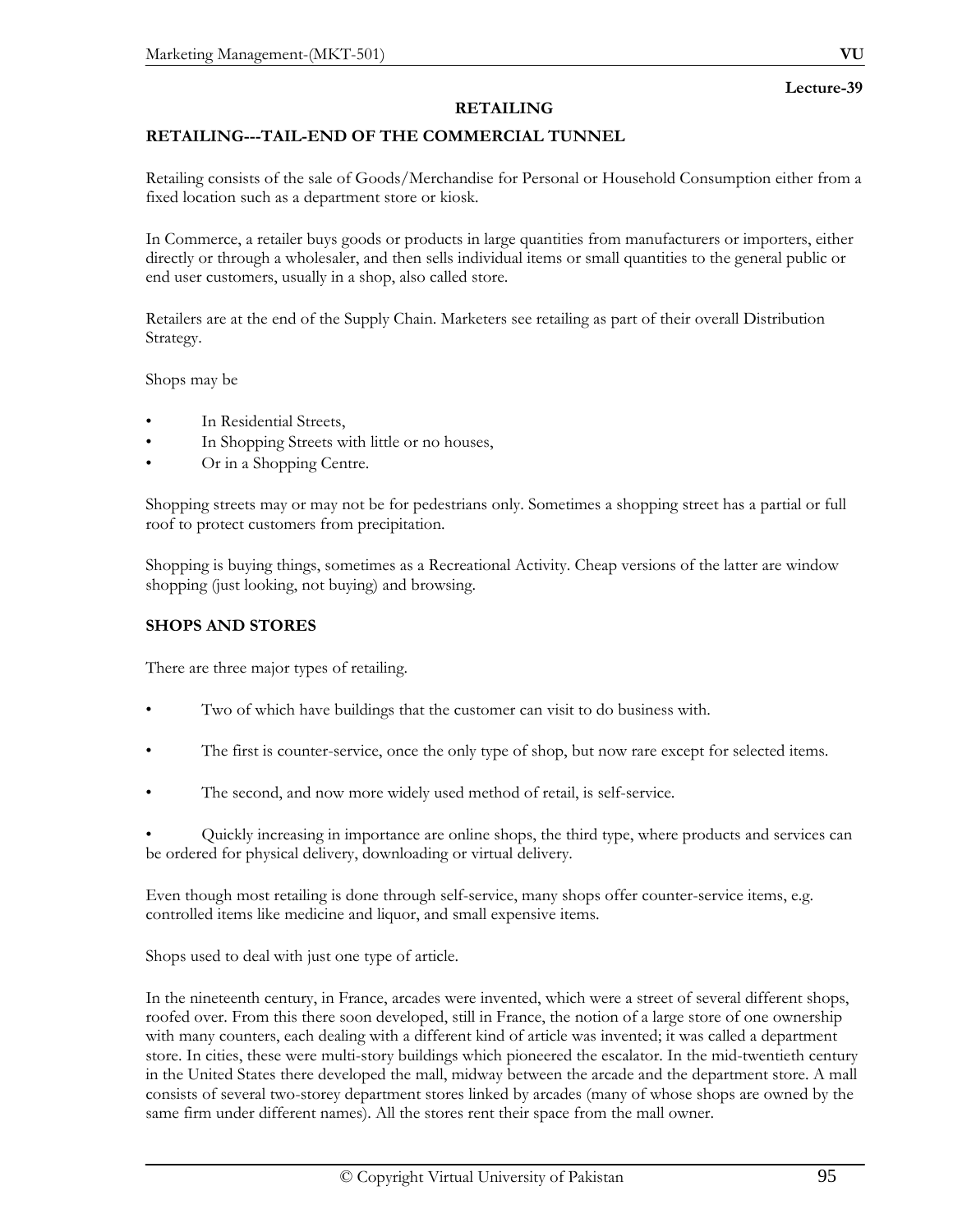A recent development is a very large shop called a superstore. Local shops can be known as brick and mortar stores in the United States.

#### **Many shops are part of a chain**

A number of similar shops with the same name selling the same products in different locations. The shops may be owned by one company, or there may be a franchising company that has franchising agreements with the shop owners.

#### **Some shops sell second-hand goods**

Often the public can also sell goods to such shops. In other cases, especially in the case of a nonprofit shop, the public donates goods to the shop to be sold. In give-away shops goods can be taken for free.

The term retailer is also applied where a service provider services the needs of a large number of individuals, such as with telephone or electric power.

#### **RETAIL FUNCTIONS**

- **Presentation**
- Offering
- Pricing
- Reach
- Convenience
- Product information
- Packing
- Delivery
- Choice
- **Variety**

#### **RETAIL PRICING**

The pricing technique used by most retailers is **cost-plus pricing**. This involves adding a markup amount (or percentage) to the retailers cost.

Another common technique is **suggested retail pricing**. This simply involves charging the amount suggested by the manufacturer and usually printed on the product by the manufacturer.

In Western countries, retail prices are often so-called **psychological prices** or odd prices: a little less than a round number, e.g. \$6.95.

In Chinese societies, prices are generally either a round number or sometimes a lucky number. This creates price points.

Often prices are fixed and displayed on signs or labels.

Alternatively, there can be **price discrimination** for a variety of reasons. The retailer charges higher prices to some customers and lower prices to others. For example, a customer may have to pay more if the seller determines that he or she is willing to. The retailer may conclude this due to the customer's wealth, carelessness, lack of knowledge, or eagerness to buy.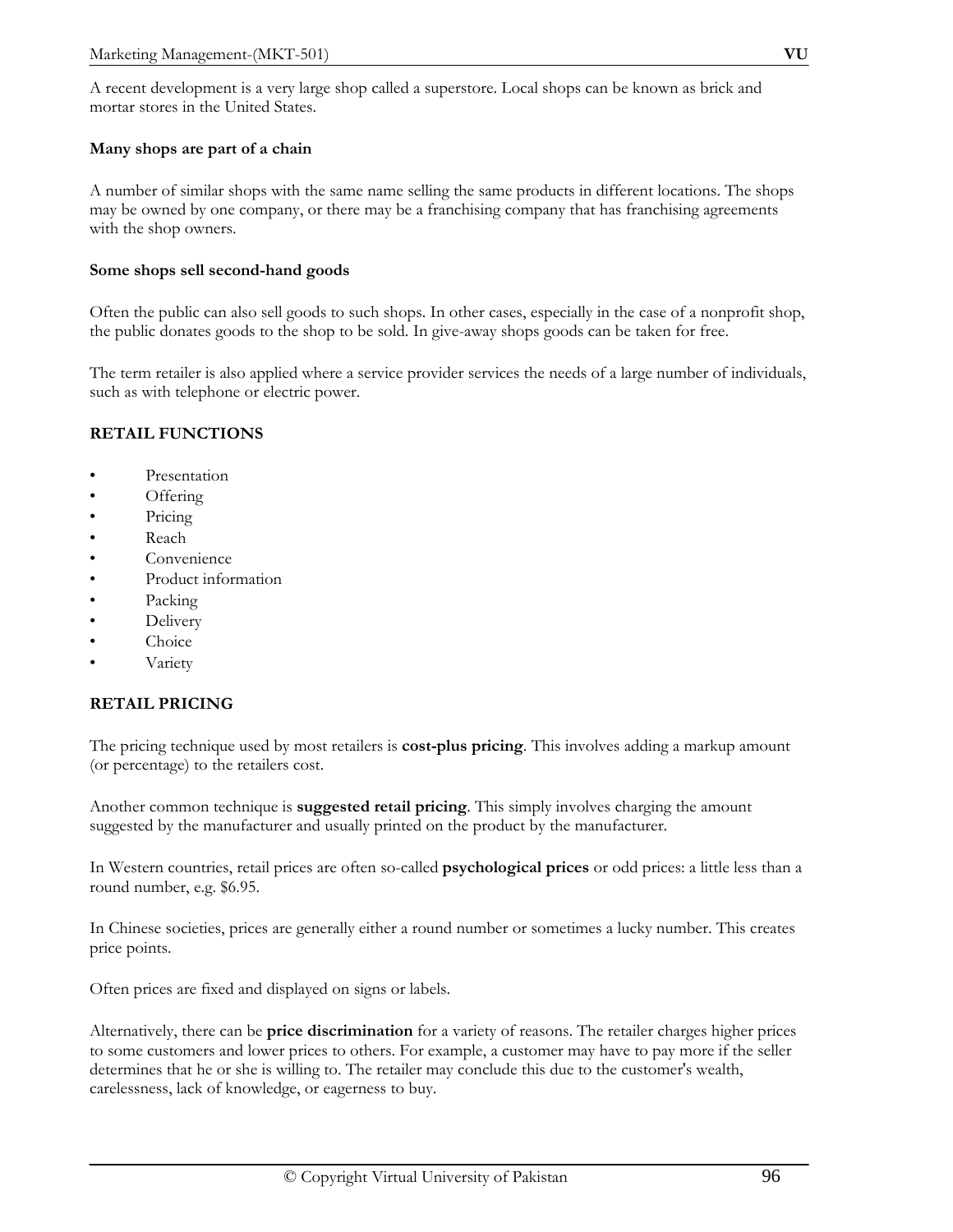Price discrimination can lead to a bargaining situation often called haggling — a negotiation about the price. Economists see this as determining how the transaction's total surplus will be divided into consumer and producer surplus. Neither party has a clear advantage, because the threat of no sale exists, whence the surplus vanishes for both.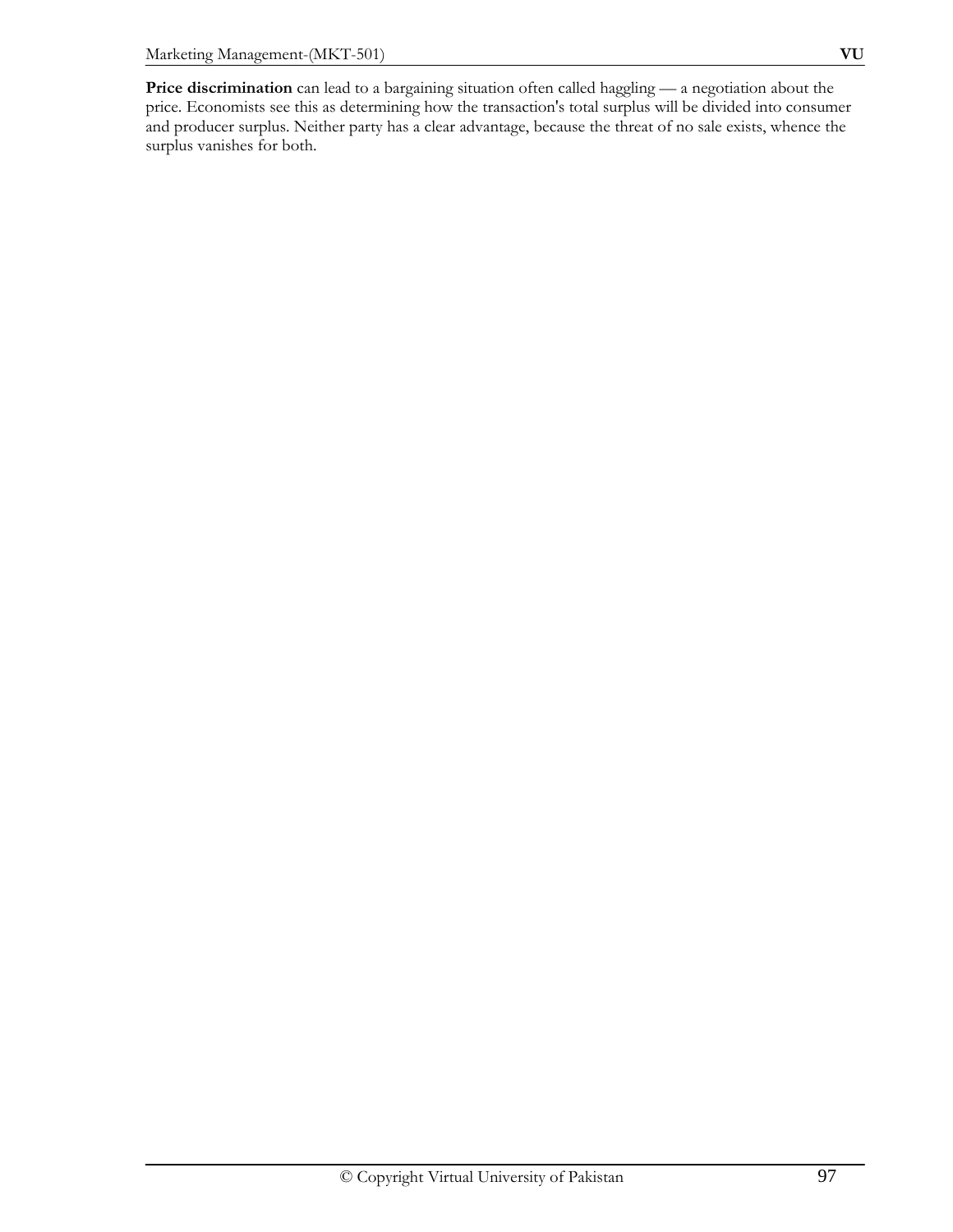### **Lesson-40**

# **CONSUMER BEHAVIOUR (PART-1)**

#### **CONSUMER BEHAVIOR**

Consumer behavior is the study of

- 1. How people buy?
- 2. What they buy?
- 3. When they buy?
- 4. And why they buy?

It is a subcategory of marketing that blends elements from psychology, sociology, socio-psychology, anthropology and economics.

It attempts to understand the buyer decision making process, both individually and in groups. It studies characteristics of individual consumers such as demographics, psychographics, and behavioral variables in an attempt to understand people's wants. It also tries to assess influences on the consumer from groups such as family, friends, reference groups, and society in general.

#### **MODELS OF CONSUMER BEHAVIOR**

One of the best known of the explanatory 'lain the interactions involved are that of Howard and Sheth. This contains a deal of common sense, although, as is often the case with such models, the rather obscure terminology makes it appear more confusing than it really is. The 'inputs' (stimuli) that the consumer receives from his or her environment are:

- 1. **Significative** the 'real' (physical) aspects of the product or service (which the company make use of)
- 2. **Symbolic**  the ideas or images attached by the supplier (for example by advertising)
- 3. **Social** the ideas or images attached to the product or service by 'society' (for example, by reference groups)

The 'outputs' are what happens, the consumer's actions, as observable results of the input stimuli.

Between the inputs and outputs are the 'constructs', the processes which the consumer goes through to decide upon his or her actions. Howard and Sheth group these into two areas:

1. **Perceptual** - those concerned with obtaining and handling information about the product or service

2. **Learning** - the processes of learning that lead to the decision itself

The Engel-Kollatt-Blackwell model, as a further example, follows a more mechanistic approach.

In the domain of **evolutionary economics**, consumers are seen as active agents following rules of behaviour, fairly easy to follow and implement because they require only a limited amount of information and capability of elaboration. For instance, a consumer, being aware of a certain need and believing a certain good category satisfies it, might fix a maximum price he/she can afford and search for the best good available under such a constraint.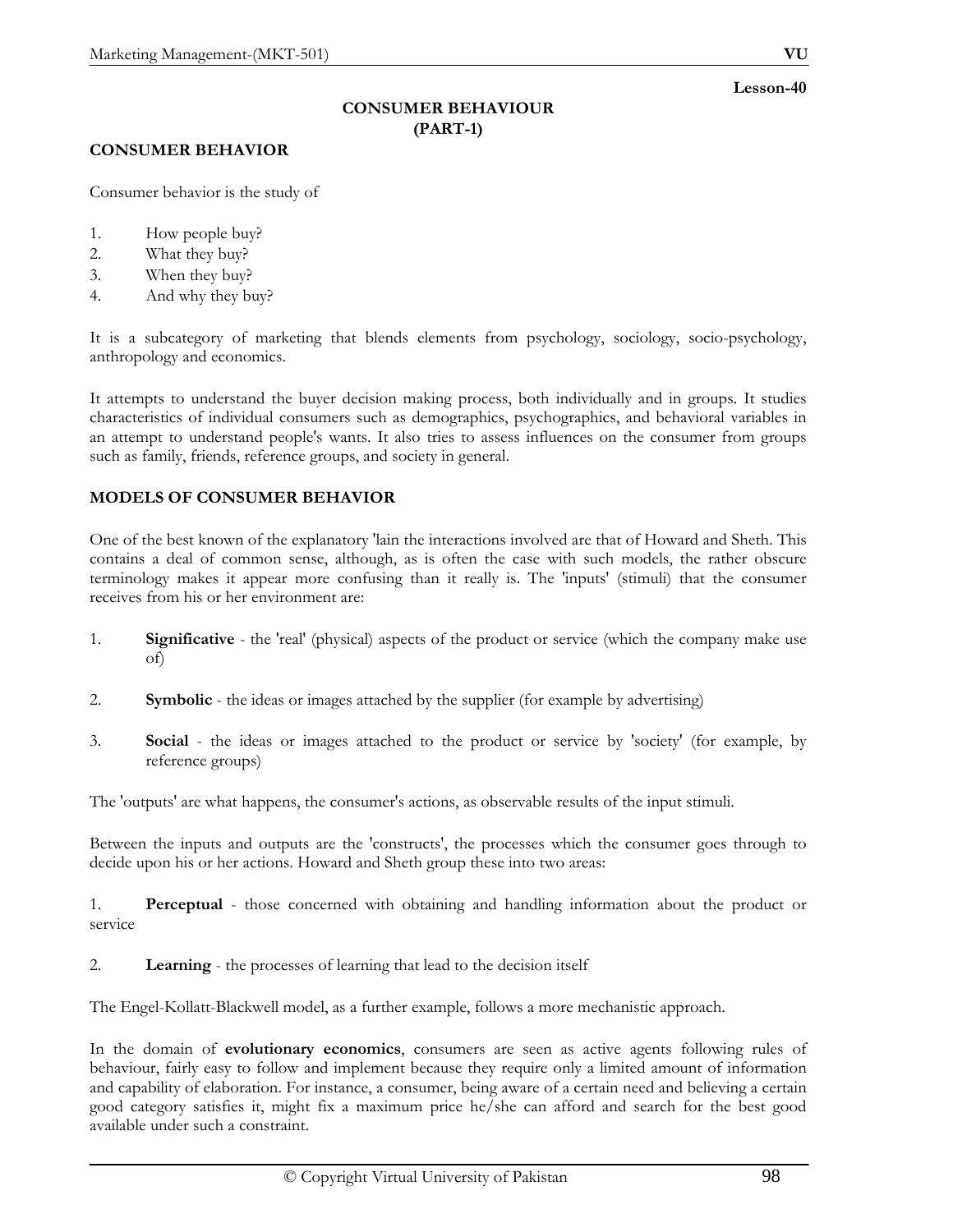### **BUYER DECISION PROCESSES**

Buyer decision processes are the decision making processes undertaken by consumers in regard to a potential market transaction before, during, and after the purchase of a product or service.

More generally, decision making is the cognitive process of selecting a course of action from among multiple alternatives. Common examples include shopping, deciding what to eat. Decision making is said to be a psychological construct. This means that although we can never "see" a decision, we can infer from observable behavior that a decision has been made. Therefore we conclude that a psychological event that we call "decision making" has occurred. It is a construction that imputes commitment to action. That is, based on observable actions, we assume that people have made a commitment to effect the action.

In general there are three ways of analyzing consumer buying decisions.

They are:

• **Economic models** - These models are largely quantitative and are based on the assumptions of rationality and near perfect knowledge. The consumer is seen to maximize their utility. See consumer theory. Game theory can also be used in some circumstances.

• **Psychological models** - These models concentrate on psychological and cognitive processes such as motivation and need reduction. They are qualitative rather than quantitative and build on sociological factors like cultural influences and family influences.

**Consumer behavior models** - These are practical models used by marketers. They typically blend both economic and psychological models.

Nobel laureate Herbert Simon sees economic decision making as a vain attempt to be rational. He claims (in 1947 and 1957) that if a complete analysis is to be done, a decision will be immensely complex. He also says that peoples' information processing ability is very limited. The assumption of a perfectly rational economic actor is unrealistic. Often we are influenced by emotional and non-rational considerations. When we try to be rational we are at best only partially successful.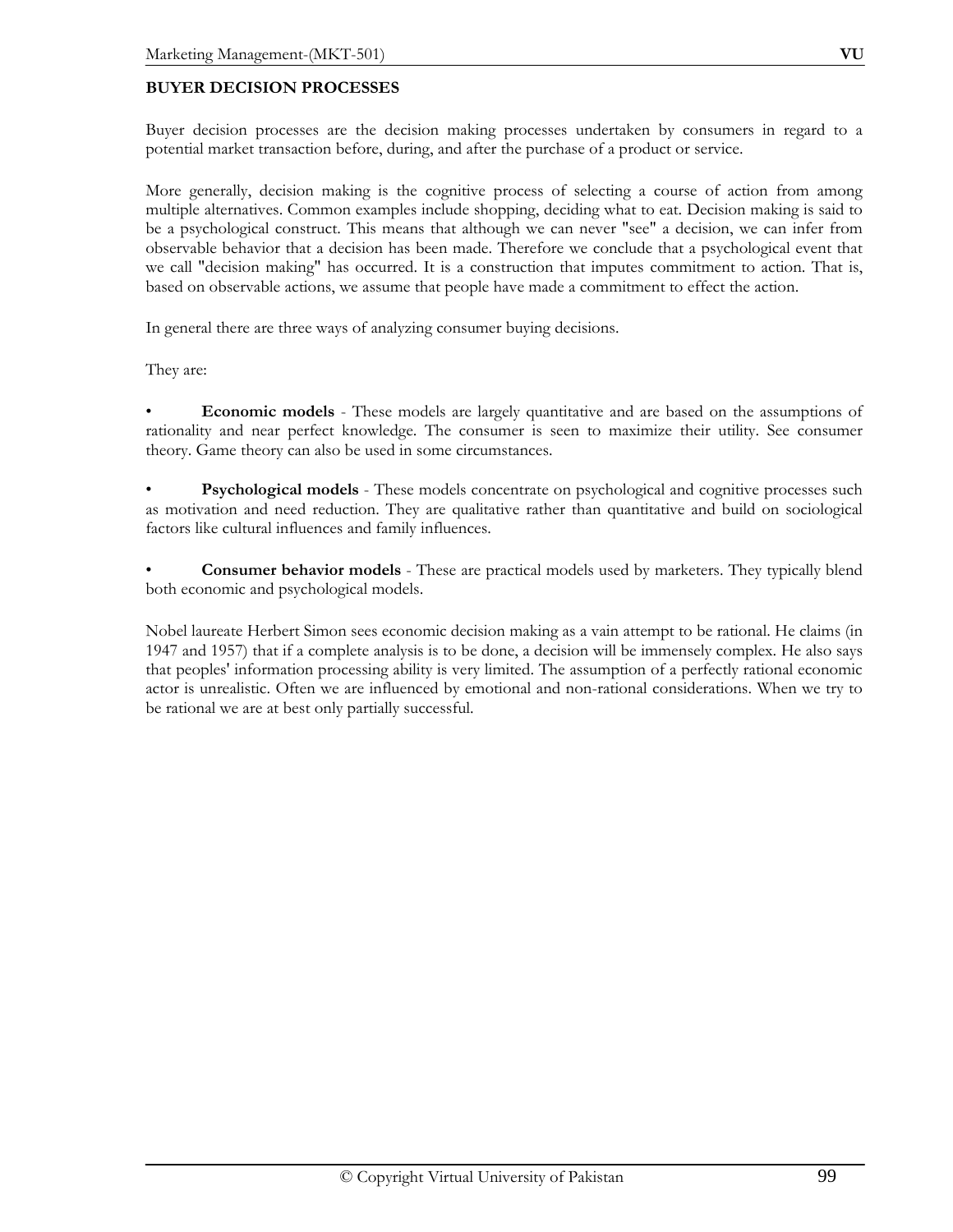### **Lesson-41**

#### **CONSUMER BEHAVIOUR (PART-2)**

### **MODELS OF BUYER DECISION MAKING**

#### **General Model**

A general model of the buyer decision process consists of the following steps:

- Want Recognition
- Search of Information on products that could satisfy the needs of the buyer
- Alternative Selection
- Decision-making on buying the product
- Post-purchase Behavior

There are a range of alternative models, but that of AIUAPR, which most directly links to the steps in the marketing/promotional process is often seen as the most generally useful;

• **Awareness** - before anything else can happen the potential customers must become aware that the product or service exists.

• **Interest** - but it is not sufficient to grab their attention. The message must interest them and persuade them that the product or service is relevant to their needs.

• **Understanding** - once an interest is established, the prospective customer must be able to appreciate how well the offering may meet his or her needs.

Attitudes - but the message must go even further; to persuade the reader to adopt a sufficiently positive attitude towards the product or service that he or she will purchase it.

• **Purchase** - all the above stages might happen in a few minutes while the reader is considering the advertisement; in the comfort of his or her favorite armchair.

• **Repeat purchase** - but in most cases this first purchase is best viewed as just a trial purchase.

This is a very simple model, and as such does apply quite generally. Its lessons are that you cannot obtain repeat purchasing without going through the stages of building awareness and then obtaining trial use; which has to be successful.

#### **DECISION MAKING STYLE**

#### **Cognitive and Personal Biases in Decision Making**

It is generally agreed that biases can creep into our decision

**Selective search for evidence** - We tend to be willing to gather facts that support certain conclusions but disregard other facts that support different conclusions.

• **Premature termination of search for evidence** - We tend to accept the first alternative that looks like it might work.

• **Conservatism and inertia** - Unwillingness to change thought patterns that we have used in the past in the face of new circumstances.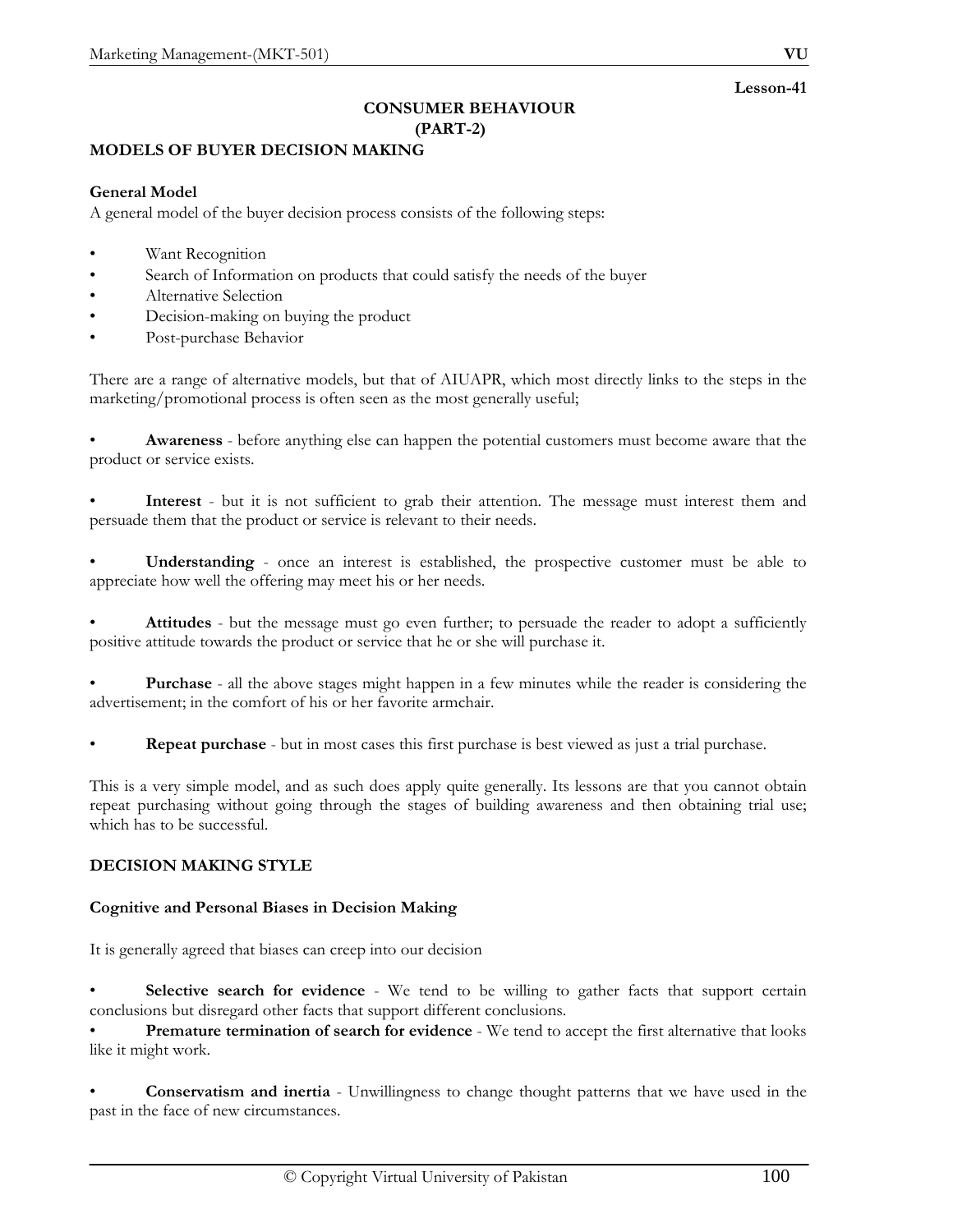• **Experiential limitations** - Unwillingness or inability to look beyond the scope of our past experiences; rejection of the unfamiliar.

**Selective perception** - We actively screen-out information that we do not think is salient.

• **Wishful thinking or optimism** - We tend to want to see things in a positive light and this can distort our perception and thinking.

**Repetition bias** - A willingness to believe what we have been told most often and by the greatest number of different of sources.

Anchoring - Decisions are unduly influenced by initial information that shapes our view of subsequent information.

**Group decision**- Peer pressure to conform to the opinions held by the group.

• **Source Credibility bias** - We reject something if we have a bias against the person, organization, or group to which the person belongs:

We are inclined to accept a statement by someone we like.

• **Underestimating uncertainty and the illusion of control** - We tend to underestimate future uncertainty because we tend to believe we have more control over events than we really do.

• **Faulty generalizations** - In order to simplify an extremely complex world, we tend to group things and people. These simplifying generalizations can bias decision making processes.

### **LOSS AVERSION**

*"In prospect theory, loss aversion refers to the tendency for people to strongly prefer avoiding losses than acquiring gains".* 

Some studies suggest that losses are as much as twice as psychologically powerful as gains. Loss aversion was first convincingly demonstrated by Amos Tversky and Daniel Kahneman.

This leads to risk aversion when people evaluate a possible gain; since people prefer avoiding losses to making gains. This explains the curvilinear shape of the prospect theory utility graph in the positive domain. Conversely people strongly prefer risks that might possibly mitigate a loss (called risk seeking behavior).

Loss aversion may also explain sunk cost effects.

Note that whether a transaction is framed as a loss or as a gain is very important to this calculation: would you rather get a 5% discount, or avoid a 5% surcharge? The same change in price framed differently has a significant effect on consumer behavior. Though traditional economists consider this "endowment effect" and all other effects of loss aversion to be completely irrational that is why it is so important to the fields of marketing and behavioral finance.

#### **Can Loss Aversion ever be Rational?**

There is an important critique of the view held by economists that this behaviour is irrational. The implicit assumption of conventional economics is that the only relevant metric is the magnitude of the absolute change in expenditure. In the above example, saving 5% is considered equivalent to avoiding paying 5% extra. This is not the only rational interpretation. Another view is that the most important metric is the magnitude of the relative change in wealth of the decision-maker. Again, referring to the above example, a 5% discount is then not equivalent to avoiding a 5% surcharge.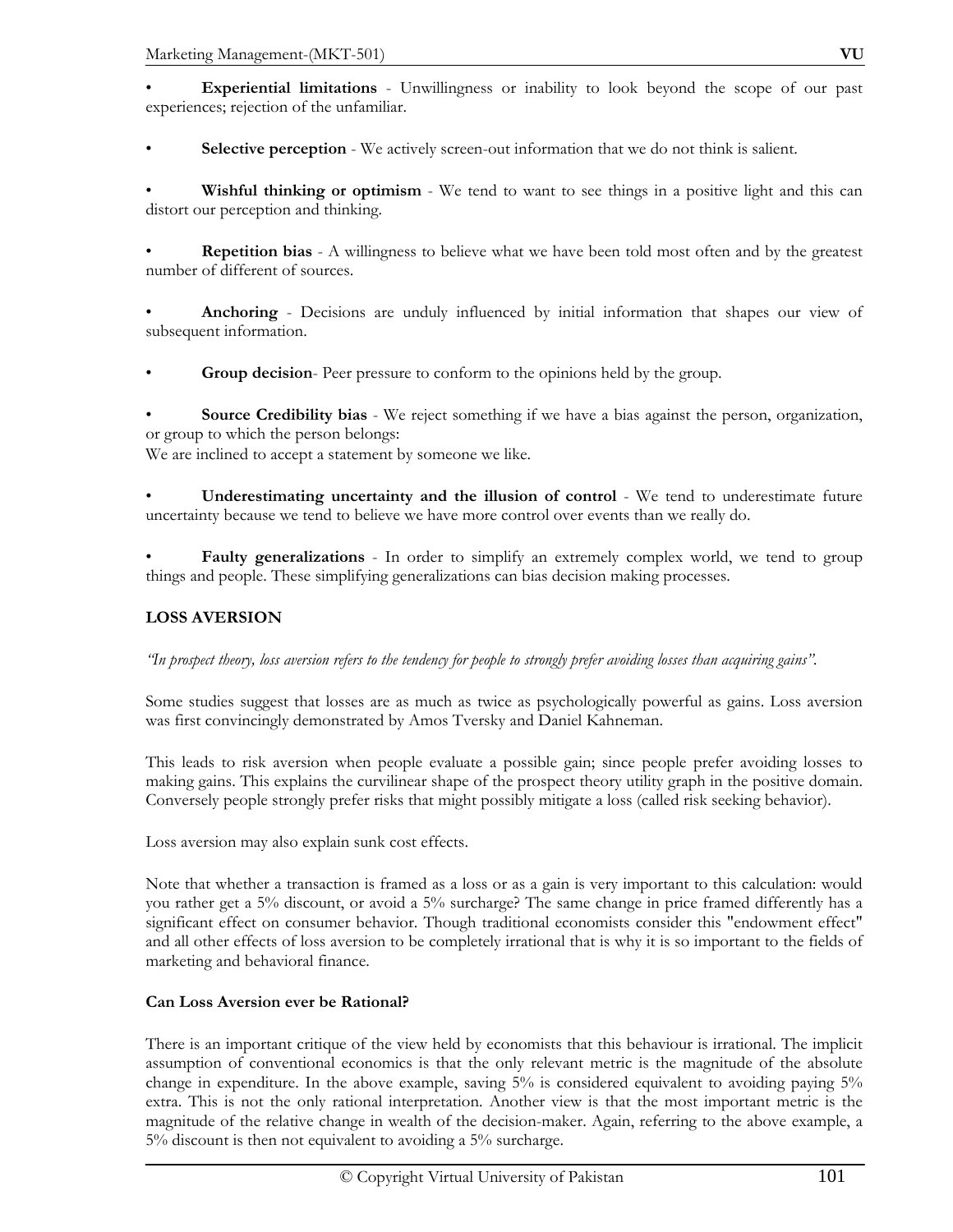The reasoning is as follows.

Take a hypothetical item with a base cost of \$1000, and consider two possible scenarios:

In the first scenario, the buyer expects to pay \$1000, but then is offered a 5% discount. The price is then \$950. The change represents a 5% saving.

In the second scenario, there is a surcharge of  $5\%$ , or \$50. The buyer expects to pay \$1050. Avoiding the surcharge would mean a price of \$1000. Buyers see this as a savings of \$50 on what they expected to pay: \$1050. Thus, the perceived savings is  $50/1050 \times 100\% =$  approx. 4.76%.

When the savings relative to the remaining wealth (or stock of money) is different, the value of the transaction changes accordingly. When using this interpretation, decisions made by consumers are not necessarily irrational.

Taking this to an extreme, if I have only \$1000, getting \$1000 only doubles my wealth (which would be nice), but losing \$1000 will wipe me out completely (which might be a matter of life and death). Clearly, in this case, if I need money for food and shelter in order to live, I will be far more motivated to avoid losing \$1000 than to try to gain \$1000.

In addition, it has been asserted that the effect of relative evaluation is more pronounced the greater the potential amount saved is relative to the total amount the decision-maker has to spend.

All of the above effects can be expressed in terms of the **utility function** of money, and, in particular, not regarding money.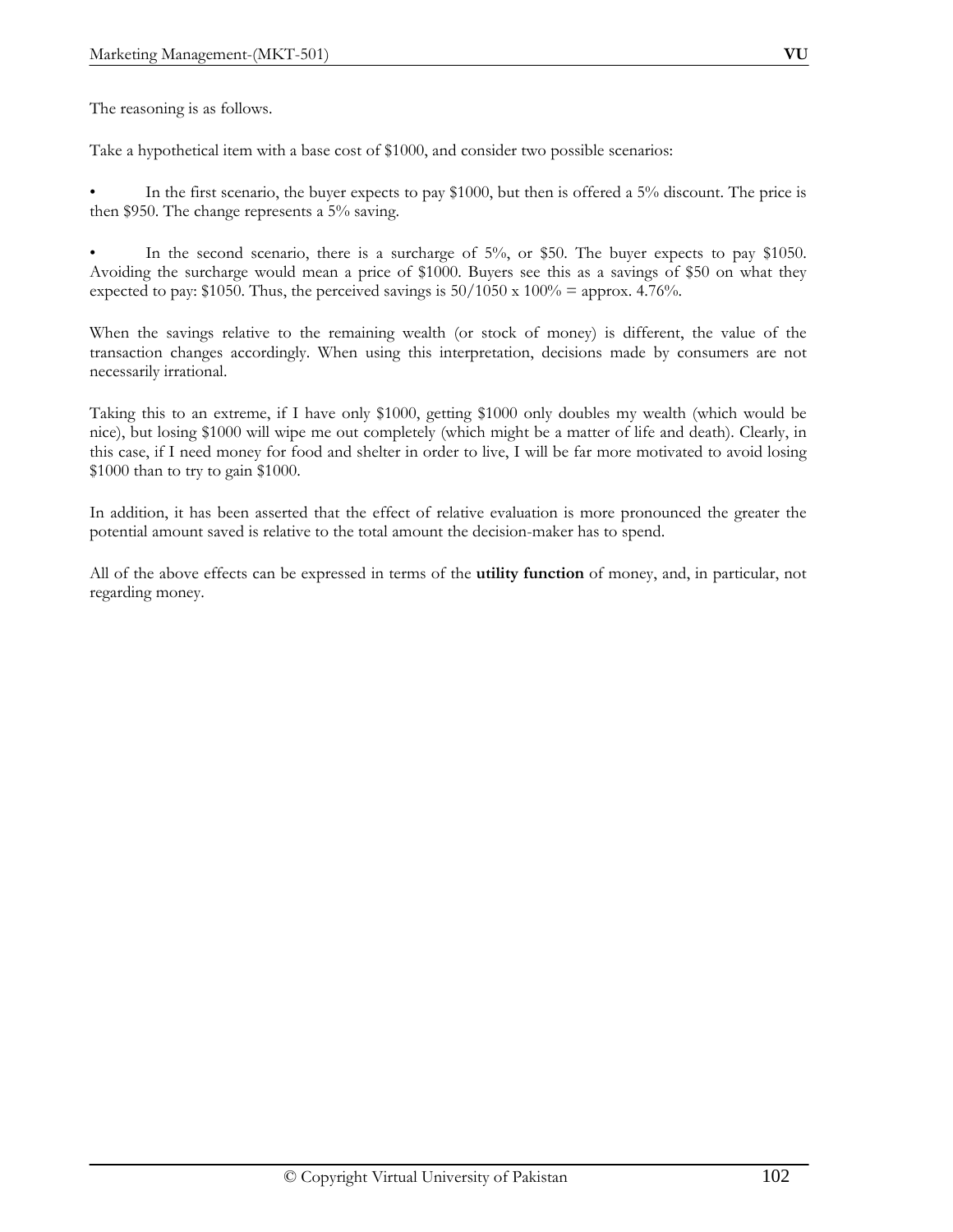# **CONSUMER BEHAVIOUR (PART-3)**

# **INTRODUCTION**

In marketing there are different approaches to the introduction of a (new) product into the market.

Marketers always try to create a Segmentation of the market in order to focus their product offering. Segmentation can be done on demographic, behavioural or other bases.

According to this Segmentation, different options of differentiation vis-à-vis the competition get evaluated and implemented. This is called positioning of the product. McCarthy's 4 marketing P's, product, placement, promotion and pricing are repeatedly used to create good combination of product features at the right price, distributed via preferred distribution channels and combined with an appealing promotion.

# **MASLOW'S HIERARCHY OF NEEDS**

Maslow's Hierarchy of Needs is a theory in psychology that Abraham Maslow proposed in his 1943 paper "A Theory of Human Motivation", which he subsequently extended. His theory contends that as humans meet 'basic needs', they seek to satisfy successively 'higher needs' that occupy a set hierarchy.



*Diagram of Maslow's hierarchy of needs.* 

- 1. Actualization
- 2. Status (esteem)
- 3. Love/belonging
- 4. Safety
- 5. Physiological (biological needs)

# **Deficiency Needs**

The deficiency needs (also termed 'D-needs' by Maslow) are:

### **Physiological Needs**

The physiological needs of the organism, those enabling homeostasis, take first precedence. These consist mainly of:

The need to breathe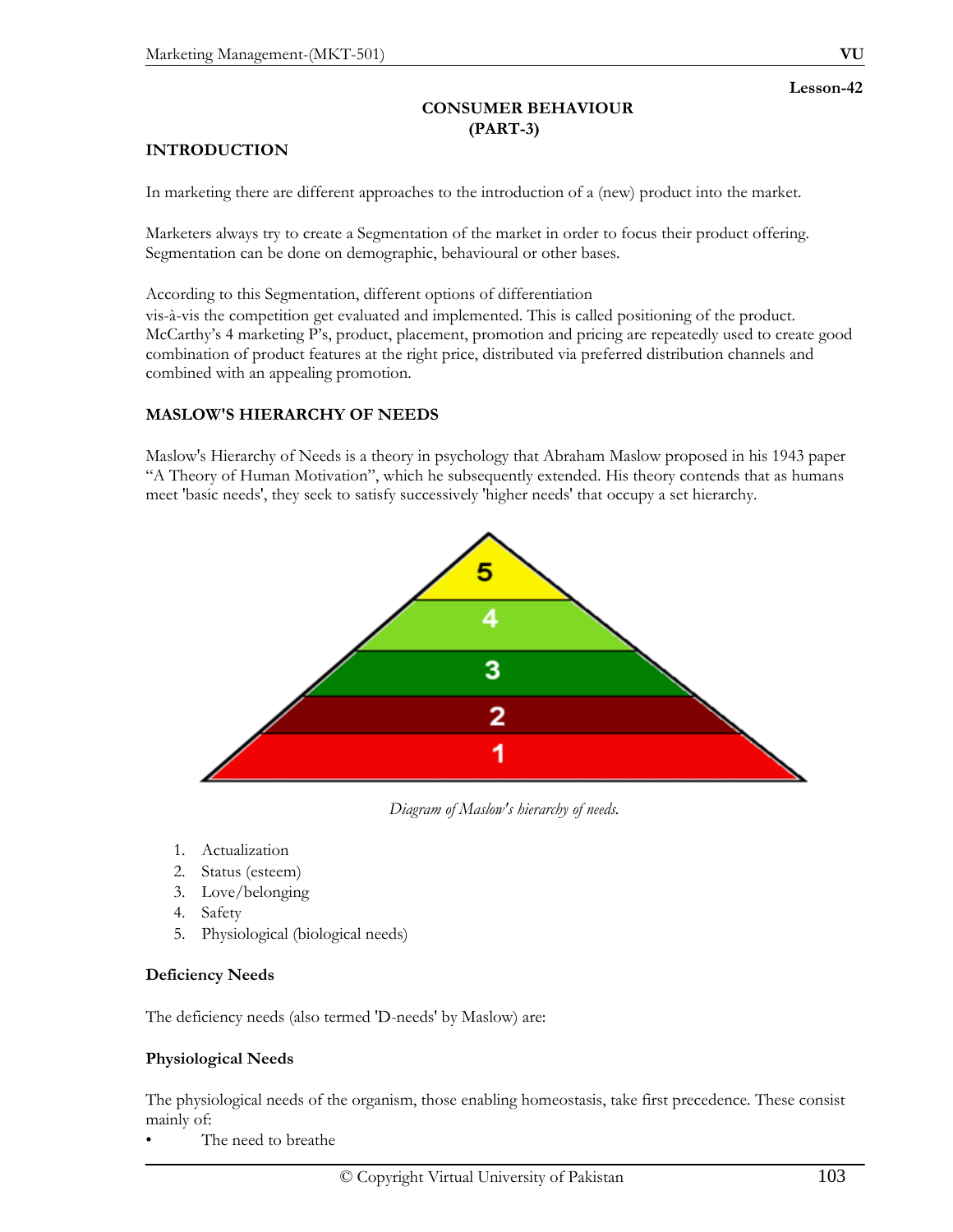- The need to eat
- The need to dispose of bodily wastes
- The need for sleep
- The need to regulate body temperature

When some of the needs are unmet, a human's physiological needs take the highest priority. As a result of the prepotency of physiological needs, an individual will deprioritize all other desires and capacities. Physiological needs can control thoughts and behaviors, and can cause people to feel sickness, pain, and discomfort.

### **Safety Needs**

When the physiological needs are met, the need for safety will emerge. Safety and security rank above all other desires. These include:

- Security of employment
- Security of revenues and resources
- Physical security safety from violence, delinquency, aggressions
- Moral and physiological security
- Familial security
- Security of health

A properly-functioning society tends to provide a degree of security to its members. Sometimes the desire for safety outweighs the requirement to satisfy physiological needs completely.

#### **Love/Belonging Needs**

After physiological and safety needs are fulfilled, the third layer of human needs is social. This involves emotionally-based relationships in general, such as:

- Friendship
- having a family

Humans want to be accepted and to belong, whether it be to clubs, work groups, religious groups, family, gangs, etc. They need to feel loved by others, and to be accepted by them. People also have a constant desire to feel needed. In the absence of these elements, people become increasingly susceptible to loneliness, social anxiety and depression.

#### **Status (Esteem Needs)**

Humans have a need to be respected, to self-respect and to respect others. People need to engage themselves in order to gain recognition and have an activity or activities that give the person a sense of contribution and self-value, be it in a profession or hobby. Imbalances at this level can result in low selfesteem, inferiority complexes, an inflated sense of self-importance or snobbishness.

### **Being Needs**

Though the deficiency needs may be seen as "basic", and can be met and neutralized (i.e. they stop being motivators in one's life), self-actualization and transcendence are "being" or "growth needs" (also termed "B-needs"), i.e. they are enduring motivations or drivers of behaviour.

#### **Self-Actualization**

Self-actualization (a term originated by Kurt Goldstein) is the instinctual need of humans to make the most of their unique abilities and to strive to be the best they can be.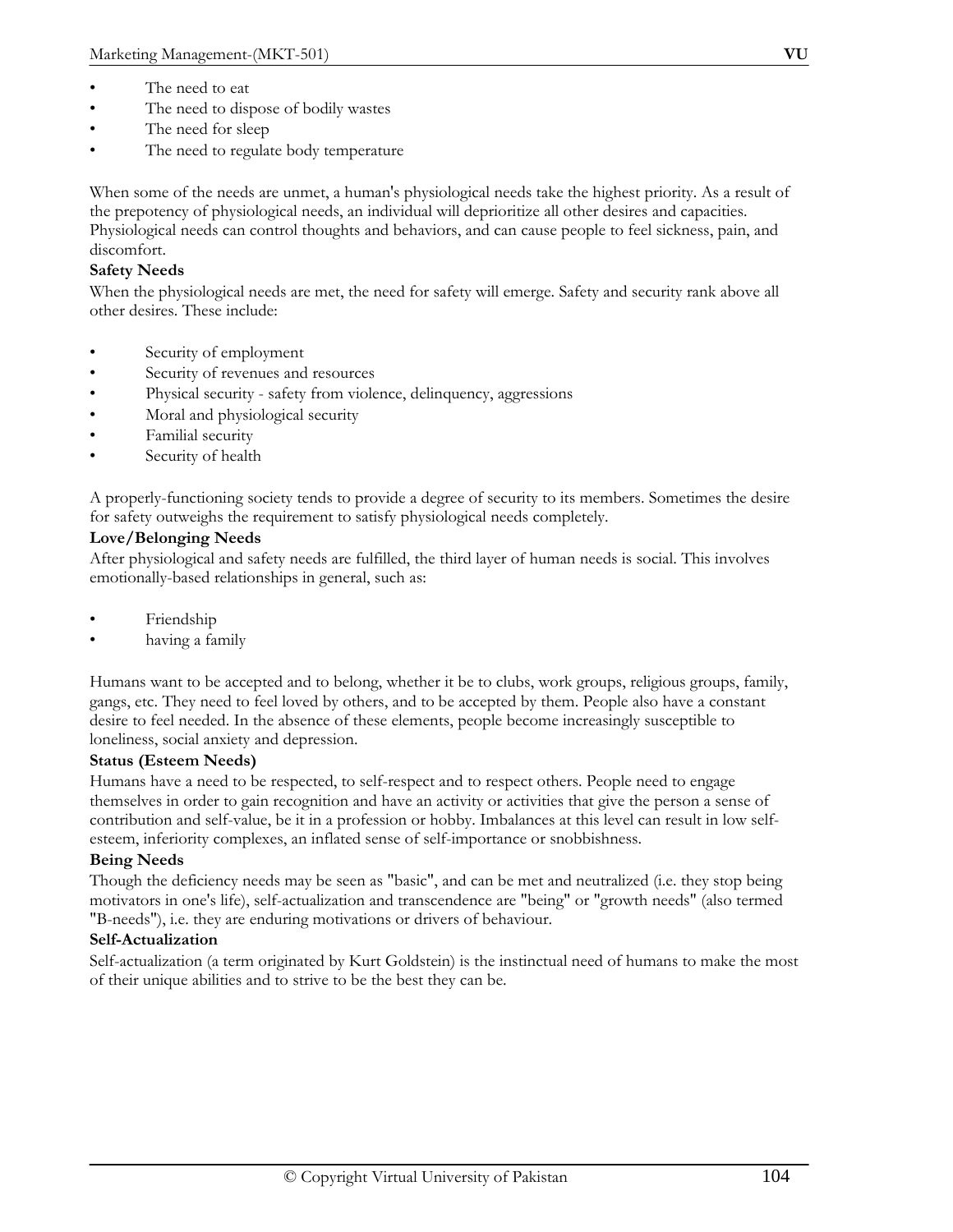#### **SWOT ANALYSIS**

*"SWOT Analysis is a Strategic Planning tool used to evaluate the Strengths, Weaknesses, Opportunities, and Threats involved in a project or in a business venture or in any other situation requiring a decision".* 

The technique is credited to Albert Humphrey, who led a research project at Stanford University in the 1960s and 70's, using data from the Fortune 500 companies.

#### **Getting Started**

The required first step in SWOT analysis is the definition of the desired end state or objective.

The definition of objective must be explicit and approved by all participants in the process.

This first step must be performed carefully because failure to identify correctly the end state aimed for leads to wasted resources and possibly failure of the enterprise. In relation to objectives the following terms have been used in the literature: desired end states, plans, policies, goals, objectives, strategies, tactics and actions.

|                                                 | Helpful<br>to achieving the<br>objective | Harmful<br>to achieving the<br>objective |
|-------------------------------------------------|------------------------------------------|------------------------------------------|
| Internal<br>(attributes of the<br>organization) | Strengths                                | Weaknesses                               |
| External<br>(attributes of the<br>environment)  | Opportunities                            | <b>Threats</b>                           |

# **Definitions of SWOTs**

Once the objective has been identified, SWOTs are discovered and listed. SWOTs are defined precisely as follows:

- Strengths are attributes of the organization that are helpful to the achievement of the objective.
- Weaknesses are attributes of the organization that are harmful to the achievement of the objective.
- Opportunities are external conditions that are helpful to the achievement of the objective.
- Threats are external conditions that are harmful to the achievement of the objective.

**Lesson-43**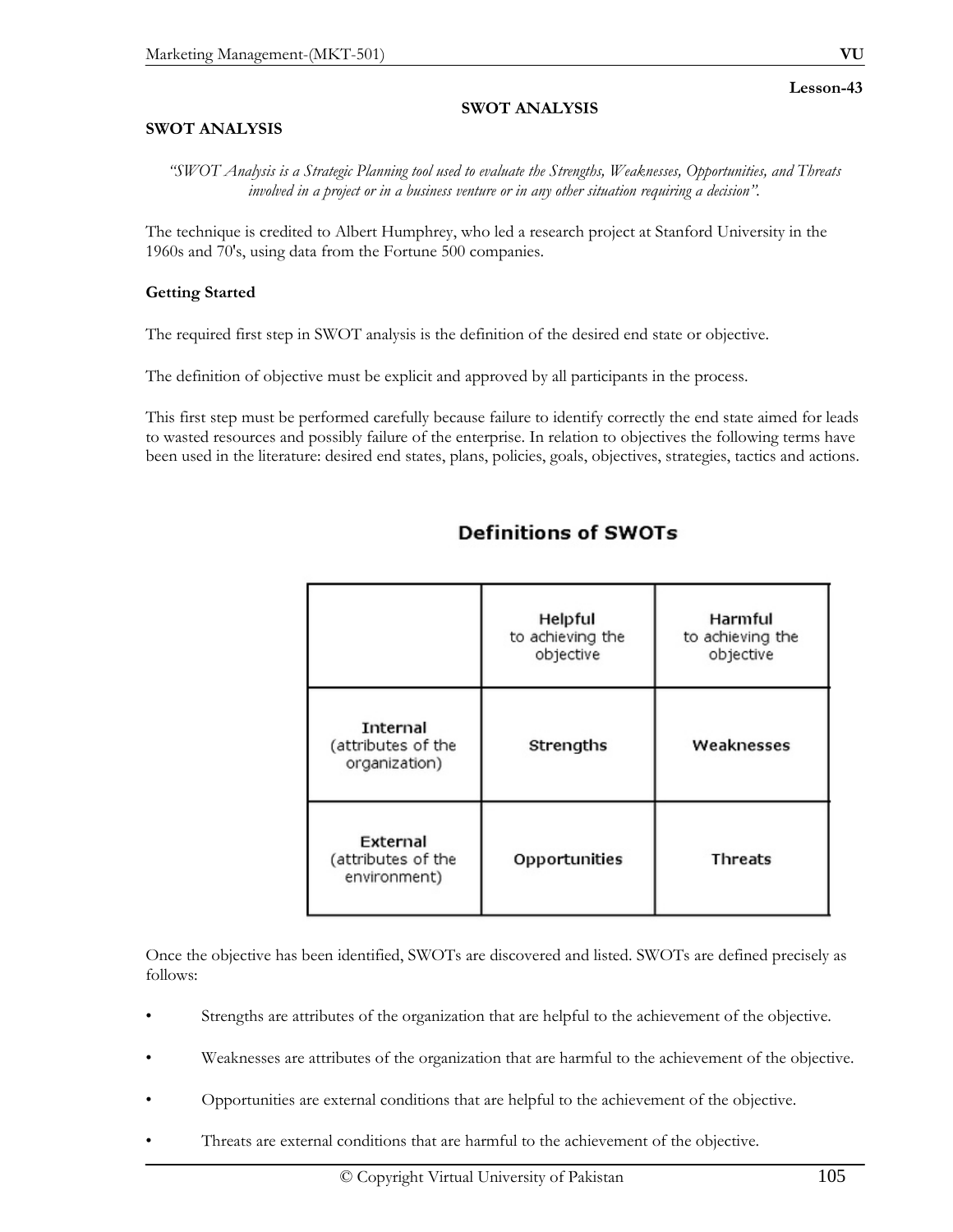Correct identification of SWOTs is essential because subsequent steps in the process are all derived from the SWOTs.

**First, the decision makers have to determine whether the objective is attainable**, in view of the SWOTs. If the objective is NOT attainable (in view of the SWOTs) a different objective must be selected and the process is repeated.

If, on the other hand, the objective seems attainable, the SWOTs are used as inputs to the creative generation of possible strategies, by asking and answering the following four questions many times:

- 1. How can we use each strength?
- 2. How can we stop each Weakness?
- 3. How can we exploit each Opportunity?
- 4. How can we defend against each Threat?

A SWOT team may include an accountant, a salesperson, an executive manager, an engineer, and an ombudsman.

# **ALTERNATIVE VIEWPOINT**

Typically seen by managers as being the most useful planning tool of all, SWOT groups some of the key pieces of information into two main categories (internal factors and external factors) and then by their dual positive and negative aspects (Strengths and Opportunities, as the former aspects, with Weaknesses and Threats representing the latter):

• Internal factors - The 'strengths' and 'weaknesses' internal to the organization, its strategies and its position in relation to its competitors.

• External factors - The 'opportunities' and 'threats' presented by the external environment and the competition.

The internal factors which may be viewed as strengths or weaknesses depending upon their impact on the organization's positions (for they may represent a strength for one organization but a weakness, in relative terms, for another), may include all of the 4 Ps; as well as personnel, finance and so on.

The external factors, which again may be threats to one organization while they offer opportunities to another, may include matters such as technological change, legislation, sociocultural changes and so on, as well as changes in the marketplace or competitive position.

The aim of any SWOT analysis should be to isolate the key 'issues' that will be important to the future of the organization; and that subsequent marketing planning will address.

To offset the difficulty of evaluating ahead of time the importance of each proposed SWOT, it may be prudent not to eliminate too quickly any candidate SWOT entry and to proceed to the next step of generating possible strategies for using the SWOTs.

### **ASSUMPTIONS**

It is essential to spell out assumptions. However, most companies do not even realize that they make such assumptions. IBM's key product marketing document was titled "Forecast Assumptions"; and the agreement on what the assumptions are is often the key to understanding the marketing plan. You should, however, make as few assumptions as possible and very carefully explain those you do make.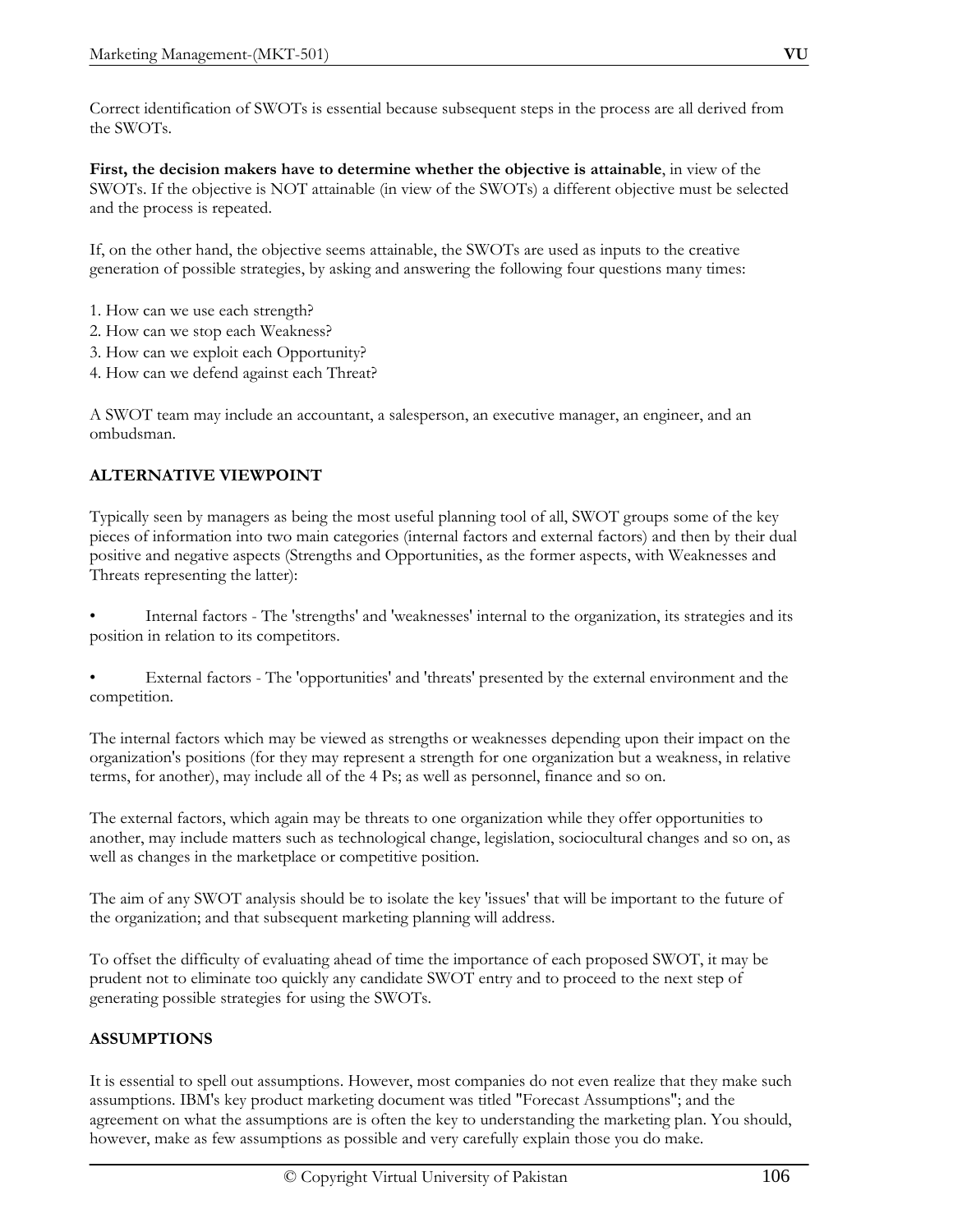As an extension to this process, when you estimate the results expected from your strategies, you should also explore a range of alternative assumptions, in the same way that there might be a range of forecasts, each meeting different needs. The most useful component of this part of the exercise may well be a "sensitivity analysis," since this determines which factors have the most influence over the outcomes - and hence which factors should be most carefully managed.

# **STRENGTHS AND WEAKNESSES**

- Resources: financial, intellectual, locational
- Customer Service
- **Efficiency**
- Competitive Advantages
- **Infrastructure**
- Quality
- Staff
- **Management**
- Price
- Distribution Channels and Hours of operations
- After sales service and Sales promotion techniques
- Transportation and Delivery time
- Diversified fields, Product line and multiple services/offers (Technical, Commercial, Designing & Turnkey Projects etc )

### **OPPORTUNITIES AND THREATS**

- Competitors' actions
- Economic conditions
- Interest rates
- Increasing market saturation
- Changes in laws and regulations

#### **ERRORS TO BE AVOIDED**

The following errors have been observed in published accounts of SWOT Analysis. Making these errors can result in serious losses.

1. Conducting a SWOT Analysis before defining and agreeing upon an objective (desired end state). A moment of reflection will reveal an indisputable truth: SWOTs cannot exist in the abstract. They can exist only with reference to an objective. If the desired end state is not openly defined and agreed upon, each participant may have a different end state in mind and the outcome is confusion.

2. Opportunities [external to the company] are often confused with strengths [internal to the company]. Keep them separate.

3. Another error is to confuse SWOTs with possible strategies. This error is made especially with reference to Opportunities. To avoid this error, it may be useful to think of Opportunities as "Auspicious Conditions." It may also be useful to keep in mind that SWOTs are descriptions of conditions. Possible strategies define actions.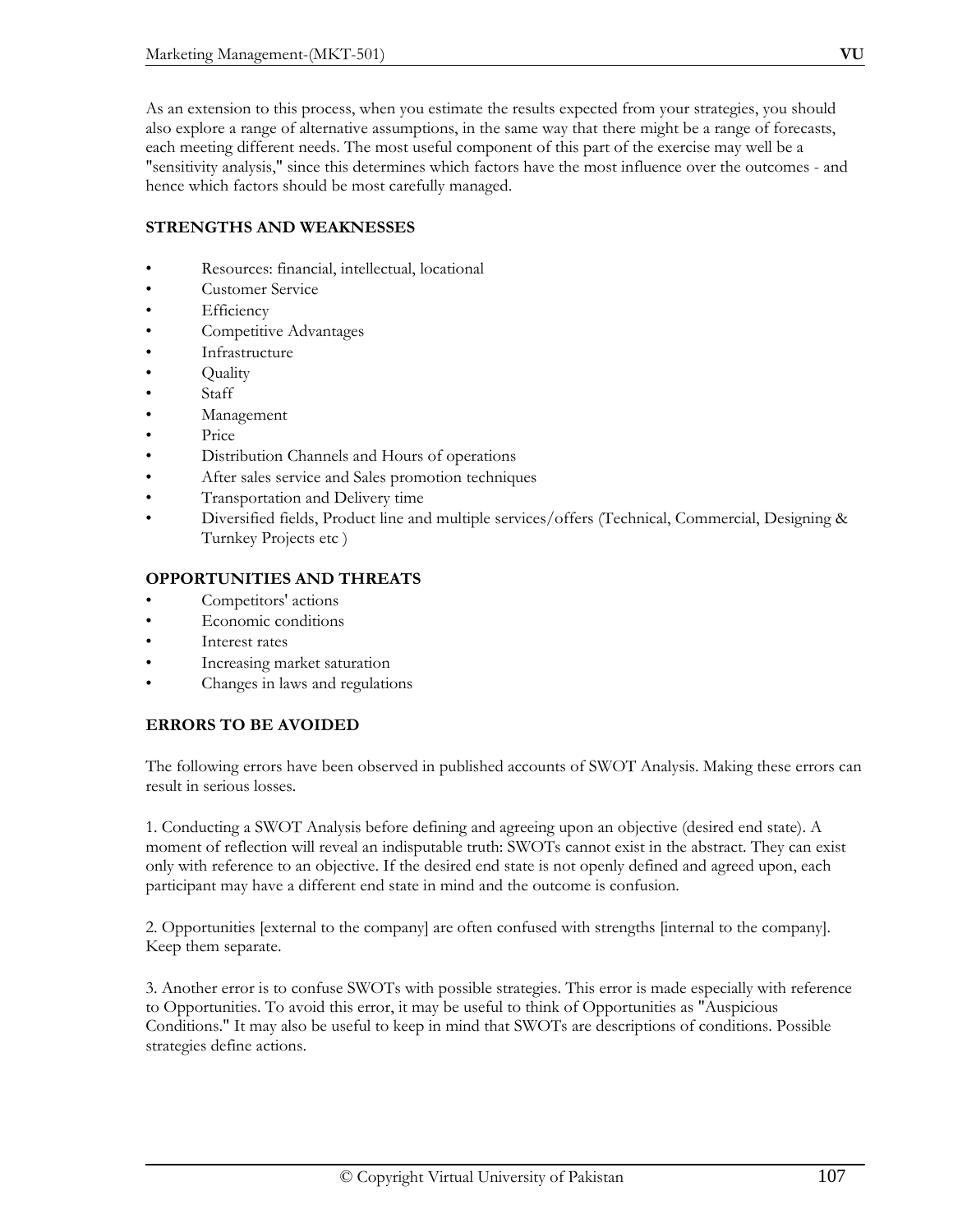**Lesson- 44** 

#### **MARKET RESEARCH (PART-1)**

#### **MARKETING RESEARCH**

*"Research is the search for and retrieval of existing, discovery or creation of new information or knowledge for a specific purpose".* 

Research has many categories, from medical research to literary research.

Marketing research (also called consumer research) is a form of business research. It is a form of applied sociology which concentrates on understanding the behaviors, whims and preferences, of consumers in a market-based economy.

## **OTHER TYPES OF BUSINESS RESEARCH**

In addition to marketing research, other forms of business research include:

- Market Research is broader in scope and examines all aspects of a business environment. It asks questions about competitors, market structure, government regulations, economic trends, technological advances, and numerous other factors that make up the business environment.
- Environmental Scanning
- Product research
- New Product Development

## **TYPES OF MARKETING RESEARCH**

Marketing research techniques come in many forms, including:

- Test marketing
- Concept testing
- Mystery shopping
- Store audit
- Demand
- Commercial eye tracking
- Sales Forecasting Advertising
- Customer Satisfaction studies
- Distribution Channel
- Price Elasticity
- Segmentation research
- Consumer Decision process research
- Positioning Research
- Brand Name testing
- **Brand Equity**
- Advertising and promotion research

All of these forms of marketing research can be classified as either problem-identification research or as problem-solving research.

A similar distinction exists between exploratory research and conclusive research. Exploratory research provides insights into and comprehension of an issue or situation. It should draw definitive conclusions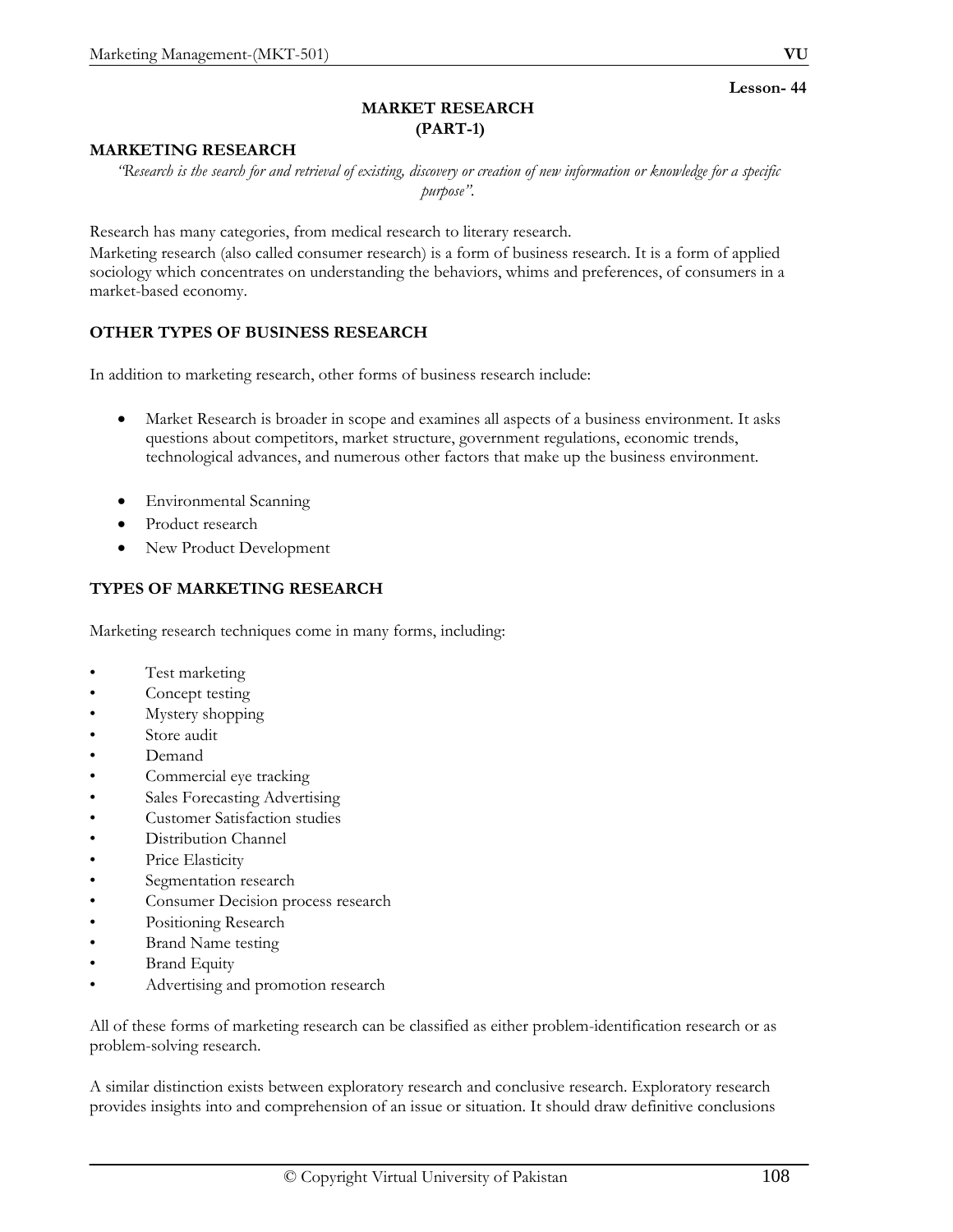Both exploratory and conclusive researches exemplify primary research. A company collects primary research for its own purposes. This contrasts with secondary research: research published previously and usually by someone else. Secondary research costs far less than primary research, but seldom comes in a form that exactly meets the needs of the researcher.

# **MARKETING RESEARCH METHODS**

Methodologically, marketing research uses four types of research designs, namely:

• **Qualitative Marketing Research** - generally used for exploratory purposes - small number of respondents - not generalizable to the whole population - statistical significance and confidence not calculated - examples include focus groups, in-depth interviews, and projective techniques.

• **Quantitative Marketing Research** - generally used to draw conclusions - tests a specific hypothesis - uses random sampling techniques so as to infer from the sample to the population - involves a large number of respondents - examples include surveys and questionnaires.

• **Observational Techniques** - the researcher observes social phenomena in their natural setting observations can occur cross-section ally (observations made at one time) or longitudinally (observations occur over several time-periods) - examples include product-use analysis and computer cookie traces.

• **Experimental Techniques** - the researcher creates a quasi-artificial environment to try to control spurious factors, and then manipulates at least one of the variables - examples include purchase laboratories and test markets.

Researchers often use more than one research design. They may start with secondary research to get background information, and then conduct a focus group (qualitative research design) to explore the issues. Finally they might do a full nation-wide survey (quantitative research design) in order to devise specific recommendations for the client.

## **SOME COMMONLY USED MARKETING RESEARCH TERMS**

Many of these techniques resemble those used in political polling and social science research.

- **Meta-analysis** refers to a statistical method of combining data from multiple studies or from several types of studies.
- **Conceptualization** means the process of converting vague mental images into definable concepts.
- **Operationalization** is the process of converting concepts into specific observable behaviors that a researcher can measure. Precision refers to the exactness of any given measure.
- **Reliability** refers to the likelihood that a given operationalized construct will yield the same results if re-measured.
- **Validity** refers to the extent to which a measure provides data that captures the meaning of the operational zed construct as defined in the study. It asks, "Are we measuring what we intended to measure?"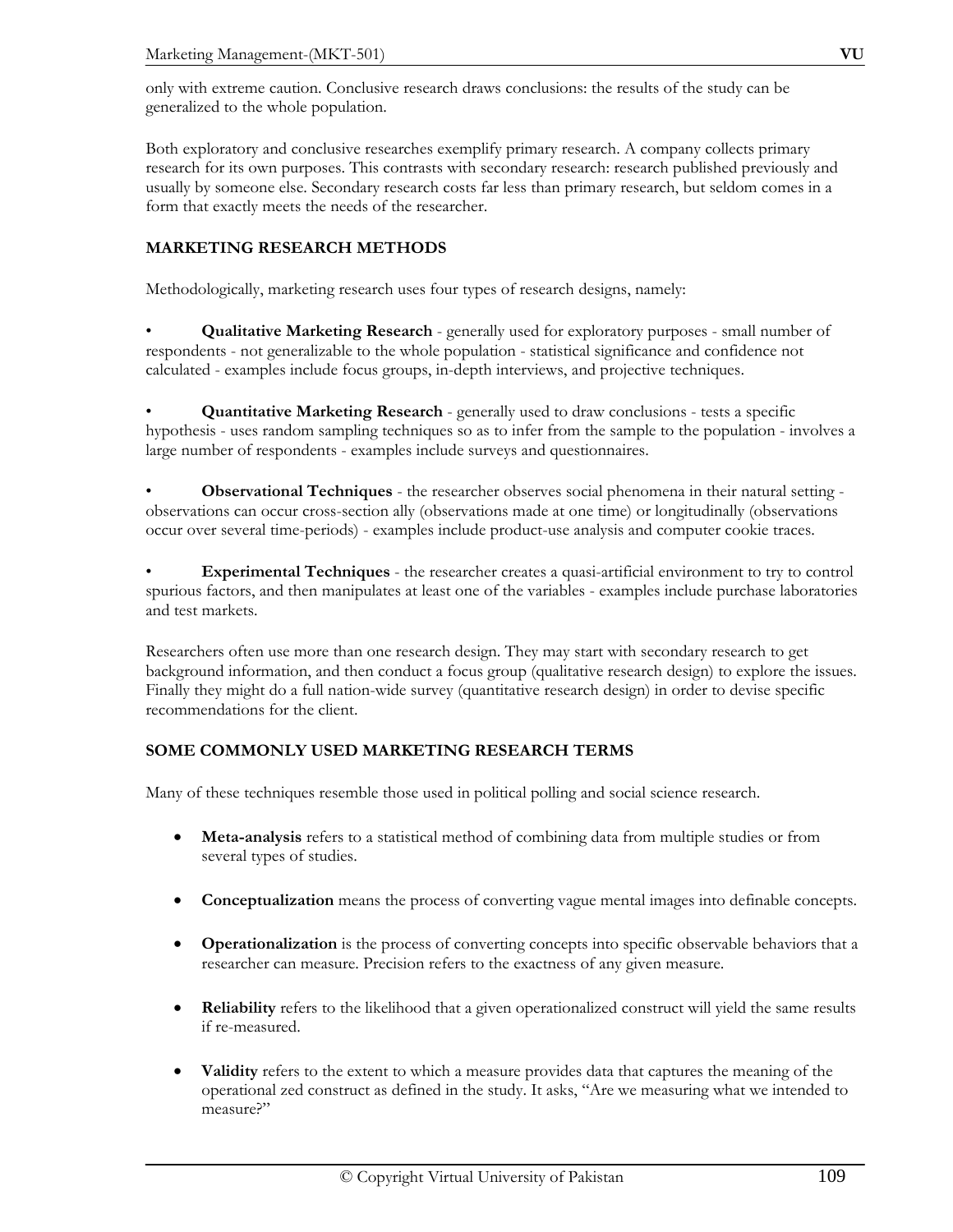• **Applied research** sets out to prove a specific hypothesis of value to the clients paying for the research. For example, a cigarette company might commission research that attempts to show that cigarettes are good for one's health. Many researchers have ethical misgivings about doing applied research.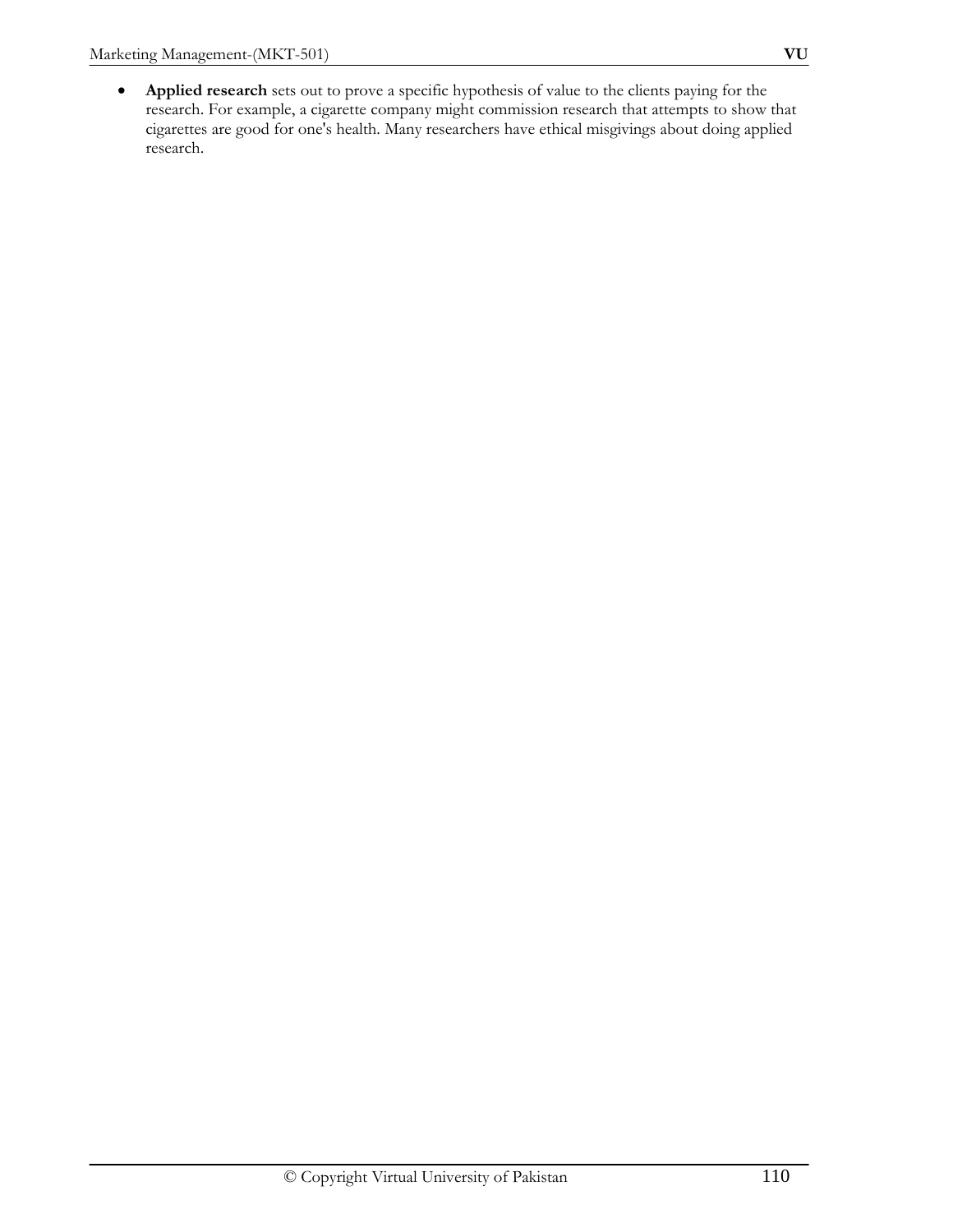#### **Lesson-45**

# **MARKET RESEARCH (PART-2)**

## **QUALITATIVE MARKETING RESEARCH**

Qualitative research is a set of research techniques, used in marketing and the social sciences, in which data are obtained from a relatively small group of respondents and not analyzed with statistical techniques. This differentiates it from quantitative research in which a large group of respondents provide data that are statistically analyzed.

## **THE ROLE OF QUALITATIVE RESEARCH**

Qualitative research methods are used primarily as a prelude to quantitative research. They are used to define a problem, generate hypotheses, identify determinants, and develop quantitative research designs. They are inexpensive and fast. Because of the low number of respondents involved, these exploratory research methods cannot be used to generalize to the whole population. They are however, very valuable for exploring an issue and are used by almost all researchers. They can be better than quantitative research at probing below the surface for affective drives and subconscious motivations.

#### **APPROACHES**

Most qualitative methods use a direct approach. They clearly disclose the purpose of the study and the organization that commissioned it. Questions are direct and to the point.

Many other qualitative techniques use an indirect approach. The true intent of the research is disguised, either by claiming a false purpose or by omitting any reference to the study's purpose. Some researchers have ethical misgivings about the deceit involved in this approach. Those researchers that use this approach feel that it provides the more honest and accurate responses. If disguised methods are used, all respondents should, on completion, attend a debriefing session in which the true purpose of the research is given and the reason for the deception explained.

The main types of qualitative research are:

## **Depth Interviews**

- Interview is conducted one-on-one, and lasts between 30 and 60 Minutes.
- Best method for in-depth probing of personal opinions, beliefs, and Values.
- Very rich depth of information
- Very flexible
- probing is very useful at uncovering hidden issues
- They are unstructured (or loosely structured) this differentiates them from survey interviews in which the same questions are asked to all respondents.
- Can be time consuming and responses can be difficult to interpret
- Requires skilled interviewers expensive interviewer bias can easily be introduced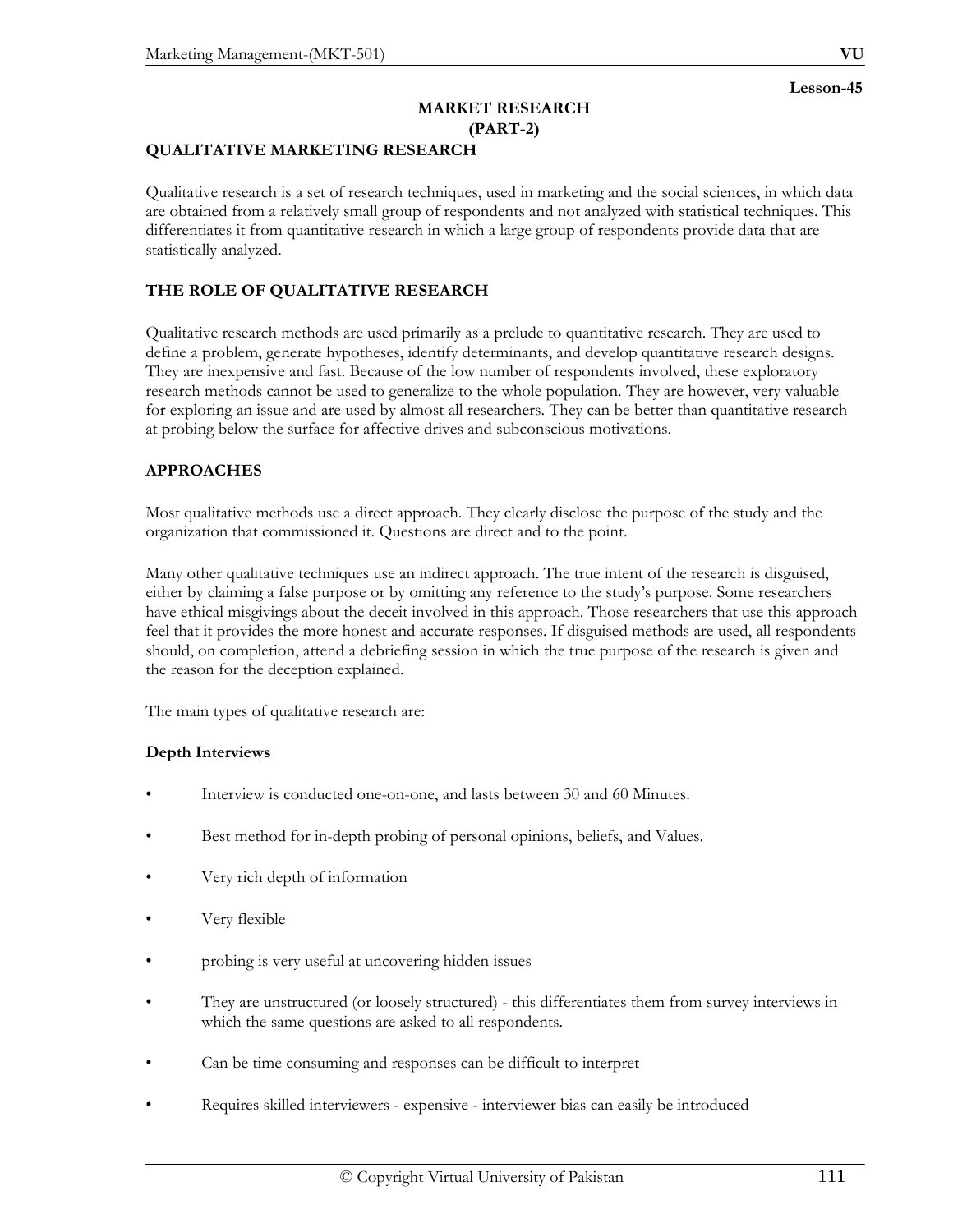- There is no social pressure on respondents to conform and no group dynamics
- Start with general questions and rapport establishing questions, and then proceed to more purposive questions

**Laddering** is a technique used by depth interviewers in which you start with questions about external objects and external social phenomena, then proceed to internal attitudes and feelings.

**Hidden issue questioning** is a technique used by depth interviewers in which they concentrate on deeply felt personal concerns and pet peeves.

**Symbolic analysi**s is a technique used by depth interviewers in which deeper symbolic meanings are probed by asking questions about their opposites.

#### **Focus Groups**

- An interactive group discussion leads by a moderator.
- Unstructured (or loosely structured) discussion where the moderator encourages the free flow of ideas.
- Usually 8 to 12 members in the group who fit the profile of the target group or consumer.
- Usually last for 1 to 2 hours.
- Usually recorded on video.
- The room usually has a large window with one-way glass participants cannot see out, but the researchers can see in.
- Inexpensive and fast.
- Can use computer and internet technology for on-line focus groups.
- Respondents feel a group pressure to conform.
- Group dynamics is useful in developing new streams of thought and covering an issue thoroughly.

#### **Projective Techniques**

- These are unstructured prompts or stimuli that encourage the respondent to project their underlying motivations, beliefs, attitudes, or feelings onto an ambiguous situation.
- They are all indirect techniques that attempt to disguise the purpose of the research

Examples of projective techniques include:

1. **Word association** - say the first word that comes to mind after hearing a word - only some of the words in the list are test words that the researcher is interested in, the rest are fillers - is useful in testing brand names - variants include chain word association and controlled word association

2. **Sentence completion** - respondents are given incomplete sentences and asked to complete them